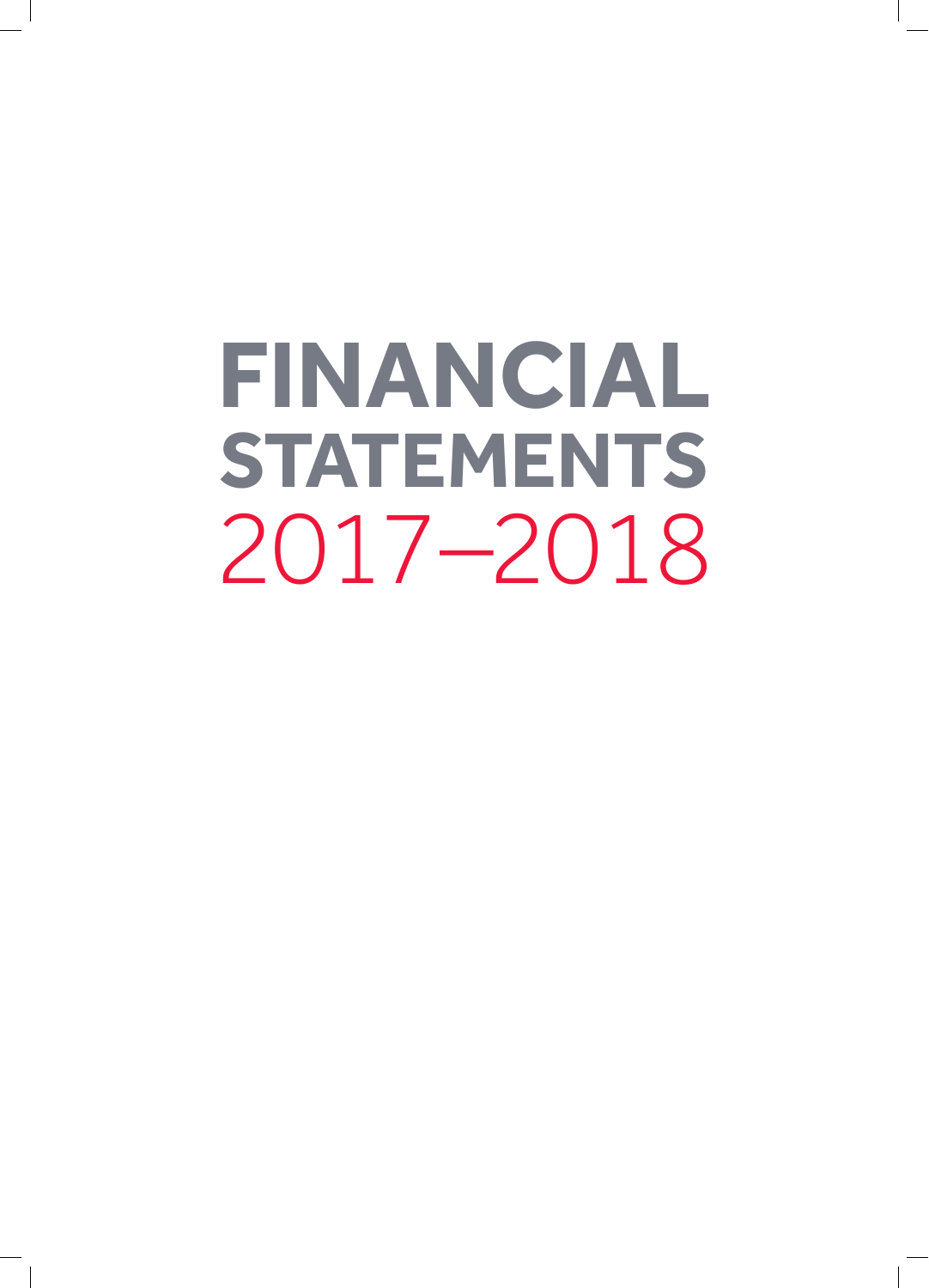# **CONTENTS**

| $3 - 4$   | President's foreword                                                        |
|-----------|-----------------------------------------------------------------------------|
| $5 - 6$   | The Council                                                                 |
| 7         | Officers of the University                                                  |
| $8 - 19$  | Strategic report                                                            |
| $20 - 22$ | Statement on public benefit                                                 |
| $23 - 28$ | Governance statement                                                        |
| $29 - 32$ | Report of the Remuneration Committee                                        |
| $33 - 35$ | Independent auditor's report to the<br>Council of the University of Reading |
| 36        | Statement of comprehensive income                                           |
| 37        | Statement of changes in reserves                                            |
| 38        | Balance sheet                                                               |
| 39        | Statement of cash flows                                                     |
| $40 - 46$ | Statement of principal accounting policies                                  |
| $47 - 69$ | Notes to the financial statements                                           |

 $\overline{\phantom{a}}$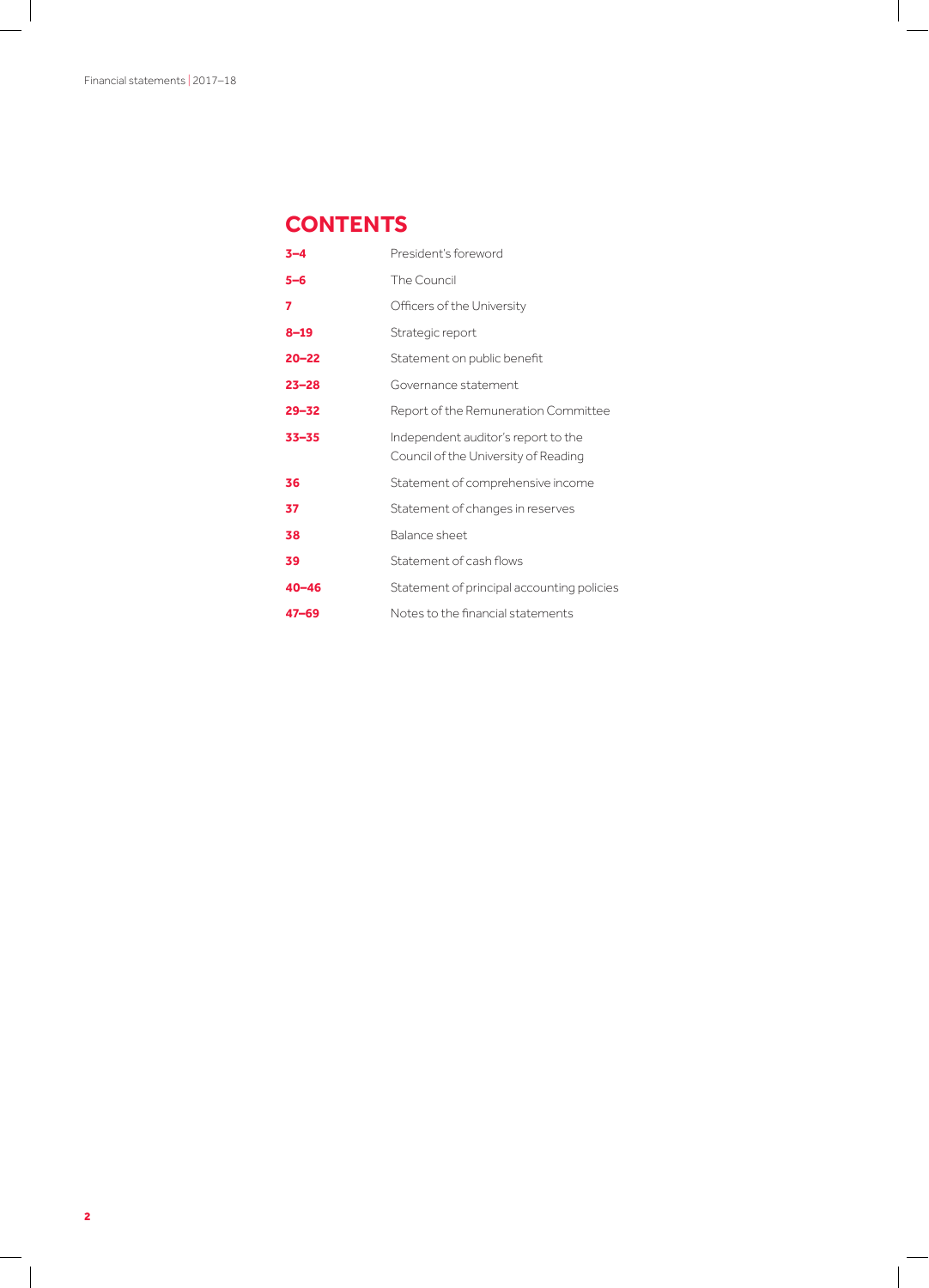# **PRESIDENT'S FOREWORD Paul Preston**

As we reach the end of the University's 92nd year as a chartered institution there is much to be positive about after another very busy twelve months.

We have consolidated our reputation for academic and research excellence, making the University of Reading a very attractive place to study and work. At the same time, we cemented our place in the top 200 universities worldwide (QS World University Rankings 2019).

As a result of more rigorous financial management and a real drive to reduce our costs, we are well equipped to deliver our capital investment programme and ensure that day-to-day academic and other services are of the highest quality.

The 2026: TRANSFORM programme is driven by the University's ambition to become a more vibrant and increasingly sustainable institution by our centenary year. It also has the central aim of improving campus facilities for current and future generations of students and staff.

The £45m Library refurbishment will be completed in 2019; and the construction of our magnificent new Health and Life Sciences facility is now underway.

Early 2018 saw the opening of the new Thames Valley Science Park, an exciting development that will benefit both the University and the local economy, bringing together science, technology, and knowledge-based entrepreneurs who wish to make this a home for their growing organisations.

Our second annual Research Engagement and Impact Awards recognised and rewarded a number of exceptional staff at the University of Reading. These individuals achieved extraordinary reach through their work by engaging and interacting with people outside academia. Such work influences change across all fields of endeavour and improves public understanding of research.

The School of Architecture welcomed its second cohort of students in the 2017–18 academic year. The School was ranked 5th in the UK for Architecture/Built Environment in the QS World University Rankings by Subject 2018. This outstanding ranking, building on work done previously across the University, is a credit to our students and staff, and augurs well for the future of the School.

Our position as a global institution has been enhanced by our continuing strong partnerships with the Nanjing University of Information Science and Technology (NUIST) and the Beijing Institute of Technology (BIT) in China. In September 2018, the University welcomed its first cohort from our joint institute in China, the NUIST-Reading Academy, with around 90 students coming to Reading for the final year of their undergraduate degree.

We continue to develop our presence in Malaysia where 2018 saw the second graduating class complete their studies. The operating environment in Malaysia has been more difficult than we expected, thus requiring a greater level of financial support than previously planned.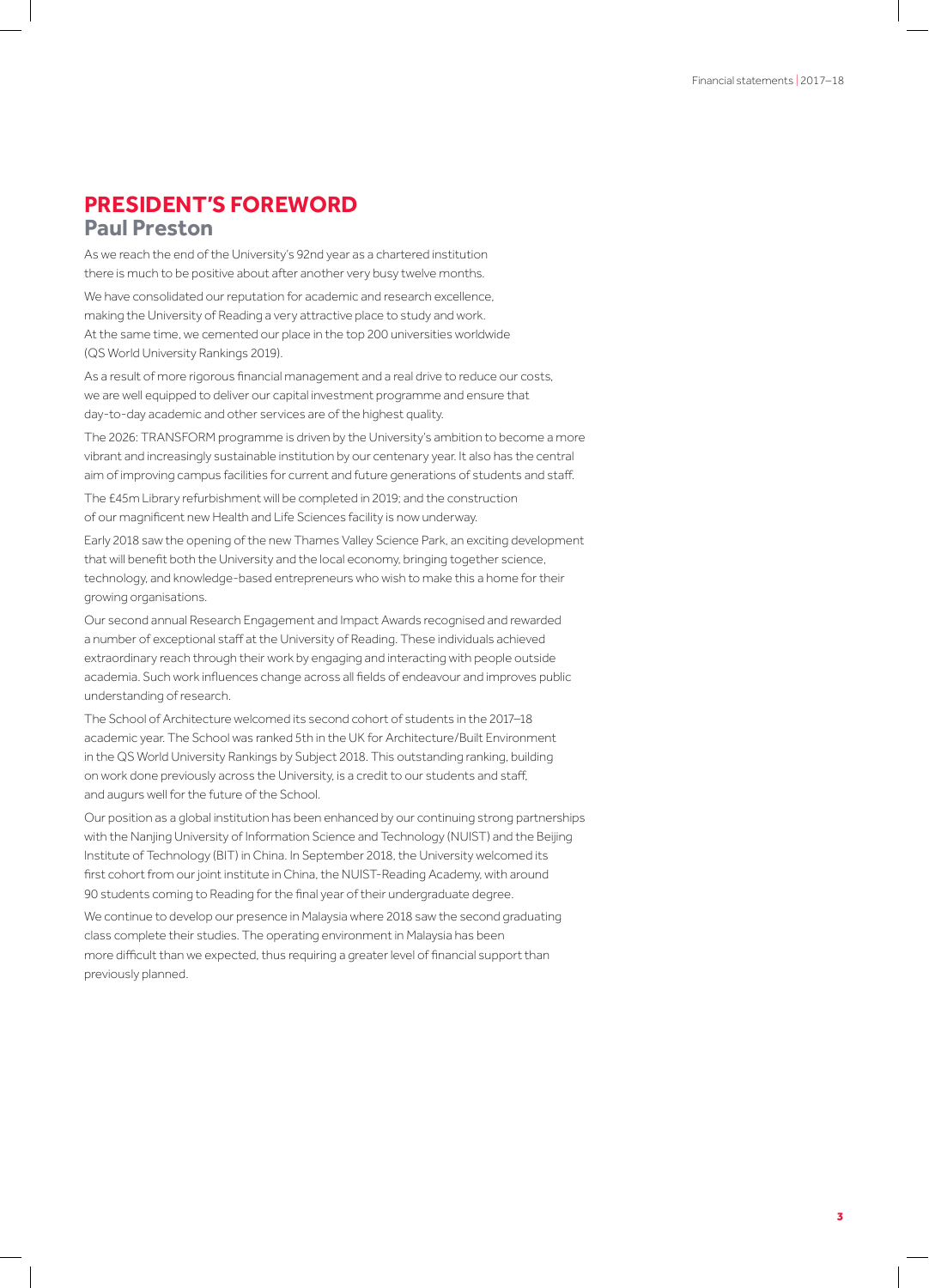As well as work overseas, our global engagement strategy sets a target for the outward mobility of UK-based students. By 2026, we plan that at least a third of our students will spend some time overseas as part of their degree.

As a global institution with a diverse staff, student and alumni community, we are continuing to respond to Brexit and its developing consequences. Our core values remain unchanged, as does our belief in the benefits of international engagement.

I am keen that we continue to refine our governance and operational processes to ensure that they remain aligned to our developing strategic aims. With higher education again back in the public spotlight, it is essential that there is full confidence in how we go about doing our business.

I believe that we are in an increasingly healthy shape as an institution. I have full confidence in our ability to achieve all of our ambitions, not least because we continue to benefit from the energy, commitment and enthusiasm of our dedicated students and staff. Long may that continue.

## **Paul Preston President of the Council**

28 November 2018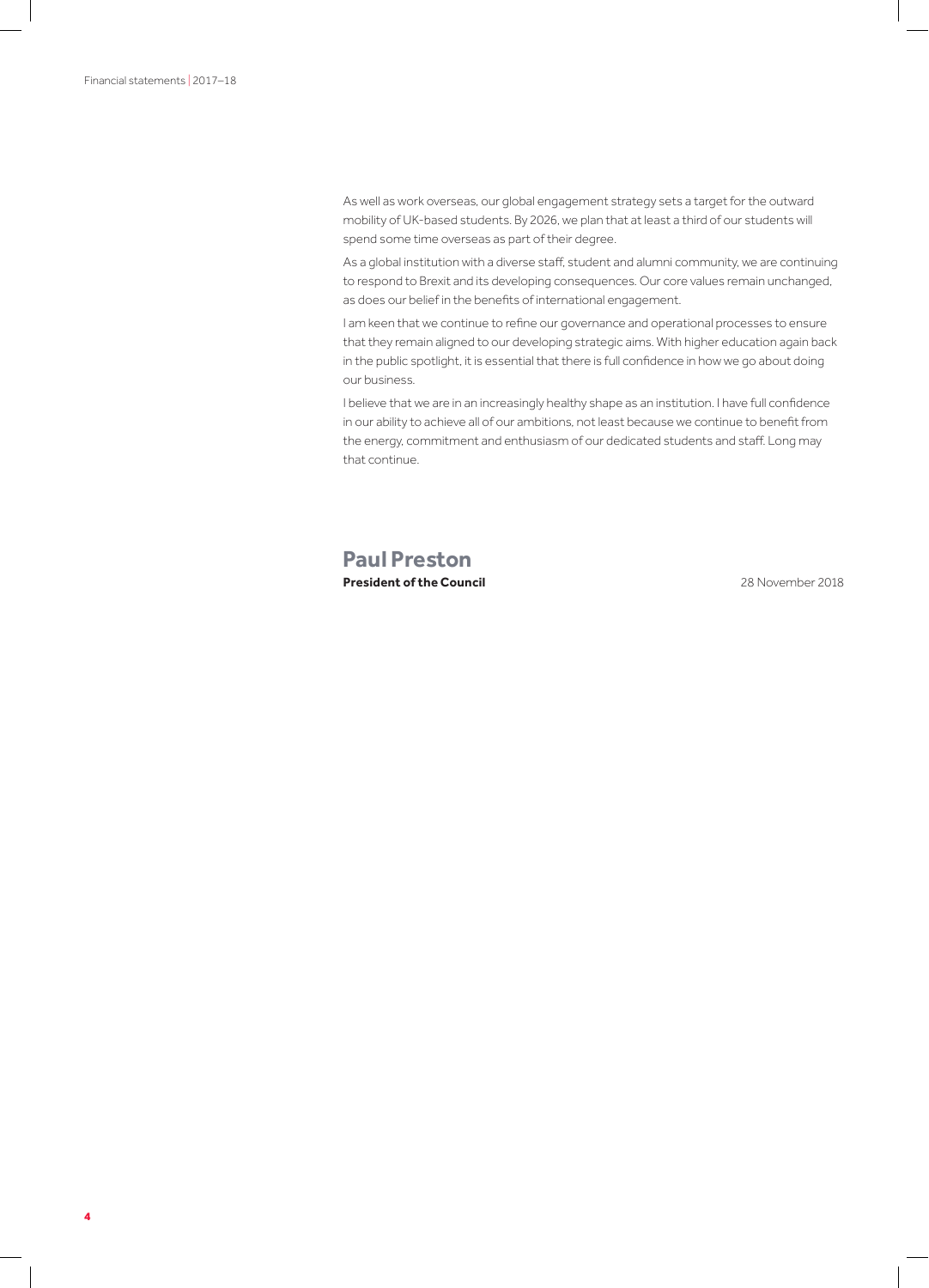# **THE COUNCIL**

## **Ex officio**

The Vice-Chancellor The Deputy Vice-Chancellor The Pro-Vice-Chancellors

## **Sixteen persons not being employees or registered students of the University appointed by the Council**

Mr T. Beardmore-Gray, MA, FCA<sup>2</sup> Mr K. Corrigan, BA, FCCA Lord Crisp, KCB, MA (to 1 March 2018) Mrs P. Egan, BA, CBE Dr P.A. Erskine, BA, Hon LLD Mr R.E.R. Evans, BSc, FRICS (Vice-President of the Council) <sup>1</sup> Ms H. Gordon, MBA Mrs K. Owen, BA (Vice-President of the Council)<sup>5</sup> Dr P.R. Preston, BSc, PhD (President of the Council)<sup>3,4</sup> Mr S.C.C. Pryce, BSc, ACA<sup>6</sup> Dr B. Rawal, BSc, MBBS, MSc, FRCPath, FFPM Mr S.P. Sherman, FCA Ms S.L. Webber, BSc (until 1 March 2018) Ms S.M. Woodman, BA

## **The Dean of Henley Business School**

Prof J.L.G. Board, BA, PhD

**Two members of the Academic Staff of the Leadership Group elected from among their own number in such a manner and under such conditions as are prescribed by the Council for the election of members of the Academic Staff to the Senate under Ordinance A1**

Prof L.T. Butler, BA, PhD Prof J.R. Park, BSc, CertEd, PhD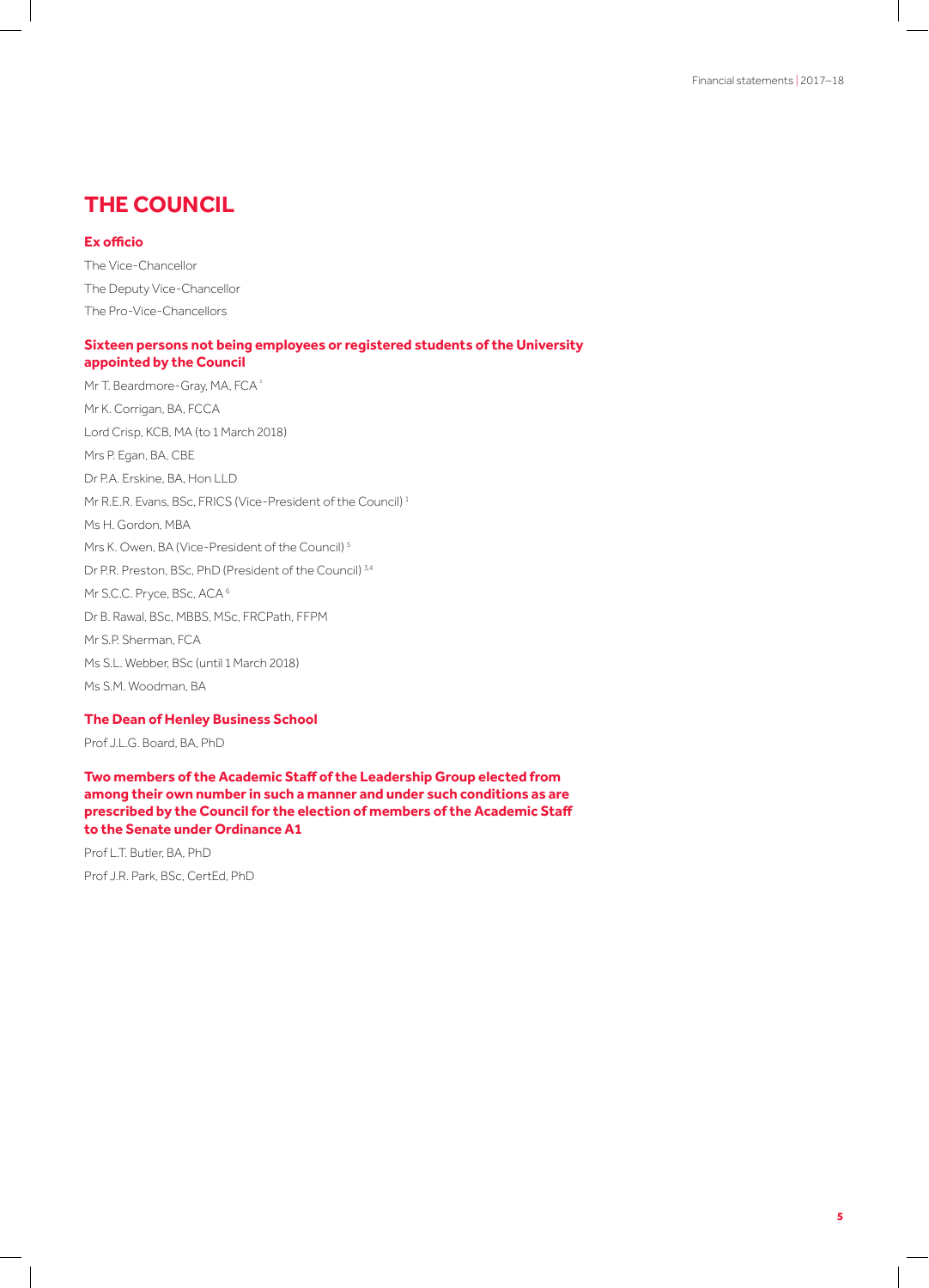## **One member of the Senate not being a registered student of the University appointed by the Senate**

Prof S. F. Walker, BA, PhD, FDRS (until 31 July 2018) Prof C. Furneaux, EdD, MA, Dip TEO, NTF, SFHEA (from 1 August 2018)

**One member of staff who is employed in grades 6–9 at the time of his or her election shall be elected by and amongst his or her own number** 

Prof C. Furneaux, EdD, MA, Dip TEO, NTF, SFHEA

**One member of staff who is employed in grades 1–5 at the time of his or her election shall be elected by and from his or her own number**

Ms M. Hargreaves

## **Two officers of the Students' Union and two alternates as determined from time to time by the Council after consultation with the Students' Union**

The President of the Students' Union

The Welfare Officer of the Students' Union

- **1 Chair of Remuneration Committee**
- **2 Chair of Audit Committee**
- **3 Chair of Appointments & Governance Committee**
- **4 Chair of Strategy and Finance Committee**
- **5 Chair of Student Experience Committee**
- **6 Chair of Investments Committee**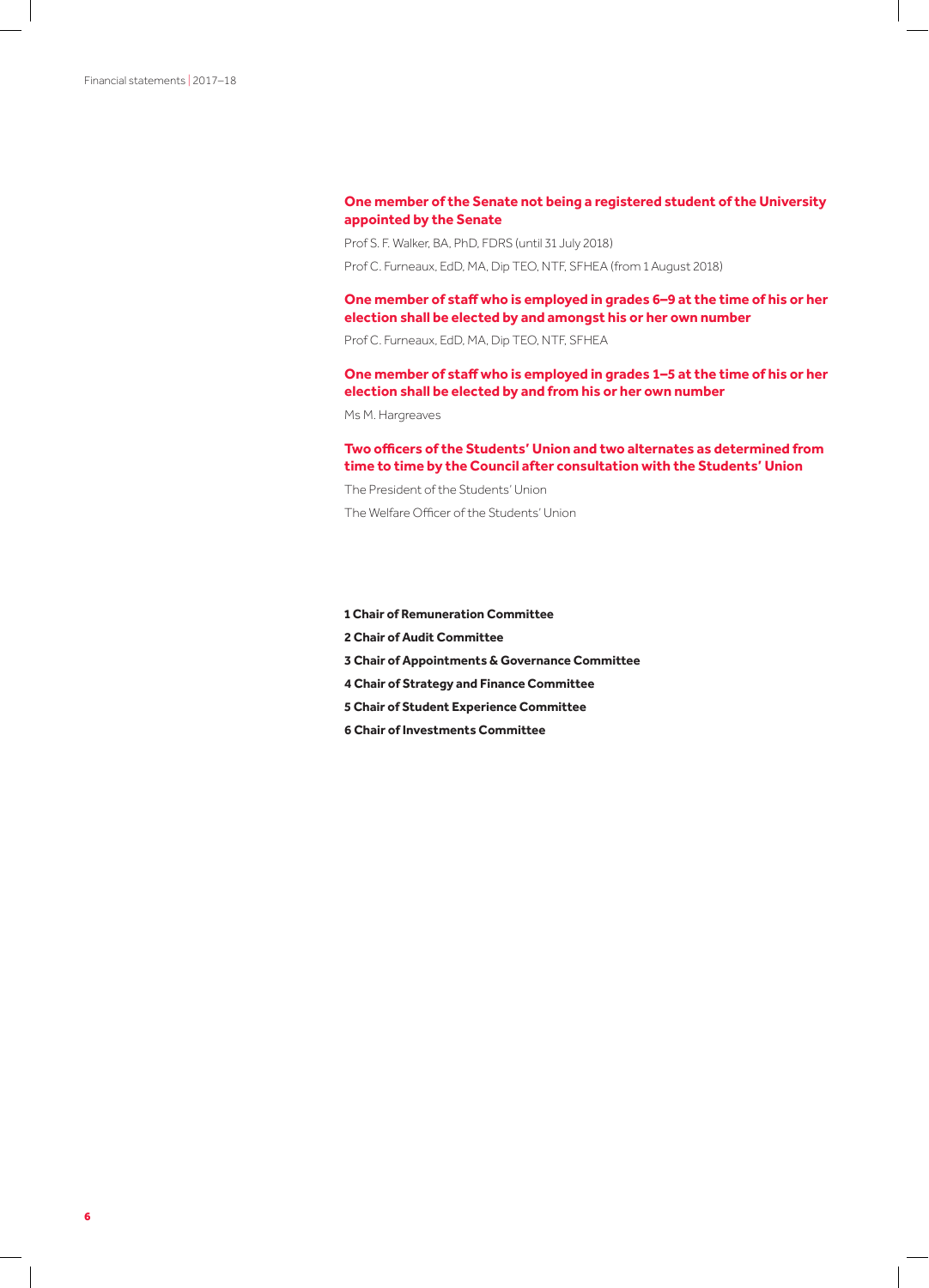# **OFFICERS OF THE UNIVERSITY**

## **Chancellor**

The Rt. Hon. the Lord Waldegrave of North Hill

## **Vice-Chancellor**

Sir David Bell, KCB, MA, MEd, DipEd, PGCE, HonDUniv, HonEdD (until 21 September 2018)

## **Acting Vice-Chancellor**

Prof. R. Van de Noort, BA, Drs, PhD, FSA, PFHEA (from 22 September 2018)

## **Deputy Vice-Chancellor**

Prof. S.J. Mithen, BA, MSc, PhD, FSA (Scot), FBA (until 31 July 2018) Prof. R. Van de Noort, BA, Drs, PhD, FSA, PFHEA (from 1 August 2018 to 21 September 2018) Prof. G. Brooks, BPharm, PhD, MRPharmS, FAHA (from 22 September 2018)

## **President of the Council**

Dr P.R. Preston, BSc, PhD

## **Vice-Presidents of the Council**

Mr R.E.R. Evans, BSc, FRICS Mrs K. Owen, BA

## **Pro-Vice-Chancellors**

Mr V. Raimo, BA, MA, FCIM Prof G. Brooks, BPharm, PhD, MRPharmS, FAHA Prof R. Van de Noort, BA, Drs, PhD, FSA, PFHEA (until 21 September 2018) Prof P. Yaqoob, MA, DPHIL, RNutr, Fafn, FHEA (from 1 August 2018) Prof D. Zaum, BA, MPhil, DPhil (from 1 August 2018) Prof M. Fellowes BSc, ARCS, PhD, DIC, PgCert, FRSB (from 22 September 2018)

## **Heads of Service**

Chief Strategy Officer and University Secretary Dr R.J. Messer, BA, PhD Chief Financial Officer Ms S. Foley, BA, FCPFA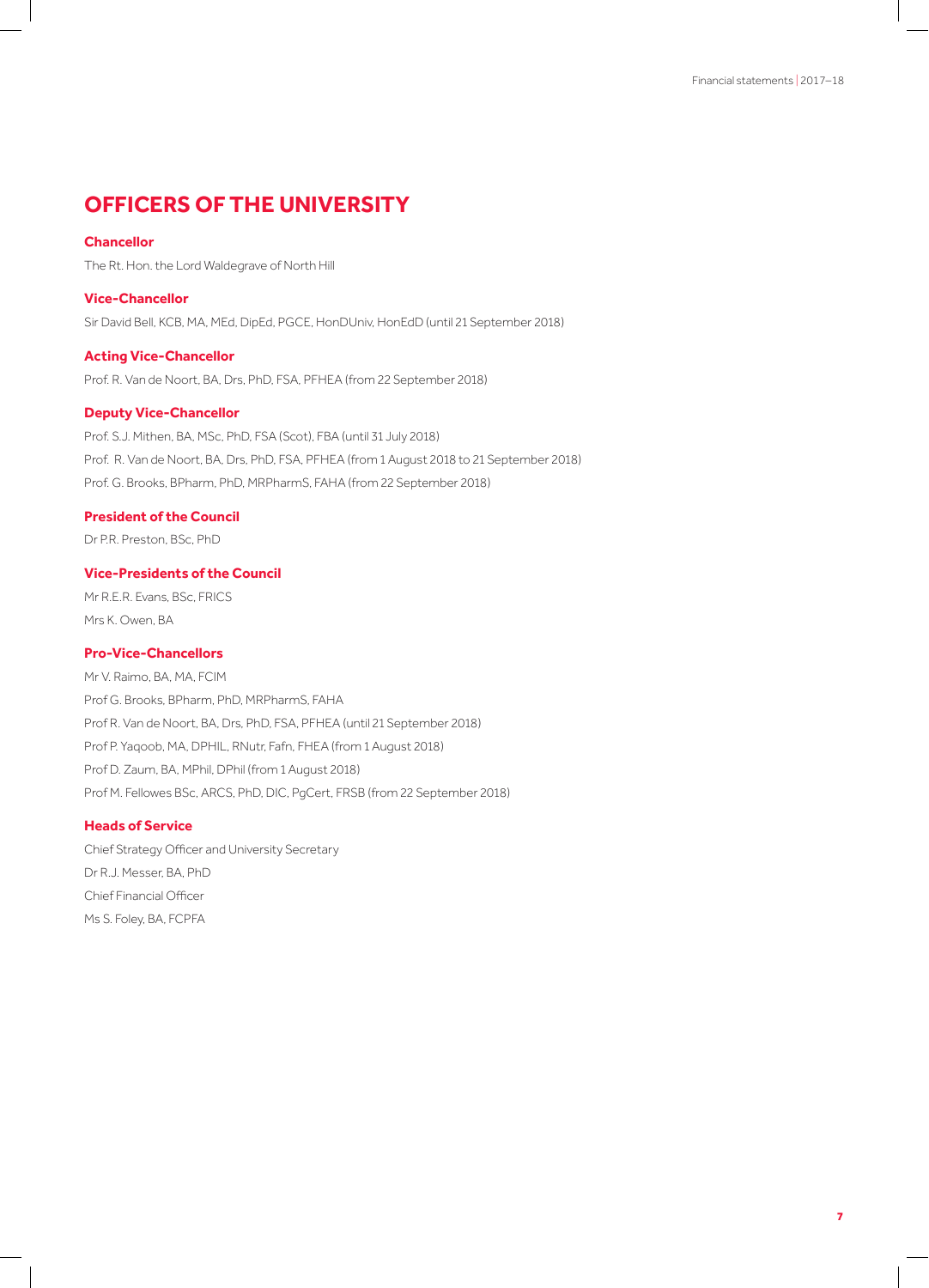# **STRATEGIC REPORT**

The University of Reading has its roots in University College Reading which was established in 1892. It received its Royal Charter in 1926 and has since developed into a leading force in British and international higher education. It is a global university that enjoys a world-class reputation for teaching, research and enterprise.

# **Principal operations**

Research and teaching are currently grouped into Schools which are situated on three campuses in the UK. The University is very active internationally and has operations in many countries including campuses in Malaysia and South Africa. It has in excess of 20,000 students, around 15% of whom are based off-shore, across a broad range of disciplines and attracts high quality students and academics from around the world.

The University's key resources include over 3,500 staff (full-person equivalent) from 93 countries, extensive teaching space and laboratories, access to cutting edge research, a strong reputation in the UK and a growing reputation overseas.

# **Objectives and strategies**

The University of Reading has a proud history of innovation and social influence which stretches back over many years. The University has developed and adopted a strategy which builds on its strengths and enables it to stand out as a forward-looking, confident and distinctive university in this rapidly growing and competitive environment.

The University's vision is that it will be a vibrant, thriving, sustainable, global and broad-based institution, responsive to, stimulated by and informing changes in the world around it. As a result, it will also become significantly larger in terms of students, global reach and presence. The strategy which it has developed is designed to transform the way the University is structured, the teaching and learning programmes it offers and the research it undertakes, and is designed to strengthen the position of the University as it approaches its centenary year in 2026.

Underpinning the University's strategy are the four fundamental principles of academic excellence, global engagement, financial strength and a thriving community. The University aims to generate sustainable financial surpluses to facilitate renewal and investment.

A number of key performance indicators (KPIs) have been developed to measure performance against objectives in areas of prime importance. KPIs are informed by external data which allows performance to be benchmarked against the rest of the sector. KPIs are reviewed regularly and responsive action taken where necessary. This report contains information on the University's current KPIs.

# **Development and performance**

Over 7,900 students commenced undergraduate or postgraduate programmes at Reading UK campuses during the year, and over 10,500 students commenced some form of study with Reading both in the UK and abroad.

The University was ranked joint 195th in the QS World University Rankings 2019 and was 28th amongst UK institutions. This is the fourth consecutive year that Reading has been ranked in the top 200 universities worldwide. In the Times Higher Education World University Rankings 2018, Reading was ranked 33rd amongst UK universities.



**TUDENT** 

**STAFF** 

3,5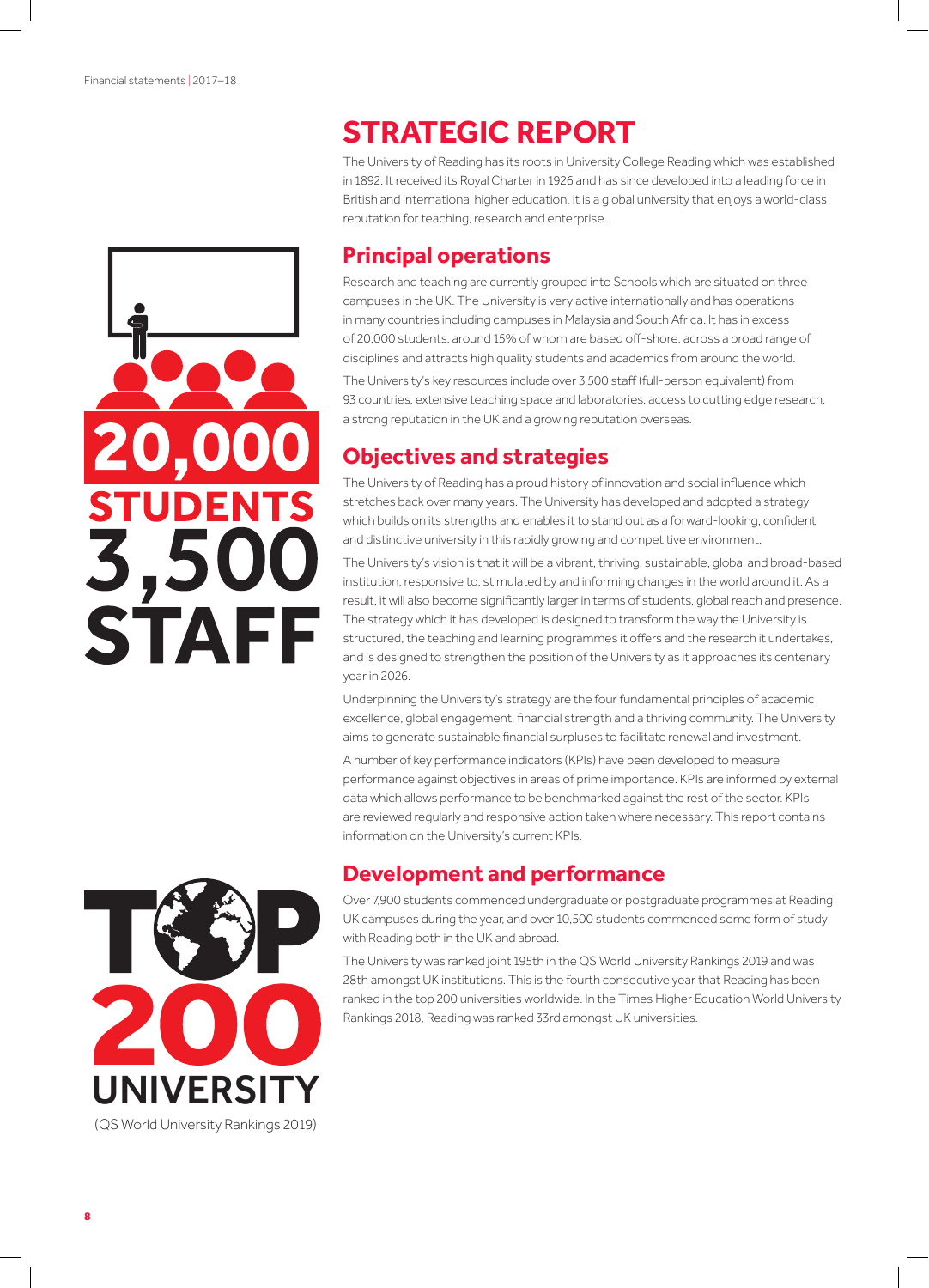Reading was ranked 32nd nationally in the Complete University Guide 2019. The University is number one in the country for the study of Land & Property Management for the fourth consecutive year. A total of six subjects are in the Top Ten, including: Land & Property Management (1st), Building (4th), Aural & Oral Sciences (7th), Agriculture & Forestry (8th), Food Science (9th) and Town & Country Planning & Landscape Design (10th).

Henley Business School's Full-Time MBA was ranked 5th in the UK and 15th in Europe (Economist Full-time MBA Rankings 2017) and its Executive MBA was ranked 4th in the UK and 27th in the world (the Economist Executive MBA Rankings 2018).The University is investing over £200 million on upgrading existing facilities and creating new ones to provide the best teaching, learning and research opportunities for its staff and students. The 2026:TRANSFORM programme is a significant commitment towards realising its vision.

The University of Reading Malaysia (UoRM) is a state-of-the-art campus which allows the University to project its world-leading research and teaching across Asia, while offering students and staff outstanding opportunities to study and work abroad.

The Thames Valley Science Park opened in 2018 and aims to attract innovative small and medium-sized technology-based companies that are researching and delivering innovative new products. The Science Park is located on land owned by the University located to the south of the M4 in Shinfield near Reading.

The University of Reading has a long-established relationship with the Nanjing University of Information Science and Technology (NUIST), China's premier university in meteorology. The two institutions have now established a joint academy, after receiving formal approval from the Ministry of Education of China. The academy gives students the opportunity to study for one of several University of Reading degrees entirely in China or through a combination of study in China and the UK.

A 4+0 double degree programme has been forged between Henley Business School and the Beijing Institute of Technology (BIT) with full support from the Ministry of Education of China. Nearly 500 students are following the BA accounting programme. The first cohort graduated in 2017.

# **Teaching and learning**

The University of Reading has a long and rich heritage of delivering a distinctive learning environment for students; we are a global, research-intensive university with teaching, learning and the student experience at our heart. Our ethos is one of working in partnership with our students and the Students' Union, and of strong support for our staff.

Our renewed Teaching & Learning Strategy 2018–21, sets out our commitment to equip learners at all stages of their careers to develop and fulfil their intellectual and personal potential. Graduates of the University of Reading will have developed a range of attributes to prepare them for 21st century lives, including: mastery of their discipline; skills in research and enquiry; personal effectiveness and self awareness; and global engagement and multicultural awareness. Through this approach, our students benefit from extensive opportunities within and beyond the curriculum that add value to their university experience.

Our Strategy identifies two strategic priorities for the next three years: delivering academic excellence and offering an outstanding student learning experience. A number of strategic enhancement projects are currently in progress to support these priorities, including:

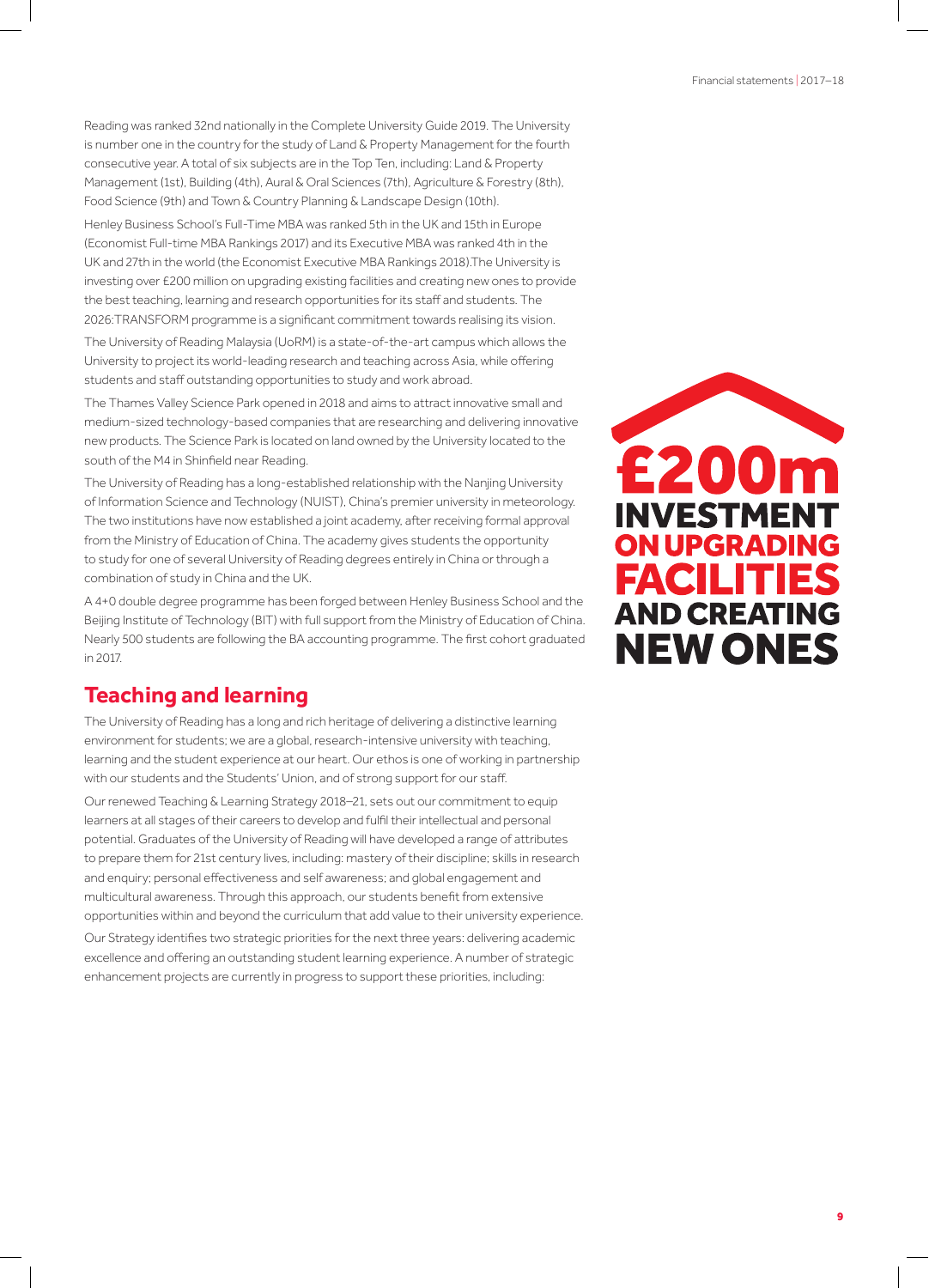- **• Curriculum Framework** the Curriculum Framework is a vehicle for programme enhancement; positioning the student experience and acquisition of essential graduate attributes at the very centre of our ambitions. All academic Schools are currently reviewing their undergraduate programmes to align with the University's core academic and pedagogic principles. Whilst recognising the primacy of the discipline, programme teams have identified priority areas for enhancement, which include assessment and feedback, diversity and inclusion, research and enquiry, employability, and globalisation.
- **• Electronic Management of Assessment (EMA)** our significant investment in EMA will deliver the University's long-term vision for online submission, marking and feedback. This will support a consistently good assessment experience for students, reduce the administrative burden for academic staff, and increase visibility and analytical capabilities with all summative assessment information and marks managed centrally and securely.
- **Academic Tutor System** we are evolving our well-established tutoring system to launch an Academic Tutor System from September 2018. Our new system focuses the Academic Tutor relationship on students' academic, personal and professional development; provides essential discipline/School level leadership for the system; works in partnership with our professional support services; and invests in our student welfare provision through the introduction of a new Welfare Team to support students with any personal challenges that may affect their studies. This holistic approach will enable students and staff to work together in partnership to enhance students' academic, personal and professional development.

We are committed to investment to support teaching and learning excellence, as reflected through our accredited FLAIR (Facilitating Learning and Teaching Achievement and Individual Recognition) Framework. The Framework enables staff to gain professional recognition through HEA Fellowships. Thus far 804 fellowships have been awarded.

The University's five Teaching and Learning Deans, alongside the Pro-Vice-Chancellor for Teaching and Learning, provide strategic leadership and lead activity in their areas of particular responsibility: quality, student experience, international, student achievement, and engagement and future direction. They also lead University-wide strategic projects in teaching and learning.

Each year, the National Student Survey (NSS) provides the University with the most comprehensive, independent and full picture about how undergraduate students feel about their time at Reading, including their teaching and learning experience. The 2018 NSS was completed by 2,145 final-year students, representing the views of 66% of eligible finalists.

Overall satisfaction remains consistent with the sector average of 83%. Finalists commended teaching staff for being good at explaining things (88%) and a further 85% said that the course was intellectually stimulating.

These survey results provide an opportunity for us to reflect on our achievements as well as helping to understand where we can make improvements to continue to enhance the

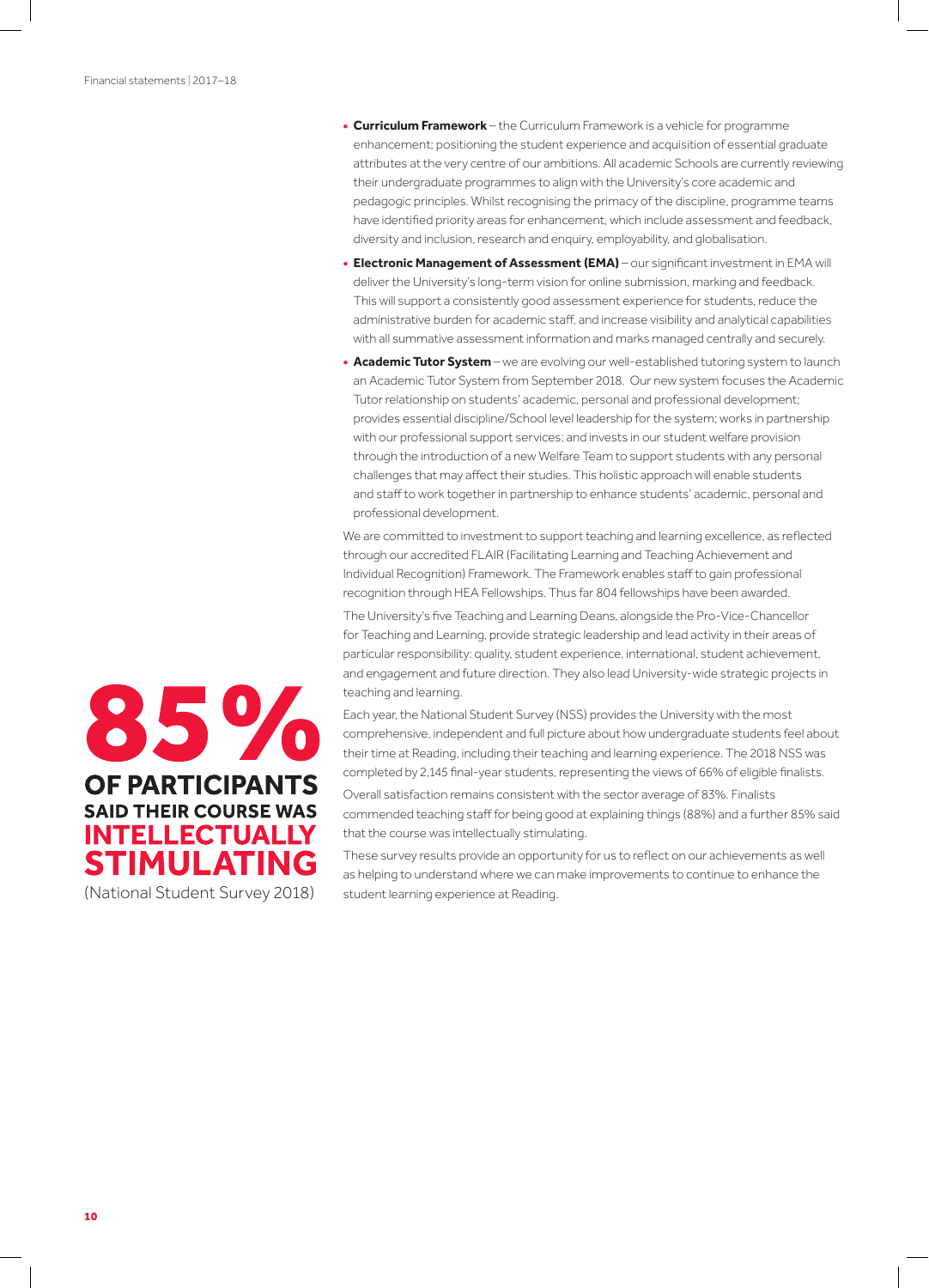# **Research**

The University is known for the quality of its research and is committed to enhancing its position as a leading research university. Reading's research priorities and internationally acknowledged expertise extend across a broad range of disciplines in the environmental, physical and life sciences, arts and humanities, business and social sciences. The University attracts high-quality postgraduate research students and provides them with a stimulating and supportive research environment and training.

Overall, research income was £38.9m, an increase of £3.3m on the previous year.

The University of Reading's research is structured around five themes–Environment, Food, Health, Heritage & Creativity, and Prosperity & Resilience, with a broad range of activity in each area.

In June 2018 the University launched 'Be Red', a new marketing campaign highlighting the achievements of Reading research. These stories all show how Reading researchers, as with our University itself, are standing out from the crowd and making a difference in the world. Each story has been featured in online advertisements, posters around our campuses, and in a new website.

- **ANTICIPATE FLOODS:** Professor Hannah Cloke and Dr Liz Stephens are helping people to prepare for destructive floods by improving forecasting methods. Their research helps to save lives by improving early warning systems in flood-prone parts of the world.
- REDEFINE THE ARTS: Dr Teresa Murjas's collaborative research project, War Child, is a virtual exhibition that aims to give viewers deeper insight into the experiences of UK-based child evacuees during World War II.
- **• PREVENT HUNGER:** Research by Professor Peter Dorward and his team is supporting vulnerable farming communities in Africa to make critical decisions to improve their food production.
- **FEEL VIRTUAL REALITY:** Professor William Harwin has developed one of the world's first sensory feedback systems that allows us to feel, grasp and manipulate simulated objects within virtual reality environments. His work focuses on understanding how sensory information is integrated from vision and touch during interactive tasks, allowing people to feel what they are touching as they pick up 3D simulated objects in VR worlds.
- PROTECT RARE SPECIES: Dr Tara Pirie has a passion for cats-from tigers to tabbies. Her time spent tracking, surveying and monitoring leopards in Thaba Tholo Wilderness Reserve, South Africa, provided her with an amazing insight into the behaviour of leopards living in the wild, including the exceptionally rare strawberry leopard.
- **TACKLE TEENAGE ANXIETY:** The University of Reading is home to the Charlie Waller Institute and the Anxiety and Depression in Young People (AnDY) Research Unit. Between them, they are transforming the lives of young people by designing effective therapies, providing treatments, and training front-line mental health practitioners.
- FIGHT DEMENTIA: Dr Mark Dallas's research focuses on one of the potential causes of dementia, rather than just the symptoms. It is providing clues that could help to defeat dementia infuture.
- **ADVANCE JUSTICE:** In the past, you could be convicted of murder if you were present when someone was killed, even if you did not deal the fatal blow. Dr Beatrice Krebs's work to show the injustice of this 'Joint Enterprise' rule was used in a high-profile appeal case to the Supreme Court.

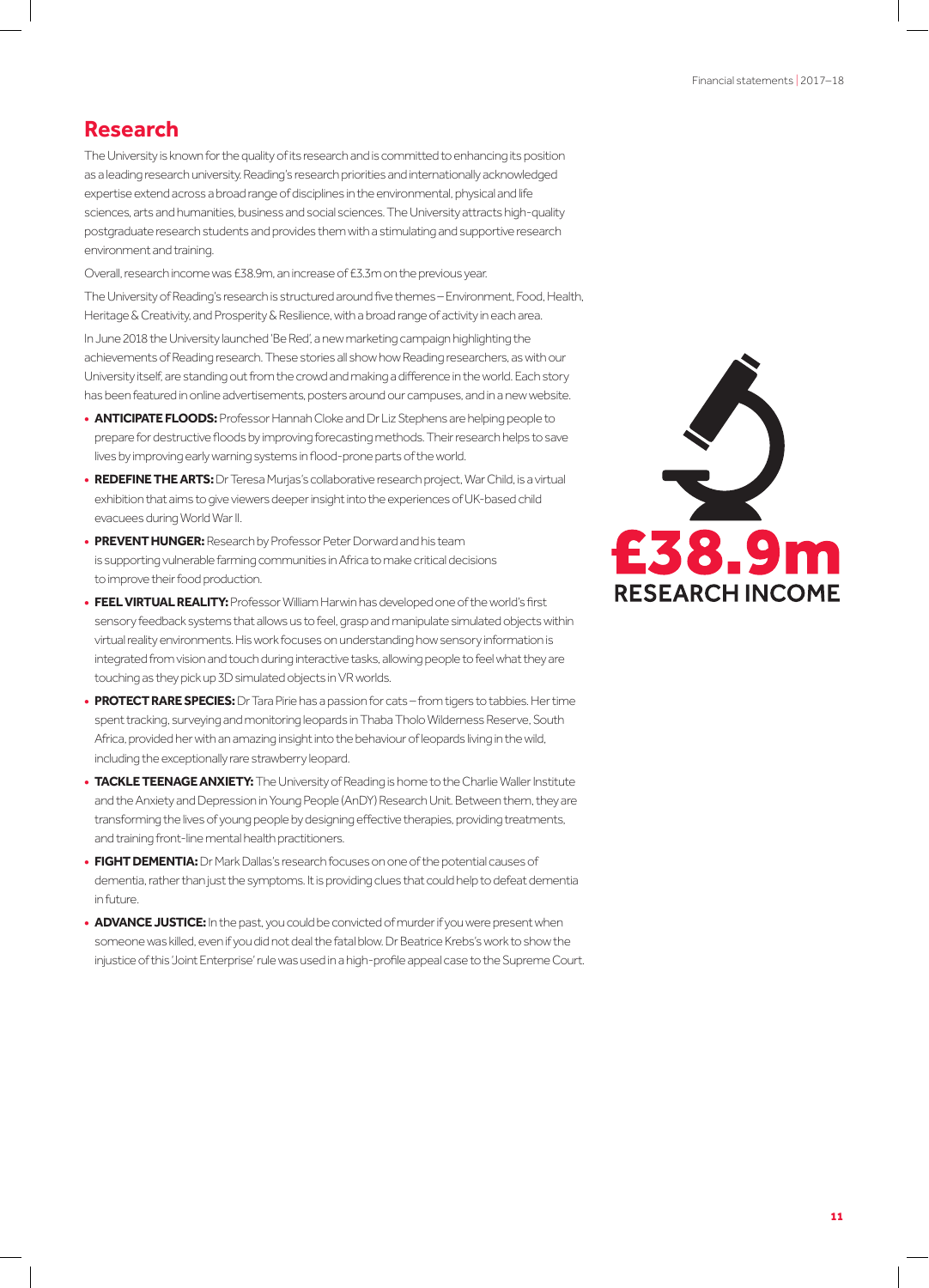- **PIONEER REFORM:** Dr Jacqui Turner, Lecturer of History at the School of Humanities, is uncovering the female pioneers of British politics, in particular Nancy Astor. Astor was the first female MP to sit in the House of Commons and her extensive papers are currently held at the University of Reading.
- **CHANGE CLIMATES:** Professor Giles Harrison, from the Department of Meteorology, is researching how electric charge influences the growth of tiny water droplets in clouds, which creates rain.
- **REDISCOVER HUMANITY:** Dr Hella Eckardt has been working with fellow Reading archaeologists Dr Mary Lewis and Dr Gundula Müldner, analysing skeletons with innovative scientific techniques, to explore just how diverse the population of Roman Britain really was.

## **Fundraising**

The University receives philanthropic income from its alumni and other supporters and is very grateful to those who made a donation during the year.

Fundraising is conducted primarily through building direct relationships with potential donors, making submissions to charitable trusts and foundations, conducting in-house telephone campaigns and small direct-mail appeals. All of these activities are carried out by dedicated staff within the University and no commercial participators fundraise on its behalf.

The University's Donor Charter enshrines the standards it adheres to in its fundraising, and is supported by its ethical fundraising policy. Its standards are based on those recommended by CASE, the professional body for higher education fundraising and advancement. The University is also registered with the Fundraising Regulator and follows their Code of Fundraising Practice.

Fundraising is primarily aimed at University of Reading alumni and supporters rather than the general public, and is therefore relatively targeted and often based on existing relationships. Where fundraising is conducted outside of the alumni body, it is typically to noted philanthropists, and the appropriate channels are used. The Donor Charter makes a commitment to ensuring that the University's fundraising treats potential donors fairly and avoids fundraising to vulnerable people. In practice, the University's fundraising staff are trained to deal sensitively with anyone they contact for whom they then suspect it may not be appropriate to ask for a donation. The University also has controls such as age restrictions to avoid contacting those above certain age boundaries.

The University has not identified any instances where it has failed to meet these standards in the past year.

All fundraising is conducted by University of Reading employees and is closely managed and monitored through its management structure. For telephone campaigns, where student callers are employed, calling is monitored by trained supervisors and other fundraising team managers. The student callers also receive extensive training on ethical fundraising and their duty of care.

In 2017/18, the University mailed over 17,600 people with direct mail appeals and received complaints from only half a percent (around 95) about the approach being made. The University did not receive any complaints about its face-to-face fundraising programme.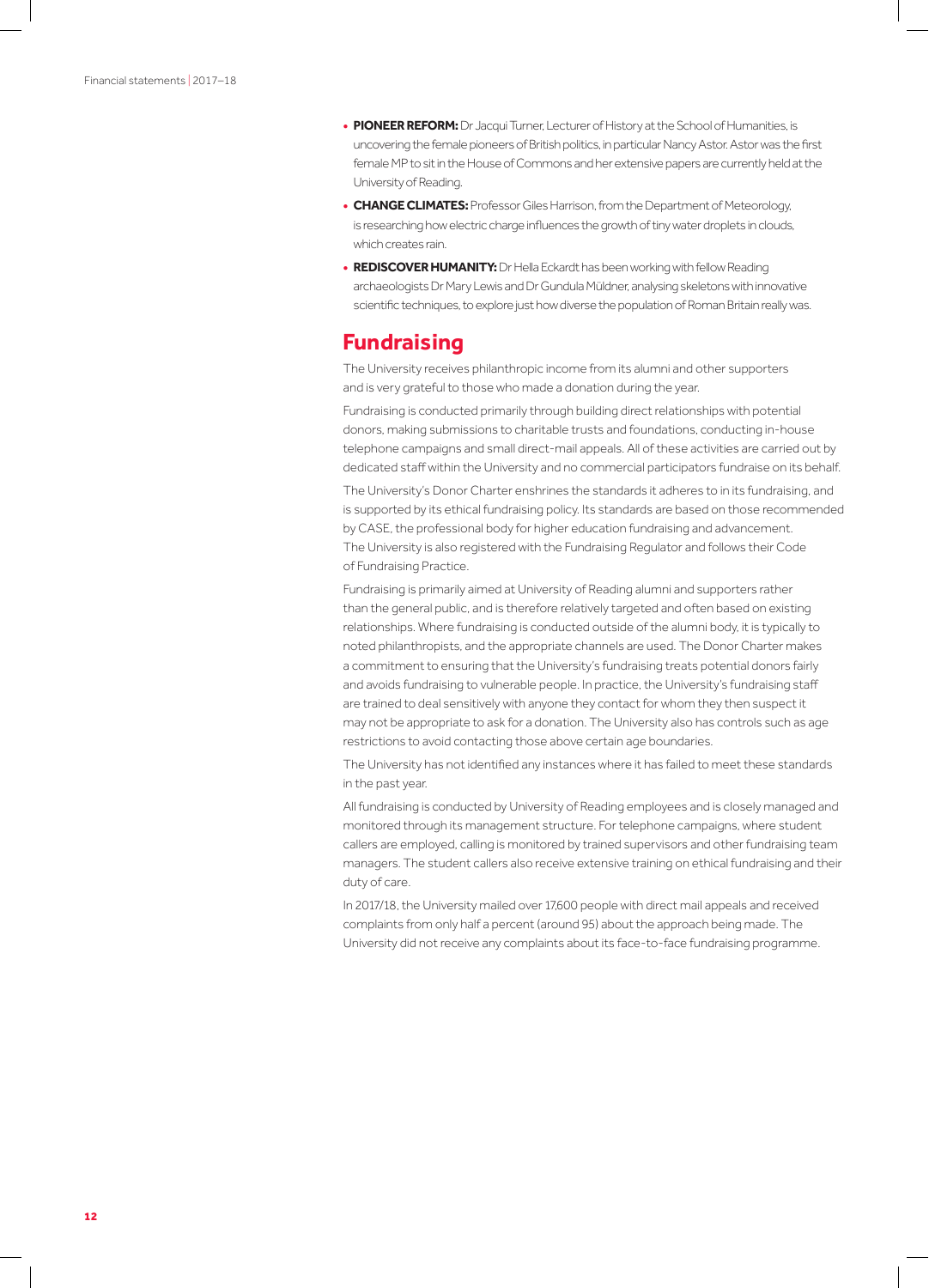# **Financial performance in the year**

|                                         | 2018      | 2017    |
|-----------------------------------------|-----------|---------|
|                                         | £'000     | £'000   |
| <b>Total income</b>                     | 317,175   | 288,894 |
| (Deficit) / surplus for the year        | (20, 456) | 42.210  |
| Total comprehensive income for the year | 16,764    | 54,999  |

The University recorded strong growth in its core tuition and research income streams which contributed to group income for the year of £317.2m. The surplus/deficit positions are heavily influenced by investment transactions, such as land sales, which can lead to large variations year on year. Without these transactions, the University made an underlying surplus very similar to the previous year. This was despite costs and inflation increasing faster than main income streams, such as tuition fees.

Group expenditure for the year was £348.9m. The University remains focused on keeping costs under tight control to maximise value, and also the delivery of efficiency savings wherever possible.

The University has seen significant improvement in the financial performance of its longer-established academic activities. It is committed to continuing this trend of growing academic surpluses, in order to re-invest in the future of the institution.

Financial results from the campus in Malaysia have been short of expectations with deficits recorded in recent years and this trend is expected to continue for some time. As well as incorporating the subsidiary's operating deficit of £8.0m for the year, the group results include provisions for contractual obligations associated with the main building lease and other contracts as well as impairment of the fixed assets. These provisions and impairments total £20.9m.

During the year the University undertook a review of all of its land and property holdings and concluded that its land at Willington Down near Didcot was more appropriately described as an investment property. The site has increased in value and is now expected to produce a significant capital receipt within the next 12 months. The increase in value was not recorded in the financial statements issued in 2017 and has now been restated in these financial statements to reflect a gain of over £41m.

Other comprehensive income included remeasurement gains of £35.8m on the locally managed UREPF pension scheme. These gains arose from actuarial assumptions around life expectancy, inflation and discount rates, changes to the membership profile and an increase in investment returns.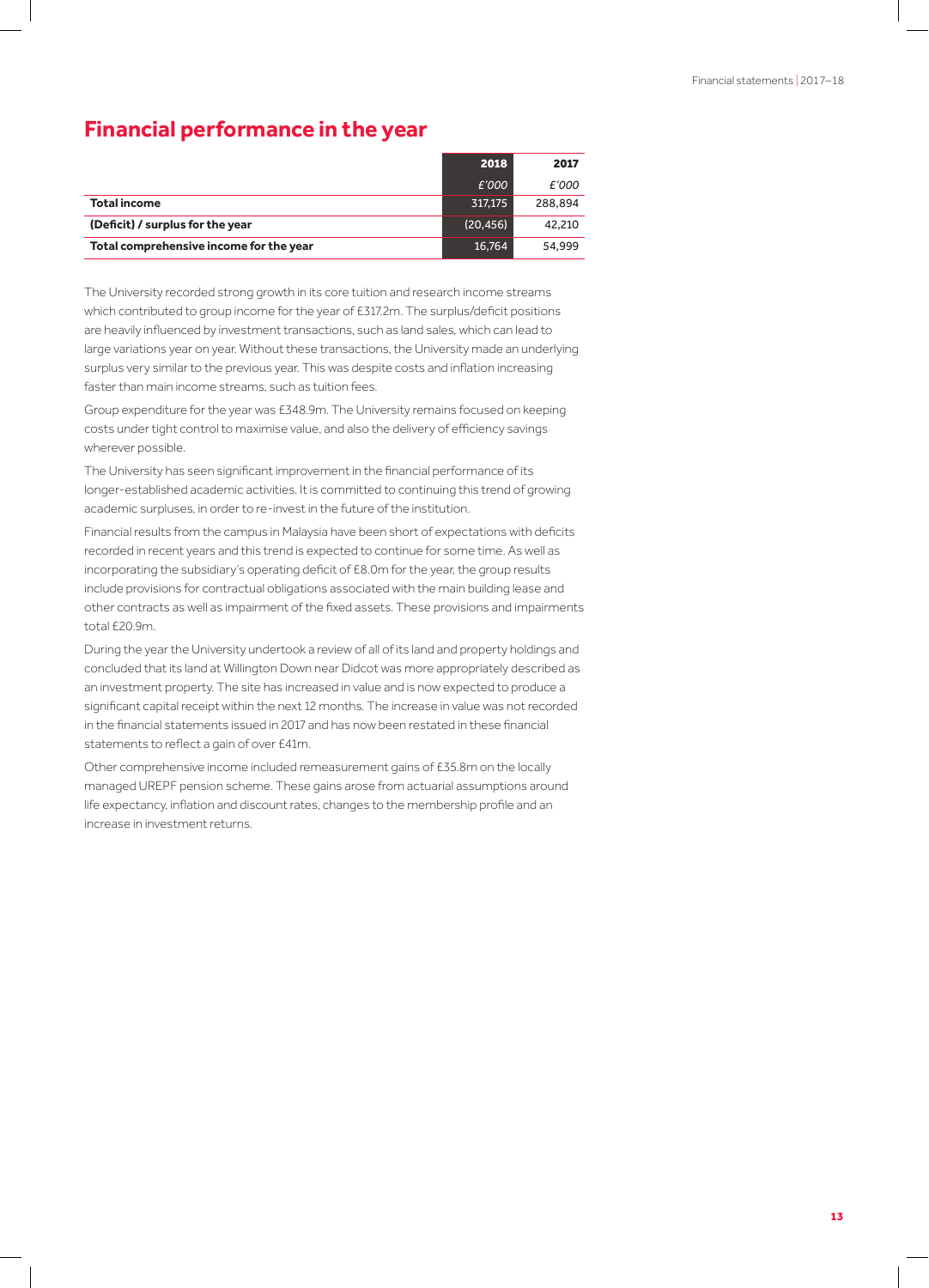## **Group income (£m)**



Income from all sources totalled £317.2m, a 9.8% increase over the previous year, with growth recorded in tuition fee, research and other income.

Tuition fees increased by £18.6m to £182.9m due to an 11% increase in the number of full-time home and EU undergraduates and a 9% increase in the number of full-time international students. Fees from part-time students increased by £1.3m due to increased activity on the MBA programmes.

It is important for the University to grow its income to ensure that it keeps pace with the inflationary pressures on its costs and to allow it to achieve its plans for sustainable growth and development.

Funding body grants increased slightly in the year to £29.8m but these grants now make up less than 10% of total income.

Total research income grew by 9.3% to £38.9m as a result of an increase in new grant awards.

Other income rose by £8.0m to £59.6m. This was partly due to a £5.0m government grant received in connection with the construction of Thames Valley Science Park. Other income arises from a number of sources including executive education, property rentals, catering, conferences, the SportsPark, consultancy and enterprise activities.

Income from investments, donation and endowments totalled £6.0m. This was down from the previous year due to a fall in investment returns.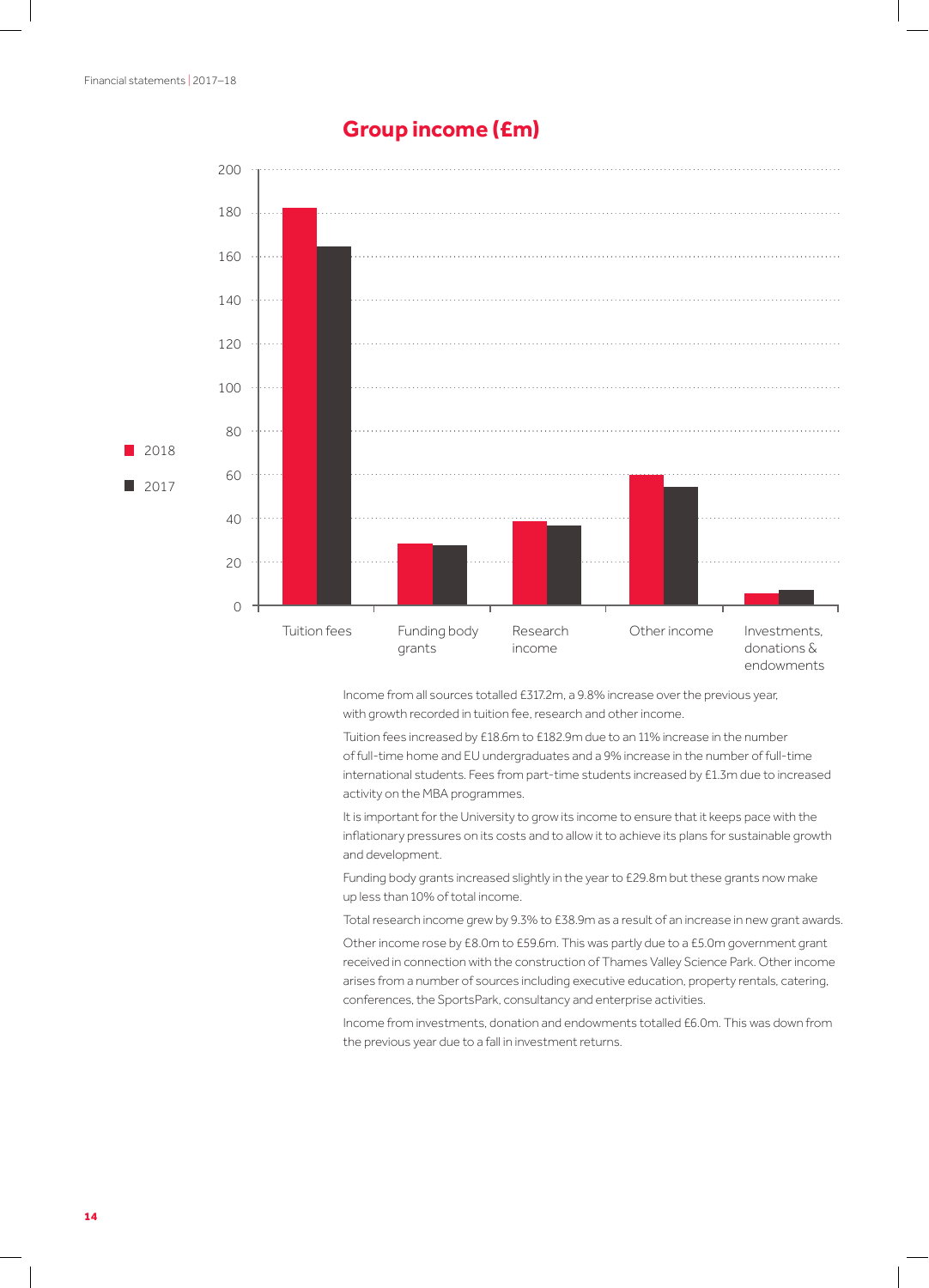# **Group expenditure (£m)**



Overall group expenditure increased for a variety of reasons although efficiency savings continue to be at the forefront of planning and decision making.

Total staff costs rose by 8.8% to £175.0m (2017: £160.9m) of which 3.5% (£5.4m) was due to the annual pay award (1.7%) and incremental progression (1.8%). In addition there was a £1m increase in research-related staff costs. Increased staff costs were also in response to an increase in student numbers.

Other operating expenses totalled £128.5m (2017: £107.5m) and depreciation on tangible fixed assets totalled £39.1m. Interest payable was £6.3m.

The University-only results include a provision against amounts due to the University from its wholly owned subsidiary in Malaysia, which may not be wholly recoverable, an impairment provision against the value of the investment and a provision for a specific guarantee provided to the subsidiary in respect of its main lease. These provisions resulted in a total charge of £27.6m in the University's statement of comprehensive income. The campus is operated by RUMAL Reading Sdn Bhd, whose activities are kept legally and financially distinct from the University in the United Kingdom.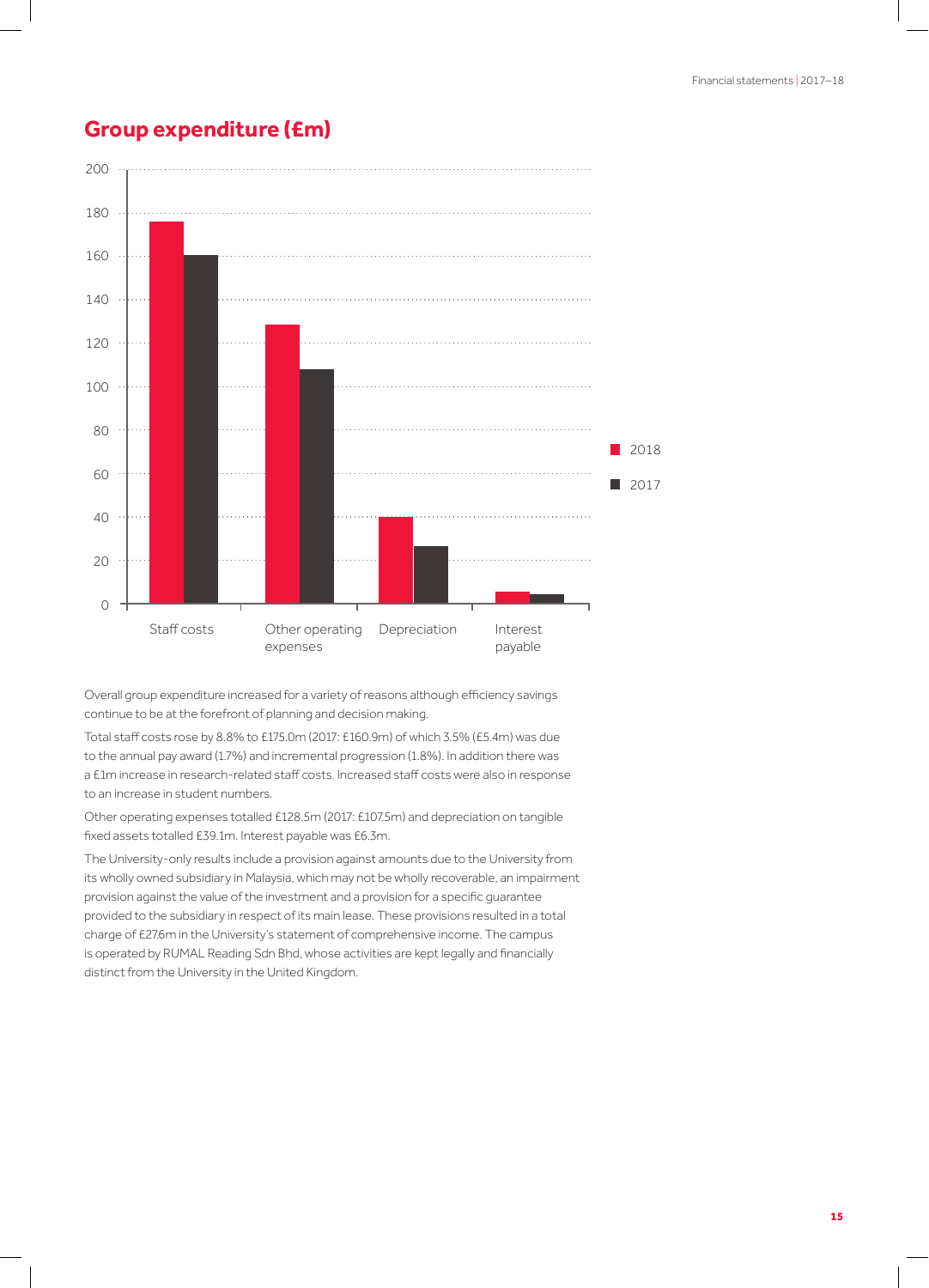## **Financial position**

Consolidated net assets totalled £469.1m at 31 July 2018 (2017: £452.3m). The increase against the previous year can be attributed primarily to the remeasurement gains on the UREPF pension scheme less the deficit and further provisions recorded in respect of RUMAL. Net current assets stood at £82.1m (2017: £46.1m).

## **Fixed assets**

The University continues to invest in the future. We are committing over £200 million to improving our campus facilities, so we can continue to provide a high-quality environment for our teaching, learning and research and to support both current and future students and staff. This long-term programme of infrastructure developments is designed to enhance the University's academic activity and ensure that it continues to be regarded as a worldclass university both in the UK and internationally.

A major refurbishment of the Library and a new Health and Life Sciences complex are progressing well. The first phases of the Library have been finalised, and we are also nearing completion of our third and fourth major lecture theatre refurbishments and an upgrade of the Student Union's 3Sixty nightclub.

The University offers a wide range of accommodation options for its students in partnership with its accommodation provider University Partnerships Programme (UPP). Demand for high quality, affordable accommodation located on or near our main Whiteknights campus continues to grow and the University is developing a long-term accommodation strategy to help us meet these requirements as effectively as possible.

## **Investments and investment properties**

The total investments held by the University and its trusts were valued at £87.6m (2017: £82.2m). The returns generated from these investments have helped to fund £2.2m of research activity in the year as well as supporting a range of prizes for achievements, scholarships and bursaries.

The University publishes its investment policy on its website as well as publishing annually a list of investments held. The policy is set and monitored by the Investments Committee. The portfolio is managed on a day-to-day basis by a professional investment manager. As well as targeting income returns and capital growth, the manager is required to consider the social, environmental and ethical issues of the companies in which investments are held.

The University and its trusts hold some properties for their investment potential. Their combined market value at 31 July 2018 was £140.6m (2017: £99.3m). The main reason for the increase year on year related to the opening of the Gateway Building at Thames Valley Science Park. All of the capital costs in respect of Thames Valley Science Park were transferred from tangible fixed assets to investment properties at cost and then increased to fair value at 31 July 2018.

# **Pensions surplus / deficit**

The financial statements report the overall surplus or deficit of the University of Reading Employees' Pension Fund (UREPF) on the balance sheet, in line with the requirements of FRS 102. The scheme showed an overall surplus of £38.6m at 31 July 2018 (2017: £1.5m). The positive movement was mainly driven by the remeasurement gains reported in the year. The University has made additional cash payments to the scheme in recent years and this has helped to rectify the historic deficit. It is expected that these contributions will be reduced in the next year. As well as making regular employer contributions, the University pays £600,000 per annum towards the scheme's administration costs.

The University also contributes to the Universities Superannuation Scheme (USS), a multi-employer scheme. The University and the other employers who contribute to USS make additional contributions to reduce the overall deficit on the scheme. The University has recognised a provision of £32.8m for its share of the additional contributions (2017: £32.5m) in accordance with the deficit funding plan agreement accompanying the 2014 actuarial valuation.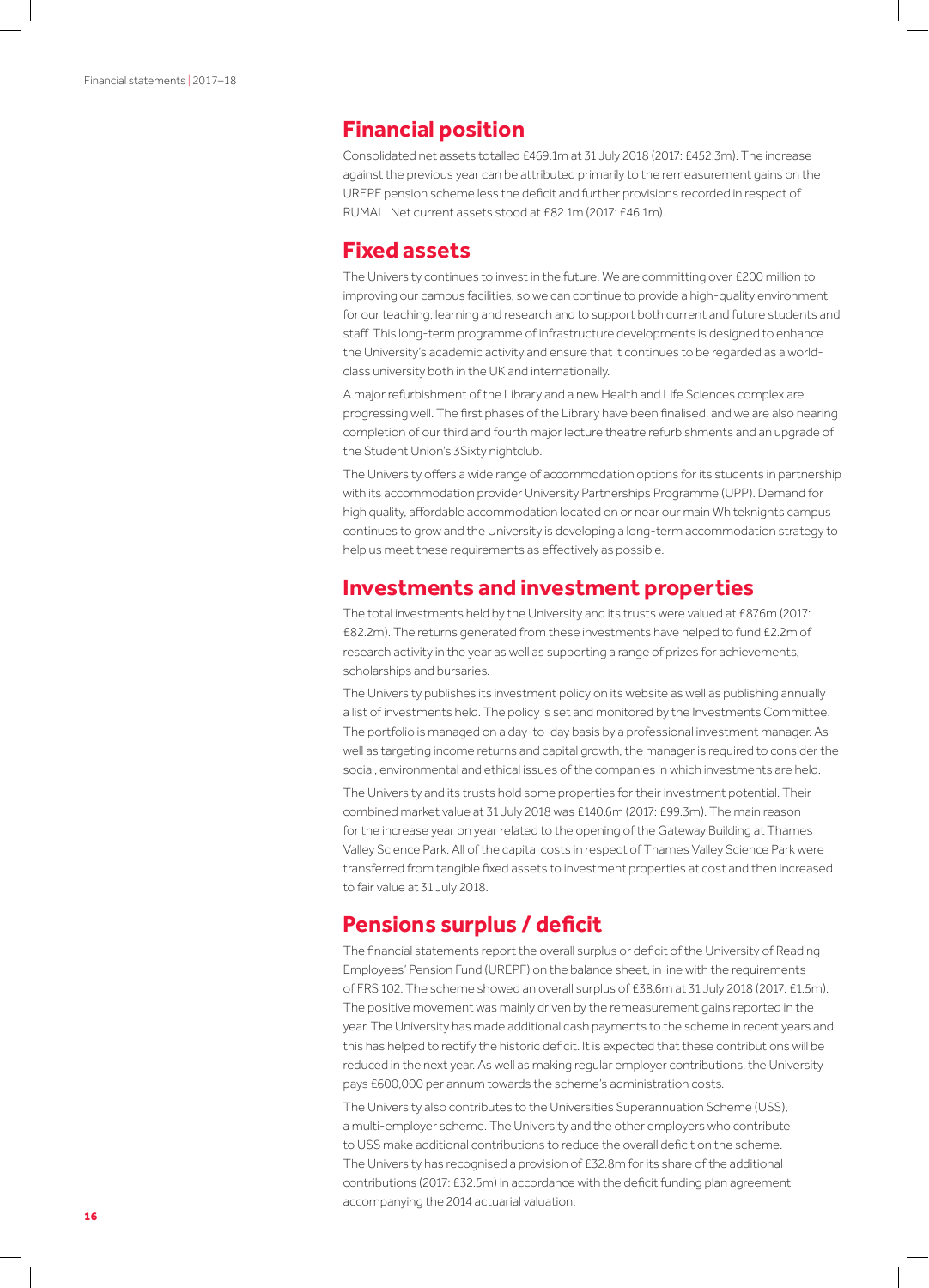# **Cash flow and borrowings**

The University's treasury policy sets out the key controls placed on the treasury management function at the University. It contains guidance on a number of key areas and focuses on the risks that the University faces in its day-to-day activities. The policy contains significant details about the delegations surrounding the investment of surplus cash funds and sets firm limits in regard to the credit-worthiness of potential counterparties. The Strategy and Finance Committee receives reports on treasury management including an annual strategy and plan in advance of the next year.

The University's non-endowment cash balances are held primarily in the form of interest-bearing deposits with financial institutions. The University also has borrowings including a £70m corporate bond, a £60m sterling long-term loan facility and a fully drawn £50m revolving credit facility.

The Group generated a net cash inflow from operating activities of £17.6m (2017: £22.8m). The net increase in cash and cash equivalents for the year was £37.4m (2017: decrease of £26.0m). The increase was mainly due to the drawdown of the revolving credit facility; this is expected to be reduced in the autumn as the latest income from tuition fees and grants is received.

## **Human resources**

The University aims to be an employer of choice and to create a stimulating and supportive working environment where people can flourish with opportunities for individual, professional and personal development, and career progression. The University rewards staff who demonstrate exceptional performance, leadership and innovation.

The University values its highly skilled and dedicated staff. Many of the University's academic staff members are acknowledged to be world-leading experts in their field, working at the cutting edge of their area of specialism.

The University actively engages with staff on a regular basis using a variety of methods including publications, the intranet, staff briefing meetings led by the Vice-Chancellor, and the appointment of staff representatives to Council. The University also consults regularly with staff and their representatives to discuss issues affecting their working lives, through the recognised trade union UCU and the Staff Forum. As required by law the University has published details of its trade union facility time arrangements for the period 1 April 2017 to 31 March 2018.

The People Development team provides a comprehensive range of training programmes for staff, designed to develop management and leadership capability, as well as a wide range of practical skills that staff need for their day-to-day work. A new Learning Management System will be launched in 2019.

Further practical support for staff is available 24/7 via the Employee Assistance Programme.

In September 2017 a new service, Campus Jobs, was launched to provide casual and temporary work opportunities for students. By April 2018 over £1m had been paid in wages to student workers.

The HR department continues to provide professional support across the University. The People Plan is progressing the University's response to the outcomes of the Staff Survey 2017, and a further "pulse" survey will be conducted in the Autumn Term 2018.

## **Environmental matters**

The University of Reading takes its environmental responsibilities seriously and manages its operations in ways that are environmentally sustainable, economically feasible and socially responsible. The University is committed to achieving the highest standards of environmental performance, protecting the environment and minimising the impact of its operations. In 2016/17 the University set itself challenging new 5 year targets across energy, waste, water and travel to ensure it continues to reduce its impact on the local as well as global environment and work in 2017/18 has made good progress towards those targets.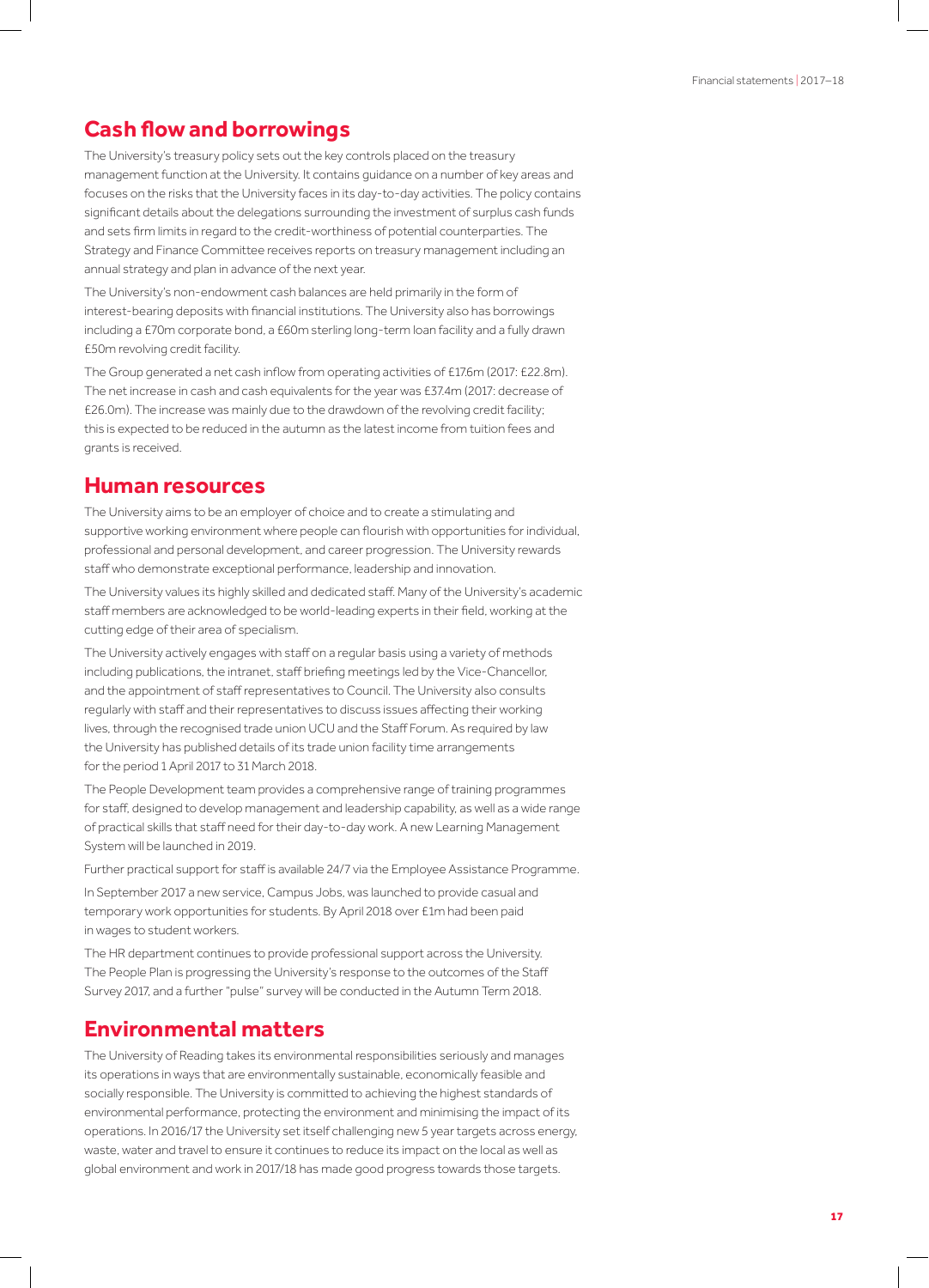During the last year the University has made significant progress towards it's 2021 45% carbon reduction target by achieving a 39% reduction based on 2008/09 levels. In 2017/18, energy bills were £9m less than they would have been without the significant work and investment in the carbon management plan since 2010. Projects delivered last year included a large solar photovoltaic array onto the Edith Morley Building which will allow the building to generate up to 60% of its own electricity. This has been the largest single array to be installed by the University and it is likely to result in the building achieving the University's first 'A' rated display energy certificate.

The University successfully recertified for ISO14001 and ISO50001 for its environmental and energy management systems, and so continues to manage its environmental impact effectively. New recycling facilities have been provided both internally and externally to further improve recycling rates towards our target of 60% by 2021. The University now diverts 99% of its waste away from landfill, with 50% being recycled and 49% being recovered to generate electricity. Significant work has been undertaken to improve re-use rates at the University, including promotion of the Warp-It re-use portal which has resulted in over £50,000 worth of equipment and furniture being re-used in 2017/18, resulting in both purchase and disposal cost savings.

To support staff and students to make sustainable travel choices, the University has continued its upgrade of campus routes by improving the path between the Hopkins Building and the Friends Bridge enabling people to share the space safely. Cycle training and skills has been a big focus of the year with over a hundred people participating in the courses on offer. The University conducted its biennial travel survey which was completed by over a thousand members of the University community. This has identified areas for improvement which have been reviewed and prioritised with work being undertaken to achieve the 83% sustainable travel target that was set in 2016/17.

## **Principal risks and uncertainties**

As explained in the Governance Statement, the University has systems for risk management and internal controls to manage and control the risk of failure to achieve academic and business objectives.

There is a Risk Management Group which reports to the University Executive Board and oversees risk management across the University. A risk register is in place with key risks assigned to risk owners and appropriate reporting channels established. A risk prioritisation framework is in place forming the basis of risk assessment, identification and management.

For each item identified on the risk register, an assessment is made of its likelihood and its impact and an overall net risk score is given. Those currently considered to be key risks include:

- **•** Insufficient funds for capital project requirements;
- **•** Failure to have sufficient and/or adequate accommodation to offer students;
- **•** Failure to meet the targets of the University of Reading Malaysia (UoRM) business plan;
- **•** Failure to deliver capital projects to timeline and to budget;
- **•** Failure to recruit appropriate numbers and quality of postgraduate research students;
- **•** Failure to maintain or enhance teaching & learning quality.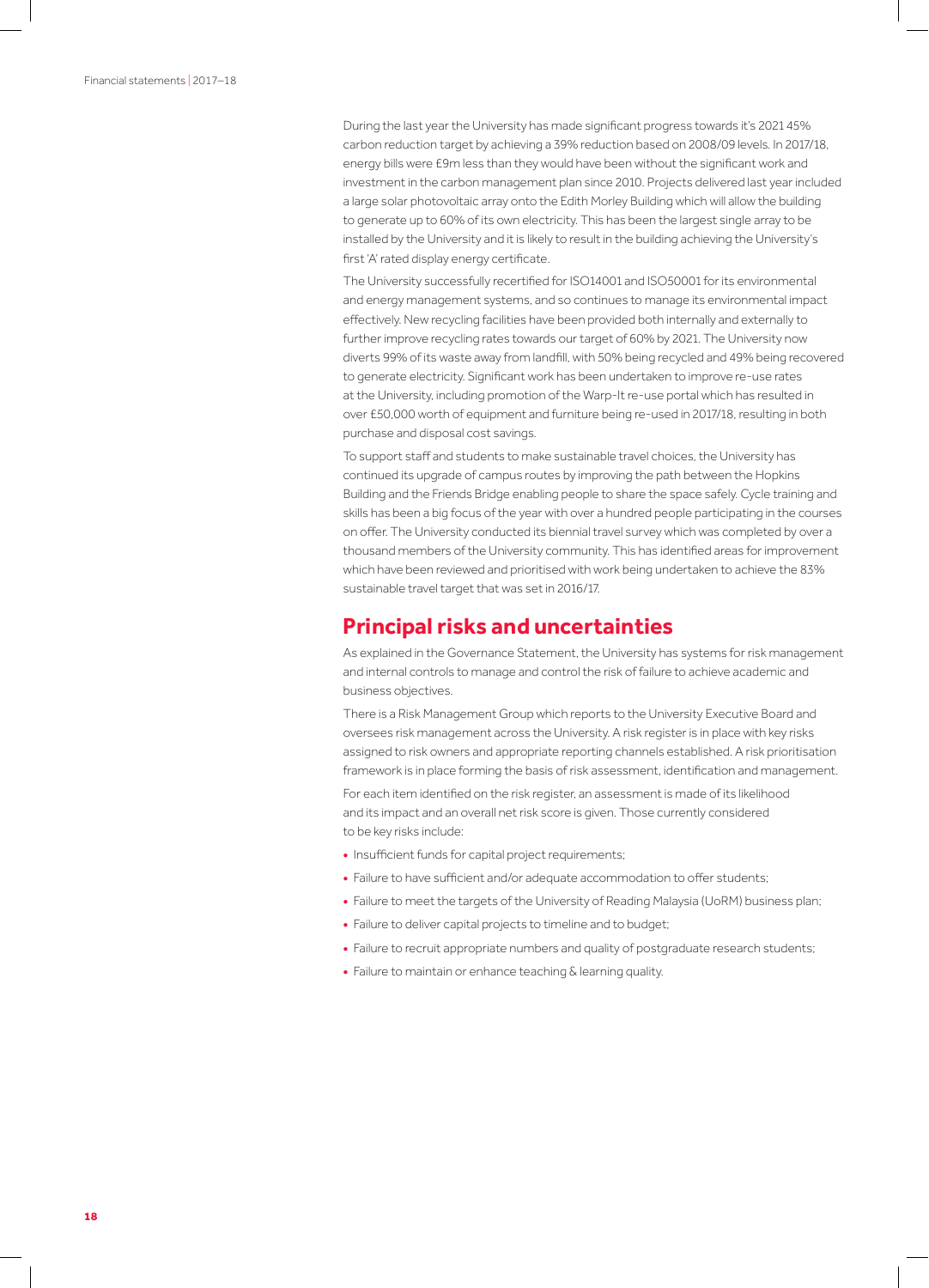## **Global reach**

The University of Reading has an enviable global reach with both physical and virtual presences in Asia, Africa and Europe. More than a third of the University's UK-based staff and almost 30% of the student population come from outside the UK. By the end of this decade 1 in 5 of all of the University's students will be based overseas. The University's geographical spread allows it to take advantage of a wider range of opportunities for teaching and for research. During the past year international student numbers have grown at the UK campuses as well as overseas in what has been a very challenging and competitive environment. Still in its infancy, there are now more than 600 students studying at the University's campus in Malaysia and almost 500 new students starting this year at our sites in China. The Henley Business School South Africa has grown its reputation as a leading African as well as UK business school as per its mission to "build the people, who build the businesses that build Africa".

The University's geographical reach does not come without its risks and challenges. Paramount among these is Brexit. Whatever the final outcome of Brexit, the University will remain firmly embedded within a European context, and while aspects of its relationship with partners on the continent may be made more difficult by the consequences of Brexit, it is firmly committed to those relationships and to ensuring the continued mobility of staff, students and knowledge.

## **Future developments**

All universities face challenges presented by the volume and pace of change in the sector and with the justified focus on ensuring that investment in universities – and a university education – represents good value. The University's 2026 vision and strategy will enable us to navigate our way successfully in these changing times. Our core values remain unchanged, as does our belief in the benefits of open and positive engagement – locally, nationally and internationally. The strategy is firmly embedded into planning across the University, fostering a greater sense of ambition and having a positive impact on the University's adaptability and performance.

The University's global reach remains a defining characteristic of its identity, with a broad network of partners, teaching bases and campuses across the world. The Global Engagement strategy encourages the outward mobility of UK-based students. By 2026, it is planned that at least one third of the University's students will spend some time overseas as part of their degree.

The University has a strong asset base and this, along with its plans to maximise incoming resources and actively manage its cost base, will continue to ensure it has a firm financial footing. It is investing over £200 million into improving its campus facilities, which includes upgrading existing facilities and creating brand new ones.

Universities are uniquely placed to contribute to innovation and industrial growth given their long-term view of planning and regional commitment. The opening of the flagship Gateway Building at Thames Valley Science Park in March 2018 represents the first phase of a 20 year plan to host innovative technology-based companies in a first-class environment. The income derived will contribute to funding the University's core activities and its investment in the future.

The University is well placed to respond positively to the challenges and opportunities which lie ahead and its staff and students can continue to be proud of Reading.

# **Prof Robert Van de Noort Samantha Foley**

**Acting Vice-Chancellor Chief Financial Officer**

28 November 2018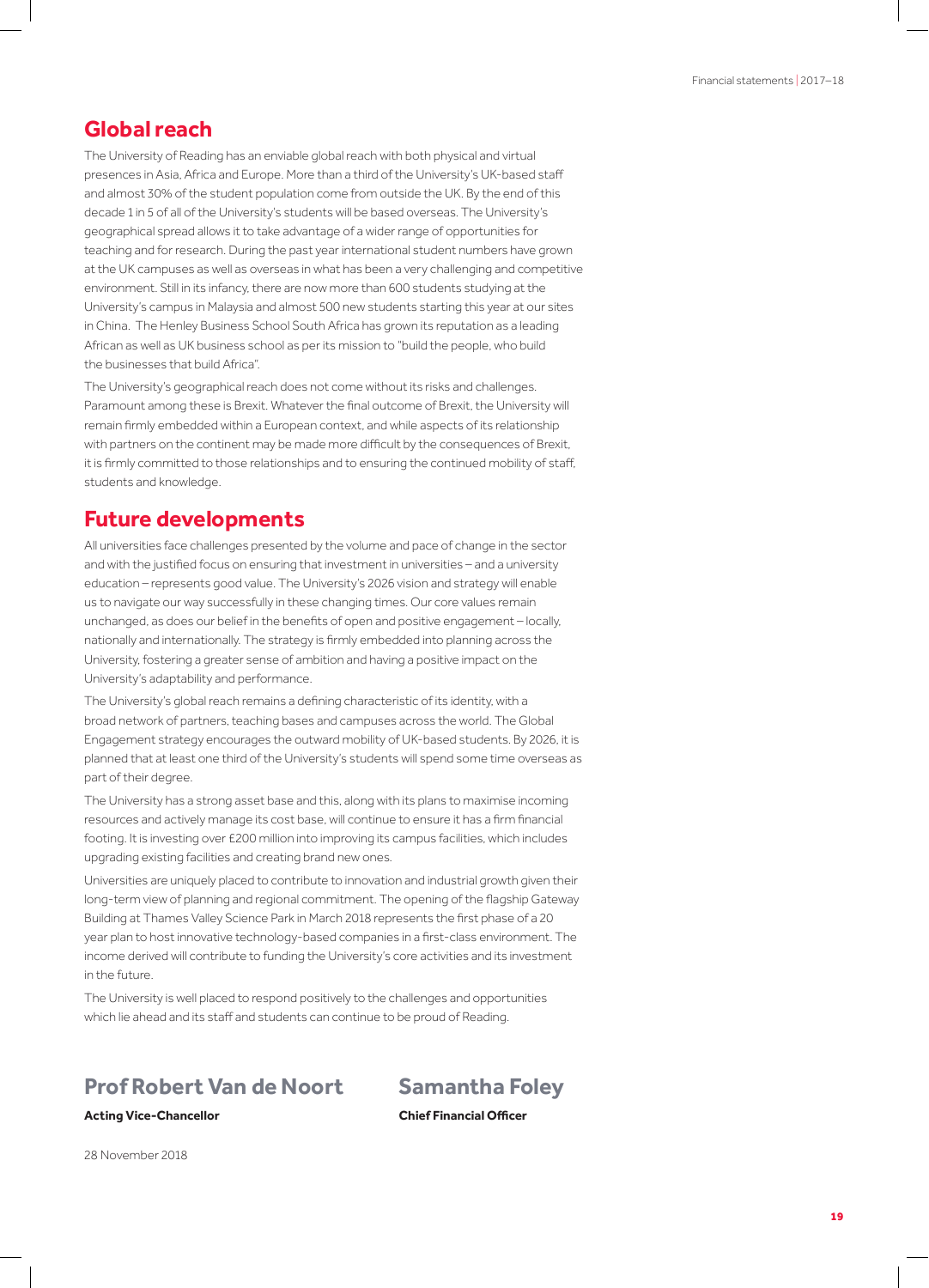# **STATEMENT ON PUBLIC BENEFIT**

The University is an independent corporation with charitable status established by Royal Charter granted in 1926. Its objects, powers and framework of governance are defined in the Charter and supporting Ordinances. It is an exempt charity within the meaning of Schedule 3 of the Charities Act 2011 and is a charity within the meaning of Para 1 of Schedule 6 to the Finance Act 2010. It is not required to be registered with the Charity Commission but is however subject to the Charity Commission's regulatory powers which are monitored by the Office for Students (OfS) since its recent replacement of the Higher Education Funding Council for England (HEFCE). The University's Council has due regard to the Charity Commission's public benefit guidance. The University's Handbook for Council Members contains additional guidance on members' responsibilities in respect of public benefit.

All charities must have charitable purposes and apply them for the public benefit. The University's core charitable purposes are the delivery of higher education teaching and research. The University seeks to achieve excellent standards in these areas which it believes are to the benefit of the local, national and international communities.

A key part of the University's strategy in ensuring it delivers its core purposes for the public benefit lies in its policy of equal opportunities for all. The University aims to encourage people of all backgrounds to participate in and benefit from its teaching, research and other activities.

The University and its subsidiaries also carry out teaching and research of a more commercial nature, for example in some of the executive education programmes run by Henley Business School, and in research carried out for private sector organisations. The University is careful to ensure that the extent of these activities does not conflict with or detract from its core charitable purposes.

## **Teaching and learning**

The University's admissions policy is to attract and admit the most able and motivated undergraduate and postgraduate students with the greatest potential to contribute to, and benefit from, the education provided, irrespective of their background. The admissions procedures and the provision of bursaries are designed to support this policy fully.

The University promotes among all its students excellence in their studies and the other activities in which they participate while at Reading, such as sporting, cultural and voluntary engagements. It also encourages the opportunities these activities provide for stimulating personal development and the wellbeing of the community. When students complete their studies, they are able to use the skills they have acquired, both academic and non-academic, in their lives and careers beyond the University.

The University offers support to students through its access bursary scheme which allows it to recruit the most able students, regardless of financial background. The University aims to offer programmes of study that are attractive to a diverse range of potential students, have fair and transparent admission policies, and provide financial support to low income students. The University has a comprehensive Student Complaints Procedure to deal swiftly and effectively with problems which arise during a student's time at Reading.

The University of Reading is committed to widening access into higher education and demonstrating the opportunities a degree can afford to as diverse a body of students as possible. The University works in a number of ways to achieve this. This includes the delivery of events and activities in schools, colleges and on campus, as well as providing support and information for pupils, teachers and advisors about Higher Education; the opportunities it affords, application process, and education and career pathways.

Events for school and college students on-campus include University 'taster' experience days; subject-specific events showcasing degrees and career options, and curriculumlinked activity to increase attainment and subject knowledge. Our programme supports pupils throughout their school and college journey to provide subject specific insights, and also information, advice and guidance about wider aspects of University life at critical points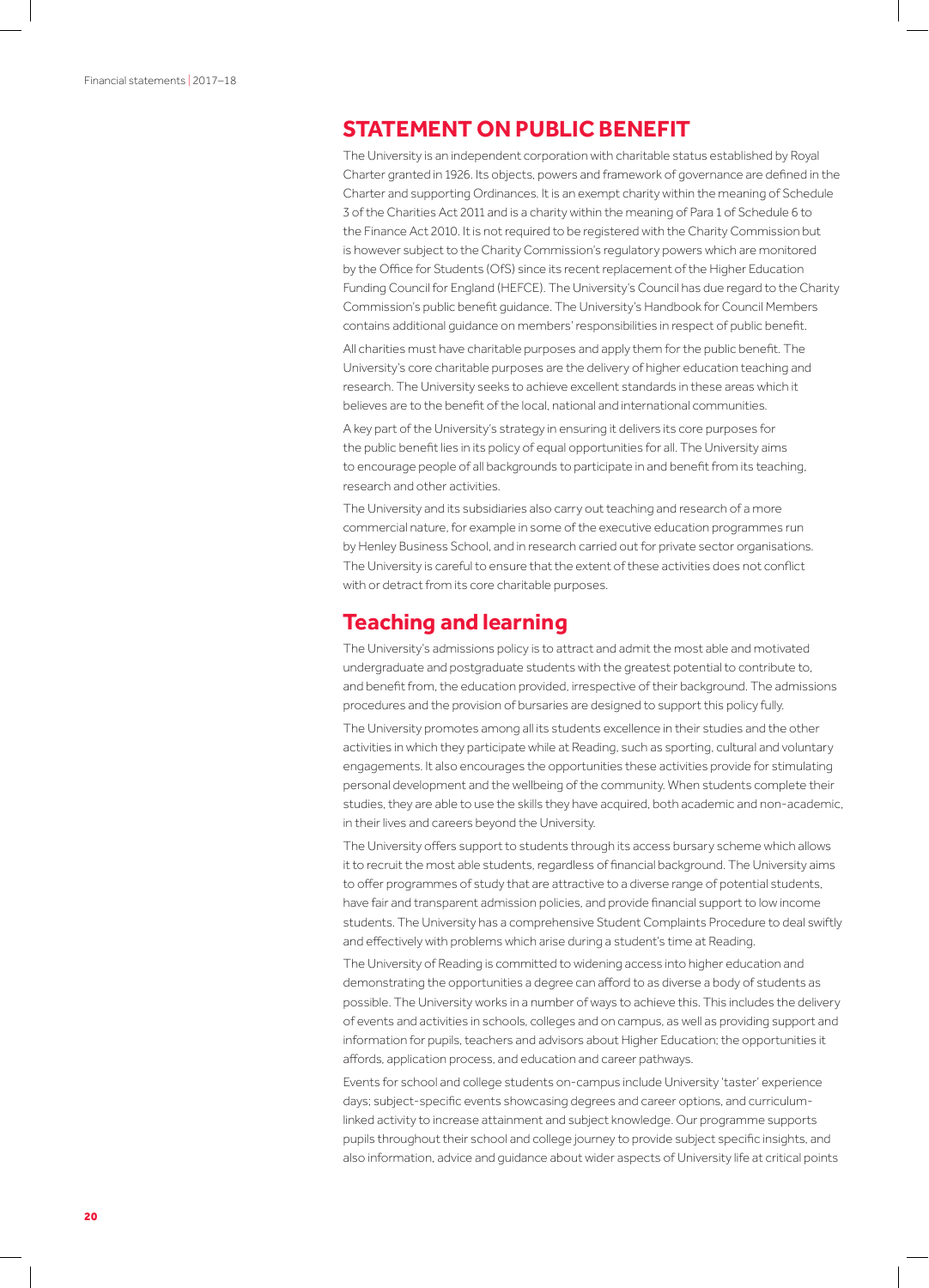where students are making educational choices. Primary school students have explored our museums and undertaken campus trails. Pre-GCSE students have attended broad theme days such as 'Being Human', getting a taste of Philosophy, Psychology, Languages and Computer Science. GCSE students have visited campus for sessions on student life, career choices and subject tasters. A whole range of subject tasters have been held for students in Years 12 and 13, including to name but a few; Art, Business, English, Modern Languages, Psychology, Geography and Environmental Sciences, Archaeology, Architecture and an Alternatives to Medicine Day showcasing the range of possibilities available in the healthcare sciences. In addition, our intensive Reading Scholars programme has supported over 250 students from disadvantaged backgrounds in Years 10 and 12 throughout the year with on-campus events, study skills techniques and support from our current students as mentors, and our academic researchers are supporting students from disadvantaged backgrounds in partnership with The Brilliant Club. We have also introduced a programme of attainment raising activity targeted at schools with low progression to Higher Education to work with these schools in providing students with the skills they need to reach their full academic potential. We also work intensively with schools and colleges to enable them to access our activities in a sustained way – providing multiple opportunities for students to interact over their school lifetime and continually building on their understanding of and aspirations to access Higher Education opportunities.

The University has also worked off campus in schools and colleges, providing subject-based sessions, careers and HE information and student ambassadors to give information and guidance about Higher Education and the opportunities it can lead to.

The Students in Schools programme enables University student volunteers to work in local schools alongside teachers, providing general classroom assistance, one-to-one support, language support and enhancing subject knowledge, raising aspirations of pupils and an awareness of higher education as a future possibility.

The University also runs a series of public lectures throughout the year.

# **Research**

The University aims to deliver outstanding research, a significant proportion of which is specifically designed to have a meaningful impact on knowledge, people or the economy, or to enhance or change society for the better.

Moreover, the University is committed to supporting its researchers to actively engage with both public and professional audiences, to ensure that our research contributes to global debates and benefits the economic and social life of Reading, the UK, and the wider world.

In June 2018 the second annual University of Reading Research Engagement and Impact Awards celebrated the achievements of researchers from across the University in communicating their work and engaging with wider audiences. Seventeen awards were shortlisted across five categories for work that aims to:

- **•** INFORM the public about research and make it more accessible
- **•** INFLUENCE policy or professional audiences and their work
- **•** INSPIRE children and young people with research
- **•** INVOLVE the public directly in research projects and partnerships
- **•** EMBARK on engagement and impact work early in their careers.

The winners in each category were:

INFORM – **Patrick Lewis**, from Pharmacy, for running the James Parkinson Bicentennial; a series of events and lectures bringing together clinicians and people affected by Parkinson's disease to tell the story of the disease 200 years after it was first identified, what we understand about it today, and where the latest research is heading.

INFLUENCE – **Paul Williams**, in Meteorology, for his research to forecast aviation turbulence up to 18 hours ahead, resulting in smoother and safer flights for around a billion air passenger journeys, while lowering fuel consumption and emissions.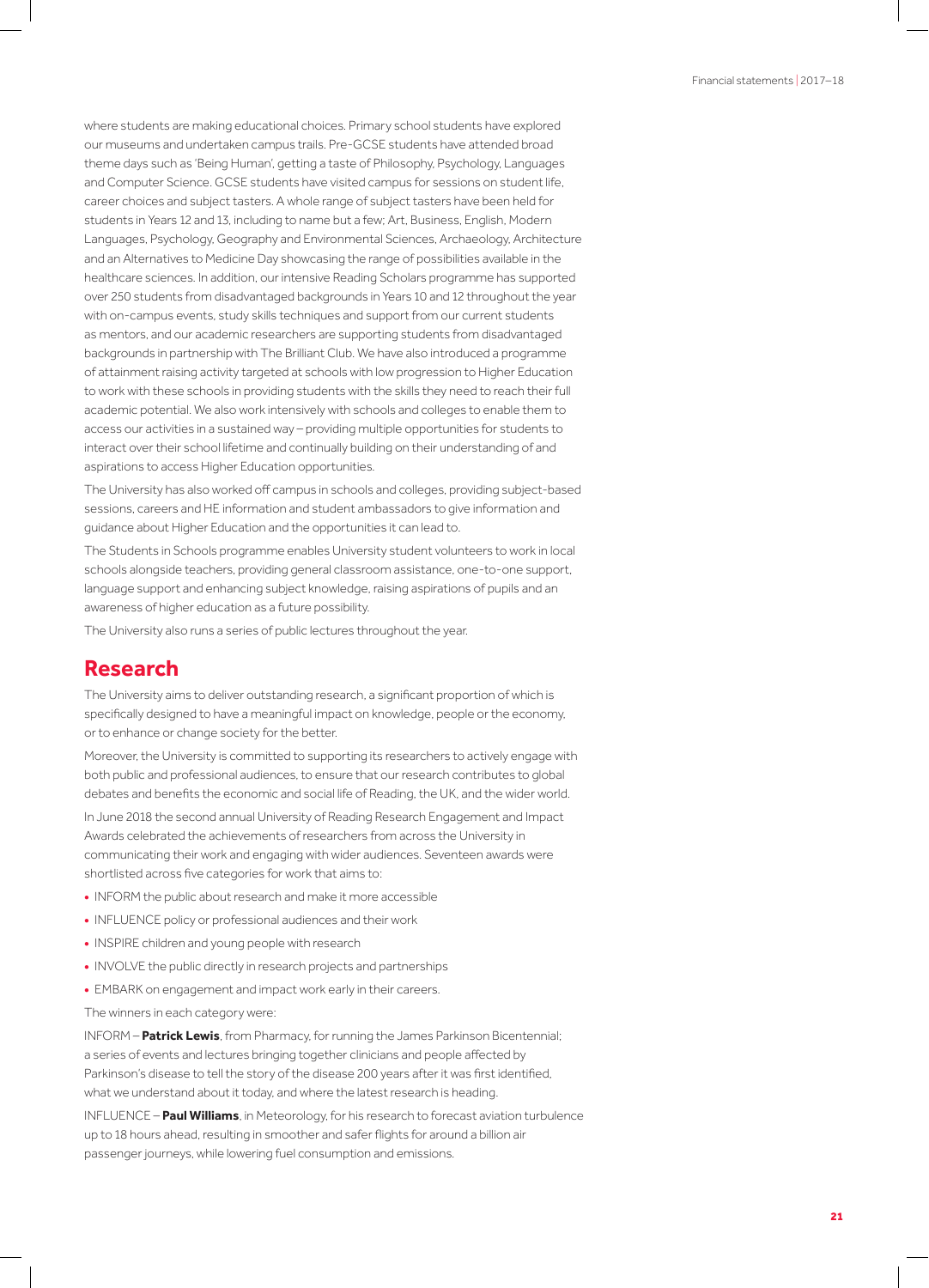INSPIRE – **Sally Lloyd-Evans** from Geography/Global Development and the **Whitley Young Researchers**, for a social mobility research project involving the whole community which is already encouraging children as young as seven to think differently about the future and ensures that the voices of young people are heard.

INVOLVE – **Ed Hawkins** and **Stephen Burt**, from Meteorology, for their citizen science project to turn 19th century hand-written weather records into a freely available new source of data for climate scientists – volunteers have now rescued almost 3 million observations from obscurity.

EMBARK – **Sakthivel Vaiyapuri** in Pharmacy who took his snake venom research from the lab to classrooms in Tamil Nadu, educating children about how to avoid deadly snake bites and what to do if someone is bitten.

## **Community**

The University is proud to play a key role locally and regionally and works hard to ensure that our economic, cultural and education benefits are shared beyond our campuses.

Every day we are open to the local community, through our SportsPark, four museums and award-winning grounds. Our Whiteknights campus, a 130-hectare parkland, was voted among the top ten most popular green spaces in the UK in the 2017 Green Flag People's Choice Award, out of almost 1,800 entries. Thousands of people have also attended our public events, such as lectures, music concerts and exhibitions and over half a million people from as many as 190 countries have signed up to our free online courses.

In December 2017, we announced an exciting partnership with the British Museum to develop a significant new collection storage and research facility. It is a first of its kind partnership between a national museum and a UK university to deliver study and research benefits to students, academics and members of the public.

In the past year we have continued to support the local economy by working with key partners. Building on the success of previous years, our Reading Internship Scheme has successfully matched undergraduate students with local start-ups, small enterprises and charities to give organisations access to skills and provide students with professional work experience. In December 2017, the first group of medical professionals to complete our Physician Associate Programme graduated and are now working in hospitals and GP practices, including the Royal Berkshire Hospital. Support for local education also goes from strength to strength, with our Institute of Education working in partnership with over 300 schools in the south-east of England.

The University and the Reading University Students' Union (RUSU) ran a variety of community engagement projects. This included the University's Students in Schools project, which placed just under 400 students in 45 local primary, secondary and special educational needs schools, an increase on the previous year. The Students' Union supported students to volunteer over 4,600 hours to over 12 local organisations, including a soup kitchen, care home and a number of schools.

The University has valued its continued relationship with key regional business partners, including the Thames Valley Local Enterprise Partnership, the Thames Valley Chamber of Commerce and the Confederation of British Industry. Highlights of the year include working with Reading UK CIC on the Reading UK 2050 project and the launch of the first Reading on Thames Festival.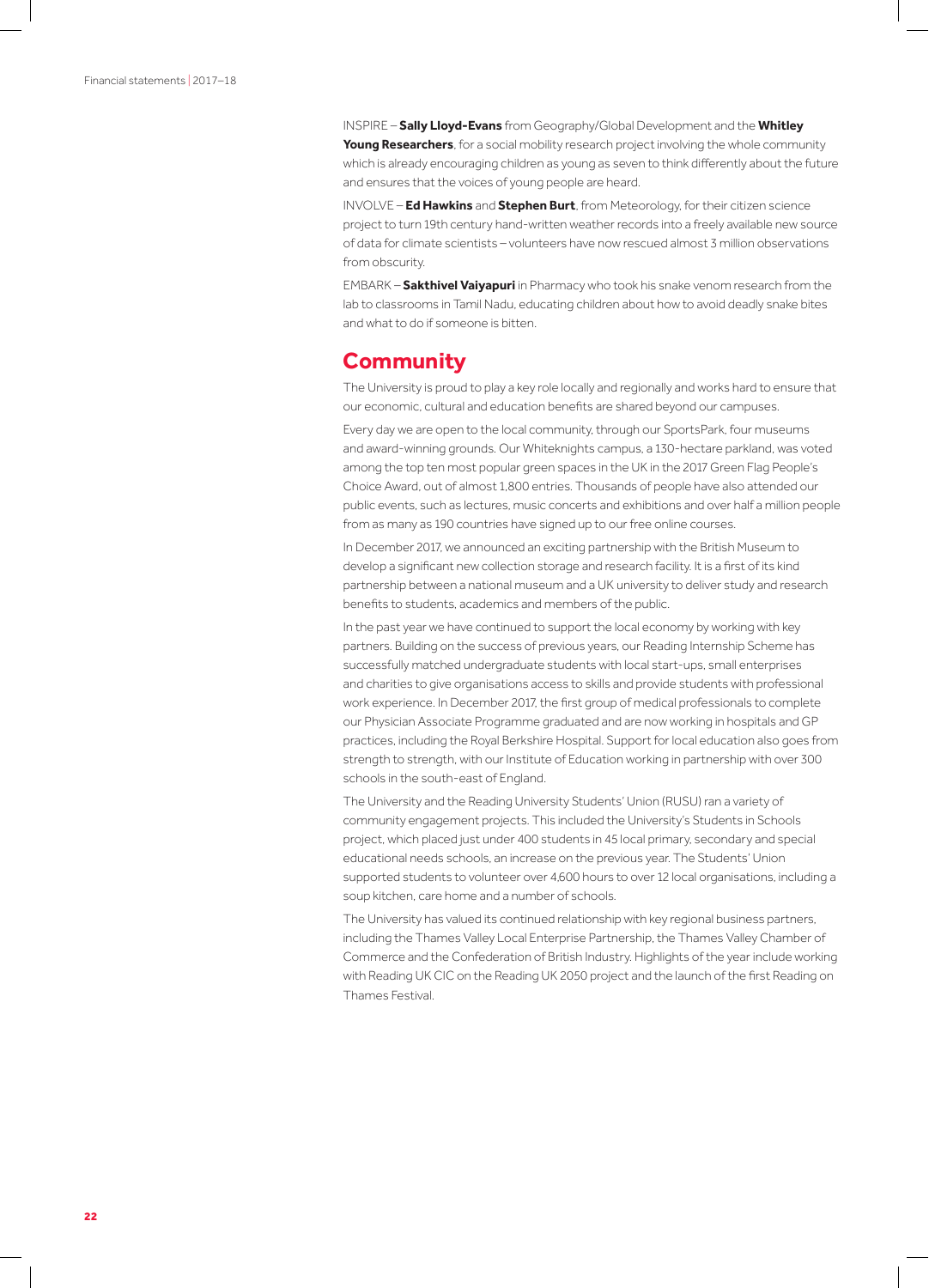# **GOVERNANCE STATEMENT**

# **Responsibilities of the University's Council and structure of corporate governance**

The University is committed to the highest standards of governance and continues to review its processes and framework to refine its governance arrangements. In developing its approach the University has drawn on the Combined Code on Corporate Governance. In addition the University has referred to guidelines published by the Higher Education Funding Council for England (HEFCE), the Office for Students (OfS), Research England, the British Universities Finance Directors Group (BUFDG) and the Committee of University Chairs (CUC) including the CUC Higher Education Code of Governance. This statement sets out how the University has applied the relevant corporate governance recommendations during the year.

The University has reviewed and continues to review its governance arrangements and is satisfied that the University has fully complied with OfS's and others' guidelines throughout the financial year, including being fully compliant with the CUC Code of Governance.

The Charter and Ordinances determine the primary organisational structure of the University, the key constituent parts of which are the Council and the Senate. Each has defined and discrete responsibilities and functions described in further detail in this statement.

The Council is the University's governing body, meeting at least four times during the academic year. It sets the University's strategic direction, ensures compliance with statutory requirements and approves constitutional changes. The Council is ultimately responsible for managing the University's estate, finance and staff, promoting teaching, learning and research, and making provision for the general welfare of students, with much of the detailed work falling to sub-committees. Here broad majority representation by lay members, drawn from commercial, community and professional organisations, provides a valuable perspective. The primary responsibilities of the Council are set out in Ordinance A2, Statement of Primary Responsibilities of the Council, which can be viewed on the University website.

Among other business this year, the Council has conducted a review of its own efficiency and effectiveness. The President of Council sought views from Council members as to Council's efficiency and effectiveness, and these were presented to a meeting of the Council in March. For the most part, members were satisfied with the way in which Council carried out its business. However, some areas of improvement were identified. As a consequence, the Council established a small working group, chaired by the President, and with three lay and three internal members. That group made recommendations to the Council in July, which were approved.

In short, the effectiveness and efficiency review has resulted in approval for a slightly smaller Council, with support for reviewing movement towards further reduction in size, but ensuring that there is proper representation. There will be changes as to how Council works from next session to ensure that matters of strategy and of governance are best handled in such a large group. Council will review its new ways of working at the end of next session.

In addition, it was agreed that the current committee structure of the Council continue, but with a clearer delineation of responsibilities between the Strategy and Finance Committee and the Investments Committee.

The Council has also:

- **•** approved the initial registration submission to the OfS;
- **•** approved the annual report of the Audit Committee;
- **•** approved the annual Learning and Teaching Report;
- **•** approved the approach taken by the Remuneration Committee in setting senior staff pay and in adopting the CUC Remuneration Code;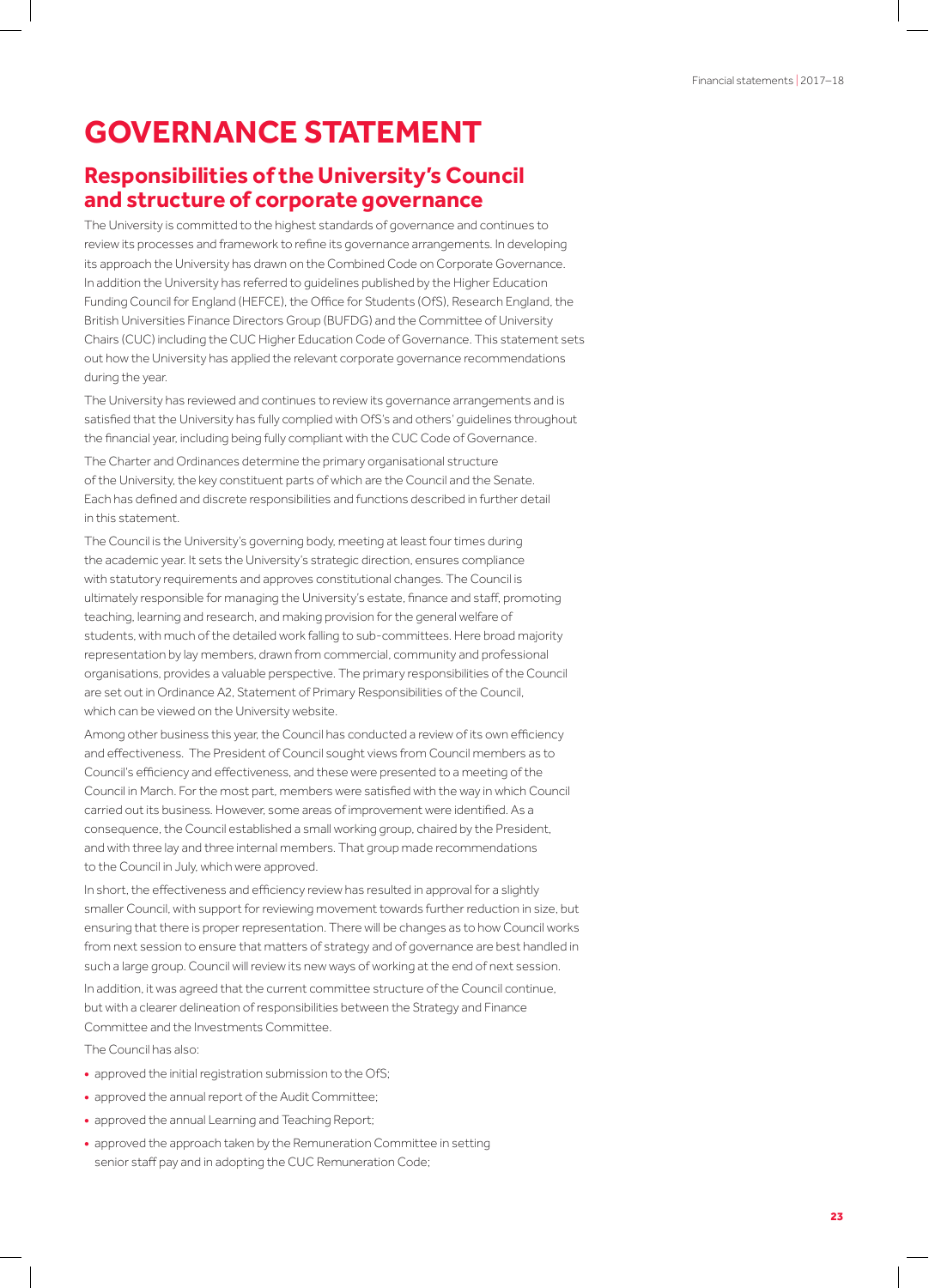- **•** received briefings, and provided advice to the University, on such matters as the University's plans for a medical school, the University of Reading Malaysia, the University's obligations and targets in the area of diversity and inclusion;
- **•** approved, and monitored, significant capital investment;
- **•** engaged in an informal strategic session on a 10 year capital programme for the University, from which a 10 year programme was subsequently approved.

Lay members of the Council receive no remuneration for their role in these bodies although they are reimbursed for expenses incurred in attending meetings.

The role of President of Council is separated from the role of the University's Chief Executive, the Vice-Chancellor. The Vice-Chancellor is an ex-officio member of the Council and the principal academic and administrative officer of the University. He is also the 'designated officer' under the Memorandum of Assurance and Accountability with HEFCE/ OfS and may be regarded as the chief executive of the University. He exercises considerable influence upon the development of institutional strategy, the identification and planning of new developments and the shaping of the institutional ethos. The Deputy Vice-Chancellor, Pro-Vice-Chancellors, Heads of Service and Function, Deans and Heads of School all support and contribute to this work.

## **The Senate**

The Senate is the University's main academic administrative body. Reporting to the Council and meeting at least four times a year, the Senate advises on areas such as student entry, assessment and awards. With around 90 members, the Senate includes Deans, Heads and elected representatives of Schools, as well as professional staff and students. University Boards responsible for developments in enterprise, research and teaching and learning report to the Senate.

Following a review of its effectiveness in 2016–17, Senate has operated in a different form this session, with time devoted to one or two major items of strategy, led by senators who are not members of the Executive Board, as well as to necessary items of governance. Senators are positive about this new way of working. A significant change in the membership of Senate, encouraging a more diverse membership including more junior staff, is to be implemented for 2018–19.

## **Committees of Council**

The Council has six principal committees each of which reports to the Council on a regular basis. These committees have formally prescribed terms of reference and specified membership, including a majority of lay members. The principal committees are:

- the Strategy and Finance Committee which meets at least four times a year and, inter alia, advises the Council on key strategic, policy and operational issues including the financial management of the University. This Committee considers financial plans, monitoring reports and proposals with financial implications recommended by the University Executive Board.
- **•** the Audit Committee, which is independent and advisory, and reports directly to the Council. This Committee is responsible for considering the findings of internal and external audit, the management responses and progress against implementation plans and has an overview of the internal and external audit functions. It also has oversight of the internal control system, risk management arrangements and the framework for ensuring economy, efficiency and effectiveness including governance arrangements. The Audit Committee monitors compliance with regulatory requirements. It meets four times a year and has the right of access to information it considers necessary. While senior executives have the right to attend meetings of the Committee, they are not members of the Committee. The Committee meets with both the internal and external auditors for independent discussions.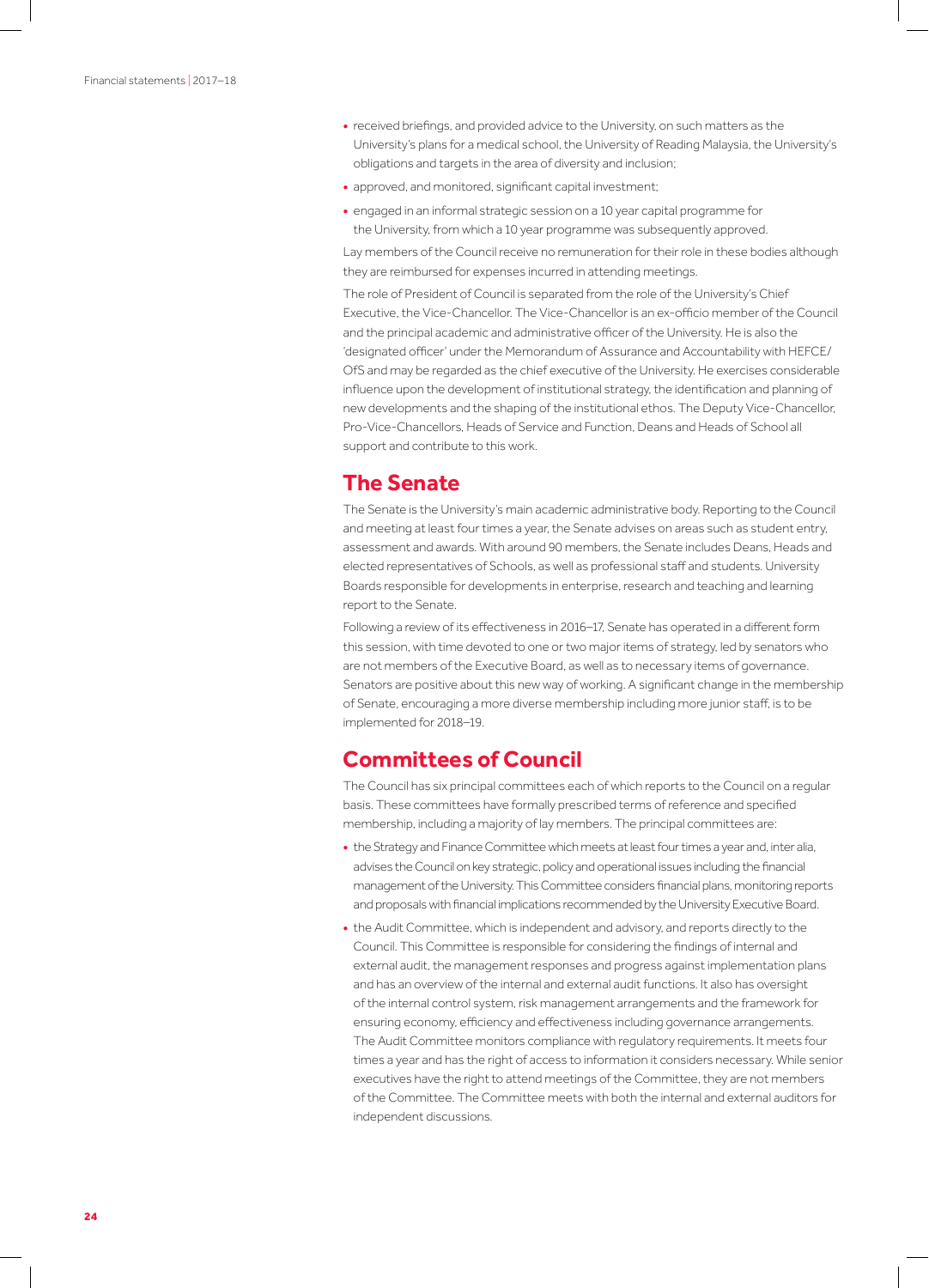- **•** the Remuneration Committee which determines the pay and conditions for the University's senior executive management, including the Vice-Chancellor, the Professoriate and equivalent non-academic staff. It is comprised solely of lay members. It has oversight of the University's employment policies and the power to make recommendations to the Council on remuneration and contractual arrangements. A report from the Remuneration Committee is included within the financial statements.
- **•** the Appointments and Governance Committee which meets termly and discharges the Council's responsibilities in respect of non-financial aspects of staffing matters and some governance matters. It also operates as the Nominations Committee in seeking and recommending persons to serve on the Council and other committees.
- **•** the Student Experience Committee which has oversight of non-academic services policy and advisory oversight of student services in general. It also discharges the Council's responsibility in respect of formal student complaints and disciplinary matters.
- **•** the Investments Committee which has responsibility for managing long-term investments of the University and its trusts, and overseeing the operational management of the investment property portfolio.

Management and strategic direction of the University is undertaken by the University Executive Board comprising the Vice-Chancellor, the Deputy Vice-Chancellor, the Pro-Vice-Chancellors and the Heads of Service. The Board meets weekly throughout most of the year and reports routinely to the Senate and Strategy and Finance Committee.

# **Supply of information**

Papers summarising financial and non-financial performance, major events and key indicators of performance are presented to the Council, Strategy and Finance Committee and University Executive Board on a regular basis. Papers explaining topics on the agenda for the various Council and committee meetings are issued in advance. The Council monitors performance and various key areas on a regular basis including operating and financial performance, annual operating plans and budgets, strategic proposals, student recruitment, changes in the operational environment including those due to funding, regulatory or legal changes, staff recruitment and retention, remuneration and risk management arrangements.

## **Risk management and internal controls**

The University acknowledges the risks inherent in its activities, and is committed to managing those risks that pose a significant threat to the achievement of its academic and business objectives and financial health. The systems for risk management and internal controls exist to manage and control the risk of failure to achieve academic and business objectives and can only provide reasonable but not absolute assurance against material misstatement or loss. There is a continuous process for identifying, evaluating and managing the significant risks faced by the University and this is reviewed regularly by the University Executive Board, Strategy and Finance Committee and the Council. This process was in place throughout the year under review and up to the date of approval of the financial statements.

In accordance with the University's Charter and Ordinances and the Memorandum of Assurance and Accountability with HEFCE/OfS, the University's Council is ultimately responsible for the management of the affairs of the University, advancing its interests, promoting teaching and research and providing an excellent student experience.

A key responsibility of the Council is to ensure an effective system of internal and financial controls to support the achievement of the University's objectives while safeguarding the public and other funds.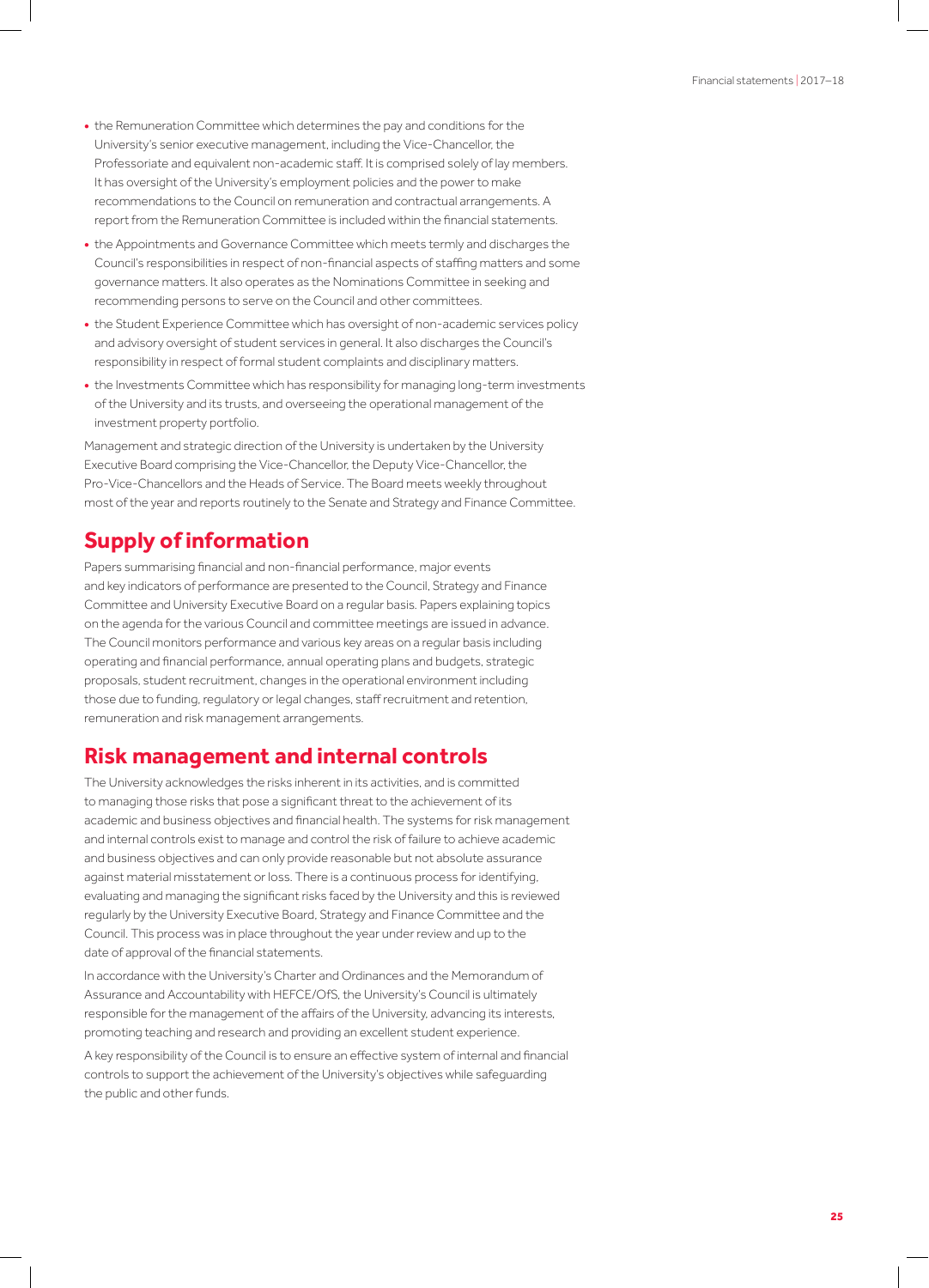The system of internal control is developed on an ongoing basis and is designed to identify the principal business, operational, compliance and financial risks to the achievement of aims and objectives, to evaluate the nature and extent of those risks and manage them efficiently, effectively and economically.

The Council, through the Audit Committee, has overall responsibility for reviewing the effectiveness of the systems of internal control and risk management. The University has developed and adopted a formal and structured risk management policy and system to ensure that key risks are identified, prioritised and managed consistently across the University. The policy and system are reviewed and updated on a regular basis. Reports documenting the policy, system, procedures and issues arising are reported to the Strategy and Finance Committee on a regular basis. A comprehensive set of policies and procedures designed to manage and monitor risks is in place. The key elements of these systems are explained below:

- **•** the Council meets four times a year to consider the University's strategic direction, decisions and progress against strategic plans and is advised by various committees. The Council, through the Strategy and Finance Committee, is responsible for reviewing the effectiveness of the internal controls of the University.
- **•** the University has developed a system of internal control in line with best practice. This system is designed to identify the principal risks which may prevent or inhibit the achievement of the University's aims and objectives, to evaluate the nature and extent of those risks and manage them efficiently, effectively and economically.
- **•** the Audit Committee receives regular reports from the Head of Internal Audit Services, together with recommendations for improvement. These reports comment on the arrangements for internal control, risk management and governance.
- **•** a Risk Management Group reporting to the University Executive Board and led by the Deputy Vice-Chancellor oversees risk management at the University. The University has developed its strategic plans with specific reference to the key risks identified for the University. The Risk Management Group also oversees work on major incident and business continuity planning.
- **•** a framework for managing risk is in place and includes a risk register. Each key risk is assigned to named members of the University Executive Board. Each risk has also been assigned to the appropriate committee to monitor the operation of the associated controls within their broader remit. The risks are prioritised based on the likelihood of an event arising from a particular risk and an assessment of the anticipated impact. The assigned priority helps focus resources on critical areas.
- **•** corporate and subsidiary risk registers held at school and central services level which document controls, mitigating actions and early warning mechanisms in place to manage each risk. The corporate risk register is assessed by the Risk Management Group who consider the risks identified, their interactions and interdependencies, the exposure and the proposed processes for managing these risks. Schools and central services also report on their risk management arrangements to the Risk Management Group. The registers are directly linked to and inform the strategic and operational plans.
- **•** internal audit reviews the system of risk management and internal controls on an ongoing basis. The internal audit programme is driven by the strategic, operational and financial risks potentially affecting the University with each risk being reviewed by internal audit on a three year rolling programme. In discharging its plan, internal audit gives assurance on the quality and reliability of the risk management framework and the controls which protect the University against exposure to risk and reviews compliance with policies and procedures.

No significant internal control weaknesses or failures arose during the financial year or have arisen up to the date these financial statements are signed.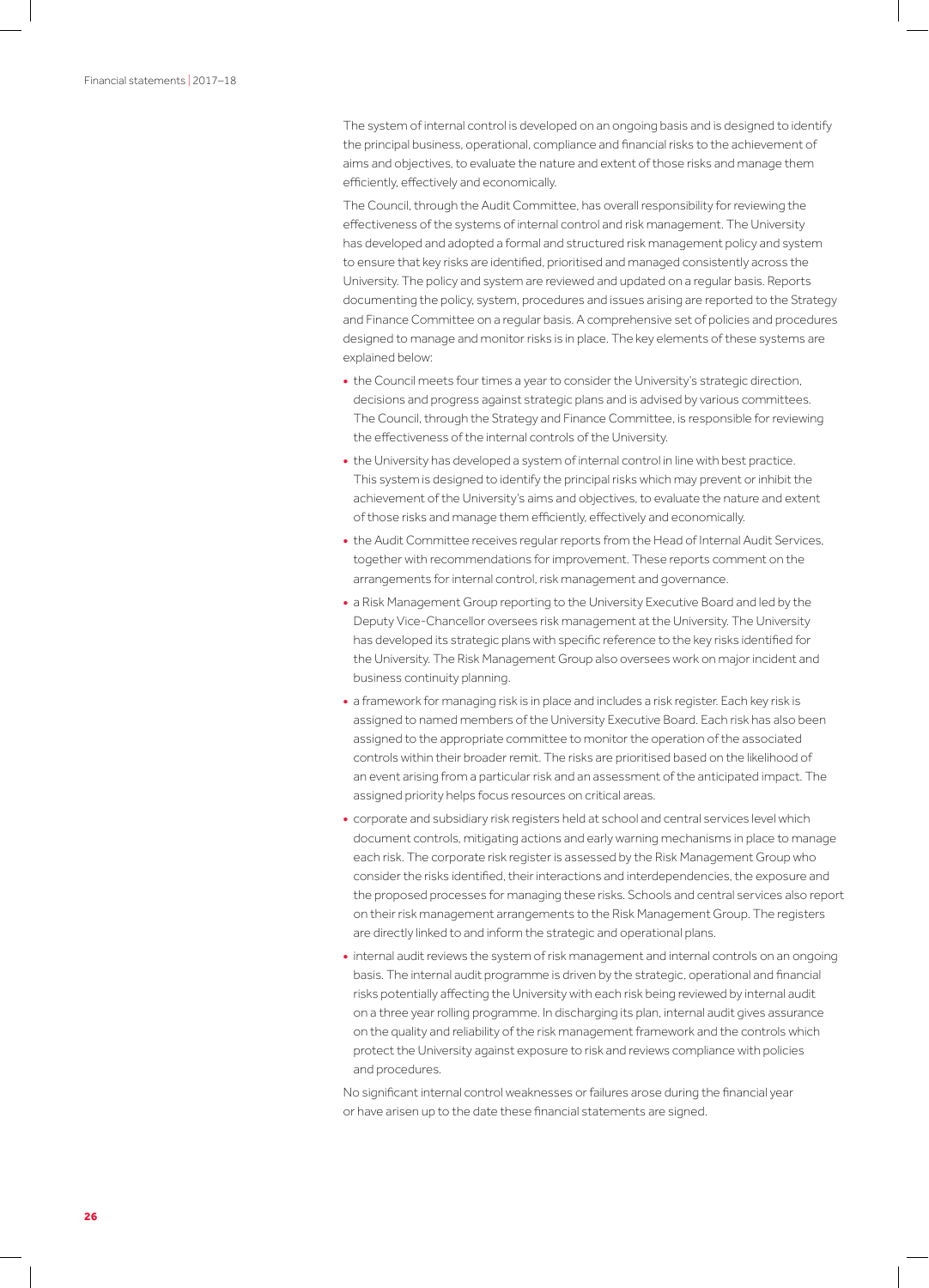# **Register of interests**

The Secretary to the Council maintains a register of interests for Council members, lay members of University committees and senior members of staff.

## **Preparation of the financial statements**

The Council is responsible for keeping proper accounting records which disclose with reasonable accuracy at any time the financial position of the Group and enable it to ensure that the financial statements are prepared in accordance with the University's Charter of Incorporation, the Statement of Recommended Practice: Accounting for Further and Higher Education and applicable accounting standards. In addition, within the terms and conditions of a Memorandum of Assurance and Accountability agreed between HEFCE/OfS and the University, the Council, through its designated office holder, is required to prepare financial statements for each financial year which give a true and fair view of the state of affairs of the Group and University and of the surplus or deficit and cash flows for that year.

In preparing the financial statements, the Council is required to ensure that:

- **•** suitable accounting policies are selected and applied consistently;
- **•** judgements and estimates are made that are reasonable and prudent;
- **•** applicable accounting standards have been followed, subject to any material departures disclosed and explained in the financial statements;
- **•** financial statements are prepared on a going concern basis unless it is inappropriate to presume that the University will continue in operation. The Council is satisfied that it has adequate resources to continue in operation for the foreseeable future; for this reason the going concern basis continues to be adopted in the preparation of these financial statements.

The Council has taken reasonable steps to:

- **•** ensure that the University's funds have been applied in accordance with the University's Ordinances, the Memorandum of Assurance and Accountability and the funding agreement with the National College for Teaching and Leadership as appropriate;
- **•** ensure that there are appropriate financial and management controls in place to safeguard public funds and funds from other sources;
- **•** safeguard the assets of the University and prevent and detect fraud and other irregularities;
- **•** secure the economical, efficient and effective management of the University's resources and expenditure;
- **•** ensure that material risks are identified, carefully considered and properly managed and that appropriate risk management procedures and processes are in place across the University.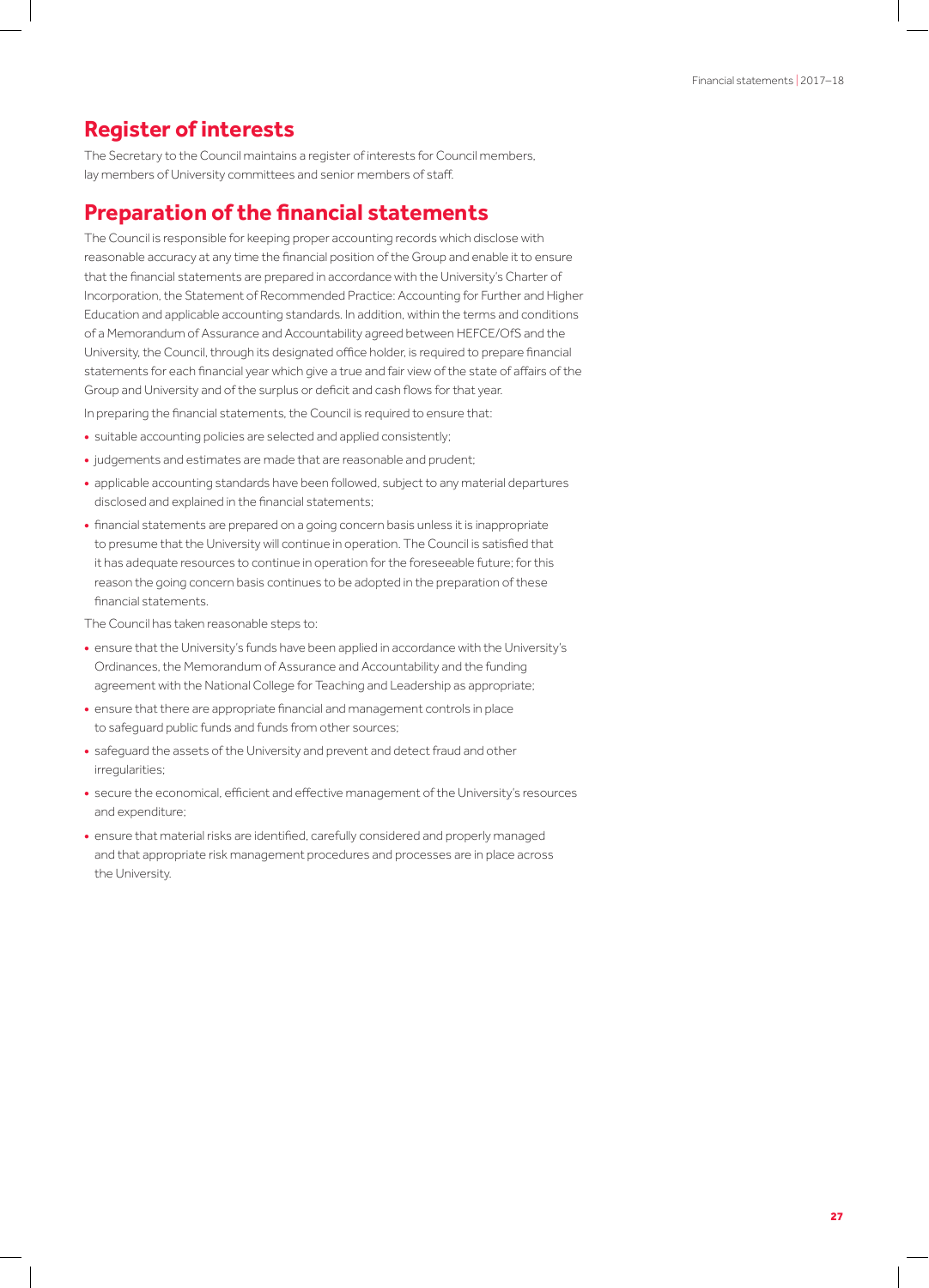## **Internal financial controls**

The key elements of the University's system of internal financial controls and the associated process for monitoring the effectiveness of these controls include the following:

- **•** clear definitions of the responsibilities of, and the authority delegated to, heads of academic schools and central services and such other staff to whom such authority and responsibility is from time to time delegated;
- **•** a comprehensive corporate planning process supported by key strategic and financial resource plans and a robust investment appraisal process;
- **•** regular reviews of academic, operational and financial performance undertaken on an ongoing basis using operational performance information and financial monitoring reports;
- **•** clearly defined and formalised requirements for approval and control of expenditure, with capital expenditure being subject to formal detailed appraisal and review according to approval levels set by the Council;
- **•** comprehensive financial regulations reviewed and developed by the Strategy and Finance Committee with amendments subject to approval by the Council;
- **•** an annual programme of work undertaken by the internal audit team which is reviewed and approved by the Audit Committee;
- **•** reviews by the Audit Committee of the effectiveness of risk management, control and governance arrangements.

The Director of Internal Audit Services is responsible for providing reasonable assurance on the adequacy and effectiveness of risk management, control and governance arrangements.

## **Information held on the University's website**

The Council is responsible for the maintenance and integrity of the corporate and financial information included on the University's website. Legislation in the UK governing the preparation and dissemination of financial statements may differ from legislation in other jurisdictions.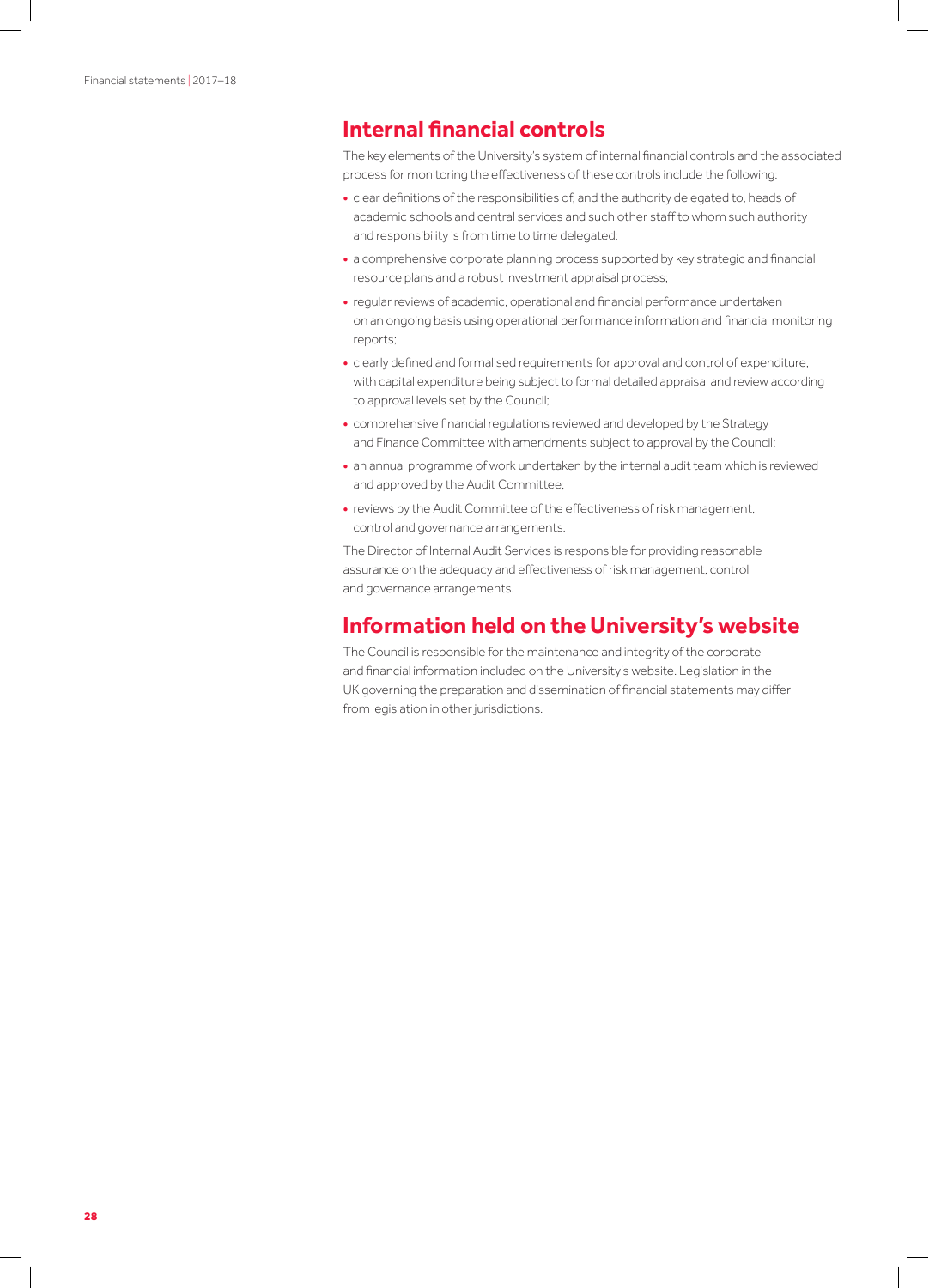# **REPORT OF THE REMUNERATION COMMITTEE**

This report summarises the business of the Remuneration Committee for the year.

The Remuneration Committee is one of six principal committees of the University's Council. It determines on the authority of the Council the remuneration of each individual member of the University's senior executive and academic leadership and management, specifically the Vice-Chancellor, the other members of the University Executive Board (UEB), Deans, Heads of School, the Professoriate and Grade 9 Professional and Managerial Staff.

Reports to the Committee highlight any staff whose pay exceeds £100,000. The Committee also approves significant severance payments and any out of cycle salary increases. It has the power to make recommendations to the Council on the contractual arrangements and the terms and conditions of employment for such staff.

In discharging its responsibilities the Committee is informed by, and adheres to, the requirements of the Higher Education Senior Staff Remuneration Code as set out by the Committee of University Chairs (CUC) and the Office for Student (OfS).

The Committee has five members all of whom are lay members of the Council. Members are nominated to the Council by the Appointments and Governance Committee with due regard to the skills and experience required for the good-running of the Remuneration Committee.

Members of the Committee for the reporting period were:

Dr Paul Preston (President of the Council)

Mr Robin Evans (Vice-President of the Council and Chair of the Committee)

Mrs Kate Owen (Vice-President of the Council)

Mr Steve Sherman (Lay member of the Council)

Mrs Sue Woodman (Lay member of the Council)

The University Secretary, Head of Governance and the Director of Human Resources are in attendance at meetings. No employees of the University are present when their own remuneration or expenses are under consideration.

The Committee met on three occasions during the year.

The Committee receives reports and recommendations from its Professorial Staff Salaries Advisory Group, its Senior Staff Salaries Advisory Group, and from the Vice-Chancellor in respect of his direct reports respectively. These Advisory Groups, the Vice-Chancellor and the Committee itself, routinely have regard to the annual UCEA Remuneration Survey in the course of their deliberations and are mindful at all times of such guidance as HEFCE, CUC or OfS may from time to time provide.

The Committee is committed to having a transparent and consistent approach to its work. This year there has been increased interest by stakeholders, regulators and the Government regarding remuneration of University leaders and Vice-Chancellors in particular. Concerns have been raised about the levels of pay, value for money and transparency. The Committee has already taken steps to improve transparency and accountability through the provision of additional information. The Committee has agreed to increase further the information which it reports about the University's remuneration policies and approach toward senior post holders' reward.

The over-arching purpose of the Remuneration Committee is to assist the University with the effective recruitment, retention and motivation of staff. The Committee is committed to ensuring fair, appropriate and justifiable levels of remuneration, and demonstrating procedural fairness, transparency and accountability.

Embracing diversity and inclusion is critical to the success of the University of Reading. The Remuneration Committee fully supports the University's commitment to diversity and inclusion, and is mindful of, and informed by, the University's stated targets for staff.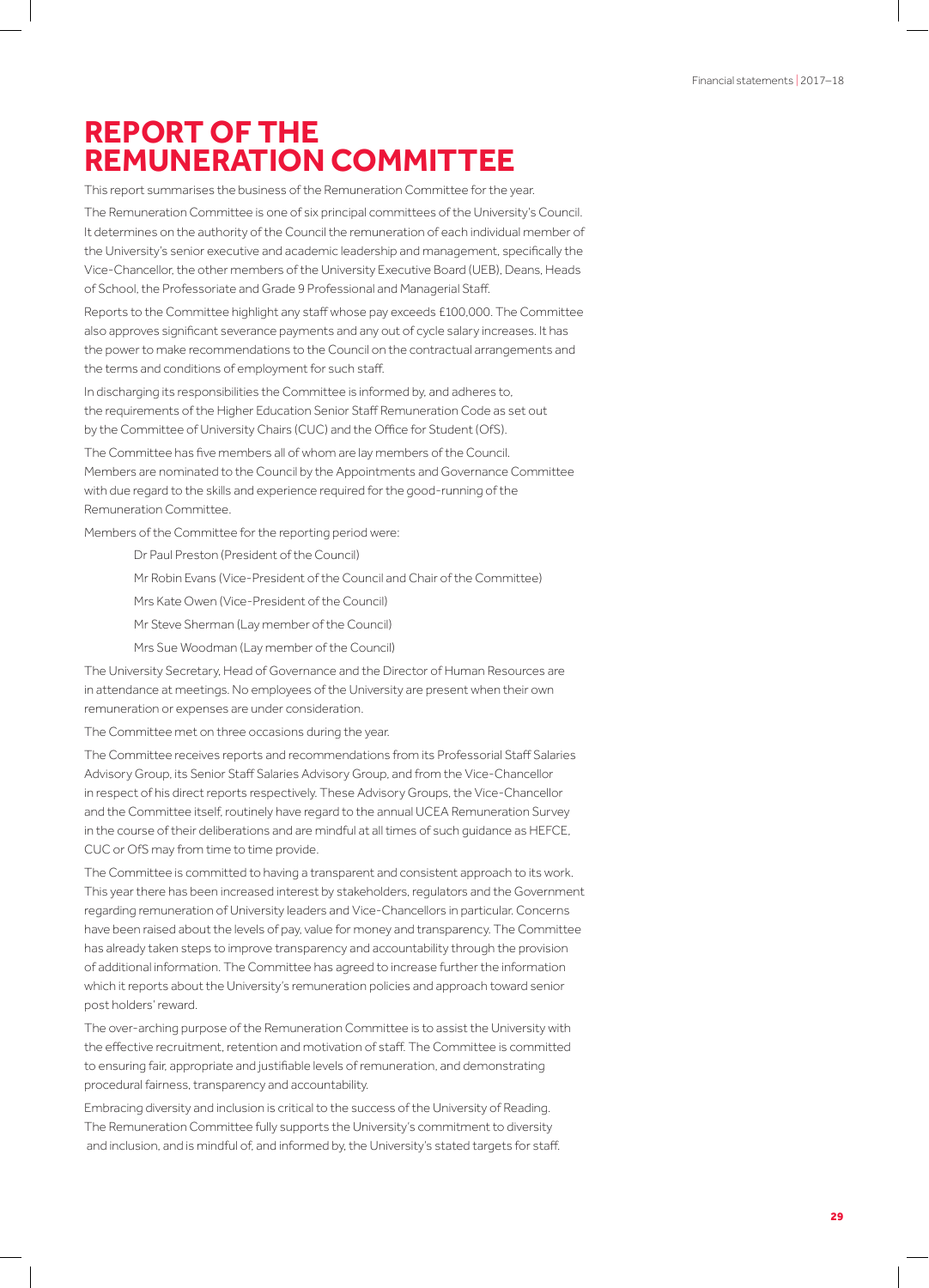In so far as it is possible, the Committee has aligned the arrangements for senior staff pay and reward with those mechanisms available for all staff. The majority of the University's staff are placed on one of 8 grades, on a pay structure based on the national pay spine, and enjoy automatic annual incremental progression until they reach the top of the relevant grade. There are further opportunities to recognise contributions above and beyond normal expectations, ranging from small celebratory vouchers, to lump sum payments and consolidated incremental increases. Senior staff have no expectation of automatic incremental progression, but have analogous arrangements to recognise and reward contribution. All staff receive the nationally-agreed pay award determined annually via the Joint Negotiating Committee for Higher Education Staff (JNCHES).

The Committee has developed a strong evidence-based ethos to its work and has agreed the following guiding principles:

- **•** ensure that salaries, benefits and any proposed adjustments to those represent good value for money and a proper use of public monies, seeking appropriate advice and guidance where required;
- **•** require all proposals for salary adjustment to have been appropriately scrutinised and be evidence-based;
- **•** recognise the value of appropriately rewarding staff for contributions that are above and beyond the normal expectations of their role;
- **•** expect ratios of senior staff pay to all University staff to be contained within reasonable and defensible parameters;
- **•** operate in the most transparent and accountable manner possible;
- **•** seek explanation if it considers there has been significant or persistent under performance, whether or not a salary adjustment is being proposed.

The Committee has access to a range of benchmark information to best inform its decision-making in respect of senior staff remuneration. The Committee also receives benchmarking reports from the Director of Human Resources, with particular attention drawn to comparator information relating to:

- **•** Pre-1992 HEIs by income (£202m–£400m).
- **•** HEIs within the London/South-East Region.
- **•** Russell Group HEIs.

The Committee seeks to contain senior staff salaries in the median to upper quartile range within the relevant comparator groups above, whilst being mindful of varying levels of individual contribution and length of service, and variations in portfolios of responsibilities.

Records of Committee meetings and decisions taken demonstrate adherence to the Committee's agreed practice and the principles noted above.

#### **Vice-Chancellor's remuneration**

The Vice-Chancellor is de facto the University's Chief Executive Officer, and as such has overall responsibility for the effective management of the University. The Vice-Chancellor is the accountable officer responsible for effective governance and the financial stewardship of the University. Working alongside Council members, the Senate and the University Executive Board, the Vice-Chancellor leads the strategic development of the University, ensuring its academic and financial sustainability.

The University has a global presence, and the Vice-Chancellor is required to promote its interests at home and overseas, and is expected to develop strong relationships with Government representatives, the Office for Students, the UUK and other key stakeholders. The Vice-Chancellor role is highly visible, multi-faceted and very challenging. Leading the institution, ensuring its good governance and financial stability, and representing its interests across a complex matrix of settings is time-consuming and demanding of the post-holder.

In assessing personal and collective performance the Committee gives due regard to a series of institutional performance indicators: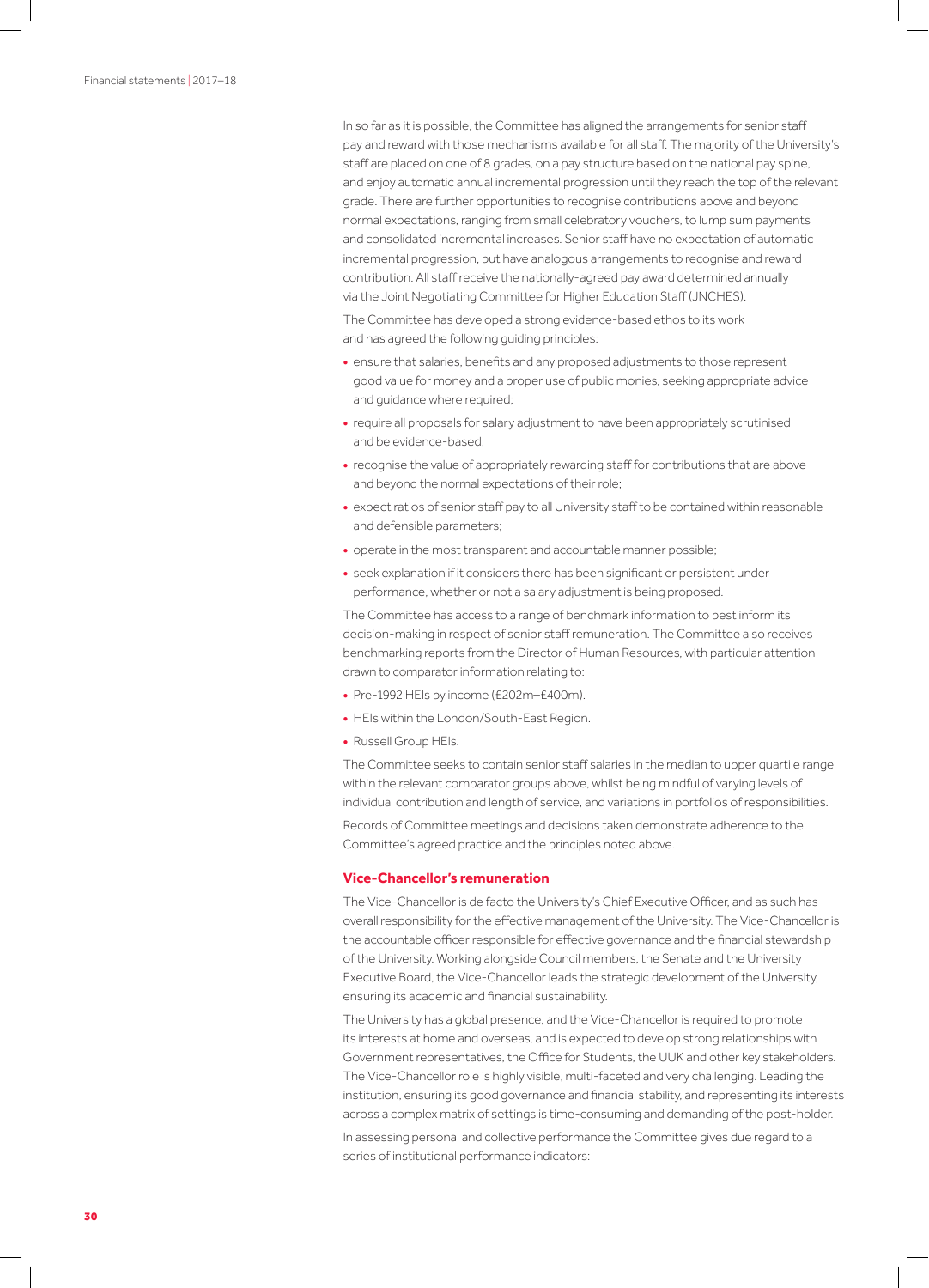- **•** Financial performance of the University.
- **•** Student numbers undergraduate and postgraduate.
- **•** Research Income grant and contract income.
- **•** External accreditation notably the Annual Provider Review, the Teaching Excellence Framework and the Research Excellence Framework.
- **•** League tables (for the previous five years).
- **•** Staff survey outcomes.

The notes to the financial statements provide details of the Vice-Chancellor's remuneration during the year as well as comparisons to the median salary of University staff.

## **Staff paid over £100,000**

During the year, a total of 51 staff received a full-time equivalent basic salary in excess of £100,000 (excluding the Vice-Chancellor). The notes to the financial statements provide further information by salary banding.

#### **Payments to members of the governing body**

The Council is the University's governing body. It has majority representation from lay members drawn from commercial, community and professional organisations. Lay members of the Council receive no remuneration for their role although they are reimbursed for expenses incurred in attending meetings.

#### **External appointments**

The Remuneration Committee accepts that senior staff may from time to time be engaged in work for outside bodies which may be paid or unpaid, recognising the potential value to the individual but also to the University in terms of profile, relationship-building, and exposure to outside thinking and processes. The University's general rules as set out within its Consultancy Policy apply equally to senior staff.

For senior staff, prior approval for outside work, not being undertaken in the individual's private time, must be sought before any commitment is made. The President of Council will agree broadly the range of external commitments appropriate for the Vice-Chancellor, explicitly approving further activity on a case by case basis. The same principle applies for other senior staff, with approval to be granted by the Vice-Chancellor.

Approval will not be granted where there is a clear conflict of interest, there is no clear value to the individual's development or to the University or where the time commitment is deemed inconsistent with the needs of the substantive University post. Senior staff must ensure that they meet all the reasonable requirements of their University employment.

Approved additional earnings, other than that classified as University Consultancy, may be retained by the individual member of senior staff. All such earnings should be disclosed and may be subject to audit from time to time.

#### **Expenses**

The University's rules as set out in its Travel and other Expenses, Benefits, Hospitality and Gifts policy apply equally to senior staff. Senior staff are allowed to reclaim their proper and reasonable business expenses, but they are expected to apply sensible discretion.

## **Compensation for loss of office**

The Committee approves severance payments for any staff whose pay exceeds £100,000 and approves all severance payments in excess of £90,000. The Committee approved one severance arrangement during the year; an amount of £40,000 was paid by way of compensation for loss of office (with a further £3,900 to provide access to financial, legal and outplacement support). The total compensation for loss of office paid to members of staff during the year is disclosed in the notes to the financial statements.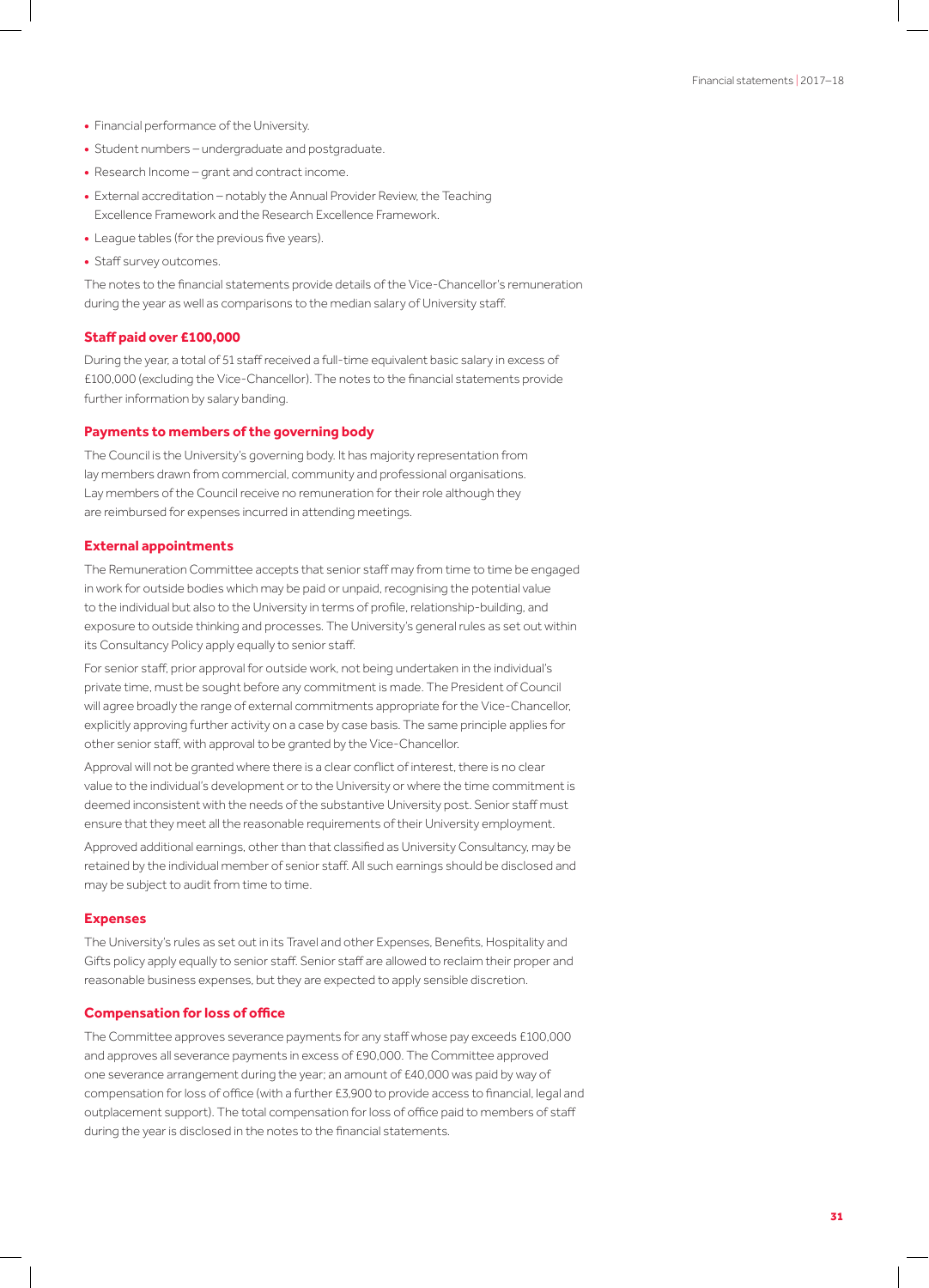### **Committee activities during 2017/18:**

In addition, during 2017/18, the Committee has:

- **(i)** reviewed its own terms of reference and confirmed that these remain appropriate;
- **(ii)** conformed with the Statement of the University's Remuneration Policy as approved by the Council;
- **(iii)** monitored the approval processes that apply in respect of severance and early retirement arrangements and pronounced itself content;
- **(iv)** had regard to the national and local context as it affects the remuneration of senior staff in the higher education sector;
- **(v)** agreed an approach in regard to certain pensions matters, including USS;
- **(vi)** agreed a Staff Retention Policy;
- **(vii)** agreed, on the basis of a report from its Professorial Salaries Advisory Group, adjustments to salary for certain Professorial staff with effect from 1 August 2018;
- **(viii)** agreed, on the basis of a report from its Senior Salaries Advisory Group, adjustments to salary for certain senior staff with effect from 1 August 2018;
- **(ix)** noted changes to the Staff Forum;
- **(x)** noted work being undertaken in regard to the Staff Survey Results 2017;
- **(xi)** discussed an approach to managing the performance of members of UEB;
- **(xii)** reviewed guidance issued by the OfS, UCEA and HEFCE;
- **(xiii)** reviewed and discussed the Gender Pay Gap Report.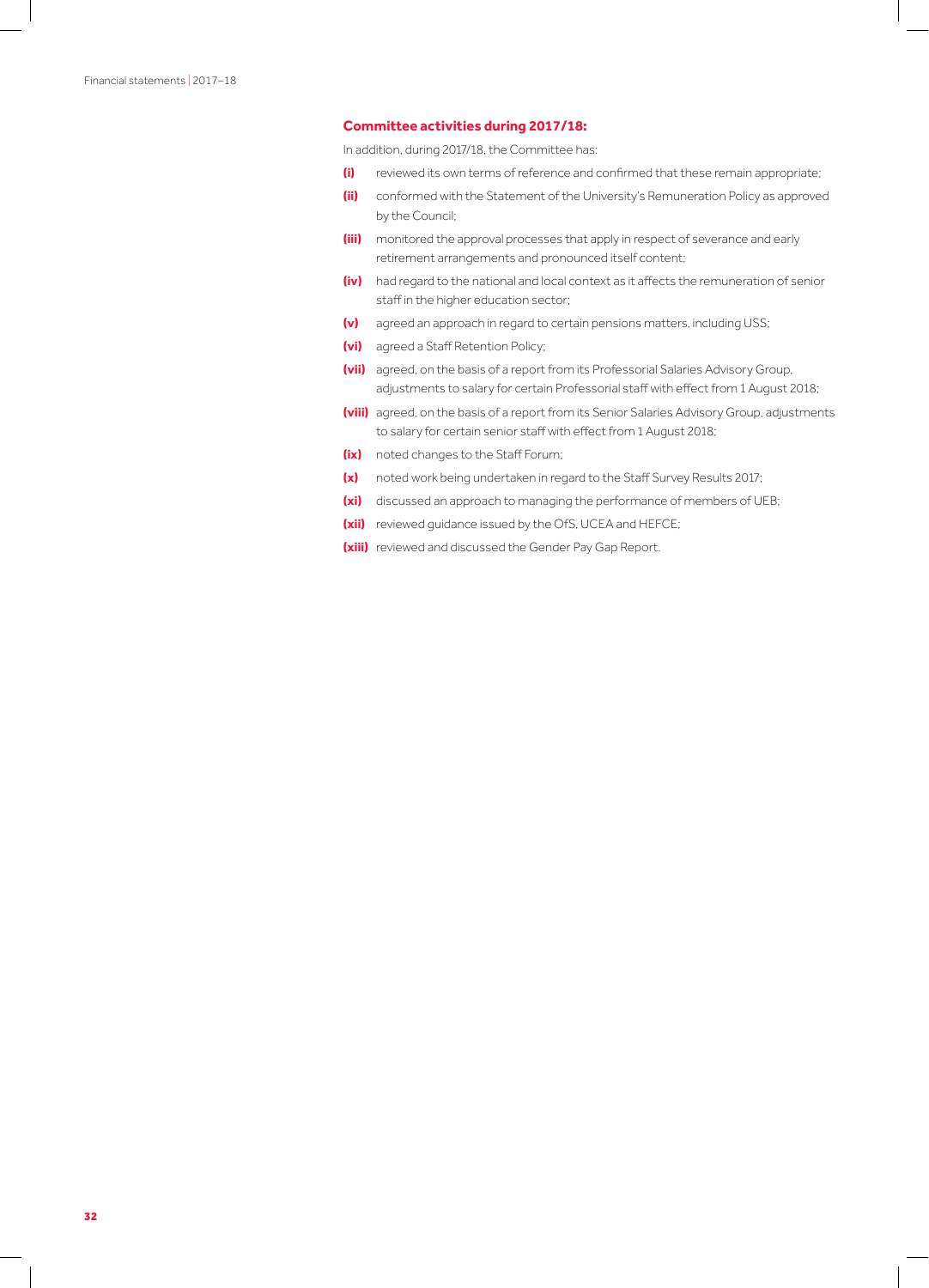# **INDEPENDENT AUDITOR'S REPORT TO THE COUNCIL OF THE UNIVERSITY OF READING**

# **Report on the audit of the financial statements**

## **Opinion**

In our opinion the financial statements of the University of Reading (the 'University') and its subsidiaries (the 'Group'):

- give a true and fair view of the state of the Group's and the University's affairs as at 31 July 2018 and of the Group's and the University's income and expenditure, gains and losses and changes in reserves and cash flows forthe yearthen ended; and
- have been properly prepared in accordance with United Kingdom Generally Accepted Accounting Practice, including Financial Reporting Standard 102 "The Financial Reporting Standard applicable in theUK and Republic of Ireland" and the Statement of Recommended Practice: Accounting for Further and Higher Education.

We have audited the financial statements which comprise:

- the Group and University statements of comprehensive income;
- the Group and University statements of changes in reserves;
- the Group and University balance sheets;
- **•** the Group statement of cash flows;
- **•** the statement of principal accounting policies; and
- **•** the related notes 1 to 35.

The financial reporting framework that has been applied in their preparation is applicable lawandUnited Kingdom Accounting Standards, including Financial Reporting Standard 102 "The Financial Reporting Standard applicable in the UK and Republic of Ireland" (United Kingdom Generally Accepted Accounting Practice) and the Statement of Recommended Practice: Accounting for Further and Higher Education.

#### **Basis for opinion**

We conducted our audit in accordance with International Standards on Auditing (UK) (ISAs(UK)) and applicable law. Our responsibilities under those standards are further described in the auditor's responsibilities for the audit of the financial statements section of our report.

We are independent of the Group and the University in accordance with the ethical requirements that are relevant to our audit of the financial statements in the UK, including the Financial ReportingCouncil's (the 'FRC's') Ethical Standard, andwe have fulfilled our other ethical responsibilities in accordance with these requirements. We believe that the audit evidence we have obtained is sufficient and appropriate to provide a basis for our opinion.

#### **Conclusions relating to going concern**

We are required by ISAs (UK) to report in respect of the following matters where:

- the Council's use of the going concern basis of accounting in preparation of the financial statements is not appropriate; or
- the Council has not disclosed in the financial statements any identified material uncertainties that may cast significant doubt about the Group's and the University's ability to continue to adopt the going concern basis of accounting for a period of at least twelve months from the datewhen the financial statements are authorised forissue.

We have nothing to report in respect of these matters.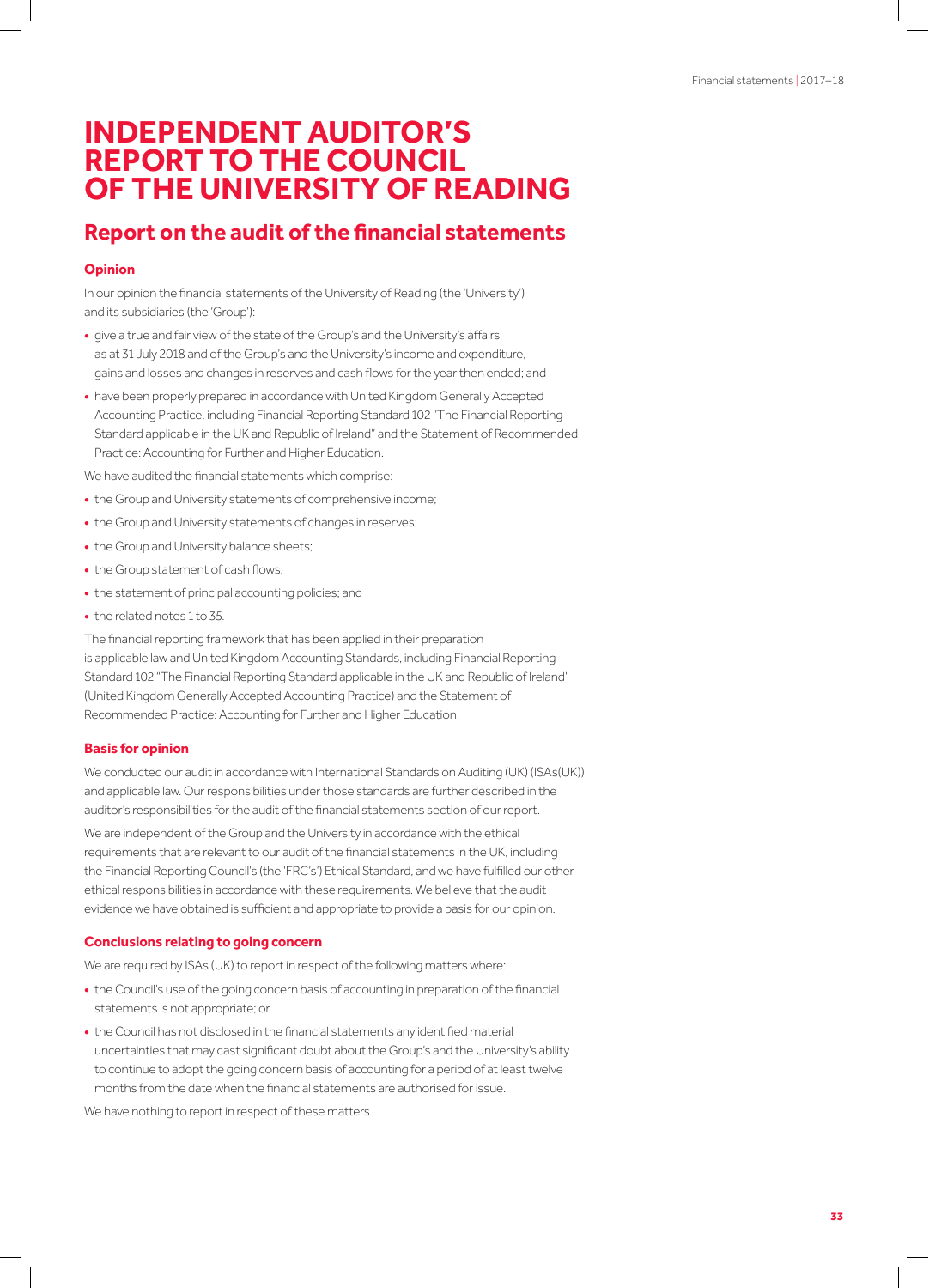#### **Other information**

The Council is responsible for the other information. The other information comprises the information included in the annual report, other than the financial statements and our auditor's report thereon. Our opinion on the financial statements does not cover the other information and we do not express any form of assurance conclusion thereon.

In connection with our audit of the financial statements, our responsibility is to read the other information and, in doing so, consider whether the other information is materially inconsistent with the financial statements or our knowledge obtained in the audit or otherwise appears to be materially misstated. Ifwe identify such material inconsistencies or apparent material misstatements, we are required to determine whether there is a material misstatement in the financial statements or a material misstatement ofthe otherinformation. If, based on the work we have performed, we conclude that there is a material misstatement of this other information, we are required to report that fact.

We have nothing to report in respect of these matters.

#### **Responsibilities of the Council**

As explained more fully in the Council's responsibilities statement, the Council is responsible for the preparation of the financial statements that give a true and fair view, and for such internal control as the Council determines is necessary to enable the preparation of financial statements that are free from material misstatement, whether due to fraud or error.

In preparing the financial statements, the Council is responsible for assessing the Group's and the University's ability to continue as a going concern, disclosing, as applicable, matters related to going concern and using the going concern basis of accounting unless the Council either intends to liquidate the Group or the University or to cease operations, or has no realistic alternative but to do so.

#### **Auditor's responsibilities for the audit of the financial statements**

Our objectives are to obtain reasonable assurance about whether the financial statements as a whole are free from material misstatement, whether due to fraud or error, and to issue an auditor's report that includes our opinion. Reasonable assurance is a high level of assurance, but is not a guarantee that an audit conducted in accordance with ISAs (UK) will always detect a material misstatement when it exists. Misstatements can arise from fraud or error and are considered material if, individually or in the aggregate, they could reasonably be expected to influence the economic decisions of users taken on the basis ofthese financial statements.

A further description of our responsibilities for the audit of the financial statements is located on the FRC'swebsite at:www.frc.org.uk/auditorsresponsibilities. This description forms part of our auditor's report.

## **Report on other legal and regulatory requirements Opinions on other matters prescribed by the Office for Students (OfS) "Regulatory Advice 9: Accounts Direction"**

In our opinion, in all material respects:

• funds from whatever source administered by the University for specific purposes during the year ended 31 July 2018 have been applied to those purposes and managed in accordance with relevant legislation;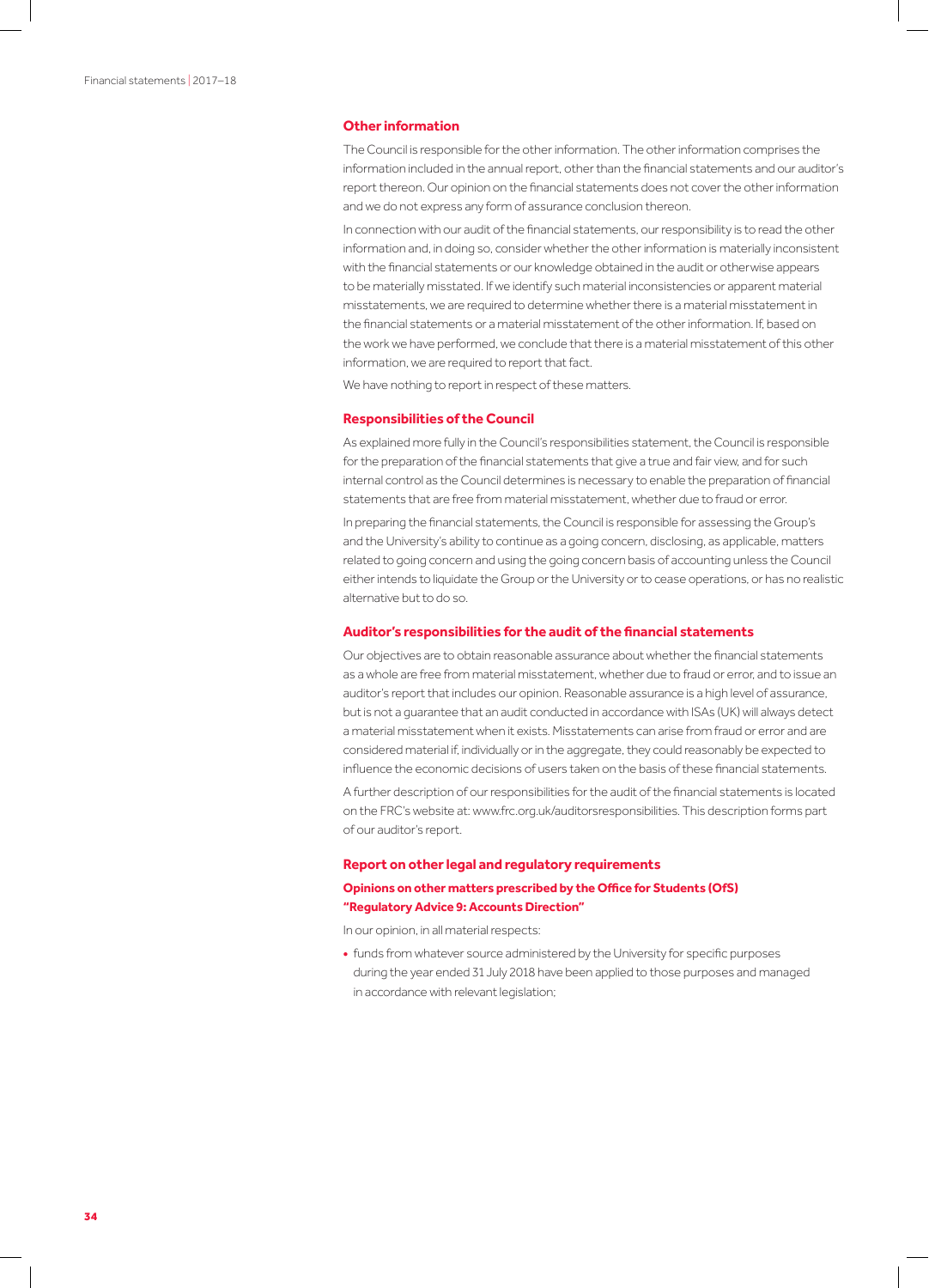- funds provided by the OfS and Research England have been applied in accordance with the terms and conditions of the Accounts Direction and any other terms and conditions attached to them during the year ended 31 July 2018; and
- the requirements of the OfS's Accounts Direction have been met.

## **Use of our report**

This report is made solely to the Council in accordance with the Charter and Ordinances oftheUniversity and the Accounts Direction issued by the Office for Students dated 19 June 2018. Our audit work has been undertaken so that we might state to the Council those matters we are required to state to it in an auditor's report and for no other purpose. To the fullest extent permitted by law, we do not accept or assume responsibility to anyone other than the board of governors as a body, for our audit work, for this report, or for the opinions we have formed.

## **Deloitte LLP**

Statutory Auditor St Albans, United Kingdom 30 November 2018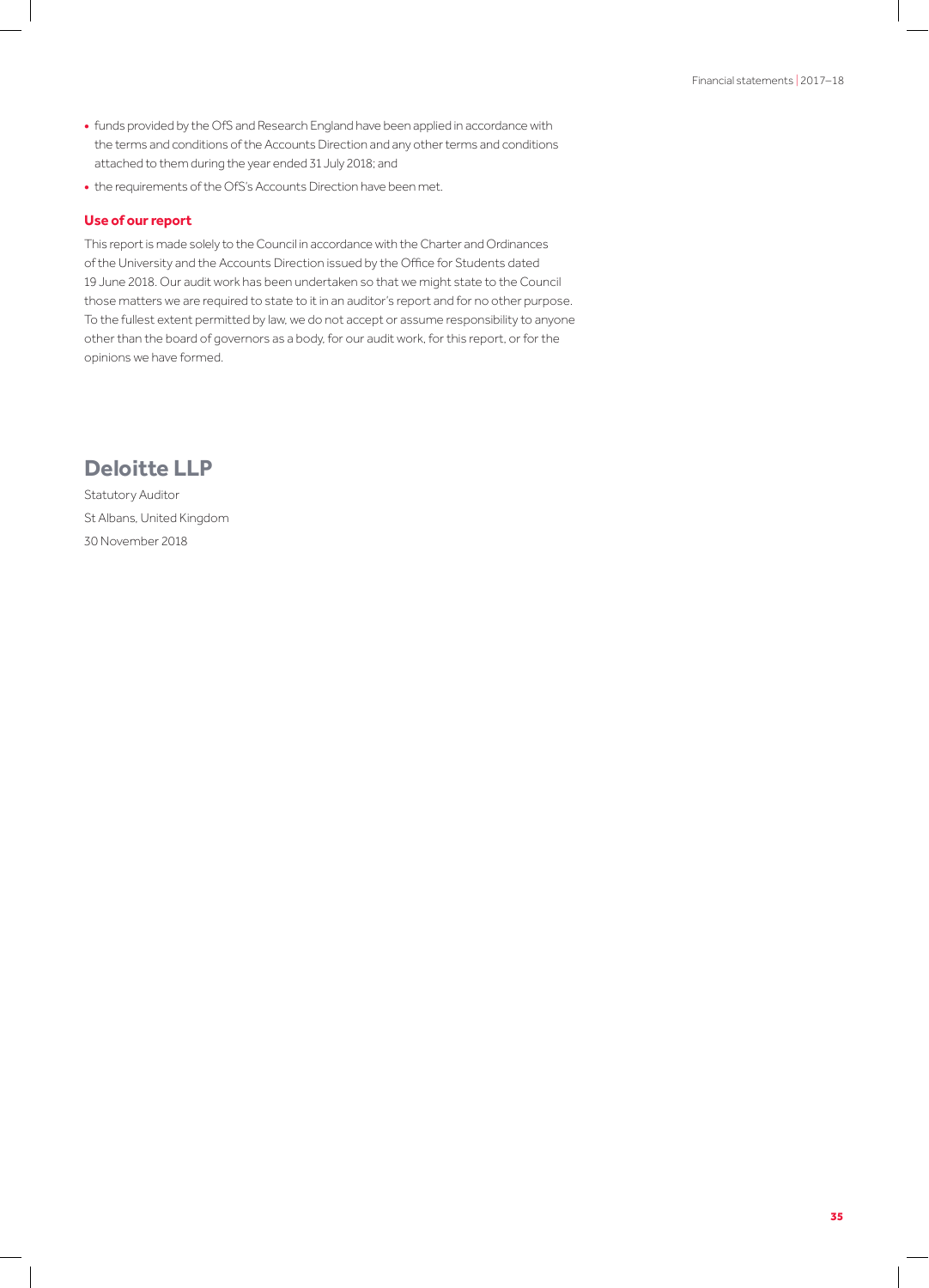# **Statement of comprehensive income**

| Year ended 31 July 2018 |                                                                     | Consolidated |                          | University |                  |
|-------------------------|---------------------------------------------------------------------|--------------|--------------------------|------------|------------------|
|                         |                                                                     | 2018         | 2017<br>restated         | 2018       | 2017<br>restated |
|                         |                                                                     | £'000        | £'000                    | £'000      | £'000            |
|                         | <b>Income</b>                                                       |              |                          |            |                  |
| Note 1                  | Tuition fees and education contracts                                | 182,921      | 164,350                  | 173,370    | 156,557          |
| 2                       | Funding body grants                                                 | 29,771       | 28,964                   | 29,771     | 28,964           |
| 3                       | Research grants and contracts                                       | 38,882       | 35,589                   | 38,641     | 35,369           |
| 4                       | Other income                                                        | 59,583       | 51,590                   | 58,143     | 49,686           |
| 5                       | Investment income                                                   | 2,335        | 4,991                    | 393        | 2,408            |
| 6                       | Donations and endowments                                            | 3,683        | 3,410                    | 2,763      | 2,351            |
|                         | <b>Total income</b>                                                 | 317,175      | 288,894                  | 303,081    | 275,335          |
|                         | <b>Expenditure</b>                                                  |              |                          |            |                  |
| 7                       | Staff costs                                                         | 175,005      | 160,869                  | 168,586    | 155,342          |
|                         | Other operating expenses                                            | 128,511      | 107,547                  | 118,905    | 111,203          |
| 11                      | Depreciation                                                        | 39,073       | 27,095                   | 27,864     | 24,894           |
| 8                       | Interest and other finance costs                                    | 6,320        | 5,422                    | 6,746      | 6,016            |
| 9                       | <b>Total expenditure</b>                                            | 348,909      | 300,933                  | 322,101    | 297,455          |
|                         | Total income less total expenditure                                 | (31,734)     | (12, 039)                | (19,020)   | (22, 120)        |
|                         | Gain / (loss) on disposal of fixed assets                           | 1,508        | $\mathbf{1}$             | (89)       | 1                |
|                         | (Loss) / gain on disposal of investment properties                  | (10)         | 1,318                    | (8)        | (115)            |
|                         | Gain on disposal of investments                                     | 1,862        | 4,822                    |            |                  |
| 14                      | Gain on revaluation of investment properties                        | 4,120        | 47,363                   | 2,991      | 44,287           |
|                         | Gain on revaluation of investments                                  | 2,420        | 1,177                    | 504        | 1,228            |
|                         | Impairment of non-current investments                               |              | $\overline{\phantom{0}}$ | (8,087)    |                  |
| 16                      | Share of operating surplus / (deficit) in associates                | 1,570        | (292)                    |            |                  |
|                         | (Deficit) / surplus before tax                                      | (20, 264)    | 42,350                   | (23,709)   | 23,281           |
| 10                      | Taxation charge                                                     | (192)        | (140)                    | (92)       | (98)             |
|                         | (Deficit) / surplus for the year                                    | (20, 456)    | 42,210                   | (23, 801)  | 23,183           |
| 16                      | Surplus on revaluation of fixed assets held by associate            |              | 8,024                    |            |                  |
| 16                      | Tax charge arising on revaluation of fixed assets held by associate | 1,527        | (1,528)                  |            |                  |
| 33                      | Remeasurement gains in respect of pension schemes                   | 35,802       | 6,565                    | 35,802     | 6,565            |
|                         | Exchange differences on consolidation of overseas subsidiaries      | (109)        | (272)                    |            |                  |
|                         | Total comprehensive income for the year                             | 16,764       | 54,999                   | 12,001     | 29,748           |
|                         | <b>Represented by:</b>                                              |              |                          |            |                  |
|                         | Endowment comprehensive income for the year                         | 6,255        | 11,016                   | 641        | 1,346            |
|                         | Restricted comprehensive income for the year                        | (1, 209)     | 358                      | (1, 325)   | 305              |
|                         | Unrestricted comprehensive income for the year                      | 10,191       | 37,129                   | 12,685     | 28,097           |
|                         | Revaluation reserve comprehensive income for the year               | 1,527        | 6,496                    |            |                  |
|                         |                                                                     | 16,764       | 54,999                   | 12,001     | 29,748           |

All items of income and expenditure arise from continuing activities.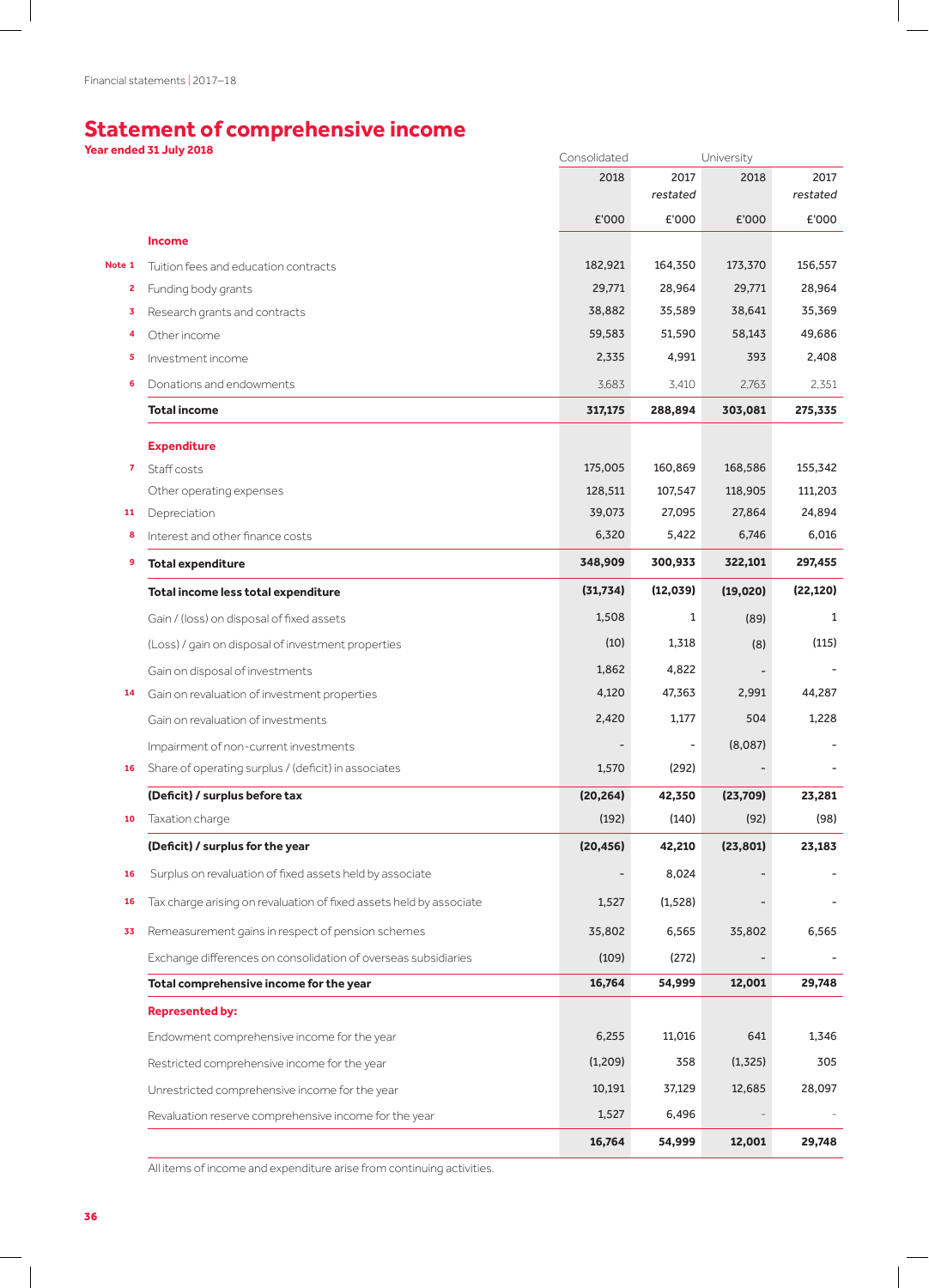# **Statement of changes in reserves**

**Year ended 31 July 2018**

|                                                        | Income and expenditure account |                          |                       |                          |                       |  |
|--------------------------------------------------------|--------------------------------|--------------------------|-----------------------|--------------------------|-----------------------|--|
|                                                        |                                |                          |                       | Revaluation              |                       |  |
| <b>Consolidated</b>                                    | Endowment<br>£'000             | Restricted<br>£'000      | Unrestricted<br>£'000 | reserve<br>£'000         | <b>Total</b><br>£'000 |  |
| <b>At 1 August 2016</b>                                | 203,707                        | 1,624                    | 148,002               | 43,989                   | 397,322               |  |
| Surplus for the year - restated                        | 11,016                         | 358                      | 30,836                | $\overline{\phantom{0}}$ | 42,210                |  |
| Other comprehensive income                             |                                | $\overline{\phantom{a}}$ | 6,293                 | 6.496                    | 12,789                |  |
| Transfers between endowment and unrestricted reserves  | (545)                          |                          | 545                   |                          |                       |  |
| Transfers between restricted and unrestricted reserves |                                | 11                       | (11)                  | $\overline{\phantom{0}}$ |                       |  |
| At 1 August 2017                                       | 214,178                        | 1,993                    | 185,665               | 50,485                   | 452,321               |  |
| Surplus / (deficit) for the year                       | 6,255                          | (1,209)                  | (25, 502)             | $\overline{\phantom{a}}$ | (20, 456)             |  |
| Other comprehensive income                             |                                |                          | 35,693                | 1,527                    | 37,220                |  |
| Transfers between endowment and unrestricted reserves  | (323)                          | ٠                        | 323                   |                          |                       |  |
| At 31 July 2018                                        | 220,110                        | 784                      | 196,179               | 52,012                   | 469,085               |  |

|                                 | Income and expenditure account |                     |                       |                                 |                |
|---------------------------------|--------------------------------|---------------------|-----------------------|---------------------------------|----------------|
| <b>University</b>               | Endowment<br>£'000             | Restricted<br>£'000 | Unrestricted<br>£'000 | Revaluation<br>reserve<br>£'000 | Total<br>£'000 |
| <b>At 1 August 2016</b>         | 12,672                         | 1,193               | 133,847               | 37,814                          | 185,526        |
| Surplus for the year - restated | 1,346                          | 305                 | 21,532                | -                               | 23,183         |
| Other comprehensive income      | $\overline{\phantom{a}}$       | -                   | 6,565                 | Ξ.                              | 6,565          |
| At 1 August 2017                | 14,018                         | 1,498               | 161,944               | 37,814                          | 215,274        |
| Surplus for the year            | 641                            | (1,325)             | (23, 117)             | Ξ.                              | (23, 801)      |
| Other comprehensive income      | $\overline{\phantom{a}}$       | ٠                   | 35,802                | -                               | 35,802         |
| At 31 July 2018                 | 14,659                         | 173                 | 174.629               | 37.814                          | 227,275        |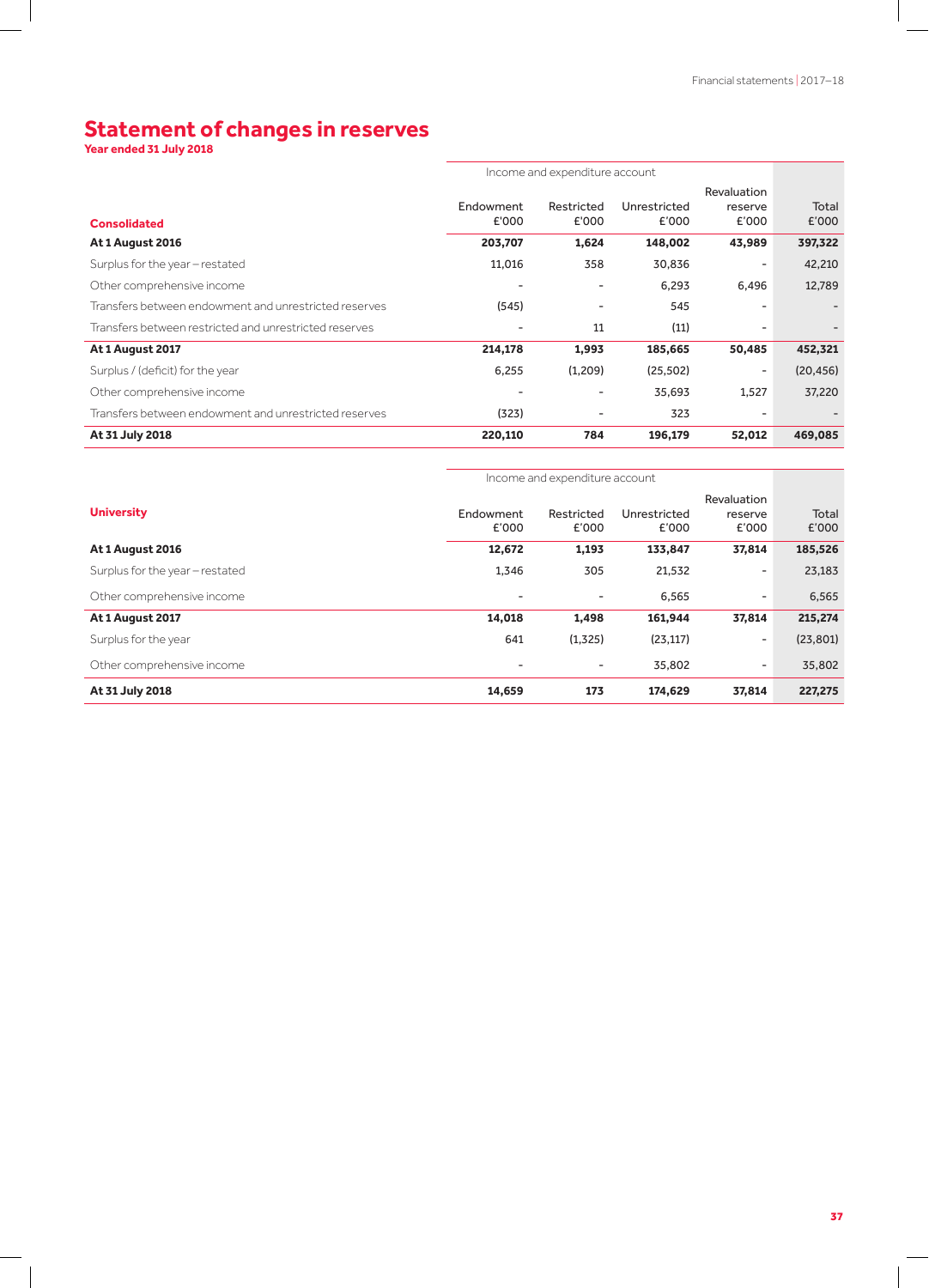# **Balance sheet**

**At 31 July 2018**

|         |                                                                | Consolidated |                  | University |                  |
|---------|----------------------------------------------------------------|--------------|------------------|------------|------------------|
|         |                                                                | 2018         | 2017<br>restated | 2018       | 2017<br>restated |
|         |                                                                | £'000        | £'000            | £'000      | £'000            |
|         | <b>Non-current assets</b>                                      |              |                  |            |                  |
| Note 11 | Tangible fixed assets                                          | 366,837      | 411,759          | 348,730    | 385,213          |
| 12      | Heritage assets                                                | 39,346       | 39,346           | 39,167     | 39,167           |
| 13      | <b>Biological assets</b>                                       | 592          | 476              | 592        | 476              |
| 14      | Investment properties                                          | 140,606      | 99,347           | 115,562    | 74,417           |
| 15      | Non-current investments                                        | 20,718       | 19,364           | 20,487     | 27,283           |
| 16      | Investments in associates                                      | 20,590       | 17,493           | 10,567     | 10,567           |
|         |                                                                | 588,689      | 587,785          | 535,105    | 537,123          |
|         | <b>Current assets</b>                                          |              |                  |            |                  |
|         | <b>Stock</b>                                                   | 1,329        | 1,267            | 1,300      | 1,221            |
| 17      | Trade and other receivables                                    | 80,429       | 79,036           | 56,023     | 38,962           |
| 18      | Current investments                                            | 66,859       | 62,824           |            |                  |
|         | Cash and cash equivalents                                      | 57,734       | 20,322           | 55,992     | 18,110           |
|         |                                                                | 206,351      | 163,449          | 113,315    | 58,293           |
| 19      | <b>Creditors:</b> Amounts falling due within one year          | (124, 219)   | (117, 324)       | (224, 184) | (209, 355)       |
|         | Net current assets / (liabilities)                             | 82,132       | 46,125           | (110, 869) | (151, 062)       |
|         |                                                                |              |                  |            |                  |
|         | <b>Total assets less current liabilities</b>                   | 670,821      | 633,910          | 424,236    | 386,061          |
| 20      | <b>Creditors:</b> Amounts falling due after more than one year | (193, 053)   | (149, 029)       | (184, 972) | (138, 227)       |
|         | <b>Provisions</b>                                              |              |                  |            |                  |
| 21      | Pension provisions                                             | 5,846        | (31,000)         | 5,846      | (31,000)         |
| 22      | Other provisions                                               | (14, 529)    | (1, 560)         | (17, 835)  | (1, 560)         |
|         | <b>Total net assets</b>                                        | 469,085      | 452,321          | 227,275    | 215,274          |
|         | <b>Restricted reserves</b>                                     |              |                  |            |                  |
| 24      | Income and expenditure reserve - endowment                     | 220,110      | 214,178          | 14,659     | 14,018           |
| 25      | Income and expenditure reserve - restricted                    | 784          | 1,993            | 173        | 1,498            |
|         | <b>Unrestricted reserves</b>                                   |              |                  |            |                  |
|         | Income and expenditure reserve - unrestricted                  | 196,179      | 185,665          | 174,629    | 161,944          |
|         | Revaluation reserve                                            | 52,012       | 50,485           | 37,814     | 37,814           |

The financial statements on pages 36 to 69 were approved by Council on 28 November 2018, and signed on its behalf by:

> Dr P R Preston President of the Council

Prof R Van de Noort Acting Vice-Chancellor Ms S Foley Chief Financial Officer

 $\begin{array}{c} \hline \end{array}$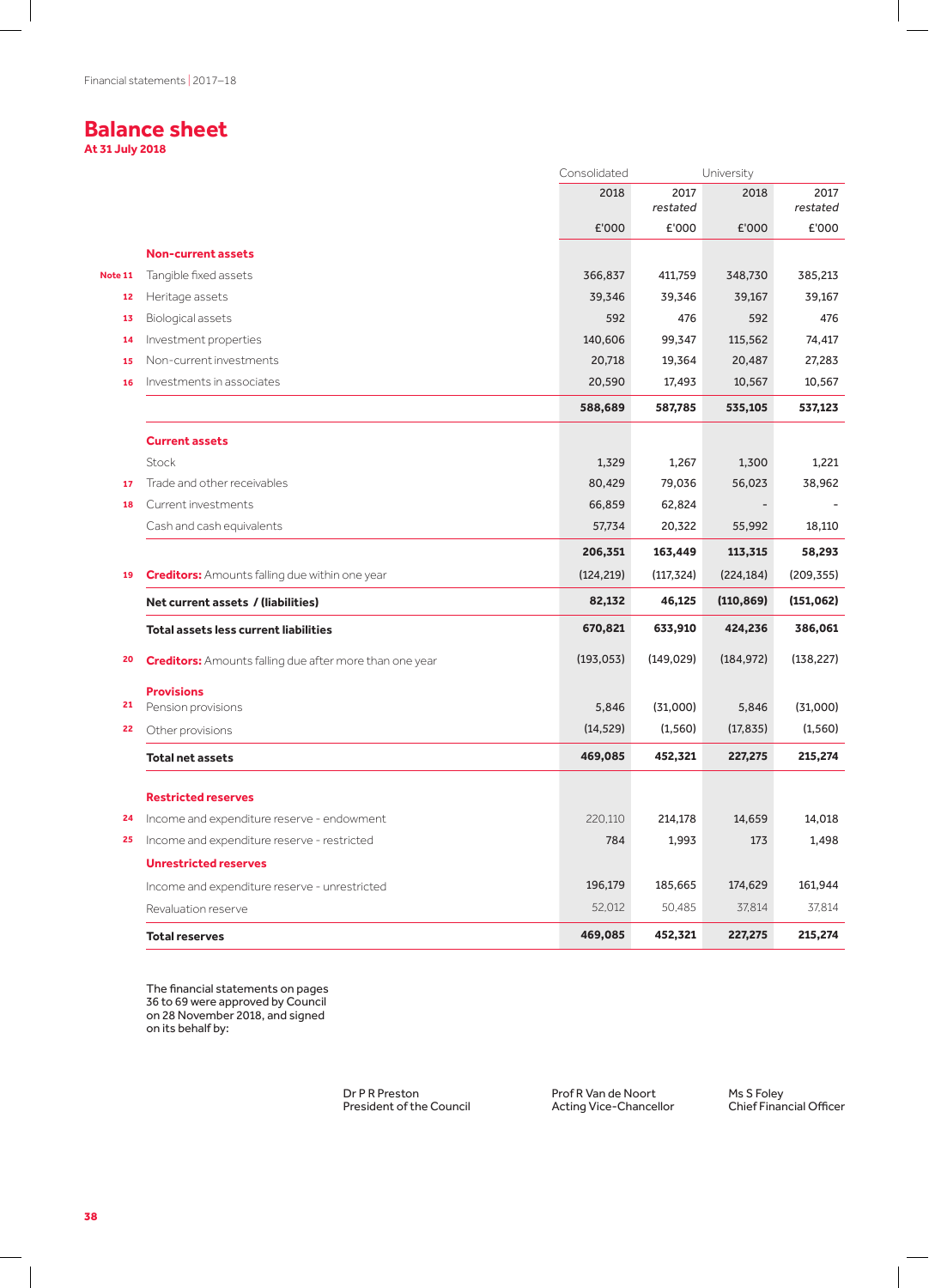# **Statement of cash flows**

**Year ended 31 July 2018**

|                                                                | Consolidated |                  |
|----------------------------------------------------------------|--------------|------------------|
|                                                                | 2018         | 2017<br>restated |
|                                                                | £'000        | £'000            |
| <b>Cash flow from operating activities</b>                     |              |                  |
| (Deficit) / surplus for the year                               | (20, 456)    | 42,210           |
| Adjustments for non-cash items:                                |              |                  |
| Depreciation                                                   | 39,073       | 27,095           |
| Gain on revaluation of investment properties                   | (4, 120)     | (47, 363)        |
| Gain on revaluation of investments                             | (2,420)      | (1, 177)         |
| Gain on revaluation of biological assets                       | (96)         | (10)             |
| Exchange differences                                           | (600)        | 163              |
| (Increase) / decrease in stock                                 | (62)         | $\overline{4}$   |
| Increase in receivables                                        | (401)        | (5, 139)         |
| Increase in creditors                                          | 4,091        | 17,696           |
| Decrease in pension provisions                                 | (1, 572)     | (3,995)          |
| Increase in other provisions                                   | 12,969       | 1,560            |
| Share of operating (surplus) / deficit and tax in associates   | (1,570)      | 292              |
| Adjustments for investing or financing activities:             |              |                  |
| Investment income                                              | (2,335)      | (4,991)          |
| Capital grant income                                           | (7,828)      | (2,822)          |
| New endowments                                                 | (25)         | (49)             |
| Interest payable                                               | 6,320        | 5,422            |
| Gain loss on disposal of fixed assets                          | (1,508)      | (1)              |
| Loss / (gain) on disposal of investment properties             | 10           | (1,318)          |
| Gain on disposal of investments                                | (1,862)      | (4,822)          |
| Net cash inflow from operating activities                      | 17,608       | 22,755           |
| <b>Cash flows from investing activities</b>                    |              |                  |
| Proceeds from sales of fixed assets and investment properties  | 1,588        | 6,234            |
| Proceeds from sale of land in previous years                   | 15,000       | 10,000           |
| Net (payments for) / receipts from investments                 | (1,106)      | 8,617            |
| Investment income                                              | 2,242        | 4,991            |
| Capital grants received                                        | 7,828        | 2,822            |
| Payments made to acquire tangible fixed assets                 | (46, 516)    | (73, 377)        |
| Net payments for biological assets                             | (20)         | (37)             |
| Payments made to acquire investment properties                 | (361)        |                  |
|                                                                | (21, 345)    | (40,750)         |
| <b>Cash flows from financing activities</b>                    |              |                  |
| New endowments                                                 | 25           | 49               |
| Interest paid                                                  | (5,699)      | (4,701)          |
| New unsecured loans                                            | 50,000       | 100              |
| Repayments of amounts borrowed                                 | (3, 177)     | (3, 464)         |
|                                                                | 41,149       | (8,016)          |
|                                                                |              |                  |
| Increase / (decrease) in cash and cash equivalents in the year | 37,412       | (26, 011)        |
| Cash and cash equivalents at beginning of the year             | 20,322       | 46,333           |
| Cash and cash equivalents at end of the year                   | 57,734       | 20,322           |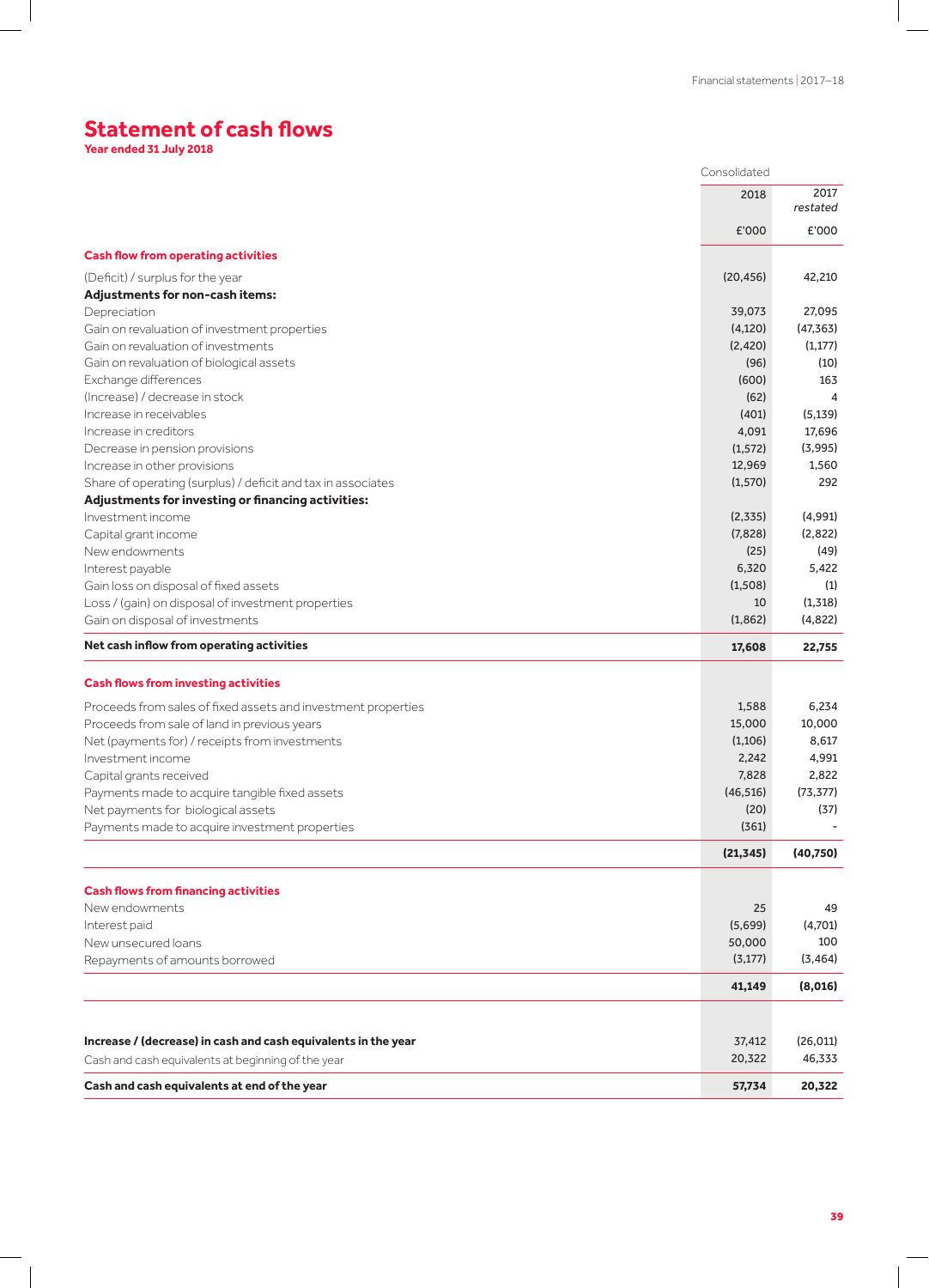# **STATEMENT OF PRINCIPAL ACCOUNTING POLICIES**

## **Basis of preparation**

These financial statements have been prepared in accordance with the Statement of Recommended Practice (SORP): Accounting for Further and Higher Education 2015 and the Financial Reporting Standard applicable in the UK and Republic of Ireland (FRS 102). The University is a public benefit entity and has therefore applied the relevant public benefit requirements of applicable accounting standards.

The financial statements are prepared in accordance with the historical cost convention modified by the revaluation of certain assets including investment properties, biological assets and certain investments. The financial statements have been prepared on the going concern basis which the Council believes to be appropriate. The University has sufficient resources to meet its obligations as they fall due for a period of at least 12 months from the date of approval of these financial statements. The University's financial strategy has a clear focus on sustainability and the University aims to improve its IT infrastructure and implement new systems where necessary in order to facilitate more efficient and effective working practices. The Council is therefore satisfied that the University and its subsidiaries and trusts have adequate resources to continue in operational existence for the foreseeable future.

# **Basis of consolidation**

The consolidated financial statements include the University, the University's subsidiary companies and the University's trusts. The results of subsidiaries acquired or disposed of during the period are included in the consolidated statement of comprehensive income from the date of acquisition or up to the date of disposal.

Intra-Group transactions, gains and losses are eliminated on consolidation. Intra-Group amounts receivable and amounts payable are also eliminated on consolidation.

The consolidated financial statements also include the Group's share of the total comprehensive income of associated undertakings using the equity method.

The consolidated financial statements do not include the activities of the Students' Union as the University does not exert control or dominant influence over policy decisions.

# **Income recognition**

### **(i) Goods and services**

Income from the sale of goods or services is credited to the statement of comprehensive income when the goods or services are supplied or the terms ofthe contract have been satisfied.

#### **(ii) Fee income**

Fee income is credited to the statement of comprehensive income over the period in which students are studying. Bursaries and scholarships are accounted for gross as expenditure and not deducted from income. Where the amount of the tuition fee is reduced by a discount for prompt payment, income receivable is shown net of the discount.

#### **(iii) Revenue grants**

Revenue grants from both government and non-government sources, including all teaching and research grants, are recognised within the statement of comprehensive income when the University is entitled to the income and any performance-related conditions have been met. Income received in advance of performance-related conditions is deferred on the balance sheet and released in line with such conditions being met.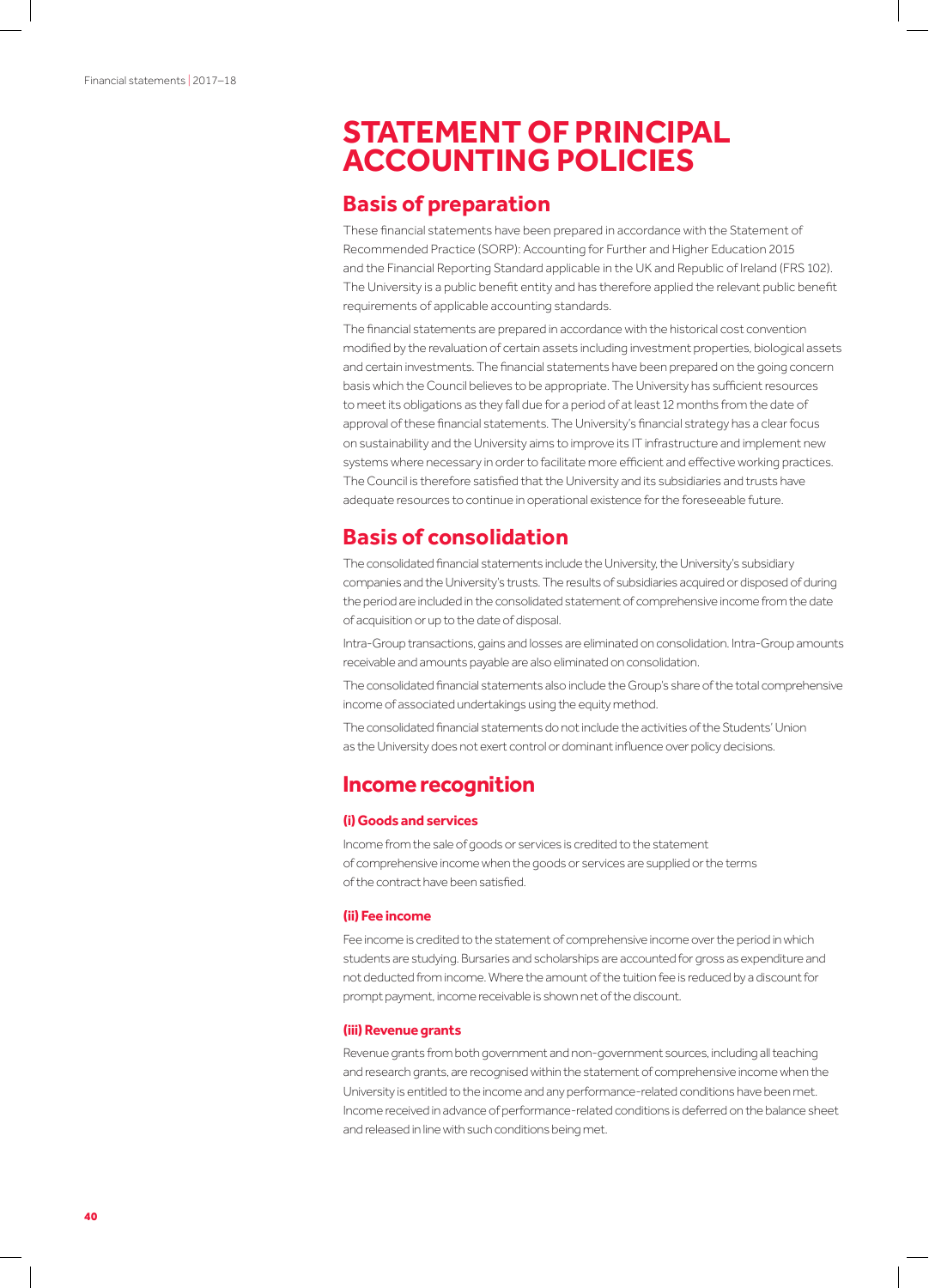#### **(iv) Capital grants**

Capital grants fromboth government and non-government sources are recorded in the statement of comprehensive income when the University is entitled to the income subject to any performance-related conditions being met.

#### **(v) Investment income**

Investment income is credited to the statement of comprehensive income on a receivable basis.

#### **(vi) Donations and endowments**

Donations and endowments are types of non-exchange transactions and do not usually have performance-related conditions. Donations and endowments with donor-imposed restrictions are recognised within the statement of comprehensive income when the University is entitled to the income. Income is retained within the restricted reserve until such time as it is utilised in line with the restrictions at which point the income is released to general reserves through a reserve transfer.

Investment income from endowments and changes in the fair value of endowments are recorded in the statement of comprehensive income in the period in which they arise and as either restricted or unrestricted income according to the terms applicable to the individual endowment fund.

Donations with no restrictions are recorded within the statement of comprehensive income when the University is entitled to the income.

The main types of endowment are given below:

- **•** Unrestricted permanent endowments are funds where the donor has specified that the fund is to be permanently invested to generate an income stream for the general benefit of the University.
- **•** Restricted expendable endowments are funds where the donor has specified a particular objective, other than the purchase or construction of tangible fixed assets, and the University can convert the donated sum into income.
- **•** Restricted permanent endowments are funds where the donor has specified that the fund is to be permanently invested to generate an income stream to be applied to a particular objective.

The University's trusts are excluded from University endowments and are included on consolidation.

#### **(vii) Agency arrangements**

Funds which the University receives and disburses as paying agent on behalf of a funding body or other organisation are excluded from the statement of comprehensive income where the University is exposed to minimal risk or enjoys minimal economic benefit related to the transaction.

## **Accounting for retirement benefits**

The principal pension schemes for the University's staff are the Universities Superannuation Scheme (USS), the University of Reading Employees' Pension Fund (UREPF) and the University of Reading Pension Scheme (URPS).

USS is a multi-employer hybrid scheme which has both defined benefit and defined contribution elements. The assets of the scheme are held in a separate trusteeadministered fund. Because of the mutual nature of the scheme, the scheme's assets are not hypothecated to individual institutions and a scheme-wide contribution rate is set. The University is therefore exposed to actuarial risks associated with other institutions' employees and is unable to identify its share of the underlying assets and liabilities of the scheme on a consistent and reasonable basis and therefore, as required by Section 28 of FRS 102 "Employee benefits", accounts for the scheme as if it were a defined contribution scheme. As a result, contributions are recognised as an expense in the period during which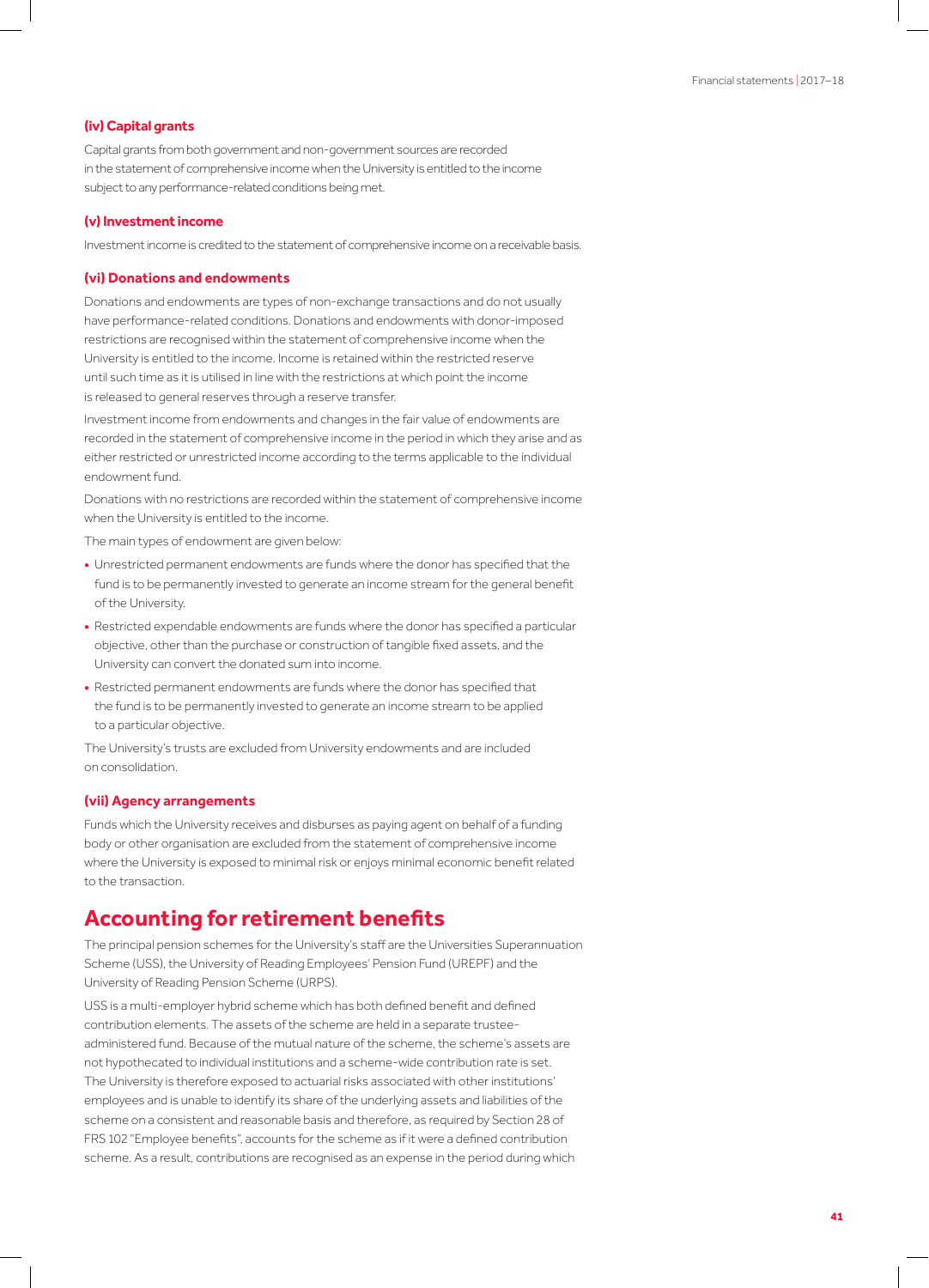services are rendered by employees. Additionally, since the University has entered into an agreement (the Recovery Plan) that determines how each employer within the scheme will fund the overall deficit, the University recognises a liability for the contractual commitment to fund past deficits within the USS scheme.

UREPF is a defined benefit scheme which closed to new members on 31 July 2011. The assets of the scheme are held in a separate trustee-administered fund. The scheme is valued every three years by a professionally qualified independent actuary using the projected unit credit method, the rates of contribution payable being determined by the trustees on the advice of the actuary. In the intervening years, the actuary reviews the progress of the scheme. The Group's net obligation is calculated by discounting to present value the estimated amount of future benefit that employees have earned in return for their service in the current and prior periods less the fair value of any plan assets. The statement of comprehensive income is charged with the current service cost, any past service costs, the net financing cost attributable to the pension liabilities and return on assets and administrative expenses paid from plan assets. Actuarial gains and losses on the scheme, including the differences between expected and actual return on scheme assets, are recognised in other comprehensive income. When the calculation results in a surplus, the asset recognised is limited to the total of any unrecognised past service costs and the present value of benefits available in the form of any future refunds from the plan, reductions in future contributions to the plan or on settlement of the plan and takes into account the adverse effect of any minimum funding requirements.

URPS is a defined contribution scheme which was established on 1 August 2011 and is available to staff not eligible to join the USS scheme. Contributions are recognised as an expense in the period during which services are rendered by employees.

A small number of staff remain in other pension schemes.

## **Employee benefits**

Short-term employment benefits such as salaries and compensated absences are recognised as an expense in the period in which the employees render service to the University. Any unused benefits are accrued and measured as the additional amount the University expects to pay as a result of the unused entitlement.

## **Leases**

#### **(i) Finance leases**

Leases in which the University assumes substantially all the risks and rewards of ownership of the leased asset are classified as finance leases. Assets held under finance leases are stated at an amount equal to the lower of their fair value and the present value of the minimum lease payments at inception of the lease, less accumulated depreciation and impairment losses. Minimum lease payments are apportioned between a finance charge and a reduction of the outstanding liability. The finance charge is allocated to each period during the lease term so as to produce a constant periodic rate of interest on the remaining balance of the liability.

#### **(ii) Operating leases**

Costs in respect of operating leases are charged on a straight-line basis over the lease term. Any lease premiums or incentives are spread over the minimum lease term.

#### **(iii) Service concession arrangements**

Fixed assets held under service concession arrangements are recognised on the balance sheet at the present value of the minimum lease payments when the assets are brought into use with a corresponding financial liability. Payments under each service concession arrangement are allocated between service costs, finance charges and financial liability repayments to reduce the financial liability to nil over the life of the arrangement.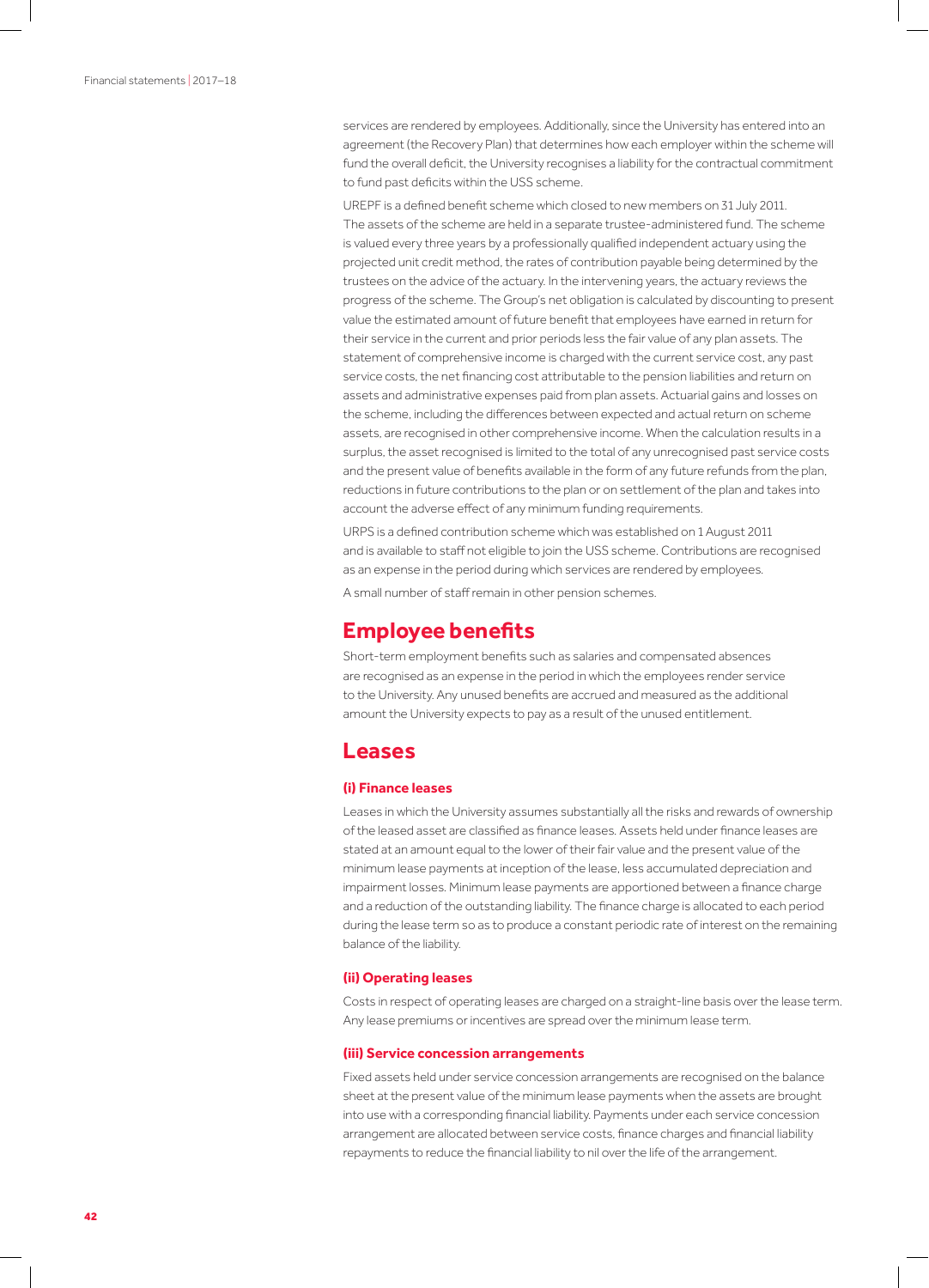#### **(iv) Lessor accounting**

Where the University acts as a lessor under an operating lease, the leased asset is recognised within tangible fixed assets and lease income is recognised on a straight-line basis over the lease term. Where the University acts as a lessor under a finance lease, an amount receivable is recognised on the balance sheet and lease payments are split between crediting the principle amount and finance income.

## **Foreign currency**

Transactions in foreign currencies are translated to the respective functional currencies of Group entities at the foreign exchange rate ruling at the date of the transaction. Monetary assets and liabilities denominated in foreign currencies at the balance sheet date are retranslated to the functional currency at the foreign exchange rate ruling at that date. Foreign exchange differences arising on translation are recognised in the statement of comprehensive income in the period in which they arise. Non-monetary assets and liabilities that are measured in terms of historical cost in a foreign currency are translated using the exchange rate at the date of the transaction. Nonmonetary assets and liabilities denominated in foreign currencies that are stated at fair value are retranslated to the functional currency at foreign exchange rates ruling at the dates the fair value was determined.

The assets and liabilities of foreign operations, including goodwill and fair value adjustments arising on consolidation, are translated into sterling at foreign exchange rates ruling at the balance sheet date. Income and expenditure of foreign operations are translated at an average rate for the year where this rate approximates to the foreign exchange rates ruling at the dates of the transactions. Exchange differences arising from the translation of foreign operations are reported in other comprehensive income.

## **Taxation**

The University is an exempt charity within the meaning of Schedule 3 of the Charities Act 2011 and is therefore a charity within the meaning of Paragraph 1 of Schedule 6 to the Finance Act 2010. Accordingly, the University is potentially exempt from taxation in respect of income or capital gains received within categories covered by sections 478-488 of the Corporation Tax Act 2010 or section 256 of the Taxation of Chargeable Gains Act 1992 to the extent that such income or gains are applied to exclusively charitable purposes. Non-charitable subsidiary companies are liable to corporation tax.

The University is partially exempt in respect of Value Added Tax, so that it can only recover a minor element of VAT charged on its inputs. Irrecoverable VAT on inputs is included in the costs of such inputs and added to the cost of tangible fixed assets as appropriate, where the inputs themselves are tangible fixed assets by nature.

Current tax, including UK corporation tax and foreign tax, is provided at amounts expected to be paid (or recovered) using the tax rates and laws that have been enacted or substantively enacted by the balance sheet date.

Deferred tax is provided in full in respect of all timing differences that have originated but not reversed at the balance sheet date where transactions or events that result in an obligation to pay more tax in the future or less tax in the future have occurred at the balance sheet date. Timing differences arise from the inclusion of items of income and expenditure in taxation computations in periods different from those in which they are included in the financial statements.

Deferred tax is measured at the average tax rates that are expected to apply in the periods in which the timing differences are expected to reverse based on tax rates and laws that have been enacted or substantively enacted by the balance sheet date.

A net deferred tax asset is regarded as recoverable and therefore recognised only when, on the basis of all available evidence, it can be regarded as more likely than not that there will be suitable taxable profits from which the future reversal of the underlying timing differences can be deducted.

Deferred tax assets and liabilities are not discounted.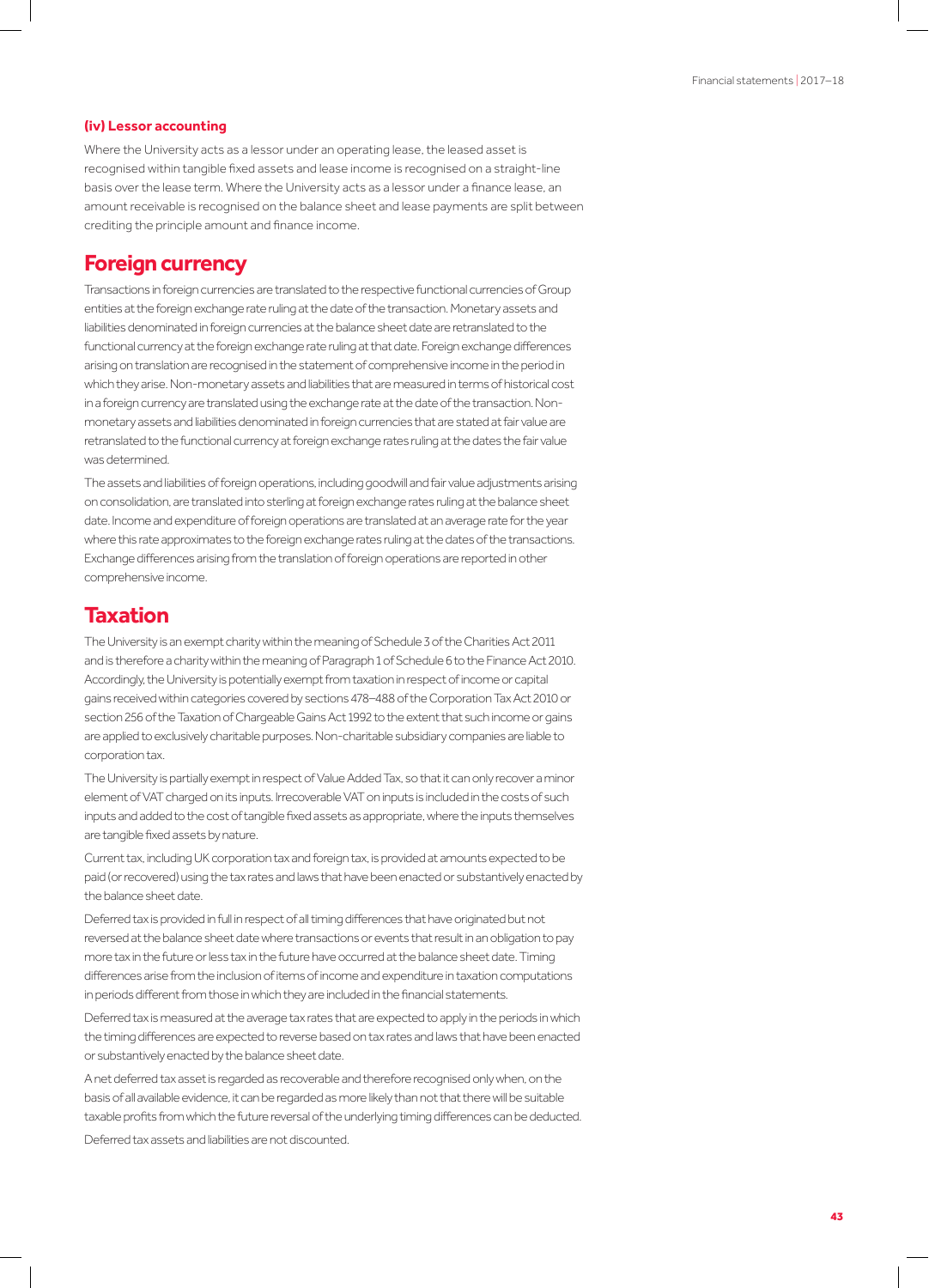## **Tangible fixed assets**

Tangible fixed assets are stated at cost less accumulated depreciation and accumulated impairment losses. Where parts of a tangible fixed asset have different useful lives, they are accounted for as separate items of tangible fixed assets. Costs incurred in relation to a tangible fixed asset after its initial purchase or production are capitalised to the extent that they increase the expected future benefits to the University from the existing tangible fixed asset beyond its previously assessed standard of performance. The costs of any such enhancements are added to the carrying amount of the tangible fixed asset concerned.

Assets under construction are not depreciated until they are brought into use.

Where material, a tangible fixed asset's anticipated useful economic life is reviewed annually and the accumulated and future depreciation adjusted.

Expenditure to ensure that tangible fixed assets maintain their standard of performance is recognised in the statement of comprehensive income when it is incurred. The University has a comprehensive planned maintenance programme, which is reviewed on an annual basis.

#### **(i) Land and buildings**

Freehold land is not depreciated as it is considered to have an indefinite useful life. The components of freehold buildings are depreciated on a straight line basis over their expected useful lives as follows:

| Fabric – construction                | 50 years |
|--------------------------------------|----------|
| Fabric – improvements and extensions | 30 years |
| Mechanical and electrical            | 20 years |

#### **(ii) Plant, machinery and equipment**

The purchase of equipment costing less than £10,000 per individual item or group of related items is charged to the statement of comprehensive income in the year of acquisition. All other equipment is capitalised and depreciated over its expected useful life as follows:

| Plant and machinery                               | $10 - 30$ years |
|---------------------------------------------------|-----------------|
| Furniture and fittings                            | 10 years        |
| Computer systems and associated software          | $4-10$ years    |
| Motor vehicles and general equipment              | 4 years         |
| Equipment acquired for specific research projects | 3 years         |

### **(iii) Borrowing costs**

Borrowing costs directly relating to expenditure on the construction, development or major refurbishment of a qualifying tangible fixed asset are capitalised. The amount capitalised is calculated using the University's weighted average cost of borrowings over the period from the commencement of the work until the date of practical completion. The capitalisation of finance costs is suspended if there are prolonged periods when development activity is interrupted. All other borrowing costs are recognised in the statement of comprehensive income in the period in which they are incurred.

## **Heritage assets**

Heritage assets are books, manuscripts, specimens, artworks, objects or other assets that have historical, artistic, scientific, technological, geophysical or environmental qualities that are held and maintained principally for their contribution to knowledge and culture.

Heritage assets are stated at cost less accumulated impairment losses. Heritage assets are capitalised where information on their cost or value is available. Where this information is not available without undue cost, the assets are not capitalised. Heritage assets are not depreciated due to their long economic life and high residual value.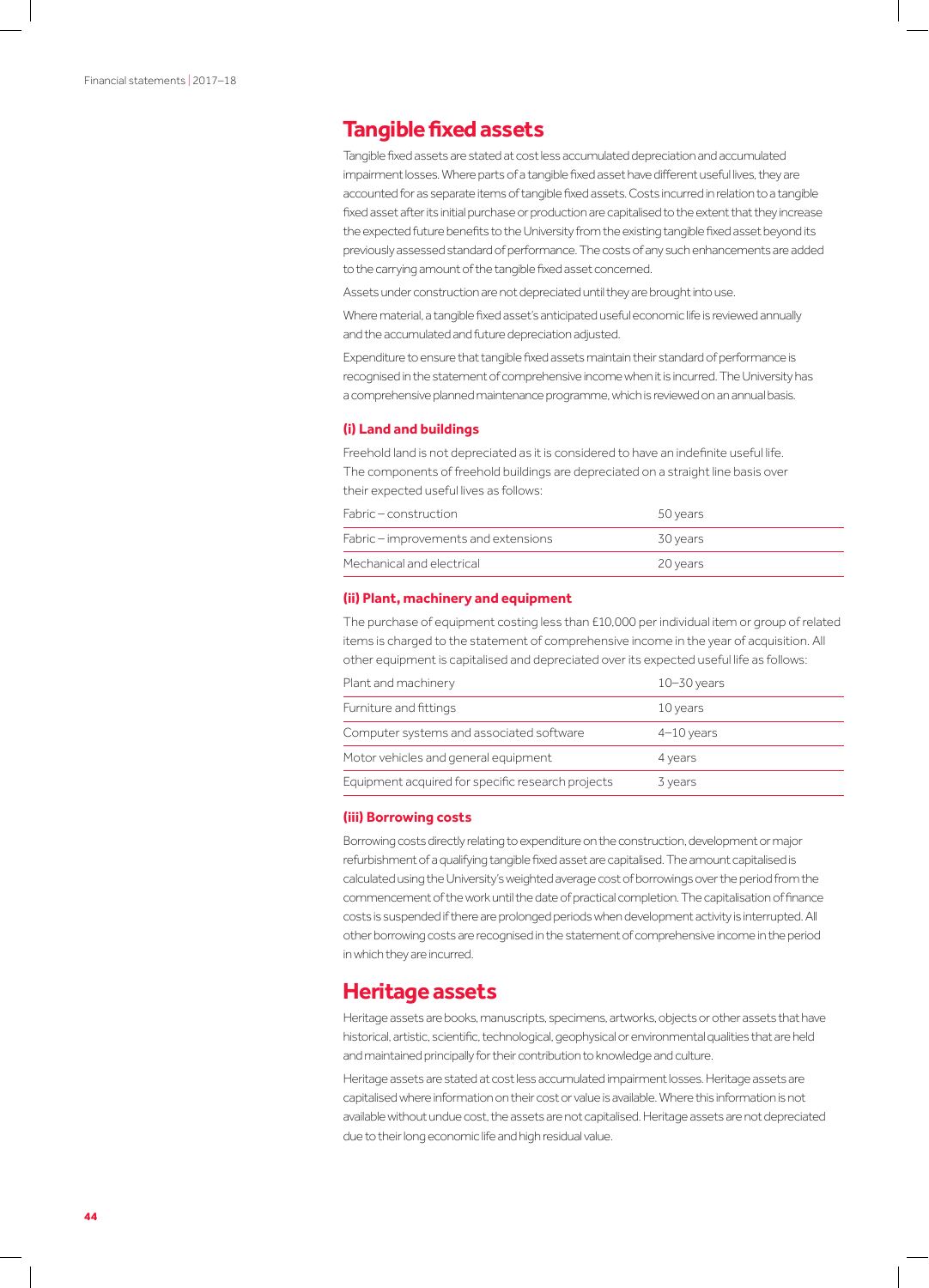# **Agriculture**

Biological assets are living animals or plants held as non-current assets from which economic benefits flow to the University. Agricultural produce is the harvested product of a biological asset. The University's farming operations include dairy cattle which are classified as biological assets. Dairy cattle are stated at fair value less costs to sell. Changes in fair value less costs to sell are recognised in the statement of comprehensive income. The associated agricultural produce, milk, is stored only for a short time before onward sale and hence the value held is not considered material and is not included on the balance sheet.

The University's operations also include arable farming from which economic benefits are derived. The plants and their harvested crops are treated as current assets within stock.

## **Investment properties**

Investment property is land and buildings held for rental income or capital appreciation rather than for use in delivering services. Investment properties are measured initially at cost and subsequently at fair value with movements recognised in the statement of comprehensive income. Properties are not depreciated but are revalued annually according to market conditions as at the balance sheet date.

## **Investments in associated undertakings**

Associated undertakings are those entities in which the University has significant influence, but not control, over the financial and operating policies. In the consolidated financial statements, investments in associated undertakings are initially recognised at the transaction price (including transaction costs) and are subsequently adjusted to reflect the Group's share of the surplus or deficit and other comprehensive income of the associate.

# **Stock**

Stock is stated at the lower of cost and net realisable value after making due provision for obsolete and slow moving items.

# **Financial instruments**

A financial instrument is a contract that gives rise to a financial asset of one entity and a financial liability or equity instrument of another entity. The Group has chosen to apply the provisions of sections 11 and 12 of FRS 102 in full to account for all of its financial instruments.

Financial assets and liabilities are recognised when the Group becomes a party to the contractual provisions of a financial instrument.

All financial assets and liabilities are initially measured at transaction price (including transaction costs), except for those financial assets classified as at fair value (which is normally the transaction price excluding transaction costs), unless the arrangement constitutes a financing transaction.

If an arrangement constitutes a financing transaction, the financial asset or liability is measured at the present value of the future payments discounted at a market rate of interest for a similar debtinstrument.

## **i) Cash and cash equivalents**

Cash includes cash in hand, cash at bank, deposits repayable on demand and overdrafts. Deposits are repayable on demand if they are available within 24 hours without penalty. Cash equivalents are short term, highly liquid investments that are readily convertible to known amounts of cash with insignificant risk of change in value.

## **ii) Investments**

Investments which are publicly traded, or where their fair value can be measured reliably, are subsequently measured at fair value with movements recognised in the statement of comprehensive income. Other investments, including investments in subsidiaries and associates in the University balance sheet, are subsequently measured at cost less any provision for impairment in their value.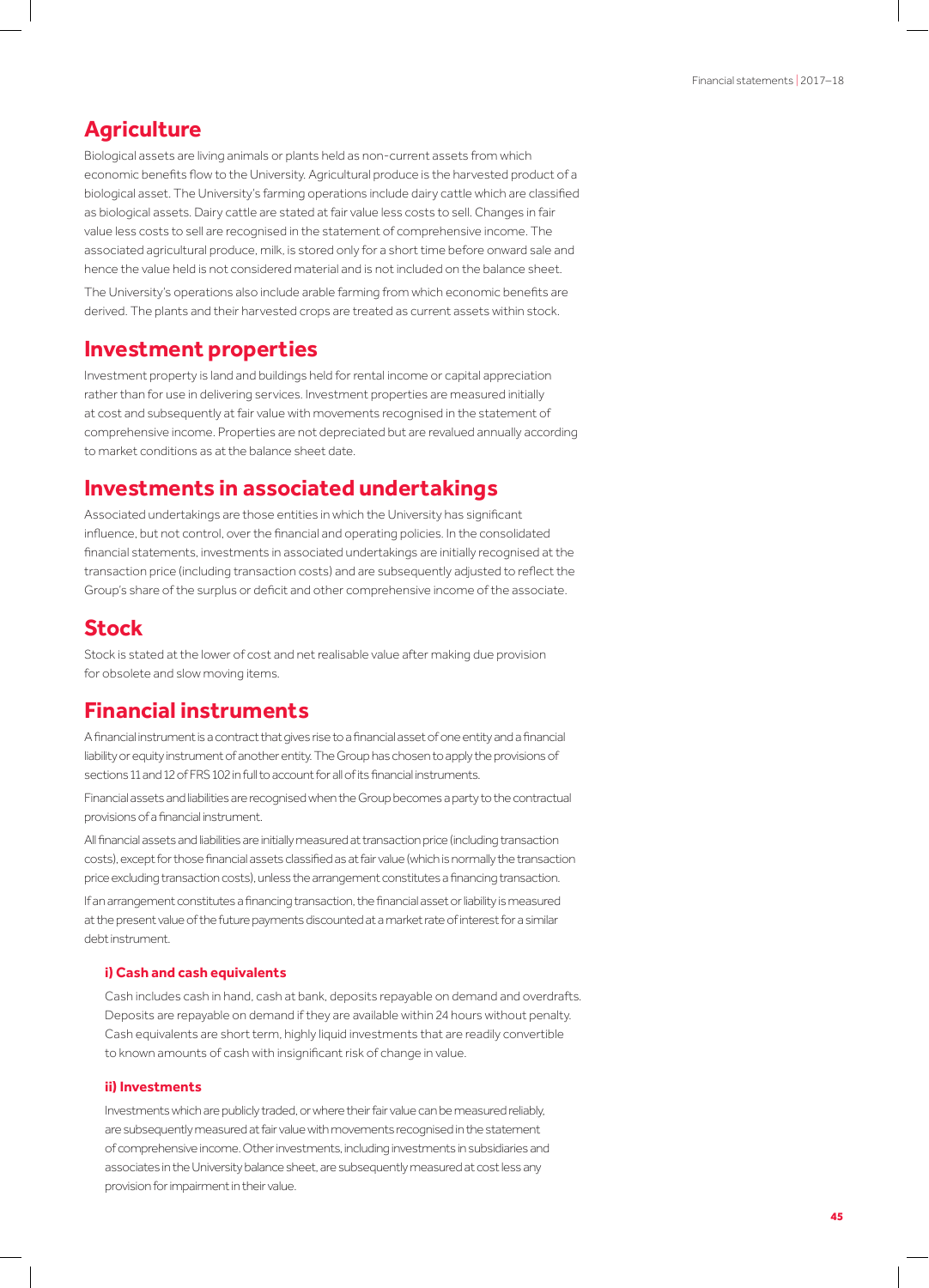Where fair value measurement is applied, the best evidence of fair value is considered to be a quoted price for an identical asset in an active market. When quoted prices are unavailable, the price of a recent transaction for an identical asset provides evidence of fair value as long as there has not been a significant change in economic circumstances or a significant lapse of time since the transaction took place. If the market is not active and recent transactions of an identical asset on their own are not a good estimate of fair value, the fair value is estimated by using a valuation technique.

#### **iii) Debt instruments**

Debt instruments payable or receivable which meet the conditions in paragraph 11.8(b) of FRS 102 are subsequently measured at amortised cost using the effective interest method. Other debt instruments not meeting these conditions are measured at fair value with movements recognised in the statement of comprehensive income.

Financial assets are derecognised only when a) the contractual rights to the cash flows from the financial asset expire or are settled, b) the Group transfers to another party substantially all of the risks and rewards of ownership of the financial asset, or c) the Group, despite having retained some, but not all, significant risks and rewards of ownership, has transferred control of the asset to another party.

Financial liabilities are derecognised only when the obligation specified in the contract is discharged, is cancelled or expires.

Financial assets and liabilities are only offset in the balance sheet when there exists a legally enforceable right to set off the recognised amounts and the Group intends either to settle on a net basis, or to realise the asset and settle the liability simultaneously.

## **Provisions, contingent liabilities and contingent assets**

Provisions are recognised when the University has a present legal or constructive obligation as a result of a past event, it is probable that an outflow of economic benefits will be required to settle the obligation and a reliable estimate can be made of the amount of the obligation. The amount recognised as a provision is determined by discounting the expected future cash flows at a rate that reflects risks specific to the liability.

A contingent liability arises from a past event that gives the University a possible obligation whose existence will only be confirmed by the occurrence or otherwise of uncertain future events not wholly within the control of the University. Contingent liabilities also arise in circumstances where a provision would otherwise be made but either it is not probable that an outflow of resources will be required or the amount of the obligation cannot be measured reliably.

A contingent asset arises where an event has taken place that gives the University a possible asset whose existence will only be confirmed by the occurrence or otherwise of uncertain future events not wholly within the control of the University.

Contingent assets and liabilities are disclosed by way of note where there is a possible rather than actual or probable asset or obligation arising from a past event or where it is not possible to measure the asset or obligation.

## **Reserves**

Reserves are allocated between restricted and unrestricted reserves.

Restricted reserves include endowment reserves and other restricted reserves. Where the terms of an endowment indicate a restriction on the use of the fund, the balance is held within restricted endowment reserves. Other restricted reserves include amounts received for which a donor has designated a specific purpose for the use of these funds.

All other reserves are treated as unrestricted.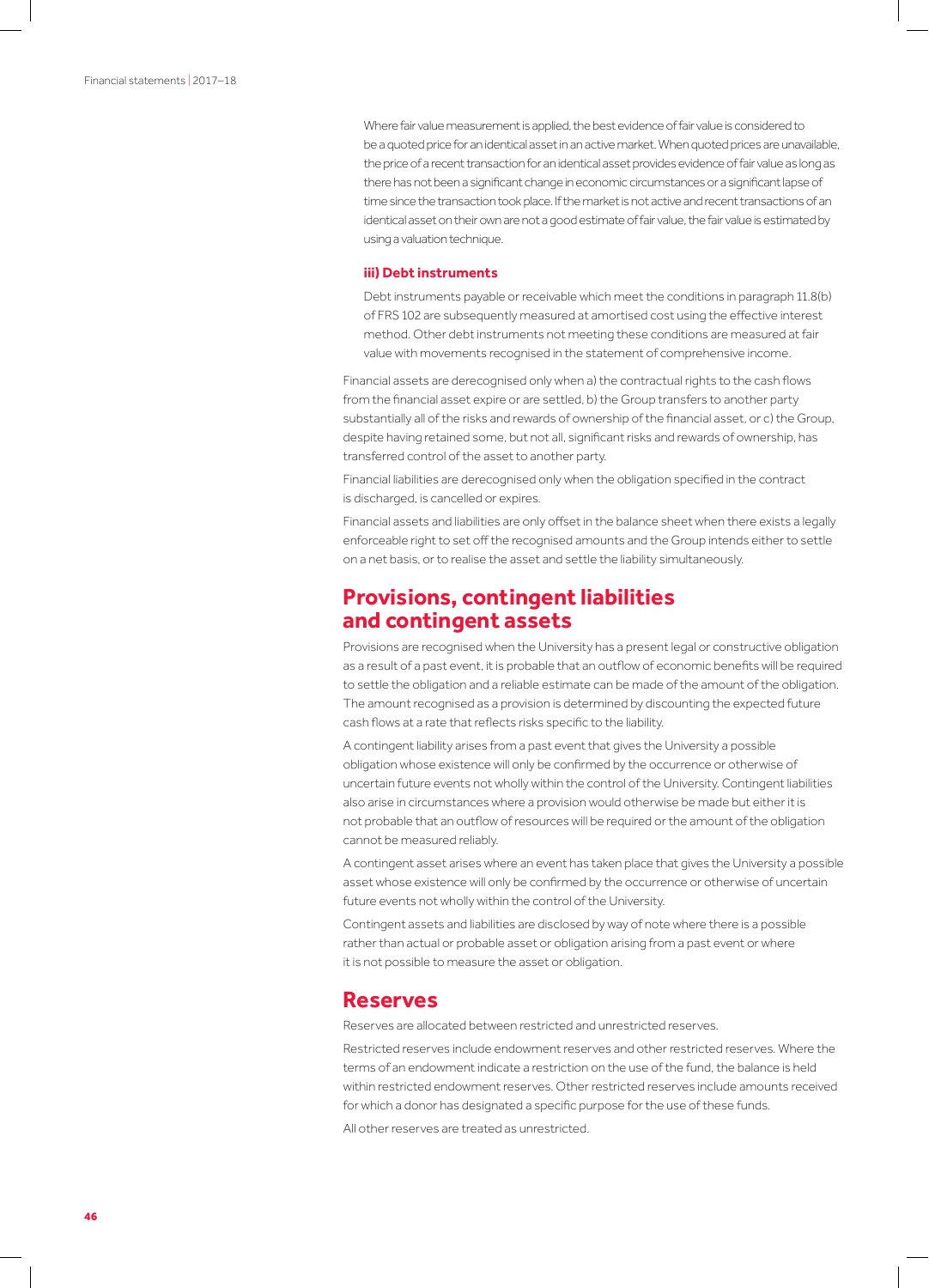# **Notes to the financial statements**

| 1 | <b>Tuition fees and education contracts</b> | Consolidated |         | University |         |
|---|---------------------------------------------|--------------|---------|------------|---------|
|   |                                             | 2018         | 2017    | 2018       | 2017    |
|   |                                             | £'000        | £'000   | £'000      | £'000   |
|   | Full-time home and EU students              | 100.721      | 90.346  | 100.720    | 90.345  |
|   | Full-time international students            | 60.072       | 53.981  | 56.308     | 51,320  |
|   | Part-time students                          | 15,024       | 13.667  | 10.554     | 9.862   |
|   | Research training support grants            | 4.957        | 4.427   | 4.957      | 4.427   |
|   | Short course fees                           | 1.316        | 1.326   |            |         |
|   | Education contracts                         | 831          | 603     | 831        | 603     |
|   |                                             | 182,921      | 164.350 | 173,370    | 156,557 |

## **2 Funding body grants Consolidated** University

|                                           | 29,771         | 28,964 | 29,771     | 28,964 |
|-------------------------------------------|----------------|--------|------------|--------|
| Other                                     | 9              | 26     | 9          | 26     |
| Higher Education Innovation Fund          | 1,839          | 1,880  | 1,839      | 1,880  |
| HEFCE. OfS and UK Research and Innovation | 2.477          | 212    | 2,477      | 212    |
| Specific grants                           |                |        |            |        |
| Capital grants                            | 2.573          | 2.822  | 2.573      | 2.822  |
| HEFCE, OfS and UK Research and Innovation | 22.873         | 24.024 | 22.873     | 24.024 |
| Recurrent grants                          |                |        |            |        |
|                                           | £'000          | £'000  | £'000      | £'000  |
|                                           | 2018           | 2017   | 2018       | 2017   |
|                                           | oon oo maa coa |        | ---------- |        |

The University received grants from the Higher Education Funding Council for England (HEFCE) from 1 August 2017 until 31 March 2018, and then from the Office for Students (OfS) and UK Research and Innovation (via Research England) from 1 April 2018 to 31 July 2018.

| 3 | <b>Research grants and contracts</b>               | Consolidated |        | University |        |
|---|----------------------------------------------------|--------------|--------|------------|--------|
|   |                                                    | 2018         | 2017   | 2018       | 2017   |
|   |                                                    | £'000        | £'000  | £'000      | £'000  |
|   | Research Councils                                  | 18.680       | 16.303 | 18.680     | 16.303 |
|   | Charities                                          | 3.416        | 3.254  | 3.416      | 3.254  |
|   | Industry and commerce                              | 5.500        | 5.791  | 5.377      | 5.571  |
|   | Government (UK and overseas)                       | 11.239       | 9.787  | 11.121     | 9.787  |
|   | Research and Development Expenditure Credit (RDEC) | 47           | 454    | 47         | 454    |
|   |                                                    | 38,882       | 35,589 | 38.641     | 35,369 |

|   |                                      | 59,583       | 51,590     | 58,143 | 49,686 |  |
|---|--------------------------------------|--------------|------------|--------|--------|--|
|   | Other income                         | 43.743       | 40.839     | 42,001 | 38,408 |  |
|   | Other capital grants                 | 5,255        |            | 5.577  | 545    |  |
|   | Residences, catering and conferences | 10,585       | 10.751     | 10,565 | 10,733 |  |
|   |                                      | £'000        | £'000      | £'000  | £'000  |  |
|   |                                      | 2018         | 2017       | 2018   | 2017   |  |
| 4 | Other income                         | Consolidated | University |        |        |  |

Other income arises from a number of sources including executive education, property rentals, catering, conferences, the SportsPark, consultancy and enterprise activities.

| 5 | Investment income                                            | Consolidated | University |       |                          |
|---|--------------------------------------------------------------|--------------|------------|-------|--------------------------|
|   |                                                              | 2018         | 2017       | 2018  | 2017                     |
|   |                                                              | £'000        | £'000      | £'000 | £'000                    |
|   | Income from short-term investments                           | 1.989        | 4.200      | 300   | 2.408                    |
|   | Interest receivable on the deferred proceeds of sale of land | 253          | 791        |       | $\overline{\phantom{a}}$ |
|   | Net return on pension scheme                                 | 93           | -          | 93    |                          |
|   |                                                              | 2,335        | 4.991      | 393   | 2,408                    |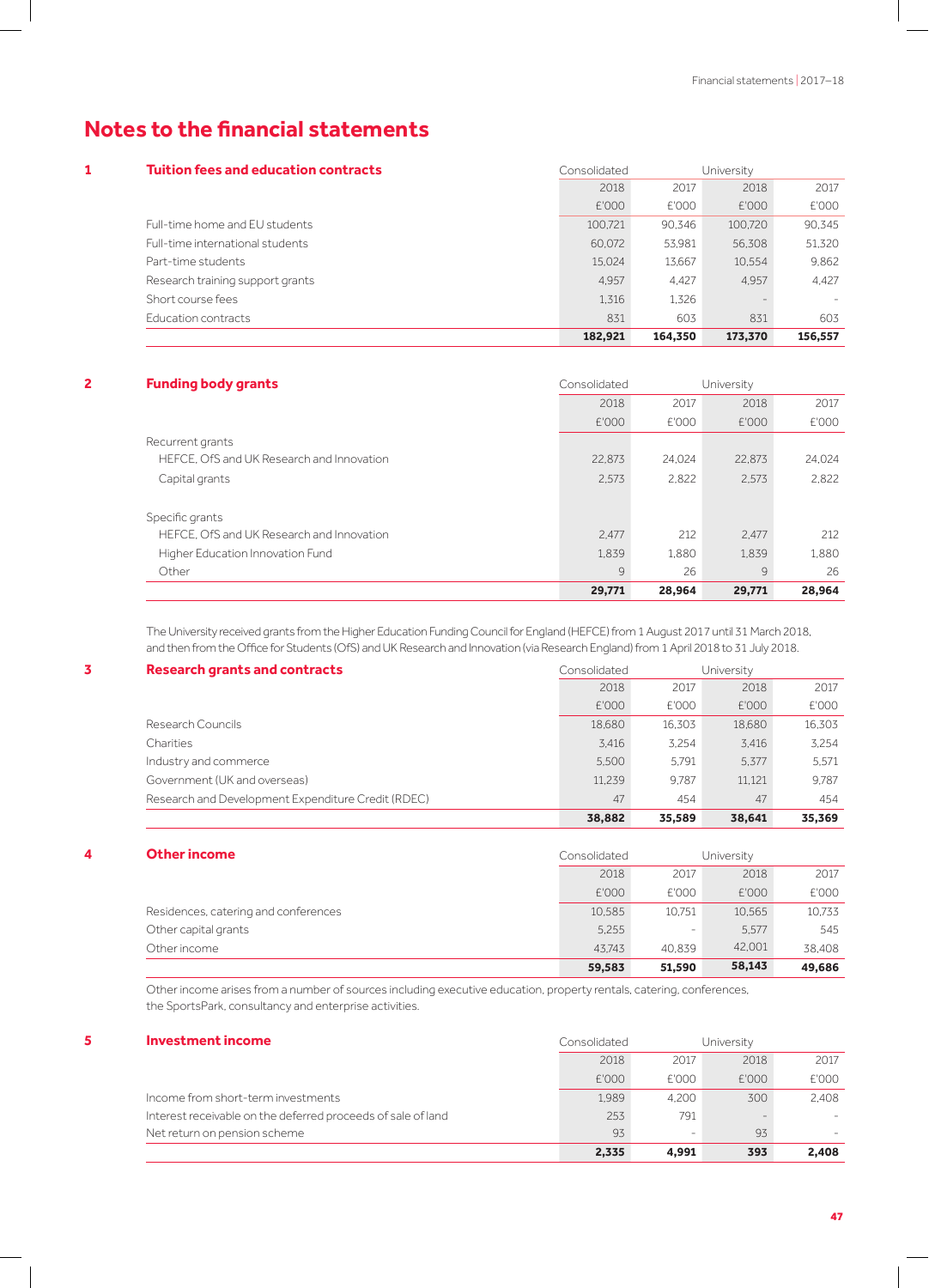#### Financial statements | 2017–18

| 6 | <b>Donations and endowments</b>         | Consolidated | University |       |       |  |
|---|-----------------------------------------|--------------|------------|-------|-------|--|
|   |                                         | 2018         | 2017       | 2018  | 2017  |  |
|   |                                         | £'000        | f'000      | £'000 | £'000 |  |
|   | New endowments                          | 25           | 49         | 25    | 49    |  |
|   | Donations with restrictions             | 1,721        | 1.144      | 1,390 | 860   |  |
|   | Unrestricted donations                  | 643          | 1.077      | 446   | 869   |  |
|   | Other non-recurrent grants              | 903          | 573        | 902   | 573   |  |
|   | Income from site servicing arrangements | 391          | 567        |       |       |  |
|   |                                         | 3,683        | 3,410      | 2,763 | 2,351 |  |

| <b>Staff costs</b>             | Consolidated | University |         |         |
|--------------------------------|--------------|------------|---------|---------|
|                                | 2018         | 2017       | 2018    | 2017    |
| <b>Analysis of staff costs</b> | £'000        | £'000      | £'000   | £'000   |
| <b>Salaries</b>                | 130,610      | 122,421    | 125,530 | 117.719 |
| Social security costs          | 12.789       | 11,860     | 12,513  | 11,641  |
| Movement on USS provision      | (324)        | (2,771)    | (324)   | (2,771) |
| Other pension costs            | 31,280       | 29,368     | 30.496  | 28,763  |
| Other staff costs              | 650          | (9)        | 371     | (10)    |
|                                | 175,005      | 160.869    | 168,586 | 155,342 |

#### **Vice-Chancellor's remuneration**

The Vice-Chancellor is de facto the University's Chief Executive Officer, and as such has overall responsibility for the effective management of the University. The Vice-Chancellor is the accountable officer responsible for effective governance and the financial stewardship of the University. The Vice‐Chancellor is responsible to and works closely with the President of the Council in these matters and in all other aspects of the work of the governing body. Working alongside Council members, the Senate and the University Executive Board, the Vice-Chancellor leads the strategic development of the University, ensuring its academic and financial sustainability.

The University has a global presence and the Vice-Chancellor is required to promote its interests at home and overseas, and is expected to develop strong relationships with Government representatives, the Office for Students, the UUK and other key stakeholders. The Vice-Chancellor role is highly visible, multi-faceted and very challenging. Leading the institution, ensuring its good governance and financial stability, and representing its interests across a complex matrix of settings is time-consuming and demanding of the post-holder. With all of this in mind, the Remuneration Committee considers arrangements for the Vice-Chancellor's remuneration. The Committee utilises evidence from both inside and outside the HE sector to benchmark the Vice-Chancellor's pay.

The President of Council sets the Vice-Chancellor's objectives on the Committee's behalf, ensuring they are aligned to the University strategy. The Vice-Chancellor's appraisal is conducted by the President of the Council following consultation with the Remuneration Committee. In assessing personal and collective performance the Committee gives due regard to a series of institutional performance indicators including financial performance, student numbers, research income, external accreditation, league tables and staff survey outcomes.

|                               | 2018           | 2017  |
|-------------------------------|----------------|-------|
|                               | £'000          | £'000 |
| Sir David Bell:               |                |       |
| Salary                        | 265            | 260   |
| Performance-related pay       | $\overline{c}$ |       |
| Living accommodation provided | 15             | 12    |
|                               | 282            | 272   |
| Pension contributions to USS  | 47             | 47    |
|                               | 329            | 319   |

University pension contributions to USS are paid at the same rate as for other academic staff. The Vice-Chancellor also participates in salary sacrifice schemes in respect of his USS contributions and the University's car parking charges; such opportunities are available to all staff.

The Vice Chancellor's basic salary is 8.6 times the median pay of staff (2017: 8.9), where the median pay is calculated on a full-time equivalent basis. The Vice-Chancellor's total remuneration is 9.2 times the median total remuneration of staff (2017: 9.3).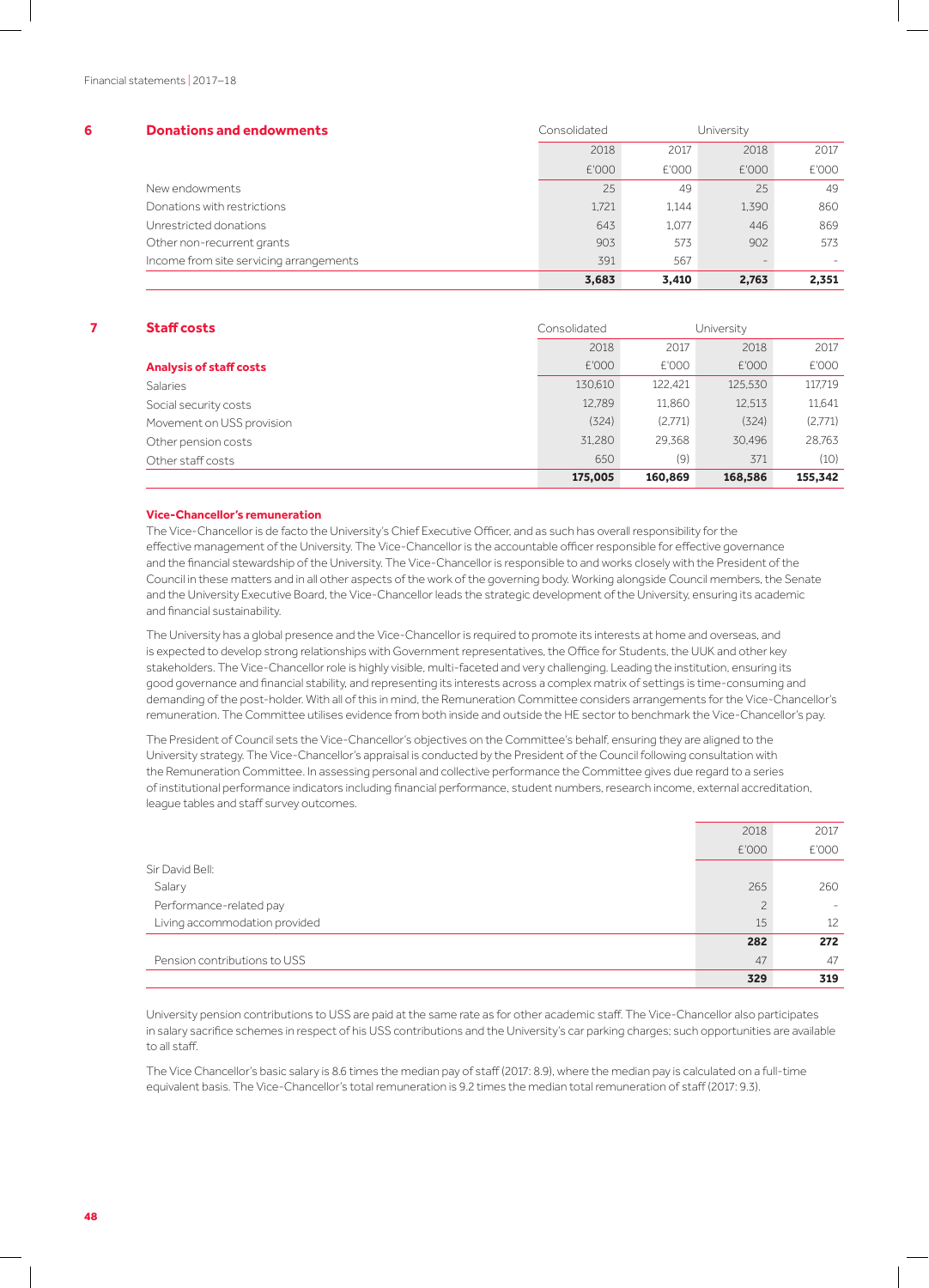## **7 Staff costs (continued)**

## **Higher paid staff**

Remuneration of other higher paid contributions:

| aid staff, excluding employer's pension |                      | 2018                     | 2017                     |
|-----------------------------------------|----------------------|--------------------------|--------------------------|
|                                         |                      | Number                   | Number                   |
|                                         | £100,000 to £104,999 | 10                       | 13                       |
|                                         | £105,000 to £109,999 | 9                        | 8                        |
|                                         | £110,000 to £114,999 | 8                        | 5                        |
|                                         | £115,000 to £119,999 | 5                        | $\mathfrak Z$            |
|                                         | £120,000 to £124,999 | $\overline{c}$           | 5                        |
|                                         | £125,000 to £129,999 | 6                        | 5                        |
|                                         | £130,000 to £134,999 |                          | $\overline{a}$           |
|                                         | £135,000 to £139,999 | $\mathfrak{Z}$           | 5                        |
|                                         | £140,000 to £144,999 | 3                        | $\overline{c}$           |
|                                         | £145,000 to £149,999 | $\mathbf 1$              | $\overline{\phantom{a}}$ |
|                                         | £150,000 to £154,999 |                          | $\overline{c}$           |
|                                         | £155,000 to £159,999 | $\overline{c}$           | $\overline{c}$           |
|                                         | £190,000 to £194,999 | $\overline{\phantom{a}}$ | $\mathbf{1}$             |
|                                         | £195,000 to £199,999 | $\overline{\phantom{a}}$ | $\mathbf{1}$             |
|                                         | £200,000 to £204,999 | $\mathbf 1$              |                          |
|                                         | £220,000 to £224,999 |                          | $\mathbf{1}$             |
|                                         | £255,000 to £259,999 |                          | 1                        |
|                                         | £260,000 to £264,999 | $\mathbf 1$              |                          |
|                                         |                      | 51                       | 54                       |
|                                         |                      |                          |                          |
|                                         |                      | 2018                     | 2017                     |
|                                         |                      | £000                     | £000                     |
|                                         |                      |                          |                          |

| Compensation for loss of office to 66 employees (2017: 85) | 78C |
|------------------------------------------------------------|-----|

#### **Key management personnel**

Key management personnel are those persons having authority and responsibility for planning, directing and controlling the activities of the University. The University has identified its key management personnel as being the members of the University Executive Group consisting of the Vice-Chancellor, the Deputy Vice-Chancellor, the Pro-Vice-Chancellors, the Chief Financial Officer and the Chief Strategy Officer & University Secretary. This covers 7 posts (2017: 7).

|                                                                                   | 2018   | 2017   |
|-----------------------------------------------------------------------------------|--------|--------|
|                                                                                   | £000   | £000   |
| Salary and benefits of key management personnel (including pension contributions) | 1,297  | 1,277  |
|                                                                                   |        |        |
| Average staff numbers by major category:                                          | Number | Number |
| Academic                                                                          | 975    | 968    |
| Research                                                                          | 363    | 346    |
| Management and specialist                                                         | 917    | 912    |
| Technical                                                                         | 158    | 167    |
| Other                                                                             | 1.088  | 1.045  |
|                                                                                   | 3,501  | 3,438  |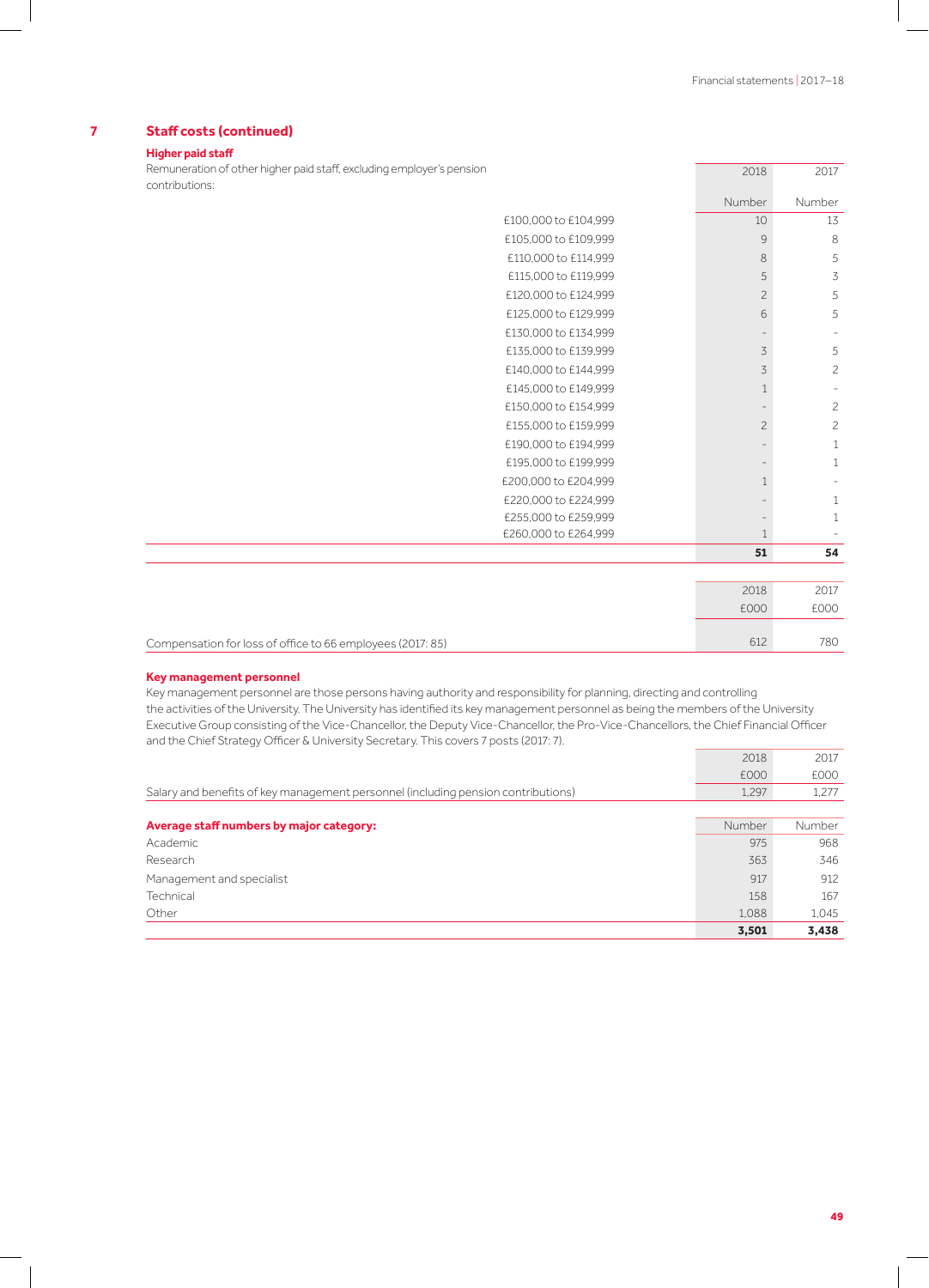## Financial statements | 2017–18

| 8<br>Interest and other finance costs  | Consolidated |       | University |       |
|----------------------------------------|--------------|-------|------------|-------|
|                                        | 2018         | 2017  | 2018       | 2017  |
|                                        | £'000        | £'000 | £'000      | £'000 |
| Loan interest                          | 4.767        | 4,417 | 4.767      | 4.417 |
| Net interest charge on pension schemes | 621          | 721   | 621        | 721   |
| Exchange differences                   | (25)         | (300) | (42)       | (187) |
| Other                                  | 957          | 584   | 1.400      | 1.065 |
|                                        | 6,320        | 5,422 | 6,746      | 6,016 |

## **9 Analysis of total expenditure by activity Consolidated** University

|                                     | oon isolidadee | --------- |         |         |  |
|-------------------------------------|----------------|-----------|---------|---------|--|
|                                     | 2018           | 2017      | 2018    | 2017    |  |
|                                     | £'000          | £'000     | £'000   | £'000   |  |
| Academic and related expenditure    | 148.491        | 152,340   | 142,684 | 148,682 |  |
| Administration and central services | 65,361         | 45.748    | 60,261  | 39,822  |  |
| Premises                            | 59,885         | 49.254    | 55,880  | 42,520  |  |
| Catering and conferences            | 11,876         | 11,232    | 11,356  | 10.756  |  |
| Research grants and contracts       | 38,607         | 25.624    | 38,605  | 25,624  |  |
| Other expenses                      | 24.689         | 16.735    | 13.315  | 30.051  |  |
|                                     | 348.909        | 300.933   | 322.101 | 297,455 |  |

|                                          | Consolidated | University |       |       |
|------------------------------------------|--------------|------------|-------|-------|
|                                          | 2018         | 2017       | 2018  | 2017  |
| <b>Other operating expenses include:</b> | £'000        | £'000      | £'000 | £'000 |
| Operating lease rentals                  |              |            |       |       |
| -land and buildings                      | 5.753        | 5.096      | 1.902 | 1,412 |
| $-\text{other}$                          | 260          | 252        | 164   | 154   |
| External auditor's remuneration          |              |            |       |       |
| - audit services                         | 199          | 172        | 115   | 87    |
| - non-audit services                     | 19           | 330        | 10    | 245   |

## **10 <b>Taxation charge Taxation charge Consolidated** University

|                         | 192   | 140                      | 92    | 98       |
|-------------------------|-------|--------------------------|-------|----------|
| Other                   | q     | 98                       | 8     | 98       |
| Overseas - deferred tax |       | (65)                     |       |          |
| Overseas - current tax  | 178   | 107                      | 84    | $\equiv$ |
| UK corporation tax      |       | $\overline{\phantom{0}}$ |       |          |
|                         | £'000 | £'000                    | £'000 | £'000    |
|                         | 2018  | 2017                     | 2018  | 2017     |

 $\overline{\phantom{a}}$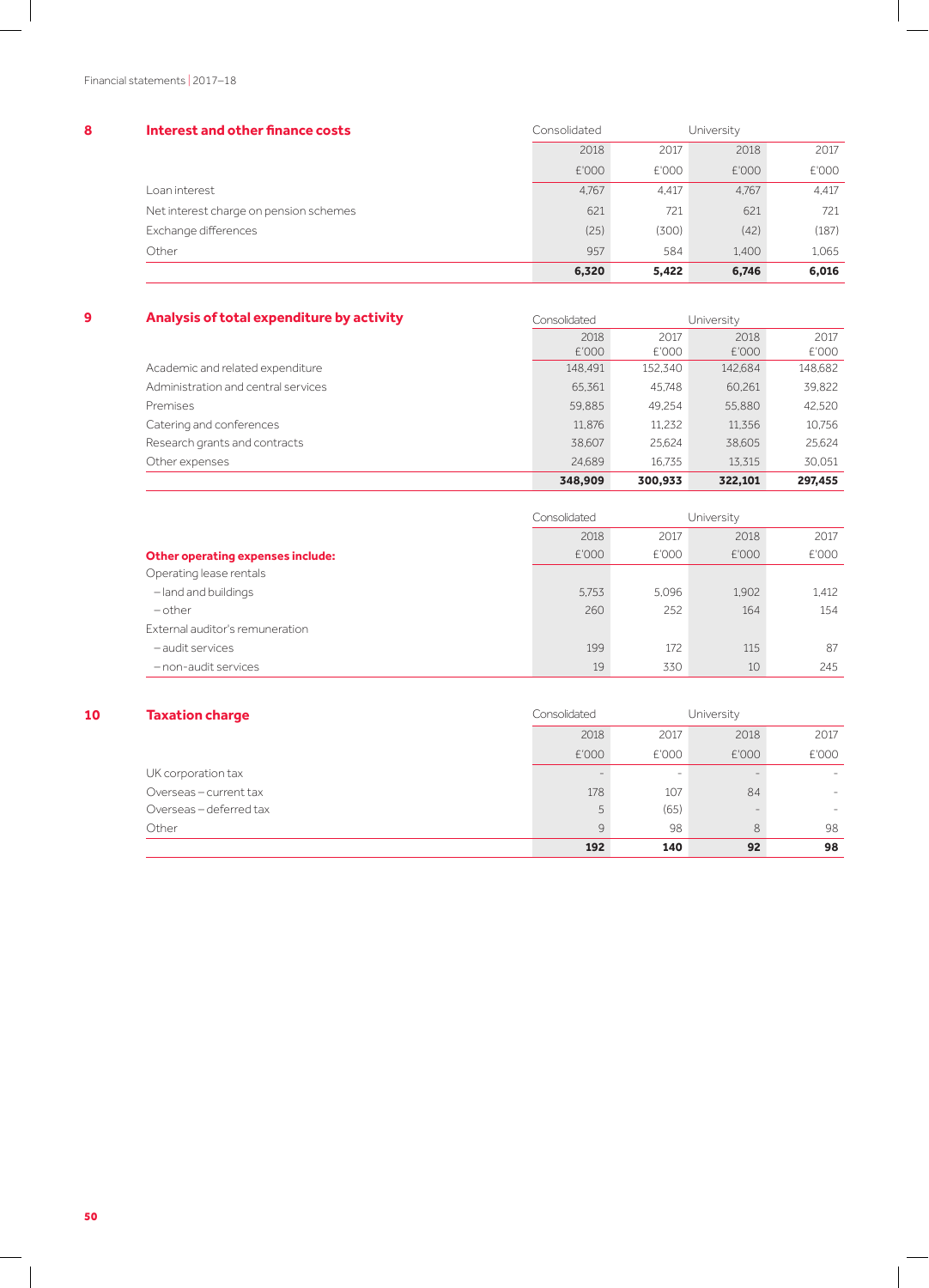## **11 Tangible fixed assets ib**

|         |                                           |                                           | Assets in the            |                                                           |
|---------|-------------------------------------------|-------------------------------------------|--------------------------|-----------------------------------------------------------|
|         |                                           |                                           |                          | Total                                                     |
|         |                                           |                                           |                          | £'000                                                     |
|         |                                           |                                           |                          |                                                           |
|         |                                           |                                           |                          | 658,397                                                   |
| 7.719   | 1,269                                     | 4,709                                     | 32,819                   | 46,516                                                    |
| 1,294   |                                           | $\overline{\phantom{a}}$                  | (1,294)                  |                                                           |
| 1,760   | $\qquad \qquad -$                         | $\overline{\phantom{a}}$                  | (38, 538)                | (36, 778)                                                 |
| (415)   | (92)                                      | (263)                                     | (15.991)                 | (16,761)                                                  |
| 317     | 2                                         | 366                                       |                          | 685                                                       |
| 441,827 | 17,250                                    | 147,759                                   | 45,223                   | 652,059                                                   |
|         |                                           |                                           |                          |                                                           |
| 160,148 | 5,960                                     | 80,530                                    | $\overline{\phantom{a}}$ | 246,638                                                   |
| 24,289  | 3.245                                     | 11,539                                    | $\overline{\phantom{a}}$ | 39,073                                                    |
| (348)   | (75)                                      | (260)                                     | $\overline{\phantom{a}}$ | (683)                                                     |
| 66      | 2                                         | 126                                       | $\overline{\phantom{a}}$ | 194                                                       |
| 184,155 | 9,132                                     | 91,935                                    | ۰                        | 285,222                                                   |
| 257,672 | 8,118                                     | 55,824                                    | 45,223                   | 366,837                                                   |
| 271,004 | 10.111                                    | 62,417                                    | 68,227                   | 411,759                                                   |
|         | Land and<br>buildings<br>£'000<br>431,152 | Plant and<br>machinery<br>£'000<br>16,071 | £'000<br>142,947         | course of<br>Equipment<br>construction<br>£'000<br>68,227 |

| <b>University</b>                           |           |           |                          | Assets in the            |           |
|---------------------------------------------|-----------|-----------|--------------------------|--------------------------|-----------|
|                                             | Land and  | Plant and |                          | course of                |           |
|                                             | buildings | machinery | Equipment                | construction             | Total     |
| <b>Cost or valuation</b>                    | £'000     | £'000     | £'000                    | £'000                    | £'000     |
| At 1 August 2017 - restated                 | 403,203   | 16,056    | 135,739                  | 67,855                   | 622,853   |
| Additions                                   | 6.844     | 1,270     | 4,498                    | 32,637                   | 45,249    |
| Transfers between categories                | 1,294     |           | $\overline{\phantom{a}}$ | (1,294)                  |           |
| Transfers from / (to) investment properties | 745       |           | $\overline{\phantom{a}}$ | (38.538)                 | (37,793)  |
| <b>Disposals</b>                            | (132)     | (18)      | -                        | (15.992)                 | (16, 142) |
| At 31 July 2018                             | 411,954   | 17,308    | 140,237                  | 44,668                   | 614,167   |
| <b>Depreciation</b>                         |           |           |                          |                          |           |
| At 1 August 2017                            | 153,472   | 5.887     | 78,281                   | $\overline{\phantom{a}}$ | 237,640   |
| Charge for the year                         | 14,235    | 3,245     | 10.384                   | $\overline{\phantom{a}}$ | 27,864    |
| <b>Disposals</b>                            | (67)      |           |                          | $\overline{\phantom{a}}$ | (67)      |
| At 31 July 2018                             | 167,640   | 9,132     | 88,665                   | ۰                        | 265,437   |
| Net book value at 31 July 2018              | 244,314   | 8,176     | 51,572                   | 44,668                   | 348,730   |
| Net book value at 31 July 2017 - restated   | 249,731   | 10,169    | 57,458                   | 67,855                   | 385,213   |

Included in land and buildings above is land which is not depreciated as follows:

|                      | Consolidated |        | University |        |
|----------------------|--------------|--------|------------|--------|
|                      | 2018         | 2017   | 2018       | 2017   |
|                      | £'000        | £'000  | £'000      | £'000  |
| Land not depreciated | 18,336       | 18,336 | 10,245     | 10,245 |

Interest of £362k has been capitalised in the year to 31 July 2018 (2017: £777k) and is included within tangible fixed assets. Total aggregate capitalised finance costs to date within the cost of tangible fixed assets at 31 July 2018 were £5,098k (2017: £5,204k). The balances at 1 August 2017 shown above have been restated from the previous year's financial statements as set out in note 35.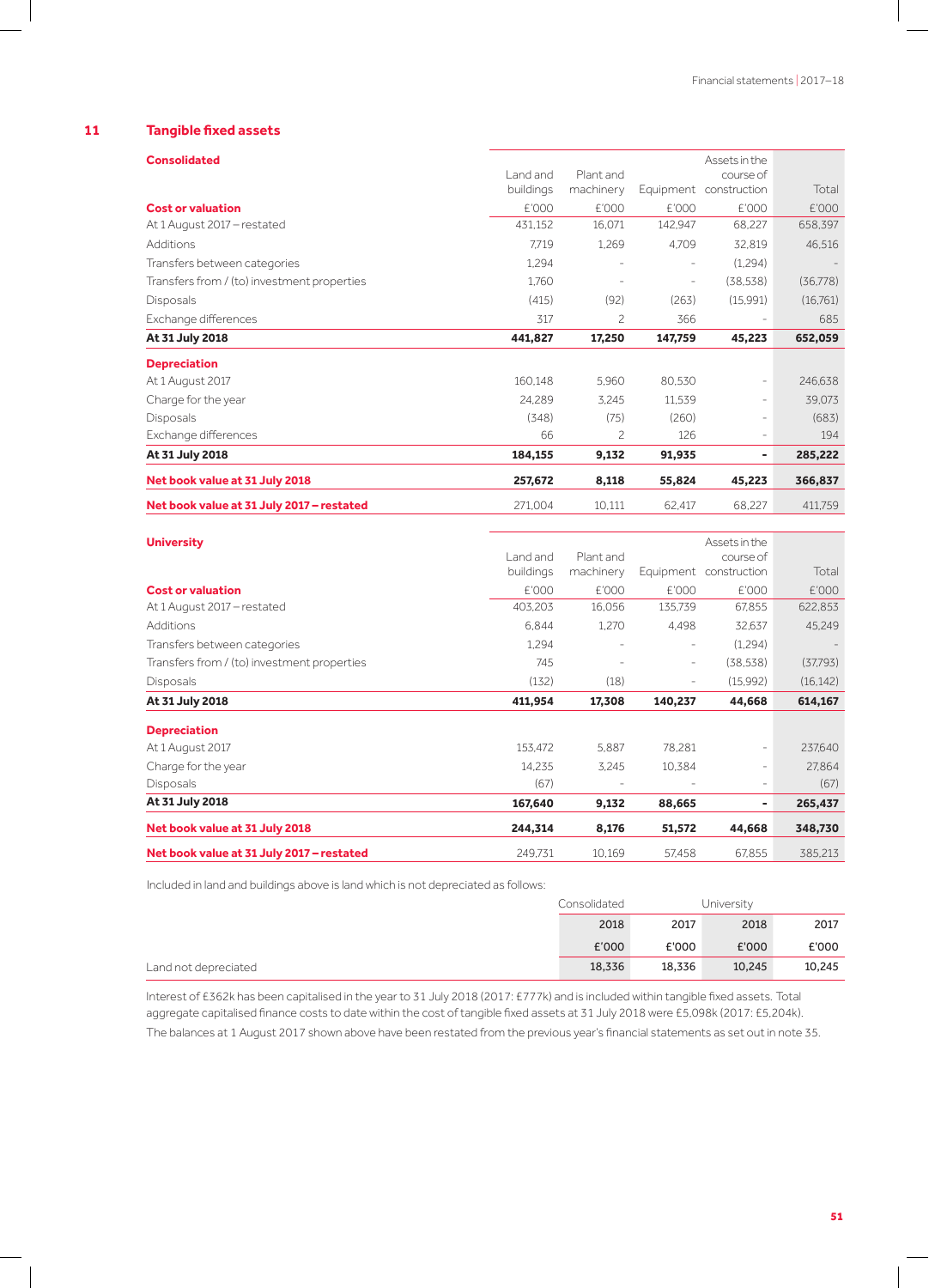## **12 Heritage assets**

Heritage assets include many unique items and collections which the University has accumulated since incorporation. These are held and maintained principally for their contribution to knowledge and culture. The University conserves these assets and augments the collections where appropriate in order to enable use of the assets for teaching and research and access to the assets for engagement with members of the public. The items and collections are carefully catalogued and custodianship is given to specific areas and persons for their care and maintenance.

The University's collections span museum, archive and library holdings of regional, national and international significance. These include the University Library, the Museum of English Rural Life, the Cole Museum of Zoology, the Herbarium, the Ure Museum of Greek Archaeology, and other important teaching and research departmental museum, library and archive collections. These collections can be viewed by members of the public (some collections can only be viewed by appointment).

The University Library holds collections of rare books including early printed books from the handpress era (pre-1851), private press books, modern literary first editions and other printed material. It also contains around 140 collections of historical and literary papers, a small number of historical manuscripts and a large body of University archives and records.

The Museum of English Rural Life (MERL) tells the story of rural England through interactive and immersive galleries. The collection has over25,000objectsandthemuseumlibraryhas themostcomprehensivecollectionofbooks relatedtoruralEnglandwitharound100,000 volumes. The collection also contains hundreds of hours of historic film and over 1 million photographs, including material from prominent agricultural publications and organisations. The archives cover more than 4.5 kilometres of shelving and hold records from the thirteenth to the twenty-first century.

The Cole Museum of Zoology was established in the early 20th century by Francis J. Cole, Professor of Zoology from 1907 to 1939. It contains around 4,000 specimens. The museum illustrates the relationship between form and function in the animal kingdom and houses one of Britain's most important zoological collections. Highlights include complete skeletons of a male Indian elephant, a killer whale, a five metre reticulated python and a pair of giant spider crabs.

The Herbarium in the School of Plant Sciences was founded in 1900 and contains over 260,000 dried plant specimens. The collection is rich in specimens from Europe, North Africa, Macaronesia, the Middle East, temperate South America and the Falkland Islands. Ferns and fern allies are also represented on a worldwide scale. There are very significant British lichen and bryophyte holdings.

The Ure Museum of Greek Archaeology was formed in the early 1920s and contains the fourth largest collection of ancient Greek ceramics in Britain.ThecollectionprimarilyconsistsofmaterialfromtheGreekandGreco-RomancivilisationsoftheMediterranean,mostnotablyGreek and Etruscan ceramics and terracottas. Other artefacts include prehistoric pottery, as well as metal and stone artefacts of Greek and Roman date. There is also an important collection of Egyptian antiquities, ranging from the Pre-dynastic to the Roman period. There are approximately 2,000 objects in the museum.

The University is home to the Beckett International Foundation and the Beckett Collection, the world's largest collection of resources relating to Samuel Beckett, and has many internationally-renowned Beckett scholars.

The collections were valued in December 2012 by an external antique and fine art dealer and valuer and this has been adopted as the deemed cost of the assets in existence at that date. Subsequent acquisitions have been recorded at cost. The University discloses its heritage assets at cost rather than valuation as this class of asset is rarely exchanged by the University and valuations can fluctuate for individual items from year toyear.

The 2012 valuation encompassed all collections in existence at that time. No significant new collections have been received since that date, though it can be expected that there are a small number of individual items which have been received by donation which are not recorded in the balance sheet.

| <b>Consolidated</b>                          | 2018   | 2017   | 2016   | 2015   | 2014   |
|----------------------------------------------|--------|--------|--------|--------|--------|
| <b>Cost</b>                                  | £'000  | £'000  | £'000  | £'000  | £'000  |
| Acquisitions purchased with University funds |        |        |        | 46     | 962    |
| At 1 August                                  | 39.346 | 39.346 | 39.346 | 39.300 | 38,338 |
| At 31 July                                   | 39,346 | 39,346 | 39,346 | 39,346 | 39,300 |
|                                              |        |        |        |        |        |
| <b>University</b>                            | 2018   | 2017   | 2016   | 2015   | 2014   |
| <b>Cost</b>                                  | £'000  | £'000  | £'000  | £'000  | £'000  |
| Acquisitions purchased with University funds |        |        |        | 46     | 962    |
| At 1 August                                  | 39.167 | 39.167 | 39.167 | 39,121 | 38.159 |
| At 31 July                                   | 39,167 | 39,167 | 39,167 | 39,167 | 39,121 |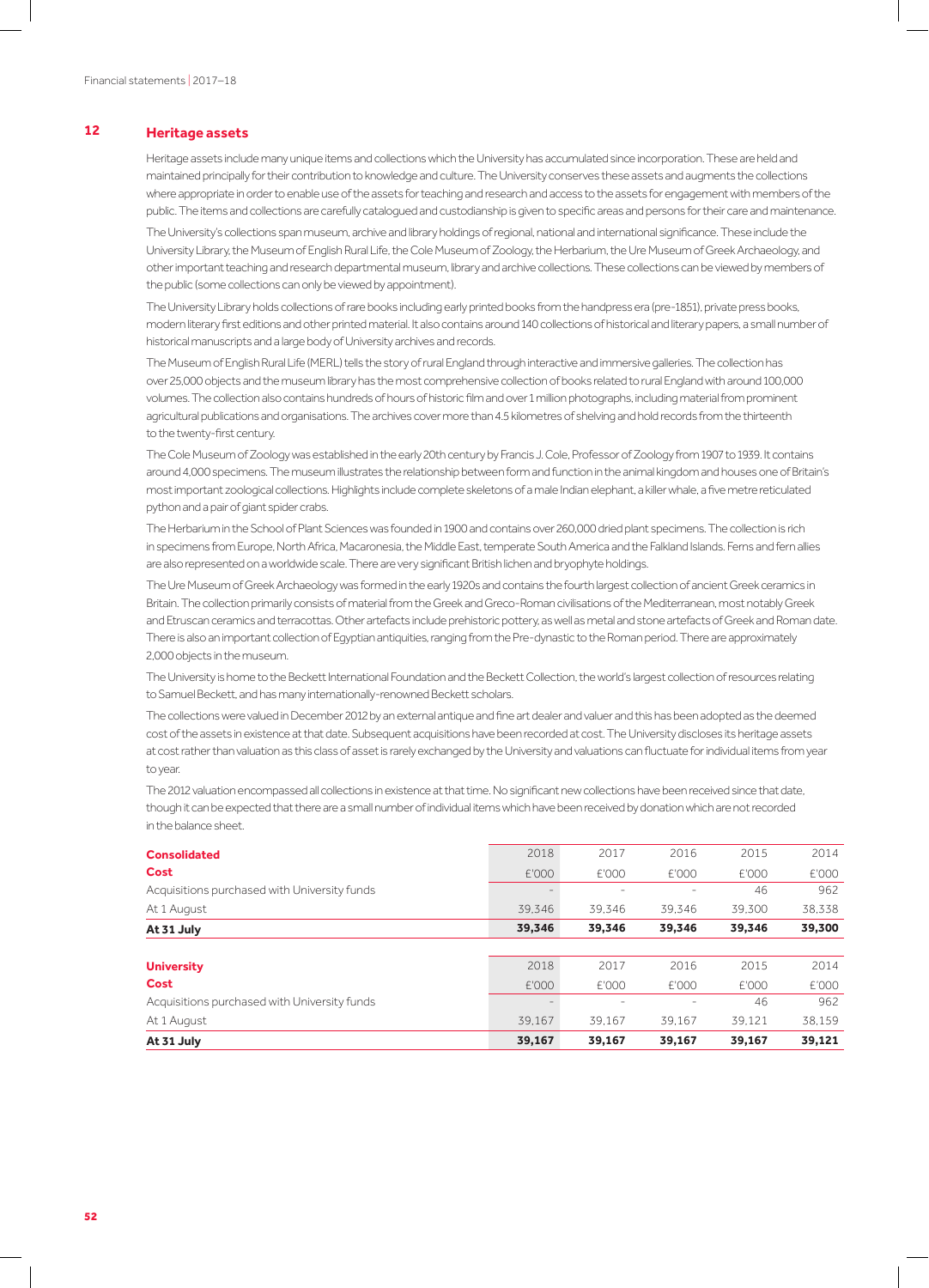## **12 Heritage assets (continued)**

| The split of heritage assets by type of asset is: | Consolidated |        | University |        |
|---------------------------------------------------|--------------|--------|------------|--------|
|                                                   | 2018         | 2017   | 2018       | 2017   |
| Cost                                              | £'000        | £'000  | £'000      | £'000  |
| Books & manuscripts                               | 25,708       | 25.708 | 25.708     | 25.708 |
| Artworks                                          | 3.938        | 3.938  | 3.938      | 3.938  |
| Natural history                                   | 2.156        | 2.156  | 2.156      | 2.156  |
| Agricultural                                      | 4.176        | 4.176  | 4.176      | 4.176  |
| Other                                             | 3.368        | 3.368  | 3.189      | 3.189  |
|                                                   | 39,346       | 39.346 | 39,167     | 39,167 |

#### **13 Biological assets**

| <b>Consolidated &amp; University</b><br>Fair value less costs to sell | Dairy cattle<br>£'000 | Total<br>£'000 |
|-----------------------------------------------------------------------|-----------------------|----------------|
|                                                                       |                       |                |
| At 1 August 2017                                                      | 476                   | 476            |
| Net increase in livestock                                             | 20                    | 20             |
| Increase in fair value less costs to sell                             | 96                    | 96             |
| At 31 July 2018                                                       | 592                   | 592            |

## **14 Investment properties**

|                                         | Consolidated |
|-----------------------------------------|--------------|
|                                         | Total        |
| <b>Fair value</b>                       | £'000        |
| At 1 August 2017 - restated             | 99,347       |
| Additions                               | 361          |
| Transfers from tangible fixed assets    | 36,778       |
| Increase in value of properties in year | 4,120        |
| At 31 July 2018                         | 140,606      |

|                                         | University |
|-----------------------------------------|------------|
|                                         | Total      |
| <b>Fair value</b>                       | £'000      |
| At 1 August 2017 - restated             | 74,417     |
| Additions                               | 361        |
| Transfers from tangible fixed assets    | 37,793     |
| Increase in value of properties in year | 2.991      |
| At 31 July 2018                         | 115,562    |

The University and its trusts hold a number of commercial and residential investment properties. All properties are valued at least once every three years. The most recent valuations have been carried out by Haslams, a firm of independent valuers based in Reading, with considerable experience of the local residential and commercial property market. Haslams are members of the Royal Institution of Chartered Surveyors. An index is applied in respect of properties which have not been revalued at the end of the current financial year to reflect the movement in the property market during the year.

During the year the University opened its first building to tenants at Thames Valley Science Park. All of the capital costs in respect of this development were transferred from tangible fixed assets to investment properties at cost and then increased to fair value at 31 July 2018.

The balances at 1 August 2017 shown above have been restated from the previous year's financial statements as set out in note 35.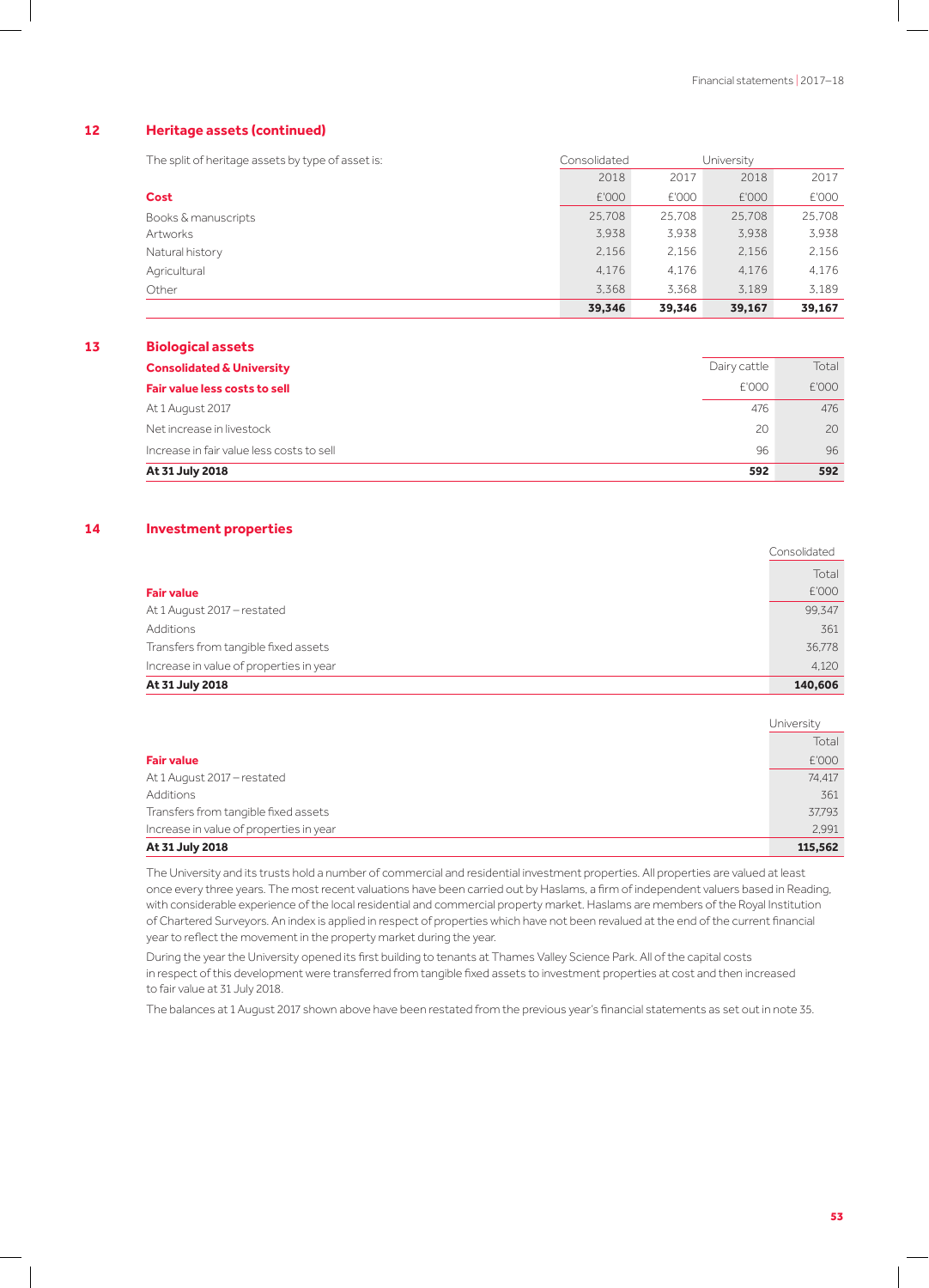## **15 Non-current investments**

| <b>Consolidated</b>                      | Listed | Other                    |        |
|------------------------------------------|--------|--------------------------|--------|
|                                          |        | investments investments  | Total  |
| <b>Cost or valuation</b>                 | f'000  | £'000                    | £'000  |
| At 1 August 2017                         | 19.196 | 168                      | 19.364 |
| Net income and realised gains reinvested | 787    | 63                       | 850    |
| Changes in market value                  | 504    | $\overline{\phantom{0}}$ | 504    |
| At 31 July 2018                          | 20,487 | 231                      | 20,718 |

| <b>University</b>                        | Listed<br>investments    | Subsidiary<br>companies  | Total   |
|------------------------------------------|--------------------------|--------------------------|---------|
| <b>Cost or valuation</b>                 | £'000                    | £'000                    | £'000   |
| At 1 August 2017                         | 19.196                   | 8.087                    | 27,283  |
| Net income and realised gains reinvested | 787                      | $\overline{\phantom{m}}$ | 787     |
| Impairment charge for the year           | $\overline{\phantom{m}}$ | (8.087)                  | (8.087) |
| Changes in market value                  | 504                      | $\overline{\phantom{a}}$ | 504     |
| At 31 July 2018                          | 20,487                   | $\overline{\phantom{a}}$ | 20,487  |

| Listed investments comprise: | Consolidated |        | University |        |
|------------------------------|--------------|--------|------------|--------|
|                              | 2018         | 2017   | 2018       | 2017   |
|                              | £'000        | £'000  | £'000      | £'000  |
| Sarasin Endowments Funds     | 20,370       | 19.123 | 20.370     | 19,123 |
| Genus plc                    | 117          | 73     | 117        | 73     |
|                              | 20,487       | 19,196 | 20,487     | 19,196 |

Listed investments are stated at fair value based on the quoted price in an active market. Where there is no active market, investments are stated at cost less impairment.

| Subsidiary company investments comprise: |          | Consolidated             |                          | University |       |
|------------------------------------------|----------|--------------------------|--------------------------|------------|-------|
|                                          |          | 2018                     | 2017                     | 2018       | 2017  |
|                                          |          | f'000                    | £'000                    | f'000      | £'000 |
| RUMAL Reading Sdn. Bhd.                  | Malaysia | -                        |                          |            | 8.066 |
| Henley Business School Germany GmbH      | Germany  | $\overline{\phantom{0}}$ | -                        |            |       |
|                                          |          |                          | $\overline{\phantom{a}}$ |            | 8,087 |

During the year, the University's £8,066k investment in RUMAL Reading Sdn. Bhd. and its £21k investment in Henley Business School GmbH were reviewed for impairment due to their recent loss-making positions. A decision was taken to fully impair both of these investments resulting in a charge of £8,087k to the University's statement of comprehensive income.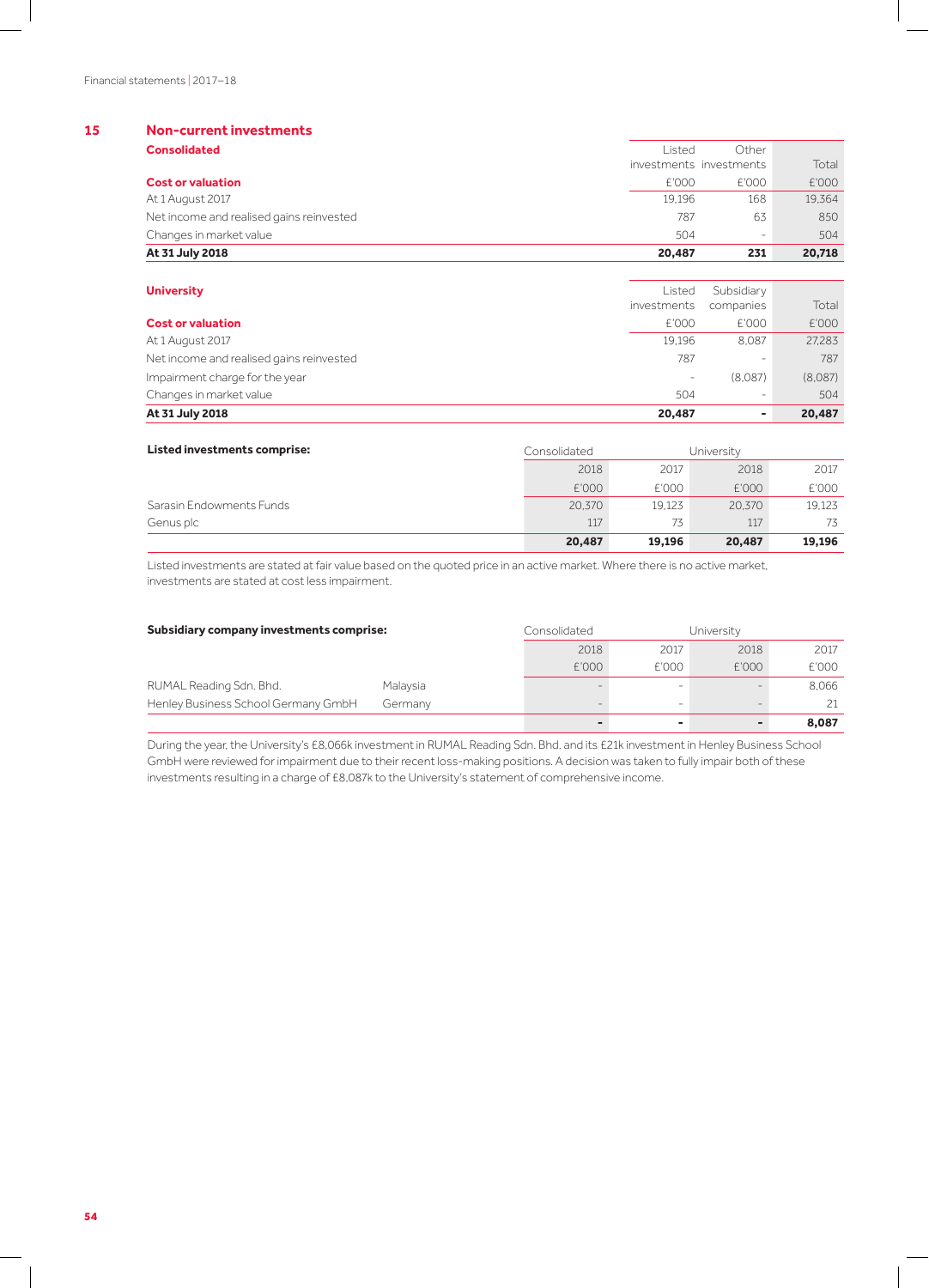## **16 Investments in associates Consolidated** University 2018 2017 2018 2017 £'000 £'000 £'000 £'000 Share of operating surplus / (deficit) in associates 1,570 1,570 (292) Surplus on revaluation of fixed assets and the state of the state  $\sim$  8,024  $-$  -8,024 Tax credit / (charge) arising on revaluation of fixed assets 1,527 (1,528) 1,527 (1,528) Total comprehensive income in the year for associates 3,097 6,204 At 1 August 11,289 10,567 10,567 10,567 10,567 10,567 10,567 10,567 10,567 10,567 10,567 10,567 10,567 10,567 10,567 10,567 10,567 10,567 10,567 10,567 10,567 10,567 10,567 10,567 10,567 10,567 10,567 10,567 10,567 10,567 **At 31 July 20,590 17,493 10,567 10,567**

The University is party to an arrangement with UPP in respect of the provision and operation of its student residential accommodation. The accommodation is operated by UPP (Reading I) Limited, a wholly-owned subsidiary of UPP (Reading I) Holdings Limited. The University has granted long leasehold interests to UPP (Reading I) Limited in respect of the accommodation. The University has a 20% holding in both the equity and loan notes of UPP (Reading I) Holdings Limited and has accounted for its interest as an investment in an associated undertaking.

| At 1 August 2017 and at 31 July 2018 | 441    | 10.126     | 10.567 |
|--------------------------------------|--------|------------|--------|
|                                      | £'000  | £'000      | £'000  |
|                                      | Shares | Loan notes | Total  |

The loan notes are interest-bearing, secured and subordinate to the senior lender's security. They are transferrable subject to certain restrictions.

Under the arrangement with UPP, the associate and its wholly-owned subsidiaries have responsibility for the provision and operation of the accommodation. The University continues to provide certain soft facilities management services in respect of the accommodation.

Consideration has been made as to whether the arrangement meets the criteria for classification as a service concession arrangement under Section 34 of FRS 102. Under the arrangement with UPP, the University has some, but not complete, control over the use and pricing of the accommodation units. The contract specifies a maximum price which may be charged, but UPP (Reading I) Limited are able to set a lower price. The University requires the rooms to be let primarily to students, but UPP (Reading I) Limited are able to fill any remaining rooms with non-students if the University consistently fails to fill the places.

The University takes on the risk of students defaulting on rental payments and some of the void risk for students not taking up assigned places. However, the University does not guarantee any particular level of occupancy or nominate a certain number of rooms. It also considers its involvement to be more akin to an agency arrangement rather than acting as principal. For these reasons, there is no minimum lease payment figure under the arrangement and therefore no asset or liability has been accounted for.

Included in the statement of comprehensive income are amounts receivable from /(payable to) the associate and its subsidiaries in respect of the following services.

| <b>Consolidated &amp; University</b>           | Income | Expenditure              | 2018  | Income | Expenditure              | 2017  |
|------------------------------------------------|--------|--------------------------|-------|--------|--------------------------|-------|
|                                                | £'000  | £'000                    | £'000 | £'000  | £'000                    | £'000 |
| Rent collection                                | 1.535  | -                        | 1.535 | 1.477  | $\overline{\phantom{m}}$ | 1.477 |
| Facilities management services                 | 1.784  | ۰                        | 1.784 | 1.668  | $\equiv$                 | 1.668 |
| Utilities                                      | 656    | ۰                        | 656   | 946    | -                        | 946   |
| Estates service charge and infrastructure fees | 476    | $\overline{\phantom{m}}$ | 476   | 475    | $\equiv$                 | 475   |
| Vacation residence and conferencing            |        | (295)                    | (295) |        | (257)                    | (257) |
| Interest receivable on loan notes              | (896)  | $\overline{\phantom{0}}$ | (896) | 1.186  | $\qquad \qquad -$        | 1,186 |
| Other income                                   | 44     | $\overline{\phantom{a}}$ | 44    | 42     | $\qquad \qquad -$        | 42    |
| Other expenditure                              |        |                          |       |        | (6)                      | (6)   |
|                                                | 3,599  | (295)                    | 3.304 | 5,794  | (263)                    | 5,531 |

The University charges and receives rents from students. Payments are then made to UPP (Reading I) Limited with reference to the number of units of student accommodation rental amounts during the year. Payments made to UPP (Reading I) during the year totalled £29.1m (2017: £28.3m) and have been netted with the income received from students in the statement of comprehensive income.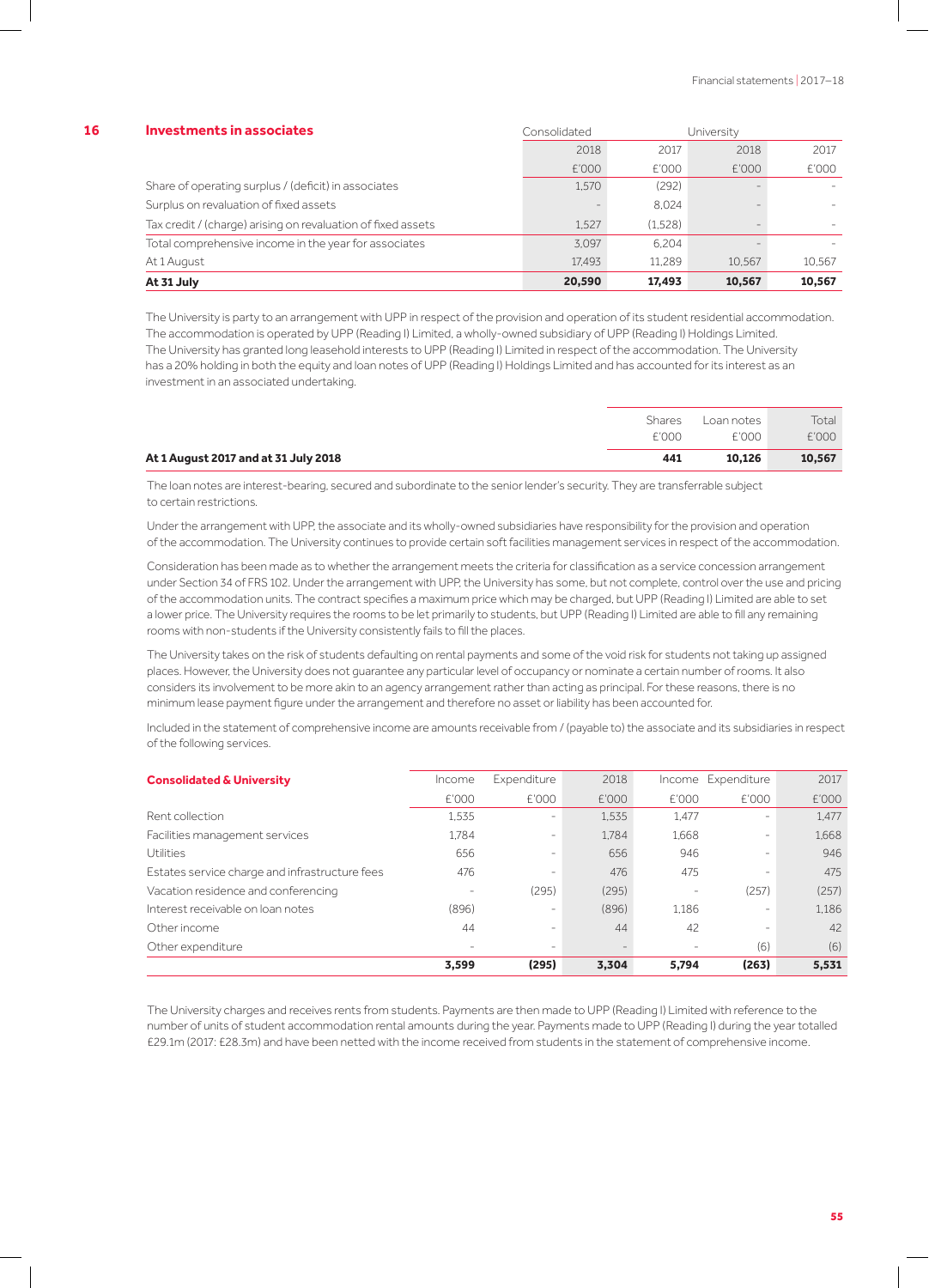| Consolidated |        |        |            |
|--------------|--------|--------|------------|
| 2018         | 2017   | 2018   | 2017       |
| £'000        | £'000  | £'000  | £'000      |
| 4.364        | 4.591  | 4,364  | 4.591      |
| 15,413       | 16,450 | 12,123 | 13,012     |
| 24,907       | 14.963 |        |            |
| 2,780        |        | 2,780  |            |
| 11.635       | 9.433  | 11,019 | 8.934      |
| 8.927        | 6.953  | 8.198  | 6,606      |
|              |        | 2.691  | 1,705      |
|              |        | 2.446  | 2,159      |
| 551          | 1,797  | 551    | 1,797      |
| 68,577       | 54,187 | 44,172 | 38,804     |
|              |        |        |            |
|              | 24,691 |        |            |
| 11,713       |        | 11,713 |            |
| 139          | 158    | 138    | 158        |
| 80,429       | 79,036 | 56,023 | 38,962     |
|              |        |        | University |

The proceeds from the sale of land referred to as Shinfield West are receivable in instalments over the three year period following the point of completion in November 2015. The amounts due have been included at their discounted values. A discount rate of 1.5% (2017: 1.0%) has been applied in line with similar debt instruments.

In connection with various activities in Shinfield in recent years, including sales of land to developers and the opening of Thames Valley Science Park, the University carried out the construction of the Shinfield Eastern Relief Road and related bridge over the M4. The road and bridge were opened during the year.The projectis being funded by developer contributions in respectof various developments in theShinfield area and these fall due as dwellings are constructed. It is estimated that amounts will be received on a regular basis up to approximately 2029. Amounts due have been included at their discounted values. A discount rate of 1.89% has been applied in line with similar debt instruments.

Included in University amounts due from subsidiary undertakings is £24.1m due from RUMAL Reading Sdn. Bhd. against which a full provision has been made. This has resulted in a charge for the year of £4.1m in the University's statement of comprehensive income. The amount of this provision will be reviewed from time to time as circumstances change.

#### **18 Current investments**

| <b>Consolidated</b>                      |                                 |      |                                 | Total   |
|------------------------------------------|---------------------------------|------|---------------------------------|---------|
| <b>Cost or valuation</b>                 |                                 |      |                                 | £'000   |
| At 1 August 2017                         |                                 |      |                                 | 62,824  |
| Net income and realised gains reinvested |                                 |      |                                 | 3.319   |
| Withdrawals                              |                                 |      |                                 | (1,200) |
| Changes in market value                  |                                 |      |                                 | 1.916   |
| At 31 July 2018                          |                                 |      |                                 | 66,859  |
|                                          |                                 |      |                                 |         |
| <b>University</b>                        |                                 |      |                                 | Total   |
| <b>Cost or valuation</b>                 |                                 |      |                                 | £'000   |
| At 1 August 2017 at 31 July 2018         |                                 |      |                                 |         |
| Listed investments comprise:             | Consolidated                    |      | University                      |         |
|                                          | 2018                            | 2017 | 2018                            | 2017    |
|                                          | the contract of the contract of |      | the contract of the contract of |         |

£'000 £'000 £'000 £'000 Segregated portfolios managed by Sarasin & Partners 58,741 55,197 - 58,741 55,197 Sarasin Endowments Funds 8,118 8,118 7627 **66,859 62,824 - -** 

These investments have been stated at market value where they are listed on a recognised stock exchange. Where there is no active market the investments have been stated at cost.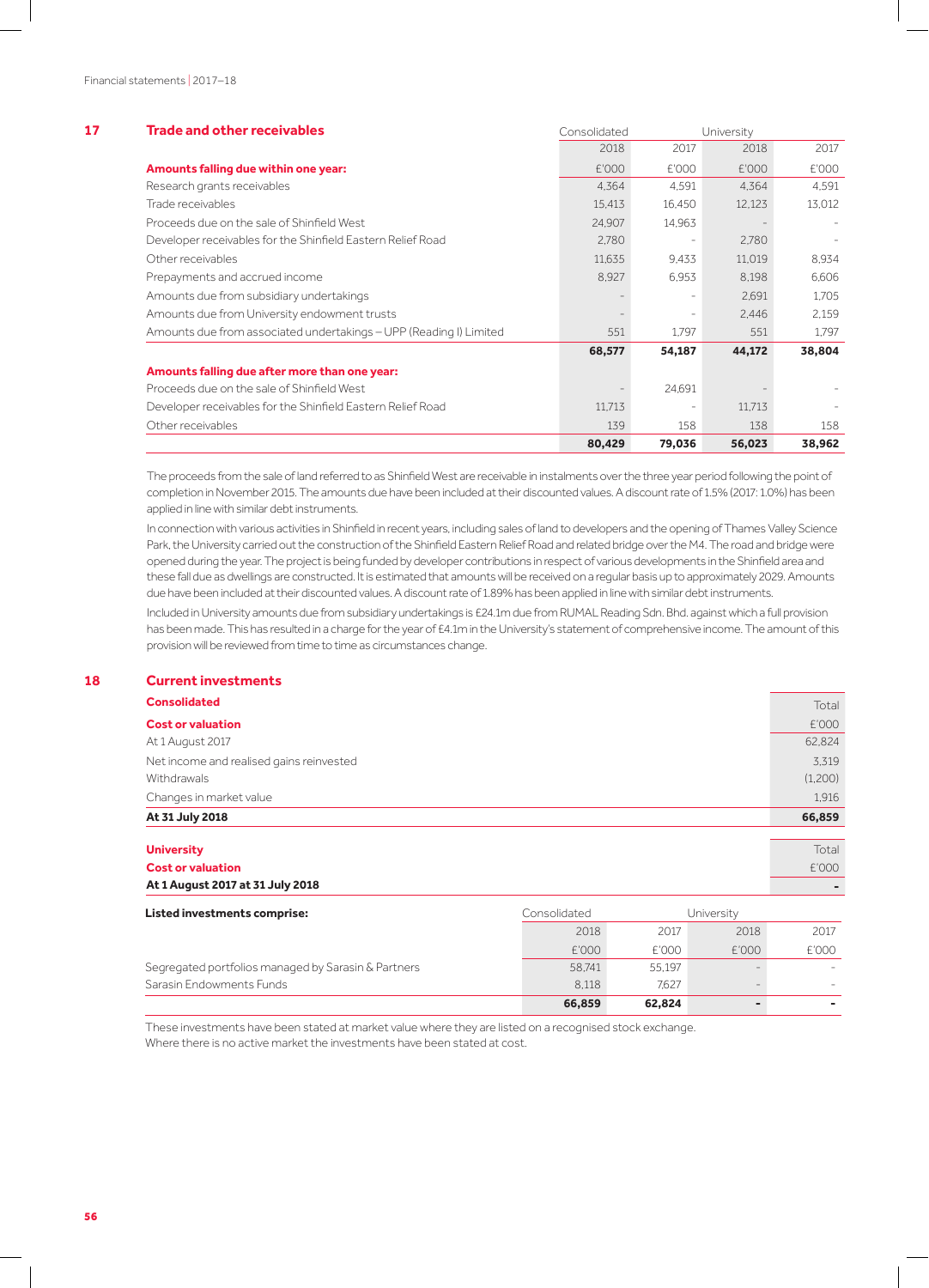## **19 Creditors: amounts falling due within one year Consolidated** University

| Creditors, announts railing uue within vile year                 | CONSONUGLEU |                          | <b>ULIIVELSILY</b> |         |
|------------------------------------------------------------------|-------------|--------------------------|--------------------|---------|
|                                                                  | 2018        | 2017                     | 2018               | 2017    |
|                                                                  | £'000       | £'000                    | £'000              | £'000   |
| Unsecured loans                                                  | 3.155       | 3.052                    | 3.155              | 3.052   |
| Trade payables                                                   | 8.192       | 7.474                    | 7.821              | 7.190   |
| Social security and other taxation payable                       | 4.010       | 3.401                    | 4,258              | 3.381   |
| Other payables                                                   | 15.590      | 20.333                   | 15.285             | 20,122  |
| Accruals and deferred income                                     | 86,159      | 76.543                   | 63,465             | 60,525  |
| Amounts due to subsidiary undertakings                           |             | $\overline{\phantom{m}}$ | 1.754              | 1.671   |
| Amounts due to University endowment trusts                       |             | $\overline{\phantom{a}}$ | 121.333            | 106.893 |
| Amounts due to associated undertakings - UPP (Reading I) Limited | 7.113       | 6,521                    | 7.113              | 6.521   |
|                                                                  | 124.219     | 117.324                  | 224.184            | 209.355 |

#### **Deferred income**

Included within accruals and deferred income are the following items of income which have been deferred until specific performance-related conditions have been met.

|                                     | 53,424       | 46,625 | 43,391     | 38,767 |
|-------------------------------------|--------------|--------|------------|--------|
| Other income                        | 15,316       | 16.516 | 14.720     | 16,017 |
| Site servicing arrangements         | 5.859        | 3.670  |            |        |
| Research grants received on account | 20.376       | 19.291 | 20.376     | 19.291 |
| Tuition fees                        | 11,873       | 7.148  | 8.295      | 3.459  |
|                                     | £'000        | £'000  | £'000      | £'000  |
|                                     | 2018         | 2017   | 2018       | 2017   |
|                                     | Consolidated |        | University |        |

#### **Deferred income on site servicing arrangements**

In recent years the University has disposed of a number of landholdings in the Shinfield area. The scale of these disposals has required the University to undertake significant obligations in respect of infrastructure development and maintenance in the local area. A proportion of the original income on disposal was deferred and is being recognised when the associated site servicing outputs are delivered. 

| 20 | Creditors: amounts falling due after more than one year      | Consolidated |         | University |                          |
|----|--------------------------------------------------------------|--------------|---------|------------|--------------------------|
|    |                                                              | 2018         | 2017    | 2018       | 2017                     |
|    |                                                              | £'000        | £'000   | £'000      | £'000                    |
|    | Unsecured Ioans                                              | 184.719      | 137.999 | 184.719    | 137999                   |
|    | Deferred income on site servicing arrangements (see note 19) | 8.081        | 10.662  |            | $\overline{\phantom{a}}$ |
|    | Other payables                                               | 253          | 368     | 253        | 228                      |
|    |                                                              | 193.053      | 149.029 | 184.972    | 138,227                  |

|                                          |         | Consolidated & University |  |  |
|------------------------------------------|---------|---------------------------|--|--|
|                                          | 2018    | 2017                      |  |  |
| <b>Analysis of loans:</b>                | £'000   | £'000                     |  |  |
| Due within one year or on demand         | 3.155   | 3.052                     |  |  |
| Due between one and two years            | 4.770   | 3.155                     |  |  |
| Due between two and five years           | 58.449  | 11.219                    |  |  |
| Due in five years or more                | 121,500 | 123,625                   |  |  |
|                                          | 187,874 | 141,051                   |  |  |
| Less: Due within one year or on demand   | (3.155) | (3.052)                   |  |  |
| Total loans due after more than one year | 184,719 | 137,999                   |  |  |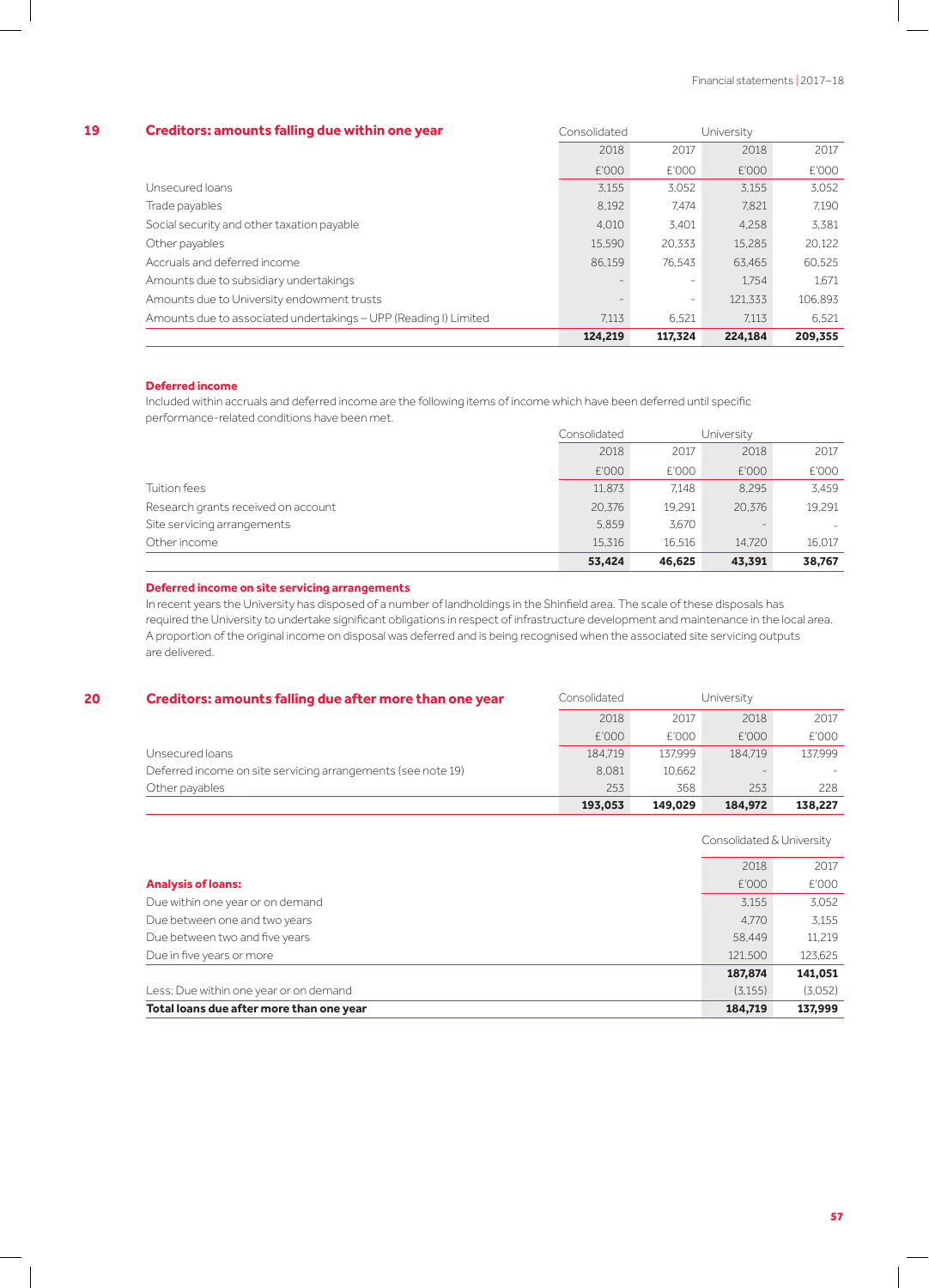## **20 Creditors: amounts falling due after more than one year (continued)**

The University issued a bond for £70m through a private placement facilitated by The Royal Bank of Scotland in May 2007. This loan is unsecured and is repayable in 2047 by a single payment of £70m. Interest is payable half yearly in arrears at a coupon rate of 5.42%.

The University has a £60m sterling loan from Barclays Bank plc with a term of 37 years. It currently has a repayment holiday until July 2019. The interest rate on this loan is at a set margin of 1.4% above LIBOR.

In April 2017 the University entered into a £50m revolving credit facility with HSBC, available for five years, at a set margin of 0.55% above LIBOR for amounts drawn. Non-utilisation fees apply at 0.1925% in respect of amounts undrawn. At 31 July 2018, £50m of this facility had been drawn (2017: none). The University has flexibility to draw down and repay any amount up to the facility limit during its term. Ultimately it is repayable in full in April 2022.

The University has a loan from the Homes & Communities Agency which was used to fund the construction of the Shinfield Eastern Relief Road and motorway bridge associated with the University's land disposals in Shinfield ahead of developer contributions. The amount outstanding at 31 July 2018 was £7.6m (2017: £10.4m). The loan is repayable by quarterly instalments until September 2021. The interest rate on this loan is at a set margin of 1.31% above the EU reference rate for the UK.

## **21 Pensions provisions**

| <b>Consolidated &amp; University</b>                       |             | UREPF      |          |
|------------------------------------------------------------|-------------|------------|----------|
|                                                            | Obligation  | scheme     |          |
|                                                            | to fund USS | (surplus)/ |          |
|                                                            | deficit     | deficit    | Total    |
|                                                            | £'000       | £'000      | £'000    |
| At 1 August 2017                                           | 32.498      | (1.498)    | 31,000   |
| Net charge / (credit) to statement of comprehensive income | 26.504      | (32, 529)  | (6.025)  |
| Contributions paid in year                                 | (26.207)    | (4.614)    | (30.821) |
| At 31 July 2018                                            | 32,795      | (38, 641)  | (5,846)  |

The obligation to fund the past deficit on the Universities Superannuation Scheme (USS) has arisen from the contractual obligation of employers within the scheme, including the University, to make additional contributions to reduce the overall deficit arising from past performance. An assessment has been made of the expected future employees within the scheme and the salary payments over the period of the contracted obligation in assessing the value of this provision.

The 2017 actuarial valuation of USS is underway but has not been formally completed. It is expected to set out the challenges currently facing the scheme and the likelihood of significant increases in contributions being required to address these challenges. In the judgement of the University, there remains various stages of consultation around the key factors specifically relating to the funding of the past deficit, including the level of contributions required, the period of the recovery plan and the level of asset performance over the period, and it therefore remains appropriate to continue to account for the past deficit obligation in accordance with the plan agreed after the 2014 actuarial valuation.

The Group's net surplus in respect of the University of Reading Employees' Pension Fund (UREPF) has been calculated by discounting to present value the estimated amount of future benefits that employees have earned in return for their service in the current and prior periods less the fair value of any plan assets.

More information on the Group's pension schemes is given in note 33.

## **22 Other provisions**

| £'000<br>$\overline{\phantom{0}}$<br>15,528 | £'000<br>1,560<br>(1,218)<br>742 | £'000<br>$\overline{\phantom{a}}$<br>$\overline{\phantom{a}}$<br>1,223 | £'000<br>1,560<br>(1,218)<br>17,493                    |
|---------------------------------------------|----------------------------------|------------------------------------------------------------------------|--------------------------------------------------------|
|                                             |                                  |                                                                        |                                                        |
|                                             |                                  |                                                                        |                                                        |
|                                             |                                  |                                                                        |                                                        |
|                                             |                                  |                                                                        |                                                        |
| <b>RUMAL</b>                                |                                  |                                                                        | Total                                                  |
|                                             |                                  |                                                                        |                                                        |
| 12,222                                      | 1,084                            | 1,223                                                                  | 14,529                                                 |
| 12,222                                      | 742                              | 1,223                                                                  | 14,187                                                 |
|                                             | (1,218)                          | $\overline{\phantom{a}}$                                               | (1,218)                                                |
|                                             | 1,560                            | $\qquad \qquad =$                                                      | 1,560                                                  |
| £'000                                       | £'000                            | £'000                                                                  | £'000                                                  |
| <b>RUMAL</b>                                |                                  |                                                                        | Total                                                  |
|                                             |                                  |                                                                        | Earley Gate Shinfield ERR<br>Earley Gate Shinfield ERR |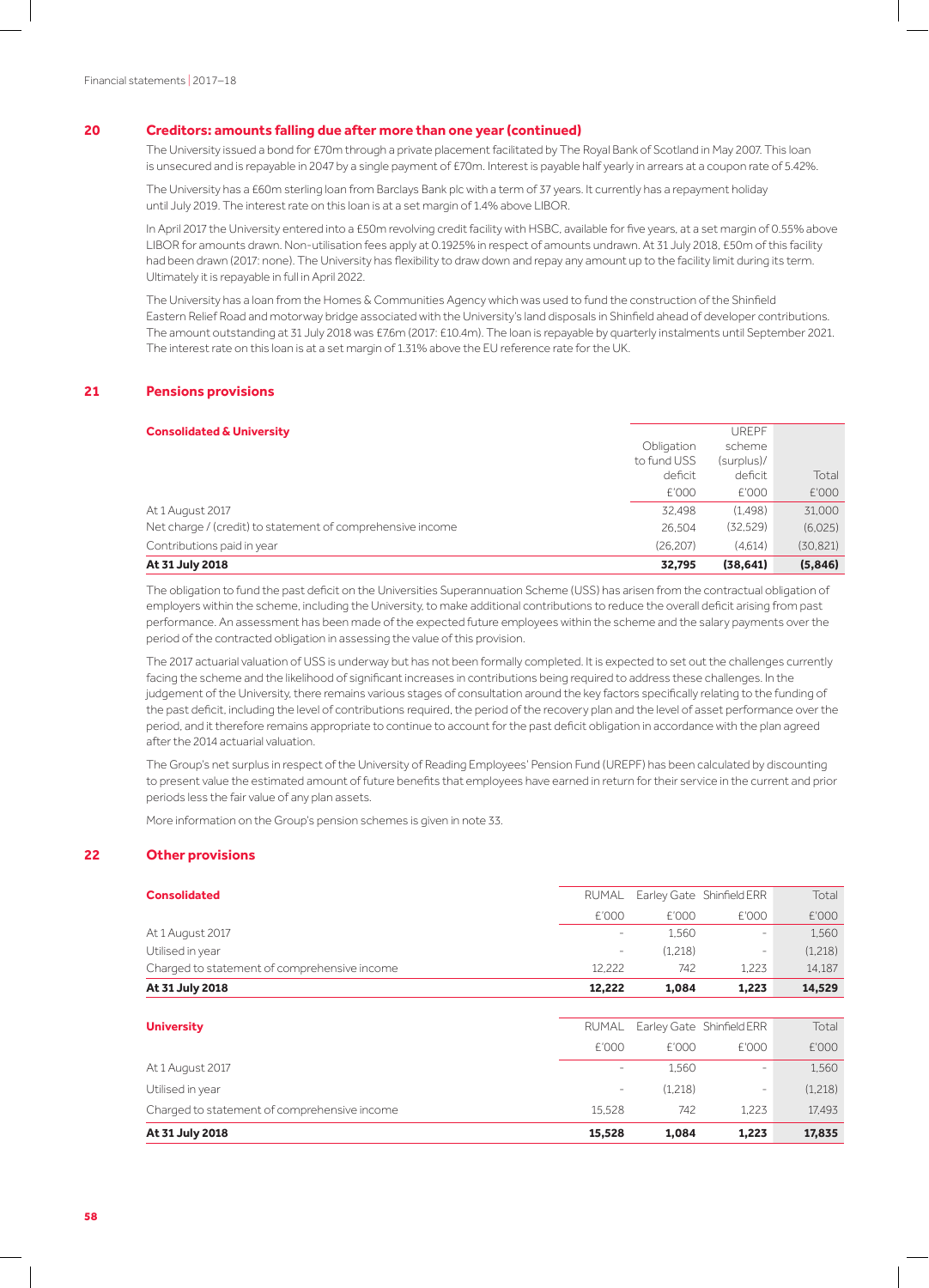## **22 Other provisions (continued)**

During the year the University commissioned a detailed financial review of its operations in Malaysia which are carried out by its subsidiary, RUMAL Reading Sdn Bhd. The review concluded that the current loss-making position would continue for around four years before RUMAL breaks even. In accordance with FRS 102 the main building lease at RUMAL and a number of other contracts have been accounted for as onerous contracts with full provision made for contractual obligations. The University has recognised its own obligation arising from its guarantee of all contractual amounts due under the building lease at RUMAL.

In the previous year the University made a provision in respect of an issue regarding a building on the Earley Gate part of its Whiteknights campus. This was partly resolved by a payment made during the year, but a further amount has also been identified and this is likely to be settled within the next twelve months.

As described in note 17, the University carried out the construction of the Shinfield Eastern Relief Road (ERR) and related bridge over the M4. The project is being funded by developer contributions paid to the University via Wokingham Borough Council. The total construction cost is expected to be in the region of £24.4m. Costs incurred are subject to challenge by Wokingham BC to ensure they are eligible for reimbursement. Although the University anticipates that the costs incurred are reimbursable in full, a provision of 5% of the total costs has been made for costs determined to be ineligible.

## **23 Financial instruments**

The carrying values of the Group and University's financial assets and liabilities are summarised by category below:

| <b>Financial assets</b>                                |       | Consolidated |         | University |        |
|--------------------------------------------------------|-------|--------------|---------|------------|--------|
|                                                        |       | 2018         | 2017    | 2018       | 2017   |
|                                                        | Note  | £'000        | £'000   | £'000      | £'000  |
| Cash and cash equivalents                              |       | 57.734       | 20.322  | 55.992     | 18,110 |
| Measured at fair value through income and expenditure  |       |              |         |            |        |
| Managed investment funds - segregated                  | 18    | 58.741       | 55.197  |            |        |
| Managed investment funds - common                      | 15.18 | 28.488       | 26.750  | 20,370     | 19.123 |
| Other listed investments                               | 15    | 117          | 73      | 117        | 73     |
| Debt instruments measured at amortised cost            |       |              |         |            |        |
| Trade and other receivables                            | 17    | 73.694       | 73.957  | 49,549     | 34.249 |
| Bank deposits                                          |       | 186          | 123     |            |        |
| Equity instruments measured at cost less impairment    |       |              |         |            |        |
| Non-current investments in unlisted equity instruments |       | 45           | 45      |            |        |
|                                                        |       | 219,005      | 176,467 | 126,028    | 71,555 |

| <b>Financial liabilities</b> |       | Consolidated |         | University |         |
|------------------------------|-------|--------------|---------|------------|---------|
|                              |       | 2018         | 2017    | 2018       | 2017    |
|                              | Note  | £'000        | £'000   | £'000      | £'000   |
| Measured at amortised cost   |       |              |         |            |         |
| Loans payable                | 19.20 | 187.874      | 141.051 | 187.874    | 141,051 |
| Trade and other creditors    | 19    | 63.883       | 67.298  | 173.633    | 167,207 |
|                              |       | 251,757      | 208.349 | 361,507    | 308,258 |

The Group's and University's income, expenditure, gains and losses in respect of financial instruments are summarised below:

|                                                                        |         |                          | --------- |           |
|------------------------------------------------------------------------|---------|--------------------------|-----------|-----------|
|                                                                        | 2018    | 2017                     | 2018      | 2017      |
|                                                                        | £'000   | £'000                    | £'000     | £'000     |
| Financial assets measured at fair value through income and expenditure | 4.409   | 5.377                    | 804       | 3.636     |
| Financial assets measured at amortised cost-interest receivable        | 253     | 791                      |           |           |
| Financial liabilities measured at amortised cost - interest payable    | (4,767) | (4.417)                  | (4,767)   | (4, 417)  |
| Impairment losses on trade and other receivables                       | (1,580) | (812)                    | (7,048)   | (22.193)  |
| Impairment losses on non-current investments                           |         | $\overline{\phantom{0}}$ | (8.087)   |           |
|                                                                        | (1,685) | 939                      | (19.098)  | (22, 974) |

Consolidated University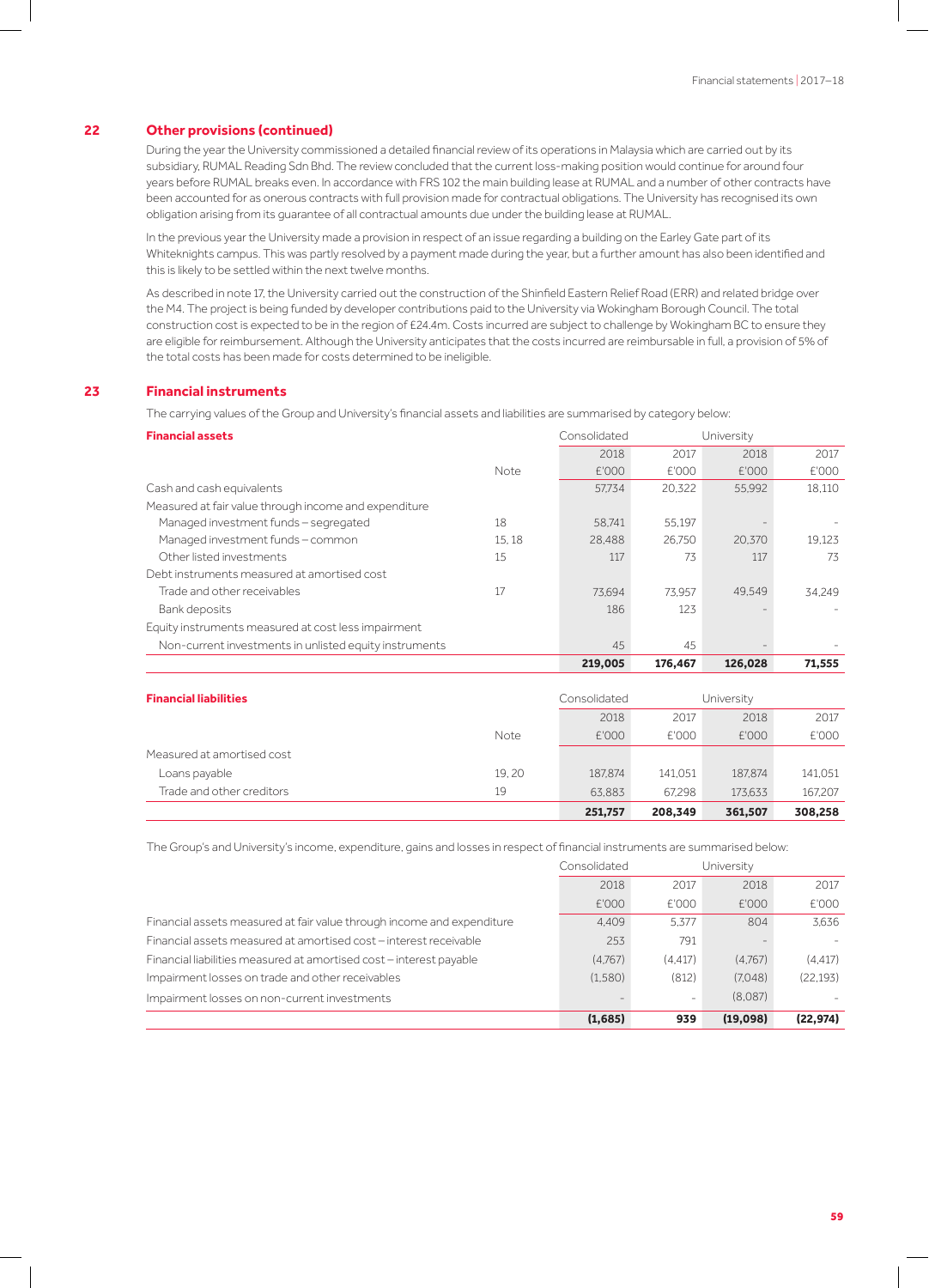## Financial statements | 2017–18

## **24 Endowment reserves**

|                                                         | Unrestricted              | Restricted               | Restricted                         |            |         |
|---------------------------------------------------------|---------------------------|--------------------------|------------------------------------|------------|---------|
| <b>Consolidated</b>                                     | permanent                 |                          | permanent expendable               | 2018       | 2017    |
| At 1 August                                             | £'000                     | £'000                    | £'000                              | £'000      | £'000   |
| Capital                                                 | 2,290                     | 6,495                    | 201,447                            | 210,232    | 200,559 |
| Accumulated income                                      | 636                       | 2,976                    | 334                                | 3,946      | 3,148   |
|                                                         | 2,926                     | 9.471                    | 201.781                            | 214,178    | 203,707 |
| New endowments                                          | $\overline{\phantom{a}}$  | $\overline{\phantom{a}}$ | 25                                 | 25         | 49      |
| Income                                                  | 124                       | 331                      | 3,729                              | 4,184      | 5.097   |
| Expenditure                                             | (33)                      | (96)                     | (3,093)                            | (3,222)    | (4,948) |
| (Loss) / gain on disposal of investment properties      |                           | $\overline{\phantom{0}}$ | (2)                                | (2)        | 1.432   |
| Gain on disposal of investments                         |                           | ÷                        | 1,862                              | 1,862      | 4,822   |
| Increase in value of investment properties              |                           | ÷,                       | 1.129                              | 1,129      | 3,076   |
| Increase in value of investments                        | 168                       | 148                      | 1,963                              | 2,279      | 921     |
| Other                                                   |                           |                          |                                    |            | 567     |
| Transfers to unrestricted reserves                      | $\overline{a}$            | ÷,                       | (323)                              | (323)      | (545)   |
| At 31 July                                              | 3,185                     | 9,854                    | 207,071                            | 220,110    | 214,178 |
| <b>Represented by:</b>                                  |                           |                          |                                    |            |         |
| Capital                                                 | 2,457                     | 6.643                    | 206,727                            | 215,827    | 210,232 |
| Accumulated income                                      | 728                       | 3,211                    | 344                                | 4,283      | 3,946   |
|                                                         | 3,185                     | 9,854                    | 207,071                            | 220,110    | 214,178 |
|                                                         |                           |                          |                                    |            |         |
| <b>University</b>                                       | Unrestricted<br>permanent | Restricted               | Restricted<br>permanent expendable | 2018       | 2017    |
| At 1 August                                             | £'000                     | £'000                    | £'000                              | £'000      | £'000   |
| Capital                                                 | 2,290                     | 6,495                    | 1,291                              | 10,076     | 9,528   |
| Accumulated income                                      | 636                       | 2,976                    | 330                                | 3,942      | 3,144   |
|                                                         | 2,926                     | 9,471                    | 1,621                              | 14,018     | 12,672  |
| New endowments                                          |                           |                          | 25                                 | 25         | 49      |
| Income                                                  | 124                       | 331                      | 60                                 | 515        | 481     |
| Expenditure                                             | (33)                      | (96)                     | (133)                              | (262)      | (155)   |
| Increase in value of investments                        | 168                       | 148                      | 47                                 | 363        | 971     |
| At 31 July                                              | 3,185                     | 9,854                    | 1,620                              | 14,659     | 14,018  |
|                                                         |                           |                          |                                    |            |         |
| <b>Represented by:</b><br>Capital                       | 2,457                     | 6,643                    | 1,279                              | 10,379     | 10,076  |
| Accumulated income                                      | 728                       | 3,211                    | 341                                | 4,280      | 3,942   |
|                                                         | 3,185                     | 9,854                    | 1,620                              | 14,659     | 14,018  |
|                                                         |                           |                          |                                    |            |         |
| <b>Analysis by asset</b>                                |                           | Consolidated             |                                    | University |         |
|                                                         |                           | 2018                     | 2017                               | 2018       | 2017    |
|                                                         |                           | £'000                    | £'000                              | £'000      | £'000   |
| Land and property                                       |                           | 3,180                    | 2,054                              |            |         |
| Investment properties                                   |                           | 25,044                   | 24,930                             |            |         |
| Investments<br>Receivables due in greater than one year |                           | 81,601                   | 76,732                             | 14,698     | 13,864  |
|                                                         |                           |                          | 24,691                             |            |         |

The bulk of the assets are held by two trusts, the Research Endowment Trust and the National Institute for Research in Dairying Trust. See note 32 for further details of these trusts and the nature of the restrictions.

Funds held by the University 158<br>
Other 11,052 495 (39) 158<br>
(4) Other (4) (11,052 495 - (4)

**220,110 214,178 14,659 14,018**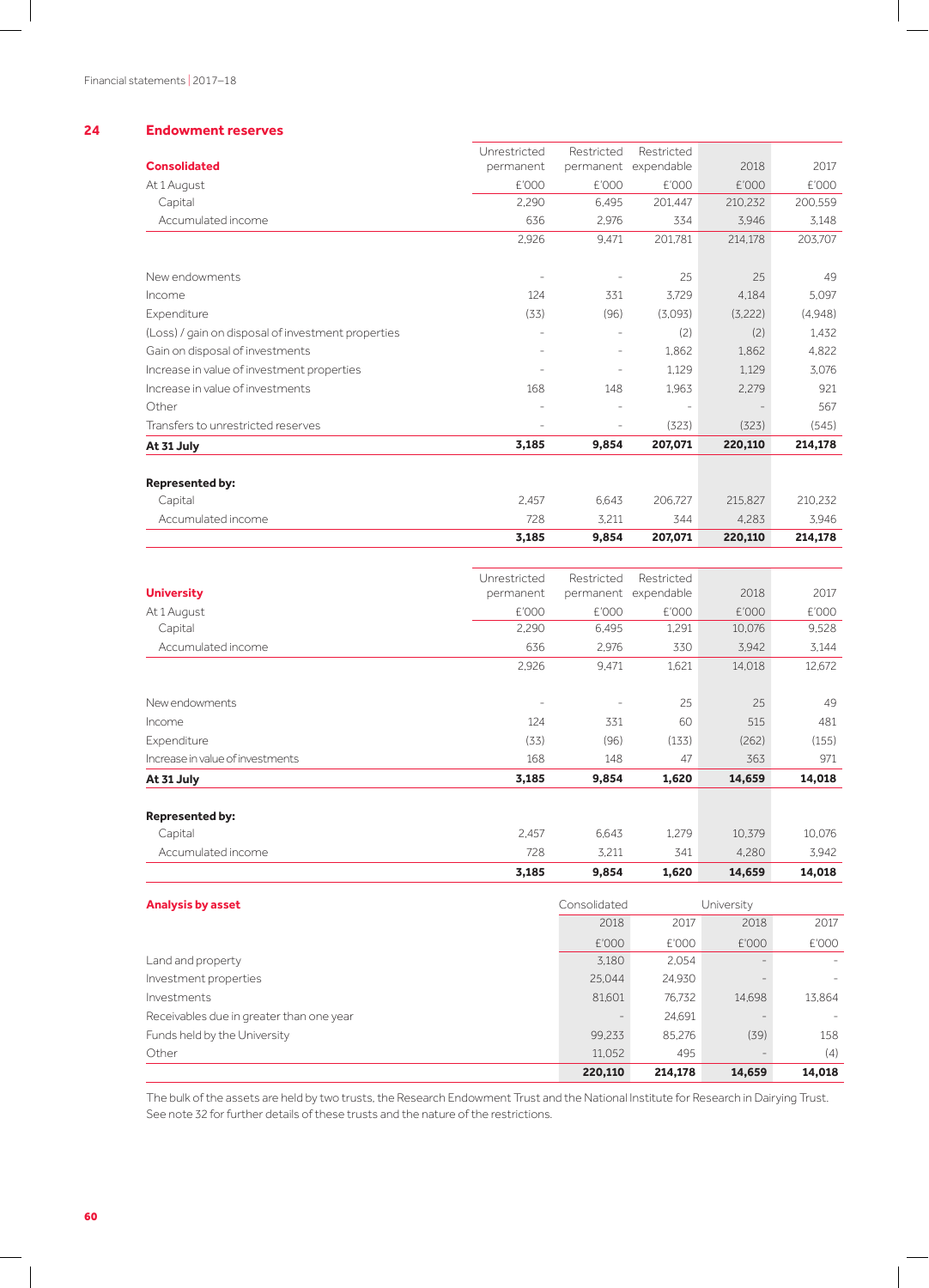## **25 Restricted reserves – funds / donations Consolidated** University 2018 2017 2018 2017 £'000 £'000 £'000 £'000 At 1 August 1,933 1,624 1,498 1,193 New donations 360 and the set of the set of the set of the set of the set of the set of the set of the set of t Expenditure (2,930) (786) (2,715) (555) Transfers from unrestricted reserves and the state of the state of the state of the state of the state of the state of the state of the state of the state of the state of the state of the state of the state of the state of **At 31 July 784 1,993 173 1,498**

Restricted income relates to donations received where the terms of the donation place restrictions on the way in which the funds can be spent.

| 26 | <b>Capital commitments</b>                                         | Consolidated |        | University |        |
|----|--------------------------------------------------------------------|--------------|--------|------------|--------|
|    | Provision has not been made for the following capital commitments: | 2018         | 2017   | 2018       | 2017   |
|    |                                                                    | £'000        | f'000  | £'000      | £'000  |
|    | <b>Commitments contracted for</b>                                  | 60.859       | 22.079 | 60.859     | 22.079 |

These commitments arise from contracts included in the ongoing capital programme. At the balance sheet date, two major capital projects (Library refurbishment and new Health & Life Sciences building) were in progress.

#### **27 Contingent liabilities**

As part of its development of the Shinfield Eastern Relief Road and related bridge over the M4, the University provided performance guarantee bonds to Wokingham Borough Council for £12.2m and the Highways Agency for £3.8m. During the year, following substantial completion of the projects, these bonds were reduced in value by 80% in line with the development agreement, to £2.4m and £0.8m respectively. In the event of the failure of the University to honour contractual obligations during a two-year period following substantial completion, the guaranteed amounts would become payable by the guarantor, Barclays Bank plc, who would then seek to recover the costs from the University.

Also in connection with the Shinfield Eastern Relief Road, the University is currently in dispute with the main contractor engaged to carry out the construction of the road in relation to certain specifications in the design. The contractor has put in claims totalling £7.6m for which the University does not believe it is liable. Nevertheless, a prudent approach has been adopted and the University has provided for 50% of this amount in these financial statements. The remaining 50% has not been provided for. All amounts which eventually do become payable are expected to be recovered through additional developer contributions to the University. The matter is due to be resolved by independent arbitration.

The University has undertaken to provide continued support to its trusts and subsidiary companies for a period of at least twelve months from the date of approval of those undertakings' financial statements.

## **28 Future lease obligations and receivables**

The total future minimum lease payments due under non-cancellable operating leases are as follows:

|                                              | 26,121                | 627                      | 26,748 | 64,137 |
|----------------------------------------------|-----------------------|--------------------------|--------|--------|
| Later than 5 years                           | 16,534                | $\overline{\phantom{0}}$ | 16.534 | 35,705 |
| Later than 1 year and not later than 5 years | 7.644                 | 369                      | 8.013  | 24.892 |
| Not later than 1 year                        | 1.943                 | 258                      | 2.201  | 3.540  |
| Future minimum lease payments due:           |                       |                          |        |        |
| <b>Consolidated</b>                          | £'000                 | £'000                    | £'000  | £'000  |
|                                              | Land and<br>buildings | Other                    | 2018   | 2017   |
|                                              |                       |                          |        |        |

|                                              | Land and<br>buildings | Other                    |        |        |
|----------------------------------------------|-----------------------|--------------------------|--------|--------|
|                                              |                       |                          | 2018   | 2017   |
| <b>University</b>                            | £'000                 | £'000                    | £'000  | £'000  |
| Future minimum lease payments due:           |                       |                          |        |        |
| Not later than 1 year                        | 1.411                 | 185                      | 1,596  | 1.579  |
| Later than 1 year and not later than 5 years | 5.335                 | 277                      | 5.612  | 5.722  |
| Later than 5 years                           | 16.399                | $\overline{\phantom{a}}$ | 16.399 | 17.710 |
|                                              | 23,145                | 462                      | 23,607 | 25,011 |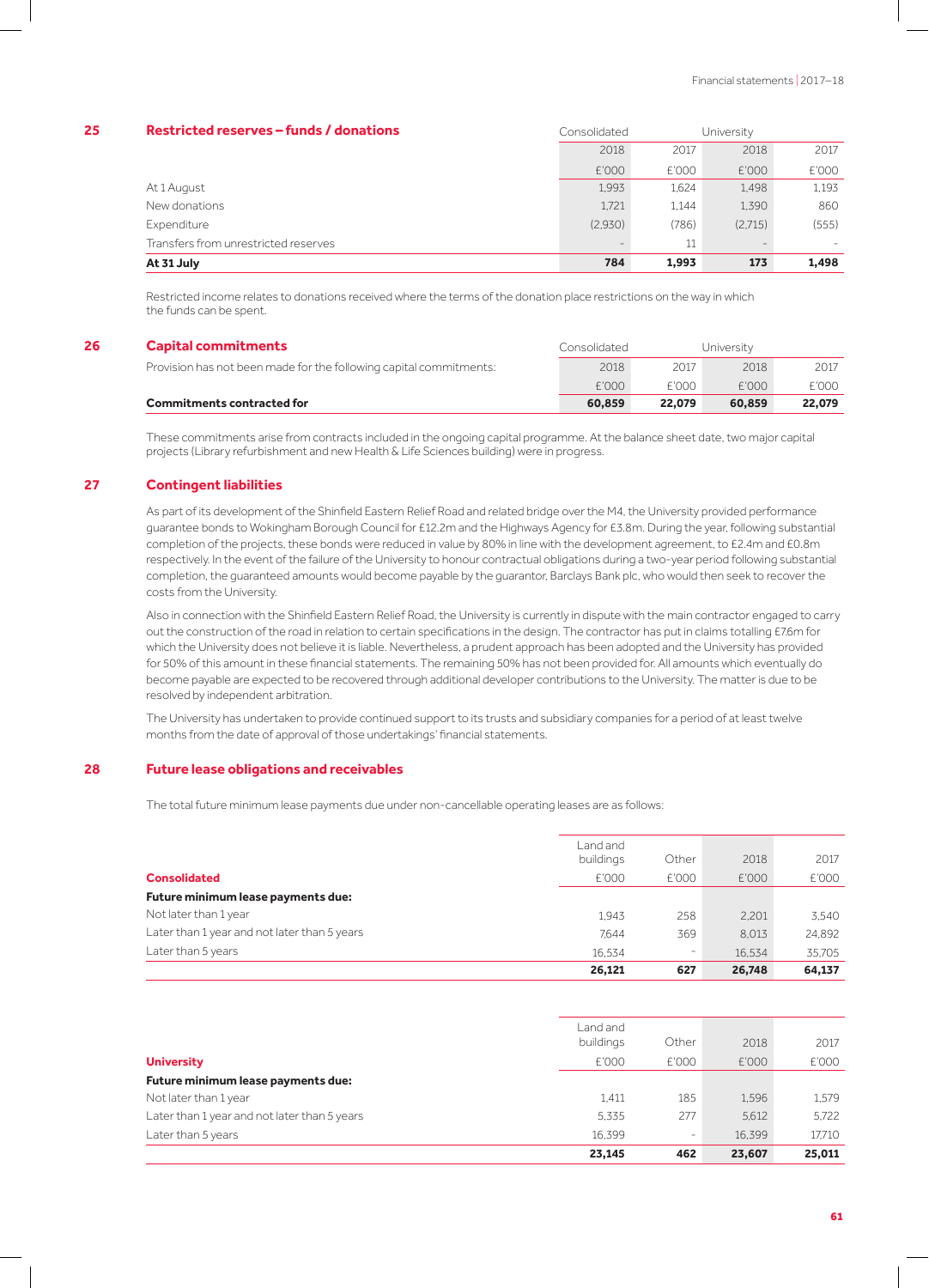## **28 Future lease obligations and receivables (continued)**

Included in the University and consolidated totals for land and buildings is £23.0m in respect of the Enterprise Centre on the Whiteknights campus (2017: £24.3m). The lease runs until 2036.

In addition, under the terms of the arrangement with UPP, the University makes payments with reference to the number of units of student accommodation sold during the year. At 31 July the University was committed to making payments in respect of those students who had accepted offers of accommodation for the forthcoming year. Further details of the arrangement are given in note 16.

The group also acts as lessor in a number of lease agreements. The total future minimum lease payments receivable under non-cancellable operating leases are as follows:

|                                              | Land and  |                          |       |       |
|----------------------------------------------|-----------|--------------------------|-------|-------|
|                                              | buildings | Other                    | 2018  | 2017  |
| <b>Consolidated</b>                          | £'000     | £'000                    | £'000 | £'000 |
| Future minimum lease payments receivable:    |           |                          |       |       |
| Not later than 1 year                        | 2.584     | $\overline{\phantom{a}}$ | 2.584 | 1.981 |
| Later than 1 year and not later than 5 years | 2.756     | $\overline{\phantom{a}}$ | 2.756 | 614   |
| Later than 5 years                           | 4.485     | $\overline{\phantom{0}}$ | 4.485 | 361   |
|                                              | 9,825     | ٠                        | 9,825 | 2,956 |

|                                              | Land and  |                          |         |        |
|----------------------------------------------|-----------|--------------------------|---------|--------|
|                                              | buildings | Other                    | 2018    | 2017   |
| <b>University</b>                            | £'000     | £'000                    | £'000   | £'000  |
| Future minimum lease payments receivable:    |           |                          |         |        |
| Not later than 1 year                        | 2.665     | $\qquad \qquad =$        | 2,665   | 2.422  |
| Later than 1 year and not later than 5 years | 12.164    | -                        | 12.164  | 6.102  |
| Later than 5 years                           | 143.437   | $\overline{\phantom{a}}$ | 143.437 | 19.171 |
|                                              | 158,266   | $\overline{\phantom{a}}$ | 158,266 | 27,695 |

The University receives lease income from its wholly-owned subsidiary undertaking, Thames Valley Science Park Limited (TVSP), in respect of the properties operated by that company. TVSP sublets these properties to a number of tenants. Lease agreements are in place between the University and TVSP with lease terms and payments determined on a commercial basis. In respect of the newly opened science park operated by TVSP, there is a 125 year ground lease and a 25 year building lease. The leases make provision for a rent-free period for the first 18 months. The ground lease payments are contingent on floor space occupied.

## **29 Amount disbursed as agent – Consolidated & University**

#### **NCTL bursaries**

The University acts only as a paying agent in relation to National College for Teaching and Leadership (NCTL) bursaries, distributing them to students and nurseries. The funds received and related disbursements are therefore excluded from the statement of comprehensive income.

| Excess of income over expenditure at 31 July  | 154     | 334     |
|-----------------------------------------------|---------|---------|
| Disbursed to students and nursery settings    | (3,361) | (2.926) |
| Expenditure                                   |         |         |
| <b>Funding Council grants</b>                 | 3.181   | 2.973   |
| Income                                        |         |         |
| Excess of income over expenditure at 1 August | 334     | 287     |
|                                               | £'000   | £'000   |
|                                               | 2018    | 2017    |

#### **Student accommodation**

The University generates charges and receives rent from students. Payments are then made to UPP (Reading I) Limited which manages the student accommodation. See note 16 for more details of this arrangement.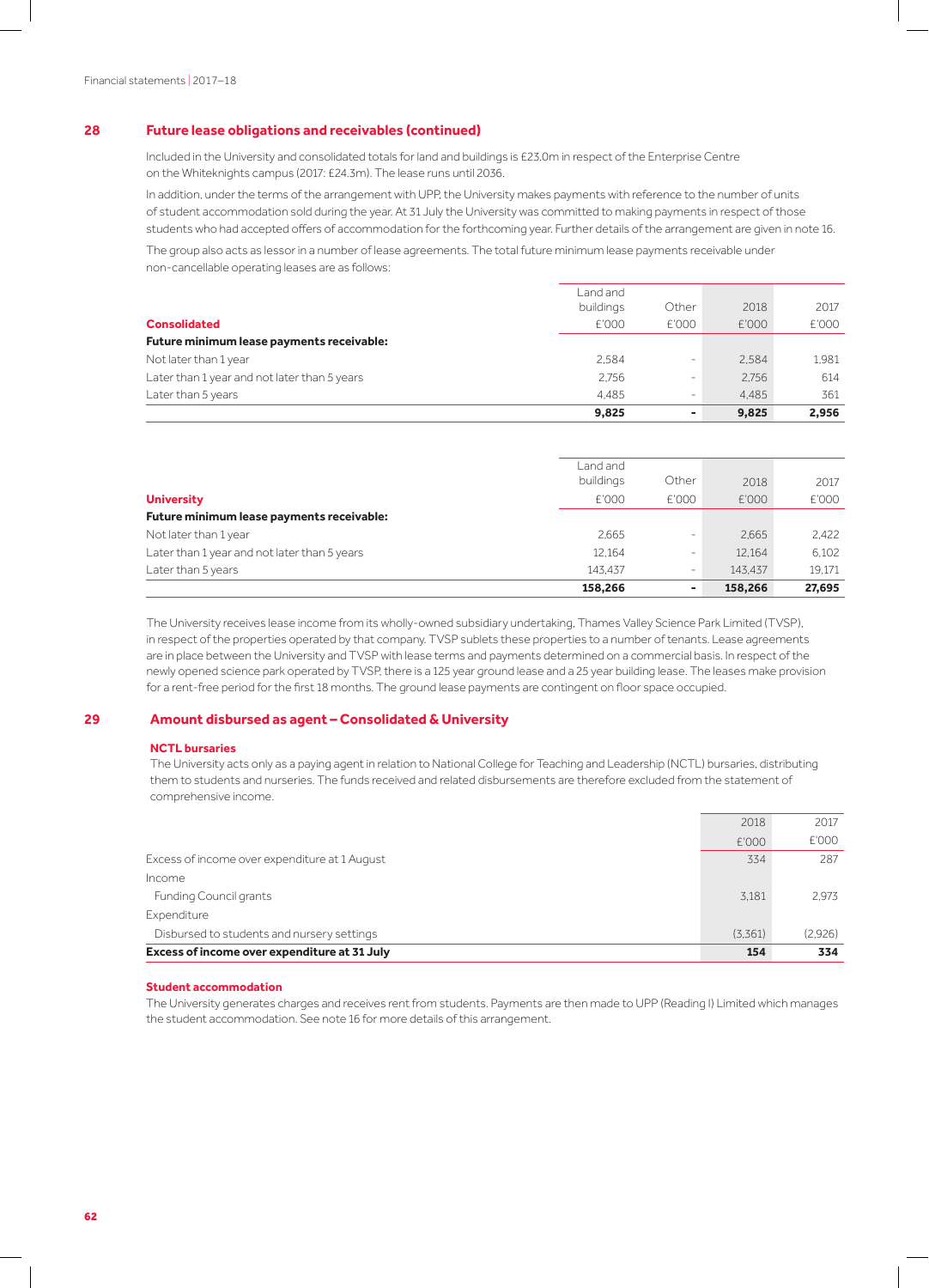## **30 Disclosure of related party transactions**

Council members are the trustees for charitable law purposes. Due to the nature of the University's operations and the composition of the Council, being drawn from local public and private sector organisations, it is inevitable that transactions will take place with organisations in which a member of the Council may have an interest. All transactions involving organisations in which a member of Council may have an interest are conducted in accordance with the University's Financial Regulations and usual procurement procedures. Expenditure totalling £2,220 was incurred in respect of Text Matters Limited (2017: £2,112), a company in which a member of Council has a significant interest. There were no outstanding amounts.

Council members do not receive remuneration or fees in respect of their services as Council members. The expenses of Council members incurred and claimed in the performance of their duties including attendance at Council meetings are reimbursed by the University. All such reimbursements are subject to approval by the Secretary to the Council. The total expenses paid to or on behalf of 3 members of Council was £1,274 (2017: £1,410 to 4 members of Council) which related to travel and subsistence expenses incurred. The University's financial statements include the following balances due from Reading University Students' Union (RUSU):

|                                                   | 2018  | 2017  |
|---------------------------------------------------|-------|-------|
|                                                   | £'000 | £'000 |
| <b>Due from RUSU</b>                              | 165   | 189   |
|                                                   |       |       |
| The University paid the following grants to RUSU: | 2018  | 2017  |
|                                                   | £'000 | £'000 |
| Core block grant                                  | 1.413 | 1,250 |
| Specific grant                                    | 286   | 11    |
|                                                   | 1,699 | 1,261 |

Transactions with the University's 20% owned associate, UPP (Reading I) Holdings Limited, and its wholly owned subsidiary, UPP (Reading I) Limited, are set out in note 16.

### **31 The University and its subsidiary undertakings**

As described in the statement on public benefit, the University of Reading is an independent corporation with charitable status established by Royal Charter granted in 1926. It is primarily based in the UK with some operations overseas. Its principal place of business is Whiteknights House, Whiteknights, Reading, RG6 6UR, UK.

The subsidiary companies, wholly-owned or effectively controlled by the University, are as follows:

| <b>Name of company</b>                                                 | <b>Country of registration</b> | <b>Principal activity</b>               | <b>Status</b>        |
|------------------------------------------------------------------------|--------------------------------|-----------------------------------------|----------------------|
| Henley Business Angels Limited                                         | England & Wales                | Business launch support                 | Limited by quarantee |
| Henley Business School Limited                                         | England & Wales                | Management education                    | 100% owned           |
| Reading Real Estate Foundation                                         | England & Wales                | Advancement of<br>real estate education | Limited by quarantee |
| Thames Valley Science Park Limited                                     | England & Wales                | Property letting business               | 100% owned           |
| The University of Reading Science<br>& Technology Centre Limited       | England & Wales                | Not currently trading                   | Limited by quarantee |
| Henley Business School Germany GmbH                                    | Germany                        | Management education                    | 100% owned           |
| Henley Business School Limited                                         | Hong Kong                      | Not currently trading                   | 100% owned           |
| RUMAL Reading Sdn. Bhd.                                                | Malaysia                       | Overseas campus                         | 100% owned           |
| Henley Business School Limited<br>(Incorporated in the United Kingdom) | South Africa                   | Management education                    | 100% owned           |

The University of Reading Science & Technology Centre Limited (company number 02501592) has claimed exemption from the audit of its own financial statements under section 479A of the Companies Act 2006. The University intends to guarantee that company under section 479C.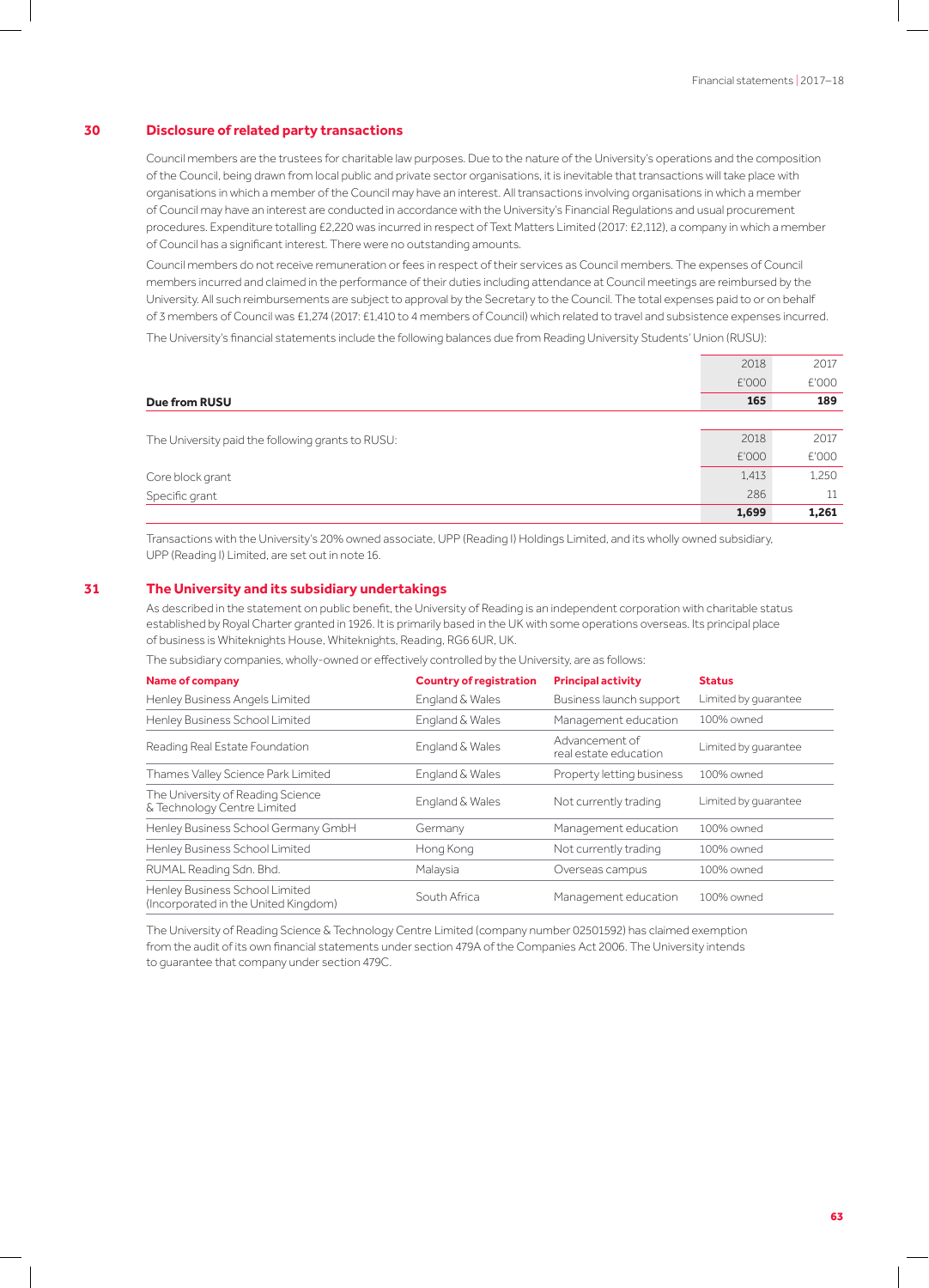### **32 Connected charitable institutions**

A number of charitable institutions are administered by or on behalf of the University and have been established for its general or special purposes. As a result, under paragraph 28 of Schedule 3 to the Charities Act 2011, these connected institutions are exempt from registration with the Charity Commission. These connected institutions are included in the consolidation since the University is the sole trustee of each and exercises control over each one's activities. The movements in the year on the total funds of all connected institutions, as reported in their own accounts, were as follows:

|                                                   | At 1 August | Total | Total              | Other gains | At 31 July |
|---------------------------------------------------|-------------|-------|--------------------|-------------|------------|
|                                                   | 2017        |       | income expenditure | and losses  | 2018       |
|                                                   | £'000       | £'000 | £'000              | £'000       | £'000      |
| Research Endowment Trust                          | 112,982     | 2.647 | (3.591)            | 5.274       | 117,312    |
| National Institute for Research in Dairying Trust | 101,323     | 1.360 | (1,612)            | 891         | 101,962    |
| <b>Hugh Sinclair Trust</b>                        | 5.467       | 276   | (291)              | 338         | 5.790      |
| Beckett International Foundation                  | 4           | -     | (1)                | -           | 3          |
| Greenlands Trust                                  | 15.420      |       | (631)              | -           | 14.791     |

The Research Endowment Trust provides funds for specific research and education projects at the University of Reading.

The National Institute for Research in Dairying Trust aims to promote and develop high quality research into agriculture or food (whether its production or otherwise) at the University of Reading.

Both RET and NIRD hold significant assets. See note 24 for fuller details of the Group's endowment assets.

The Hugh Sinclair Trust promotes research into human nutrition at the University of Reading.

The Beckett International Foundation provides seminars and exhibitions on and promotes research into the works of Samuel Beckett. It also contributes to the preservation and cataloguing of the Samuel Beckett Archive held by the University of Reading.

The Greenlands Trust aims to advance education and learning in business and management studies which it does through the provision of specific grants to Henley Business School at the University of Reading.

## **33 Pension schemes**

The principal pension schemes for the University's staff are the Universities Superannuation Scheme (USS), the University of Reading Employees' Pension Fund (UREPF) and the University of Reading Pension Scheme (URPS). USS provides benefits based on career average earnings for academic and related employees for all UK universities. The UREPF and URPS schemes provide benefits for other members of University staff. Contributions are also paid to other pension schemes in overseas jurisdictions.

| Total pension costs for the year                     | Consolidated |         | University |         |
|------------------------------------------------------|--------------|---------|------------|---------|
|                                                      | 2018         | 2017    | 2018       | 2017    |
|                                                      | £'000        | £'000   | £'000      | £'000   |
| USS contributions                                    | 26.207       | 24.466  | 25,870     | 24.156  |
| Movement on USS provision                            | (324)        | (2.771) | (324)      | (2.771) |
| UREPF cost arising from employee service in the year | 2.891        | 3.144   | 2,866      | 3.118   |
| <b>URPS</b>                                          | 1,783        | 1.507   | 1,760      | 1,488   |
| Other pension schemes                                | 399          | 251     |            |         |
| <b>Total pension costs</b>                           | 30,956       | 26.597  | 30,172     | 25,992  |

Included in other creditors are unpaid pension contributions of £2,821k (2017: £2,545k).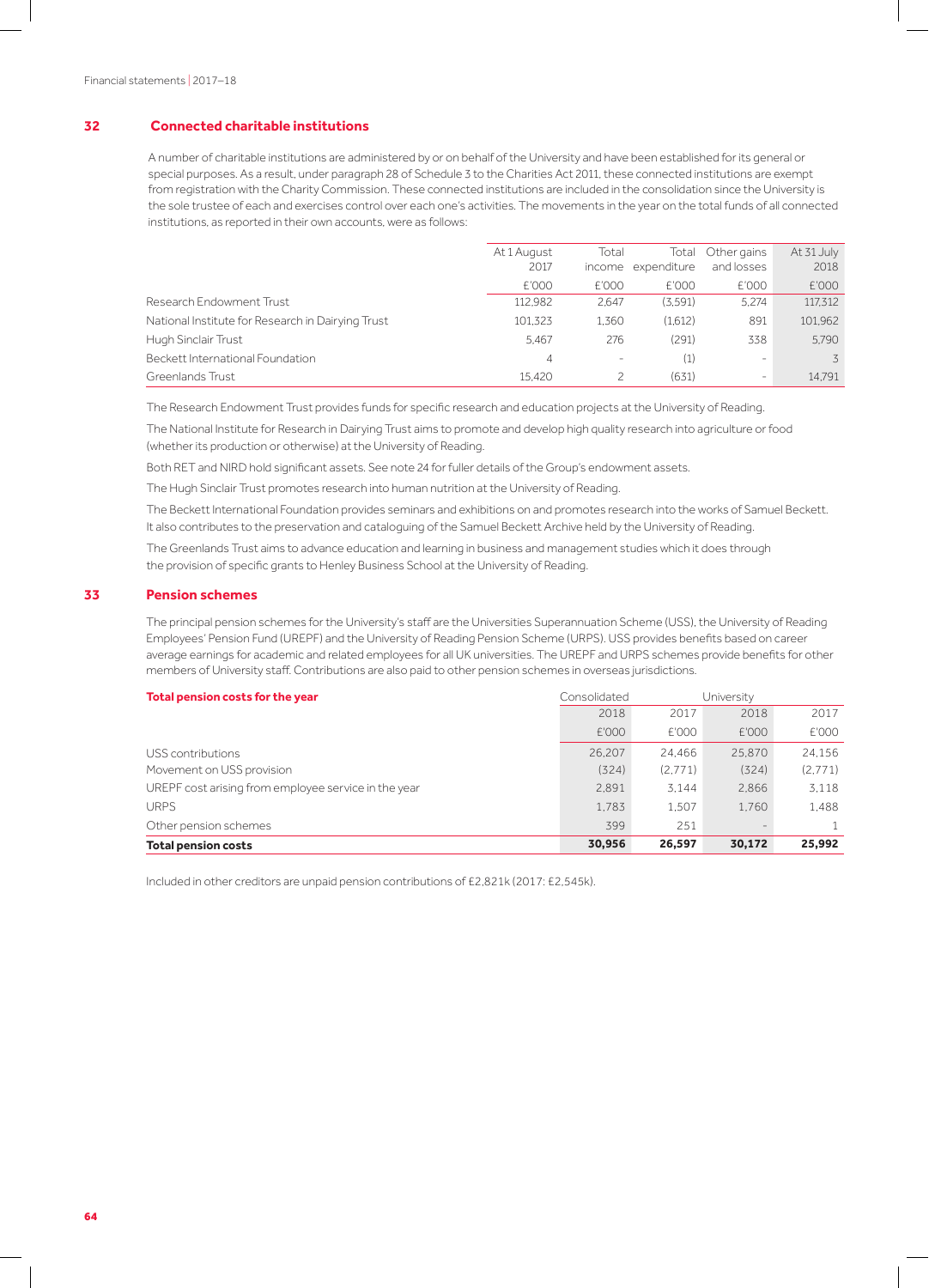#### **Universities Superannuation Scheme (USS)**

The University participates in the Universities Superannuation Scheme (USS), a multi-employer hybrid scheme which has both defined benefit and defined contribution elements. The assets of the scheme are held in a separate trustee-administered fund.

For the defined benefit element of the scheme, the University contributes 18% of payroll costs up to a salary threshold of £55,000 per annum. Members contribute 8%. Members currently accrue a pension of 1/75th for each year of service along with a 3/75th lump sum under a career average earnings arrangement.

For those employees wishing to make additional voluntary contributions (AVCs) and for those earning in excess of the salary threshold, a defined contribution element is in place. The University matches AVCs made by all employees up to a maximum of 1%. It also contributes 12% for members on earnings above the salary threshold.

Salary sacrifice arrangements exist for those members wishing to participate. Under these arrangements, participating members agree to a reduction in salary in return for the University paying the 8% contribution (and the 1% matching contribution if the member has selected it) on their behalf.

The latest available completed actuarial valuation of the defined benefit part of the scheme was at 31 March 2014 ("the valuation date"), which was carried out using the projected unit method. The valuation as at 31 March 2017 is underway but not yet completed.

Because of the mutual nature of the scheme, the assets are not attributed to individual institutions and a scheme-wide contribution rate is set. The University is therefore exposed to actuarial risks associated with other institutions' employees and is unable to identify its share of the underlying assets and liabilities of the scheme on a consistent and reasonable basis. Therefore, the University accounts for the scheme as if it were a defined contribution scheme. Institutions within the scheme share the liabilities, running costs and risks associated with the scheme. The individual liabilities from all institutions are pooled into a single liability for which all institutions are collectively liable.

The following disclosures reflect those relevant for the scheme as a whole.

The 2014 valuation was the third valuation for USS under the scheme-specific funding regime introduced by the Pensions Act 2004, which requires schemes to adopt a statutory funding objective, which is to have sufficient and appropriate assets to cover their technical provisions. At the valuation date, the value of the assets of the scheme was £41.6 billion and the value of the scheme's technical provisions was £46.9 billion indicating a shortfall of £5.3 billion. The assets therefore were sufficient to cover 89% of the benefits which had accrued to members after allowing for expected future increases in earnings. These figures will be revised once the 2017 Scheme Valuation is complete. 

Defined benefit liability numbers for the scheme have been produced using the following assumptions:

|                           | 2018  | 2017  |
|---------------------------|-------|-------|
|                           |       |       |
| Discount rate             | 2.64% | 2.57% |
| Pensionable salary growth | N/A   | N/A   |
| Pensions inflation (CPI)  | 2.02% | 2.41% |

The main demographic assumption used relates to the mortality assumptions. These assumptions have been updated for the 31 March 2018 accounting position based on updated analysis of the scheme's experience carried out as part of the 2017 actuarial valuation. The mortality assumptions used in these figures are as follows:

|                                  | 2018                                    |                                     | 2017 |
|----------------------------------|-----------------------------------------|-------------------------------------|------|
| Mortality base table             |                                         |                                     |      |
| Pre-retirement                   | 71% of AMC00 (duration 0) for males:    | 98% of SAPS S1NA "light" YOB        |      |
|                                  | 112% of AFC00 (duration 0) for females. | unadjusted for males.               |      |
| Post-retirement                  | 96.5% of SAPS S1NMA "light" for males;  | 99% of SAPS S1NA "light" YOB with a |      |
|                                  | 101.3% of RFV00 for females.            | -1 year adjustment for females.     |      |
| Future improvements to mortality | CMI_2016 with a smoothing parameter     | CMI_2014 with a long term rate of   |      |
|                                  | of 8.5 and a long term improvement      | 1.5% pa.                            |      |
|                                  | rate of 1.8% pa for males and 1.6% pa   |                                     |      |
|                                  | for females.                            |                                     |      |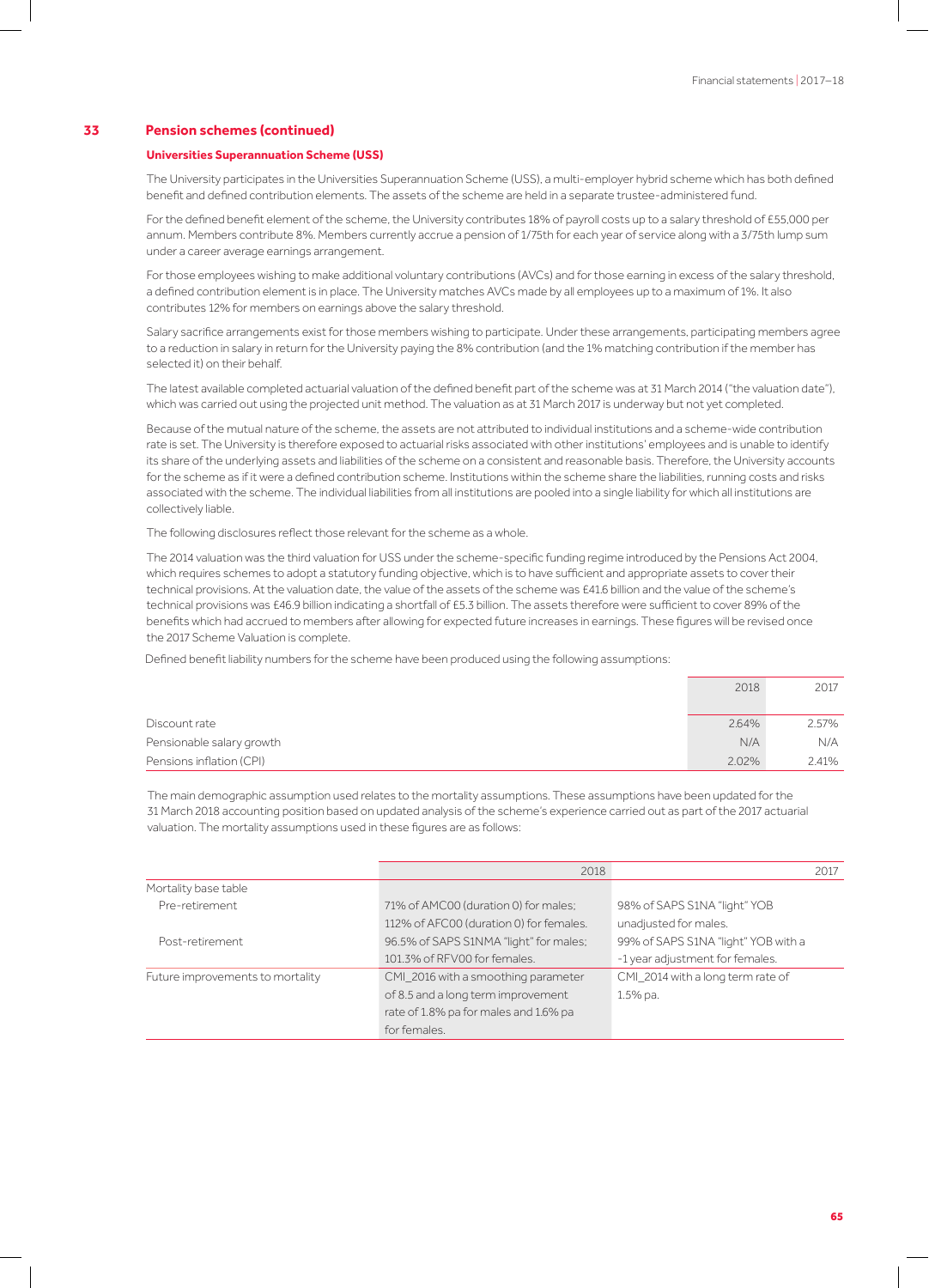| The current life expectancies on retirement at age 65 are: | 2018     | 2017     |
|------------------------------------------------------------|----------|----------|
|                                                            | Years    | Years    |
| Males currently aged 65                                    | 24.5     | 24.4     |
| Females currently aged 65                                  | 26.0     | 26.6     |
| Males currently aged 45                                    | 26.5     | 26.5     |
| Females currently aged 45                                  | 27.8     | 29.0     |
|                                                            |          |          |
|                                                            | 2018     | 2017     |
| Scheme assets                                              | £63.6 bn | £60.0 bn |
| Total scheme liabilities                                   | £72.0 bn | £77.5 bn |
| FRS 102 total scheme deficit                               | E8.4bn   | £17.5 bn |
| FRS 102 total funding level                                | 88%      | 77%      |
|                                                            |          |          |

The trustees have determined, after consultation with the employers, a recovery plan to pay off the shortfall by 31 March 2031. The University has made provision for its share of the recovery plan as outlined in note 21.

#### **University of Reading Employees' Pension Fund (UREPF)**

The University is the sponsoring employer to the UREPF, which is a funded UK defined benefit pension scheme where contributions are held in a separate trustee-administered fund. It was closed to new members in 2011 and replaced by URPS, a defined contribution scheme.

The University paid contributions at a rate of 23.8% of pensionable salaries and members were required to contribute 6.25% of pensionable salaries during the year. Salary sacrifice arrangements exist for those members wishing to participate. Under these arrangements, participating members agree to a reduction in salary in return for the University paying the 6.25% contribution on their behalf. The University also contributed an additional amount of £2.24m as part of the 2014 deficit reduction plan as well as a further £600,000 towards the administration costs of the scheme.

From 1 August 2018 University contributions will remain at 23.8% and member contributions will remain at 6.25%. As a result of the improved position of the scheme as demonstrated by the most recent actuarial valuation, the deficit reduction plan payments ceased shortly after the end of the year. However, the University will also contribute an additional amount of £500,000 as well as a further £600,000 towards the administration costs of the scheme for the year ended 31 July 2019.

A full actuarial valuation was carried out as at 31 July 2017 by a qualified independent actuary. The actuary has reviewed the progress of the scheme since the valuation date in determining the net surplus at 31 July 2018. The service cost has been calculated using the projected unit credit method. The discount rate is one of the key assumptions used in calculating the value of the liabilities and is based on AA rated corporate bond yields. The expected return on plan assets is also based on the discount rate.

| Analysis of movement in benefit obligation        | 2018     | 2017    |
|---------------------------------------------------|----------|---------|
|                                                   | £'000    | £'000   |
| At 1 August                                       | 181,976  | 173,939 |
| Cost arising from employee service in the year    | 2,891    | 3.144   |
| Interest expense                                  | 4.665    | 4.459   |
| Benefits paid from plan assets                    | (5.069)  | (4,851) |
| Plan participants' contributions                  | 18       | 19      |
| Premiums paid                                     | (6)      | (20)    |
| Remeasurements – Effect of changes in assumptions | (11.040) | 5,617   |
| Remeasurements - Effect of experience adjustments | (14.594) | (331)   |
| At 31 July                                        | 158,841  | 181,976 |

#### **Analysis of movement in plan assets**

| Fair value at 31 July                         | 197,482 | 183,474 |
|-----------------------------------------------|---------|---------|
| Remeasurements - Return on plan assets        | 10,168  | 11,851  |
| Premiums paid                                 | (6)     | (20)    |
| Administrative expenses paid from plan assets | (475)   | (306)   |
| Benefits paid from plan assets                | (5.069) | (4,851) |
| Plan participants' contributions              | 18      | 19      |
| Employer contributions                        | 4.614   | 4.673   |
| Interest income                               | 4.758   | 4.355   |
| Fair value at 1 August                        | 183.474 | 167.753 |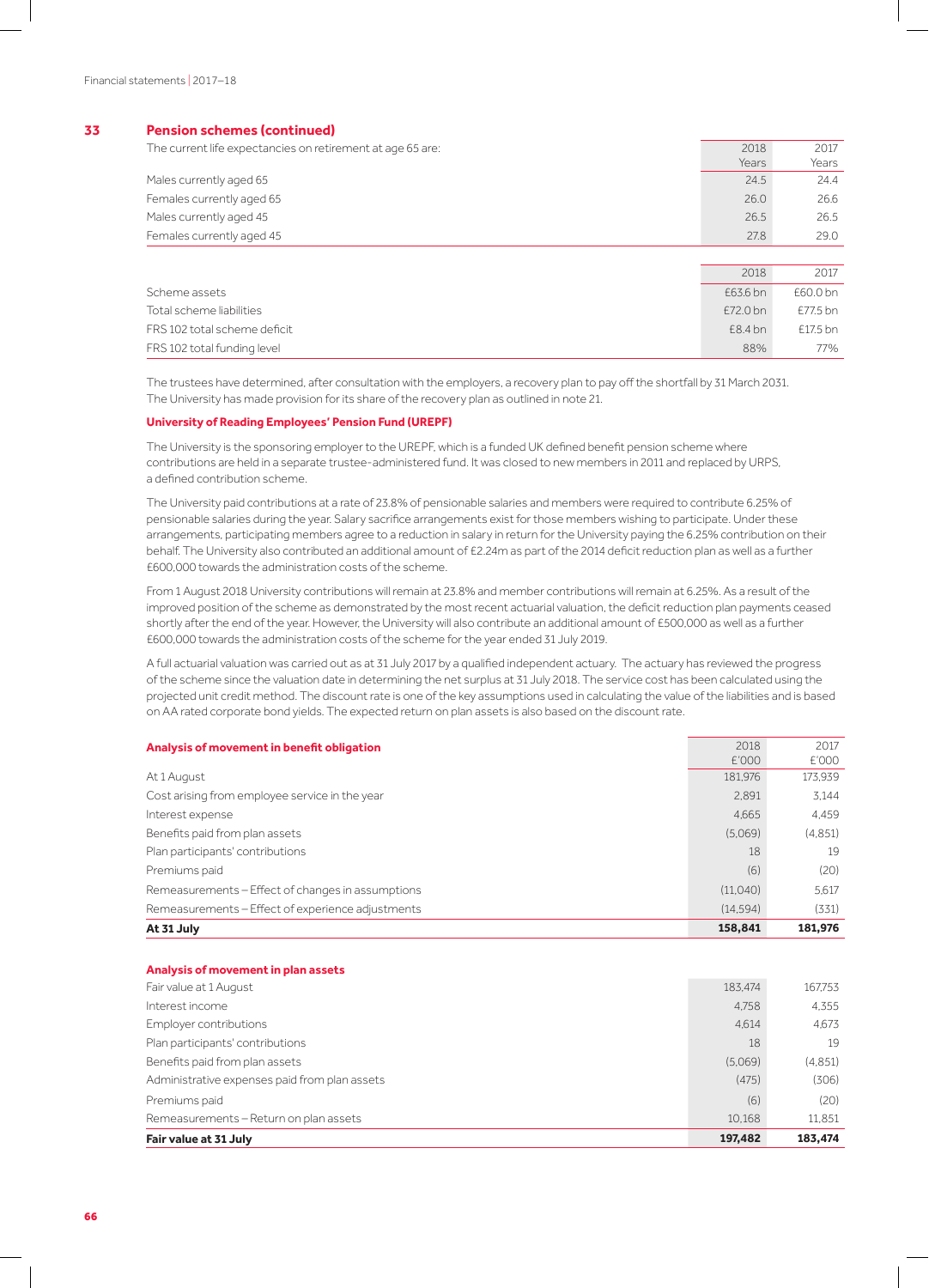|                                                                    | 2018          | 2017          |
|--------------------------------------------------------------------|---------------|---------------|
| Amounts recognised in the balance sheet                            | £'000         | £'000         |
| Defined benefit obligation                                         | (158, 841)    | (181, 976)    |
| Fair value of plan assets                                          | 197,482       | 183,474       |
| Net defined benefit asset                                          | 38,641        | 1,498         |
|                                                                    |               |               |
| <b>Components of pension cost</b>                                  |               |               |
| Cost arising from employee service in the year                     | 2,891         | 3.144         |
| Interest expense on defined benefit obligation                     | 4,665         | 4,459         |
| Interest income on plan assets                                     | (4,758)       | (4,355)       |
| Administrative expenses paid from plan assets                      | 475           | 306           |
| Total cost recognised in (deficit) / surplus before tax            | 3,273         | 3,554         |
| Remeasurements                                                     | (35,802)      | (6, 565)      |
| Total credit recognised in the statement of comprehensive income   | (32, 529)     | (3,011)       |
|                                                                    |               |               |
| <b>Fair value of plan assets</b>                                   | 2018          | 2017          |
|                                                                    | £'000         | £'000         |
| Cash and cash equivalents                                          | 5.528         | 3,000         |
| Equity instruments                                                 | 98,825        | 95,289        |
| Debt instruments                                                   | 84,084        | 75,756        |
| Property                                                           | 7,797         | 7.037         |
| Other                                                              | 1,248         | 2,392         |
|                                                                    | 197,482       | 183,474       |
|                                                                    |               |               |
|                                                                    |               |               |
| <b>Actual return on plan assets</b>                                | 2018<br>£'000 | 2017<br>£'000 |
| Interest income                                                    | 4,758         | 4,355         |
| Remeasurements - Return on plan assets                             | 10,168        | 11,851        |
|                                                                    | 14,926        | 16,206        |
|                                                                    |               |               |
|                                                                    |               |               |
| <b>Experience gains and losses</b>                                 | 2018<br>£'000 | 2017<br>£'000 |
| Remeasurements - Return on plan assets                             |               |               |
| Amount                                                             | 10,168        | 11,851        |
| Percentage of plan assets                                          | 5.1%          | 6.5%          |
|                                                                    |               |               |
| Remeasurements - Effect of experience adjustments                  |               |               |
| Amount<br>Percentage of present value of plan liabilities          | 14,594        | 331           |
|                                                                    | 9.2%          | 0.2%          |
|                                                                    |               |               |
| Weighted average assumptions used to determine benefit obligations | 2018          | 2017          |
| Discount rate                                                      | 2.85%         | 2.60%         |
| Rate of salary increases                                           | 4.15%         | 4.10%         |
| Rate of RPI price inflation                                        | 3.15%         | 3.10%         |
| Rate of CPI price inflation                                        | 2.15%         | 2.10%         |
| Assumed life expectancy on retirement at age 65:                   |               |               |
| Male member aged 65 (current life expectancy)                      | 22.1          | 22.5          |
| Male member aged 45 (life expectancy at age 65)                    | 23.9          | 24.5          |
| Female member aged 65 (current life expectancy)                    | 24.1          | 24.2          |
| Female member aged 45 (life expectancy at age 65)                  | 25.9          | 26.2          |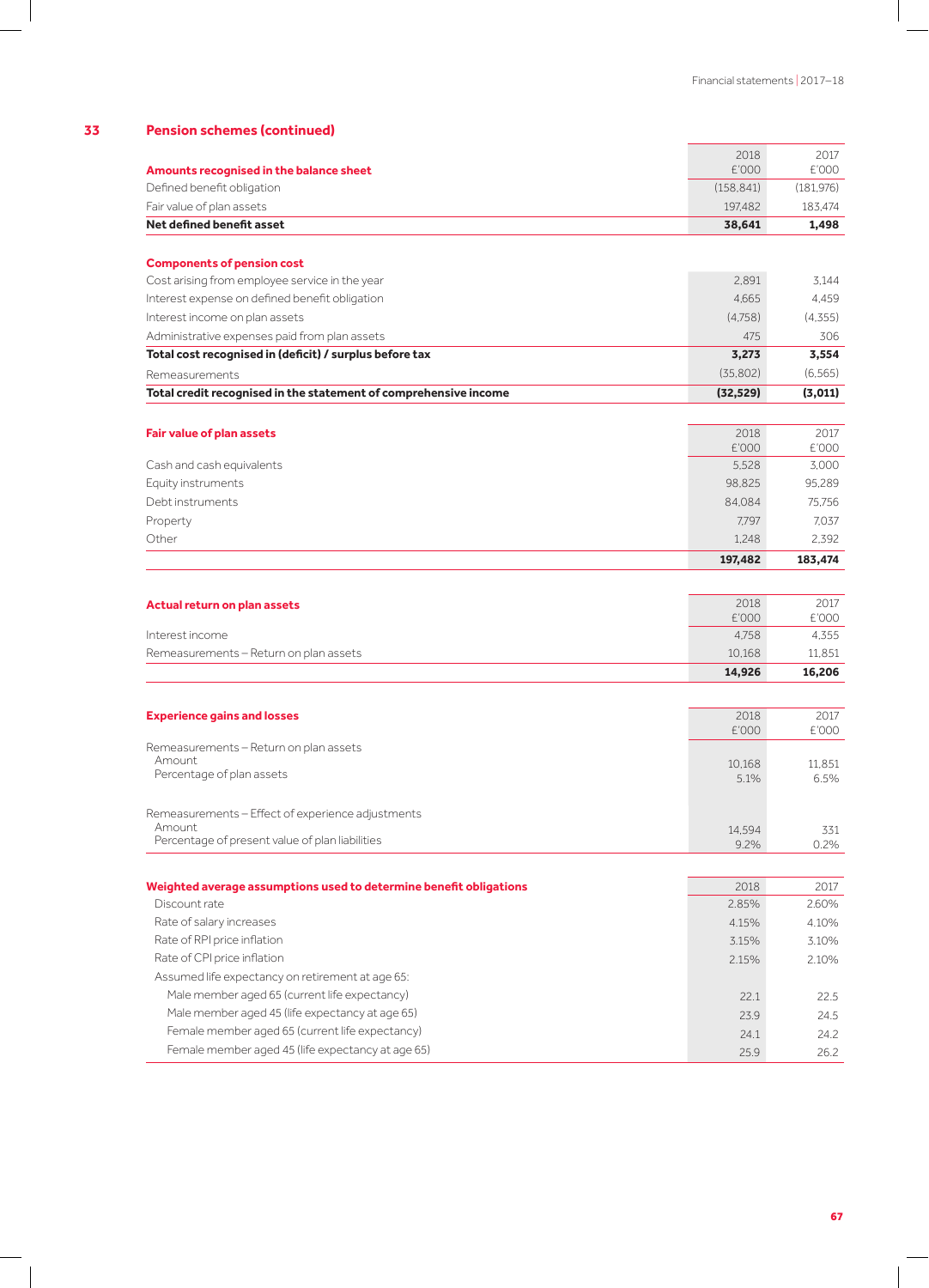| Weighted average assumptions used to determine cost relating to defined benefit plans | 2018  | 2017  |
|---------------------------------------------------------------------------------------|-------|-------|
| Discount rate                                                                         | 2.60% | 2.60% |
| Rate of salary increases                                                              | 4.10% | 3.70% |
| Rate of RPI price inflation                                                           | 3.10% | 270%  |
| Rate of CPI price inflation                                                           | 2.10% | 1.80% |

The University participates in the URPS, which is a funded defined contribution pension scheme in the UK. The University pays contributions at a rate of 5% of pensionable salaries for members who have been employed for less than five years and 7% for members who have been employed for more than five years. Members are required to contribute 4% of pensionable salaries. Salary sacrifice arrangements exist for those members wishing to participate. Under these arrangements, participating members agree to a reduction in salary in return for the University paying the 4% contribution on their behalf.

#### **34 Accounting estimates and judgements**

In preparing these financial statements, judgements have been made in determining the most appropriate methods of applying the University's accounting policies to the economic transactions which have arisen during the year. It has also been necessary to make assumptions about the future in determining the values of assets and liabilities at the balance sheet date. The estimates and underlying assumptions are reviewed on an ongoing basis. Revisions to accounting estimates are recognised in the period in which the estimate is revised if the revision affects only that period, or in the period of the revision and future periods if the revision affects both current and future periods.

There were no critical judgements, apart from those involving estimations. The key assumptions concerning the future, and other key sources of estimation uncertainty at the balance sheet date, that have a significant risk of causing a material adjustment to the carrying amounts of assets and liabilities within the next financial year, are discussed below.

In recent years the Group has disposed of a number of landholdings in the Shinfield area. The scale of these disposals has required the University to undertake significant obligations in respect of infrastructure development and maintenance in the local area. In accounting for these disposals, estimates have been made of the total obligations in order to calculate the amount of income to be deferred until these obligations are met. The obligations are reassessed annually. The amount of deferred income at 31 July 2018 was £13.9m (2017: £14.3m).

In respect of pension schemes, FRS 102 makes the distinction between a group plan and a multi-employer scheme. A group plan consists of a collection of entities under common control typically with a sponsoring employer. A multi-employer scheme is a scheme for entities not under common control and represents (typically) an industry-wide scheme such as that provided by USS. The accounting for a multi-employer scheme where the employer has entered into an agreement with the scheme that determines how the employer will fund a deficit results in the recognition of a liability for the contributions payable that arise from the agreement (to the extent that they relate to the deficit) and the resulting expense is recognised in the statement of comprehensive income. USS meets the definition of a multi-employer scheme. Therefore, a liability has been recorded within pension provisions for the University's contractual commitment to fund past deficits within the USS scheme. The obligation at 31 July 2018 was £32.8m (2017: £32.5m). The calculation of this provision has relied on the actuary's overall view of the funding of the scheme and the University's assumptions on future salary payments and the most appropriate discount rate to be applied. Variations in these estimates could lead to a significant change in the provision.

As explained in note 21, the liability to fund past deficits within the USS scheme is based on the 2014 recovery plan. The 2017 actuarial valuation of USS is underway but has not been formally completed. There is a significant risk that the provision as calculated will not reflect the position following the final outcome of negotiations, potentially by a very significant amount depending upon what is finally agreed as regards future deficit contributions and their duration. The University expects to have greater clarity in this respect during the next financial year.

The overall surplus on the UREPF scheme has been included in pension provisions. A number of actuarial assumptions have been made in estimating the surplus which have been set out in note 33. The net scheme asset at 31 July 2018 was £38.6m (2017: £1.5m).

During the year the University commissioned an independent review of its operations in Malaysia. The findings of this review have helped develop future thinking and financial planning. The current financial plans following this review have been used as the basis of provisions at 31 July 2018 made at Group Level totalling £20.9m in respect of the impairment of fixed assets of £8.7m and provisions for future, unavoidable losses of £12.2m. Additional provisions of £27.6m were recognised in the University only balance sheet in relation to a financial guarantee given in respect of these operations of £15.5m, additional loan funding provided to the subsidiary of £4.0m and provision against its investment in the subsidiary of £8.1m. Whilst the University has concluded that although the future performance of the Malaysia campus was not fundamentally different at 31 July 2017, such that some of these amounts might have been recognised at 31 July 2017 had a similar exercise been performed at that date, it is not practicable to estimate the provision at that date without the use of significant hindsight. As a result, the prior year information has not been restated.